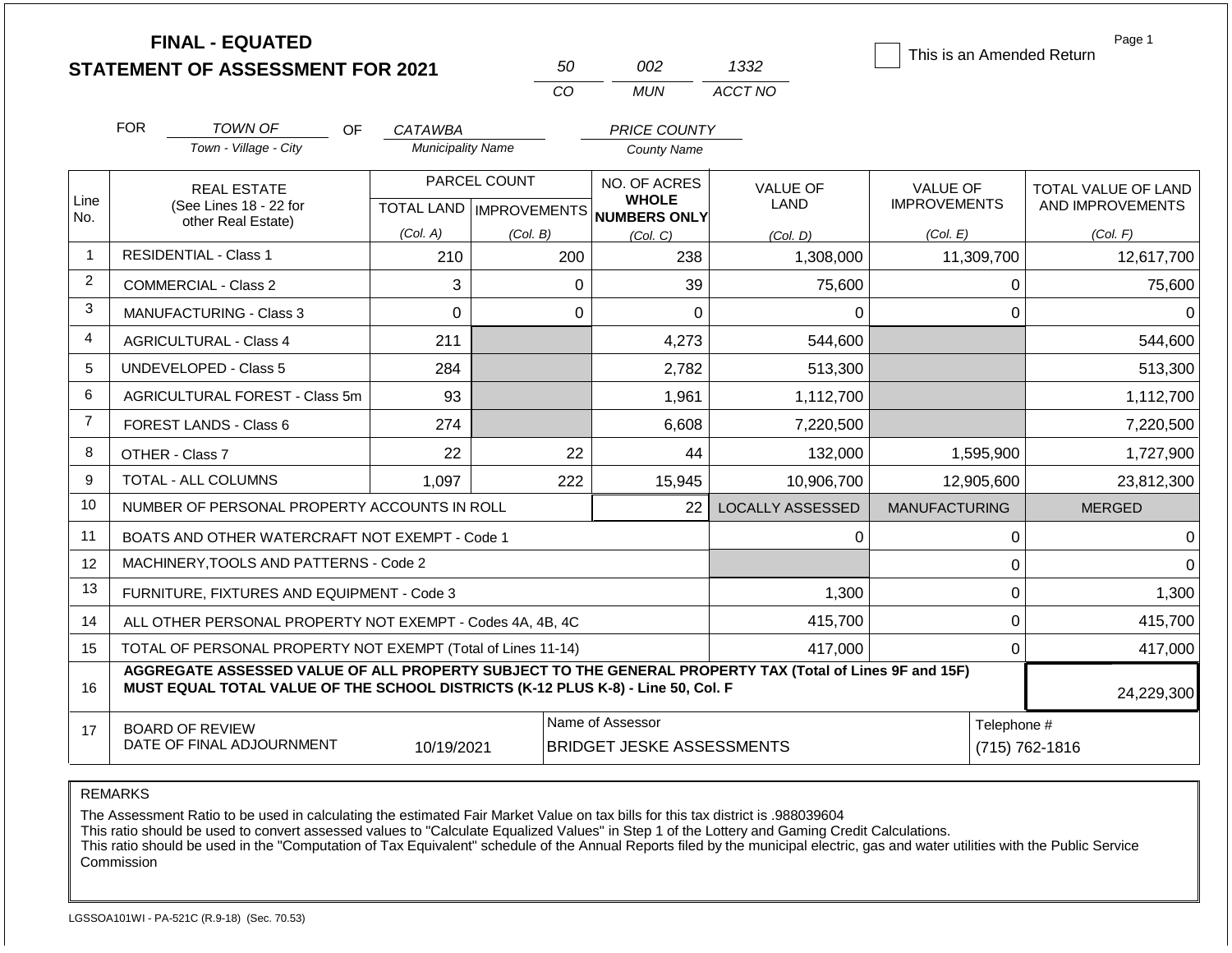FOREST LANDS (Line 7) and FOREST CROPS (in this section) - are **NOT** the same

| 2021 | 50 | 002 | 1332    | Page 2 |
|------|----|-----|---------|--------|
| YFAR | CO | MUN | ACCT NO |        |

|    |                                                            |                 | Private Forest Crop - Reg Class @ 10¢ per acre                                 |  | Private Forest Crop - Reg Class @ \$2.52 per acre     |                                                                              |                                                                    |                    |  |  |
|----|------------------------------------------------------------|-----------------|--------------------------------------------------------------------------------|--|-------------------------------------------------------|------------------------------------------------------------------------------|--------------------------------------------------------------------|--------------------|--|--|
| 18 | (a) PARCELS                                                | (b) ACRES       | (c) ASSESSED VALUE                                                             |  | (d) PARCELS                                           | (e) ACRES                                                                    |                                                                    | (f) ASSESSED VALUE |  |  |
|    |                                                            |                 |                                                                                |  | 56                                                    | 2,235.54                                                                     |                                                                    | 2,395,100          |  |  |
|    |                                                            |                 | Private Forest Crop - Special Class @ 20¢ per acre                             |  |                                                       | Entered Before 2005 Managed Forest - Ferrous Mining CLOSED @ \$7.87 per acre |                                                                    |                    |  |  |
| 19 | (a) PARCELS                                                | (b) ACRES       | (c) ASSESSED VALUE                                                             |  | (d) PARCELS                                           | (e) ACRES                                                                    |                                                                    | (f) ASSESSED VALUE |  |  |
|    |                                                            |                 |                                                                                |  |                                                       |                                                                              |                                                                    |                    |  |  |
|    |                                                            |                 | Entered Before 2005 Managed Forest - OPEN @ 74 ¢ per acre                      |  |                                                       | Entered Before 2005 Managed Forest - CLOSED @                                |                                                                    | \$1.75 per acre    |  |  |
| 20 | (a) PARCELS                                                | (b) ACRES       | (c) ASSESSED VALUE                                                             |  | (d) PARCELS                                           | (e) ACRES                                                                    |                                                                    | (f) ASSESSED VALUE |  |  |
|    |                                                            |                 |                                                                                |  |                                                       |                                                                              |                                                                    |                    |  |  |
|    | 81<br>3,206.92                                             |                 | 3,572,800                                                                      |  | 64<br>2,343.42                                        |                                                                              |                                                                    | 2,594,200          |  |  |
|    | Entered After 2004 Managed Forest - OPEN @ \$2.04 per acre |                 |                                                                                |  |                                                       | Entered After 2004 Managed Forest - CLOSED @ \$10.20 per acre                |                                                                    |                    |  |  |
| 21 | (a) PARCELS                                                | (b) ACRES       | (c) ASSESSED VALUE                                                             |  | (d) PARCELS                                           | (e) ACRES                                                                    |                                                                    | (f) ASSESSED VALUE |  |  |
|    |                                                            |                 |                                                                                |  |                                                       |                                                                              |                                                                    |                    |  |  |
|    | 38                                                         | 1,479.41        | 1,676,300                                                                      |  | 72                                                    | 2,620.5                                                                      |                                                                    | 2,856,300          |  |  |
| 22 | (a) County Forest Cropland Acres                           |                 | (b) Federal Acres                                                              |  | (d) County (NOT FOREST CROP) Acres<br>(c) State Acres |                                                                              |                                                                    | (e) Other Acres    |  |  |
|    | 3,704.26                                                   |                 |                                                                                |  |                                                       |                                                                              |                                                                    | 337.56             |  |  |
|    |                                                            |                 |                                                                                |  | 120.97                                                |                                                                              |                                                                    |                    |  |  |
|    |                                                            |                 | Assessed Value of Omitted Property From Prior Years (Sec. 70.44)               |  |                                                       |                                                                              | Assessed Value of Sec. 70.43 Corrections of Errors by Assessors    |                    |  |  |
| 23 |                                                            | (a) REAL ESTATE | (b) PERSONAL                                                                   |  |                                                       | (c1) REAL ESTATE                                                             | (c2) PERSONAL                                                      |                    |  |  |
|    |                                                            | 124,600         |                                                                                |  |                                                       |                                                                              |                                                                    |                    |  |  |
|    |                                                            |                 | Manufacturing Equated Value of Omitted Property From Prior Years (Sec. 70.995) |  |                                                       |                                                                              | Mfg. Equated Value of Sec.70.43 Corrections of Errors by Assessors |                    |  |  |
|    |                                                            | (d) REAL ESTATE | (e) PERSONAL                                                                   |  |                                                       | (f1) REAL ESTATE                                                             |                                                                    | (f2) PERSONAL      |  |  |
|    |                                                            |                 |                                                                                |  |                                                       |                                                                              |                                                                    |                    |  |  |
|    |                                                            |                 |                                                                                |  |                                                       |                                                                              |                                                                    |                    |  |  |

## **SPECIAL DISTRICTS**

| Line<br>No. | Enter 6-digit<br>Special District | <b>Account</b><br><b>Number</b> | <b>Special District Name</b> | <b>Locally Assessed Value</b><br>of Real Estate and | Mfg Value of Real Estate<br>and Personal Property | <b>Merged Value of</b><br><b>Real Estate and</b> |
|-------------|-----------------------------------|---------------------------------|------------------------------|-----------------------------------------------------|---------------------------------------------------|--------------------------------------------------|
|             | Code (Col. A)                     | (Col. B)                        | (Col. C)                     | Personal Property (Col. D)                          | (Col. E)                                          | Personal Property (Col. F)                       |
| 24          |                                   |                                 |                              |                                                     |                                                   |                                                  |
| 25          |                                   |                                 |                              |                                                     |                                                   |                                                  |
| 26          |                                   |                                 |                              |                                                     |                                                   |                                                  |
| 27          |                                   |                                 |                              |                                                     |                                                   |                                                  |
| 28          |                                   |                                 |                              |                                                     |                                                   |                                                  |
| 29          |                                   |                                 |                              |                                                     |                                                   |                                                  |
| 30          |                                   |                                 |                              |                                                     |                                                   |                                                  |
| 31          |                                   |                                 |                              |                                                     |                                                   |                                                  |
| 32          |                                   |                                 |                              |                                                     |                                                   |                                                  |
| 33          |                                   |                                 |                              |                                                     |                                                   |                                                  |
| 34          |                                   |                                 |                              |                                                     |                                                   |                                                  |
| 35          |                                   |                                 |                              |                                                     |                                                   |                                                  |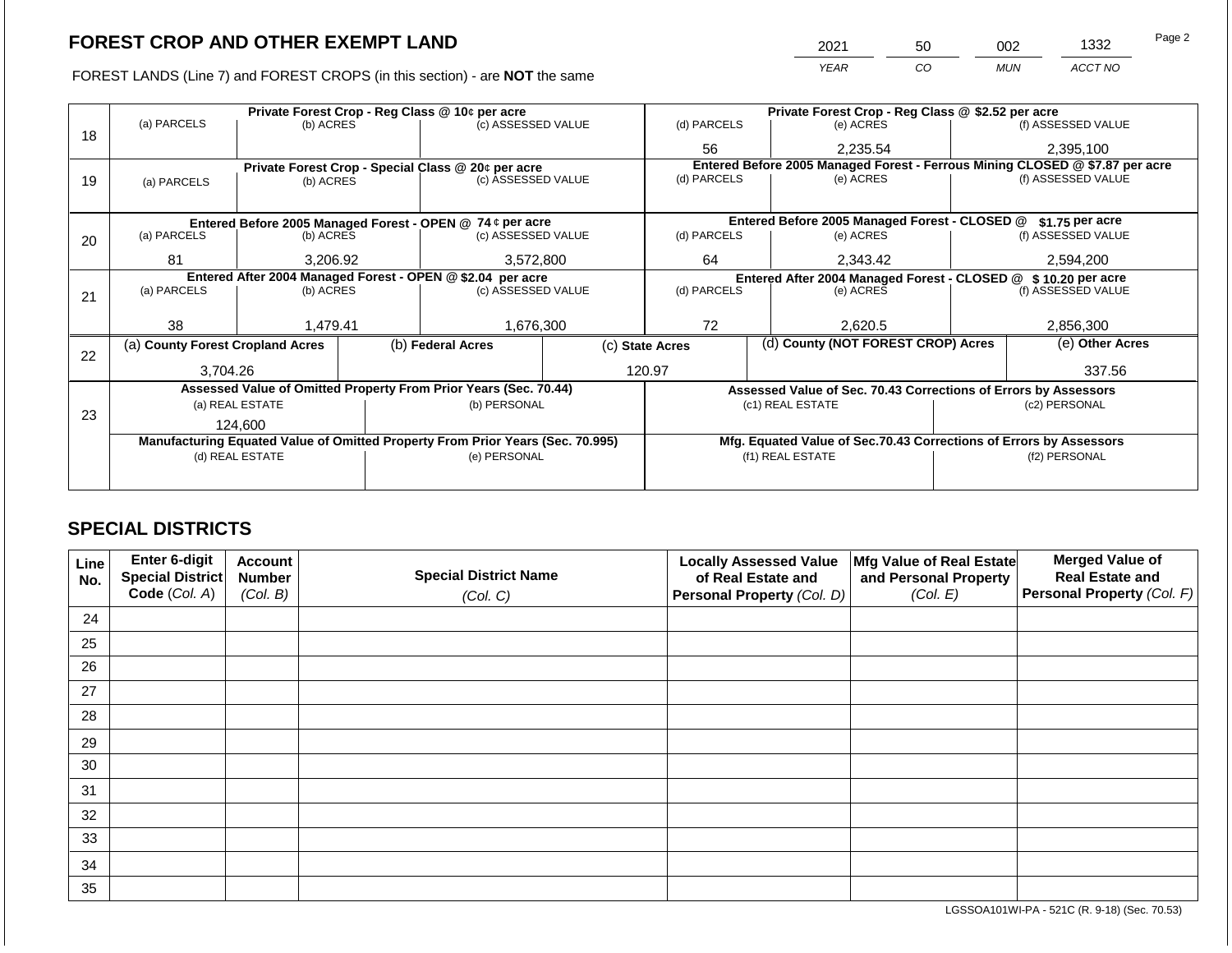|                 | <b>SCHOOL DISTRICTS</b>                                         |                                             |                                                         | 2021                                                                              | 50                                                                   | 002<br>1332                                                                    |
|-----------------|-----------------------------------------------------------------|---------------------------------------------|---------------------------------------------------------|-----------------------------------------------------------------------------------|----------------------------------------------------------------------|--------------------------------------------------------------------------------|
|                 |                                                                 |                                             |                                                         | <b>YEAR</b>                                                                       | $\overline{co}$                                                      | <b>MUN</b><br>ACCT NO                                                          |
| Line<br>No.     | <b>Enter 6-digit</b><br><b>School District</b><br>Code (Col. A) | <b>Account</b><br><b>Number</b><br>(Col. B) | <b>School District Name</b><br>(Col. C)                 | <b>Locally Assessed Value</b><br>of Real Estate and<br>Personal Property (Col. D) | <b>Mfg Value of Real Estate</b><br>and Personal Property<br>(Col. E) | <b>Merged Value of</b><br><b>Real Estate and</b><br>Personal Property (Col. F) |
|                 | A. SCHOOL DISTRICTS (K-8 and K-12)                              |                                             |                                                         |                                                                                   |                                                                      |                                                                                |
| 36              | 504347                                                          | 0299                                        | SCH D OF PHILLIPS                                       | 21,924,200                                                                        |                                                                      | 21,924,200                                                                     |
| 37              | 504571                                                          | 0300                                        | <b>SCH D OF PRENTICE</b>                                | 2,305,100                                                                         |                                                                      | 2,305,100                                                                      |
| 38              |                                                                 |                                             |                                                         |                                                                                   |                                                                      |                                                                                |
| 39              |                                                                 |                                             |                                                         |                                                                                   |                                                                      |                                                                                |
| 40              |                                                                 |                                             |                                                         |                                                                                   |                                                                      |                                                                                |
| 41              |                                                                 |                                             |                                                         |                                                                                   |                                                                      |                                                                                |
| 42              |                                                                 |                                             |                                                         |                                                                                   |                                                                      |                                                                                |
| 43              |                                                                 |                                             |                                                         |                                                                                   |                                                                      |                                                                                |
| 44              |                                                                 |                                             |                                                         |                                                                                   |                                                                      |                                                                                |
| 45              |                                                                 |                                             |                                                         |                                                                                   |                                                                      |                                                                                |
| $\overline{46}$ |                                                                 |                                             |                                                         |                                                                                   |                                                                      |                                                                                |
| 47              |                                                                 |                                             |                                                         |                                                                                   |                                                                      |                                                                                |
| 48              |                                                                 |                                             |                                                         |                                                                                   |                                                                      |                                                                                |
| 49<br>50        |                                                                 |                                             | TOTAL ASSESSED VALUE OF SCHOOL DISTRICTS (K-8 and K-12) | 24,229,300                                                                        |                                                                      | 24,229,300                                                                     |
|                 | <b>B.</b><br><b>UNION HIGH SCHOOL DISTRICTS</b>                 |                                             |                                                         |                                                                                   |                                                                      |                                                                                |
| 51              |                                                                 |                                             |                                                         |                                                                                   |                                                                      |                                                                                |
| 52              |                                                                 |                                             |                                                         |                                                                                   |                                                                      |                                                                                |
| 53              |                                                                 |                                             |                                                         |                                                                                   |                                                                      |                                                                                |
| 54              |                                                                 |                                             |                                                         |                                                                                   |                                                                      |                                                                                |
| 55              |                                                                 |                                             | TOTAL ASSESSED VALUE OF UNION HIGH SCHOOLS              |                                                                                   |                                                                      |                                                                                |
|                 | <b>TECHNICAL COLLEGE DISTRICTS</b><br>C.                        |                                             |                                                         |                                                                                   |                                                                      |                                                                                |
| 56              | 001500                                                          | 0014                                        | NORTH CENTRAL TECHNICAL COLLEGE                         | WAUS<br>24,229,300                                                                |                                                                      | 24,229,300                                                                     |
| 57              |                                                                 |                                             |                                                         |                                                                                   |                                                                      |                                                                                |
| 58              |                                                                 |                                             |                                                         |                                                                                   |                                                                      |                                                                                |
| 59              |                                                                 |                                             | TOTAL ASSESSED VALUE OF TECHNICAL COLLEGES              | 24,229,300                                                                        |                                                                      | 24,229,300                                                                     |

2021

 *I hereby certify, to the best of my knowledge and belief, this form is complete and correct.*

**SCHOOL DISTRICTS**

| Name                |                         | Title | Submission date              |
|---------------------|-------------------------|-------|------------------------------|
| <b>JANET KRUCKY</b> |                         |       | $\sim$<br>2021<br>1 N<br>ט ו |
| Phone               | Email address           |       |                              |
| 715<br>339<br>2559  | REALPROP@CO.PRICE.WI.US |       |                              |

Page 3

002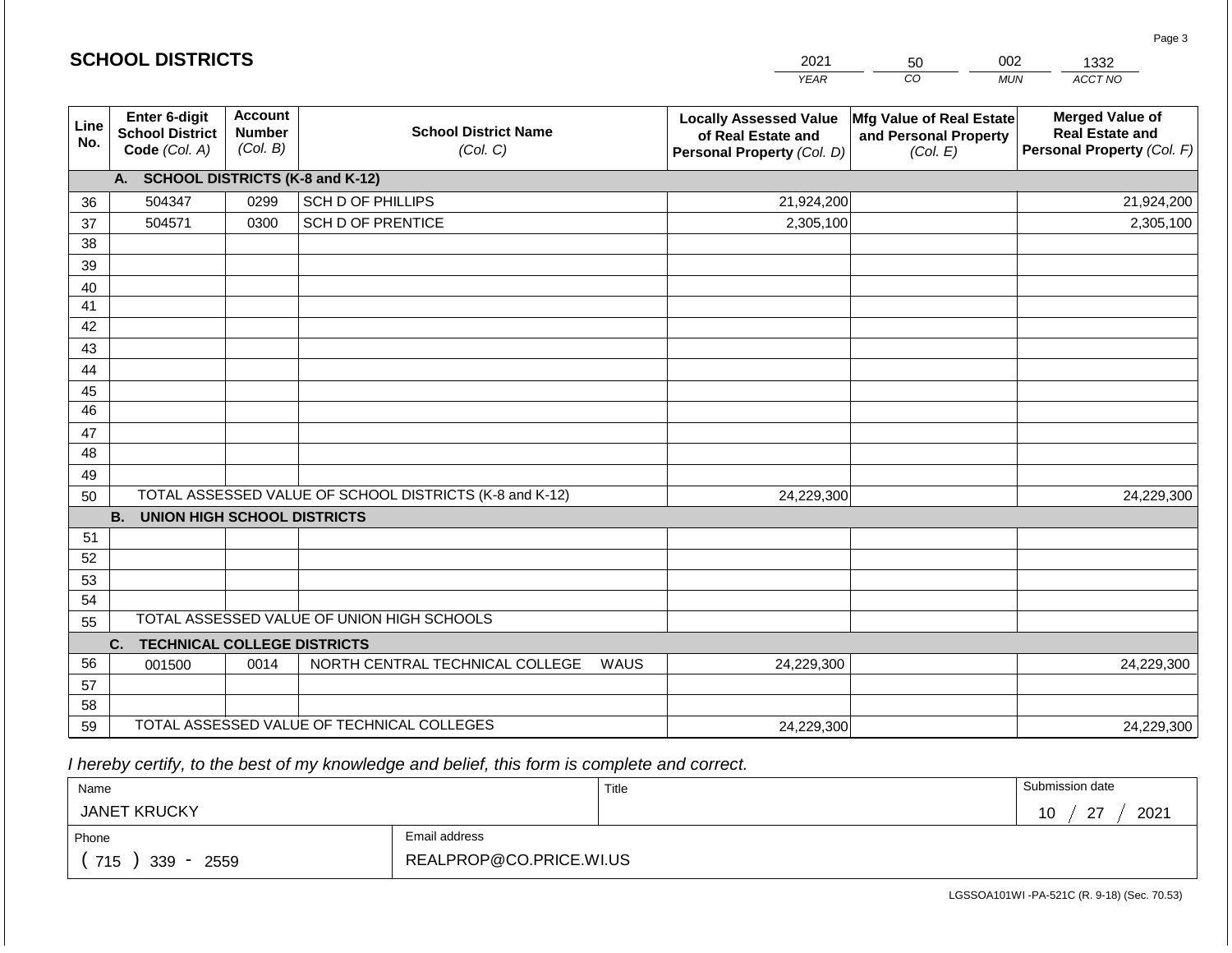- Each municipality's SOA is completed after the Board of Review and includes any changes made to the locally assessed values, under state law (sec. 70.53, Wis. Stats.)
- The Wisconsin Department of Revenue (DOR) merges the locally assessed values with the state assessed manufacturing values
- DOR provides the information regarding district names and codes. If a district is not listed, contact DOR.

Note: If you submit an amended SOA to DOR after your municipality's SOA is equated and posted to our website, we will process the SOA. However, DOR will not recalculate the *aggregate ratio or update the final SOA posted on our website. You should use the corrected values to calculate your tax rates.*

### **Page 1: Real Estate and Personal Property**

- Lines 1-9 assessed real estate values, parcel counts and acres by classification
- Lines 10-15 assessed personal property values and number of accounts by class
- Line 16 aggregate assessed value of all property subject to general property; use to calculate tax rates. Note: This line equals the total assessed value of K-8 and K-12 school districts (Line 50) and total assessed value of technical colleges (Line 59).
- Remarks assessment ratio used to calculate estimated fair market value on property tax bills

### **Page 2: Forest Crop, Other Exempt Land and Special Districts**

- Lines 18-21 private forest crop and managed forest lands assessed values
- Line  $22 -$  tax exempt land acres
- Line 23 prior years assessed value of omitted property under sec. 70.44 and correction of errors under sec. 70.43 shown by locally assessed or manufacturing real estate and personal property. Note: If there is an amount on this line, report the corresponding tax in the Statement of Taxes, Sections J or K.
- Lines 24-35 special district assessed values. These values are used to calculate tax rates for the special districts.

### **Page 3: School Districts**

- Lines 36-50 school districts (K-8 and K-12) assessed values. These values are used to calculate tax rates for school districts.
- Lines 51-55 union high school district assessed values. These values are used to calculate tax rates for union high school districts.
- Lines 56-59 technical college assessed values. These values are used to calculate tax rates for technical colleges.

If you have questions: Email: lgs@wisconsin.gov

 Phone: (608) 266-2569 or (608) 264-6892 Fax: (608) 264-6887

N3876 COUNTY ROAD I N3876 COUNTY ROAD CASSANDRA BOGLE<br>TOWN OF CATAWBA TOWN OF CATAWBA CASSANDRA BOGLE CATAWBA, WI 54515 CATAWBA, WI 54515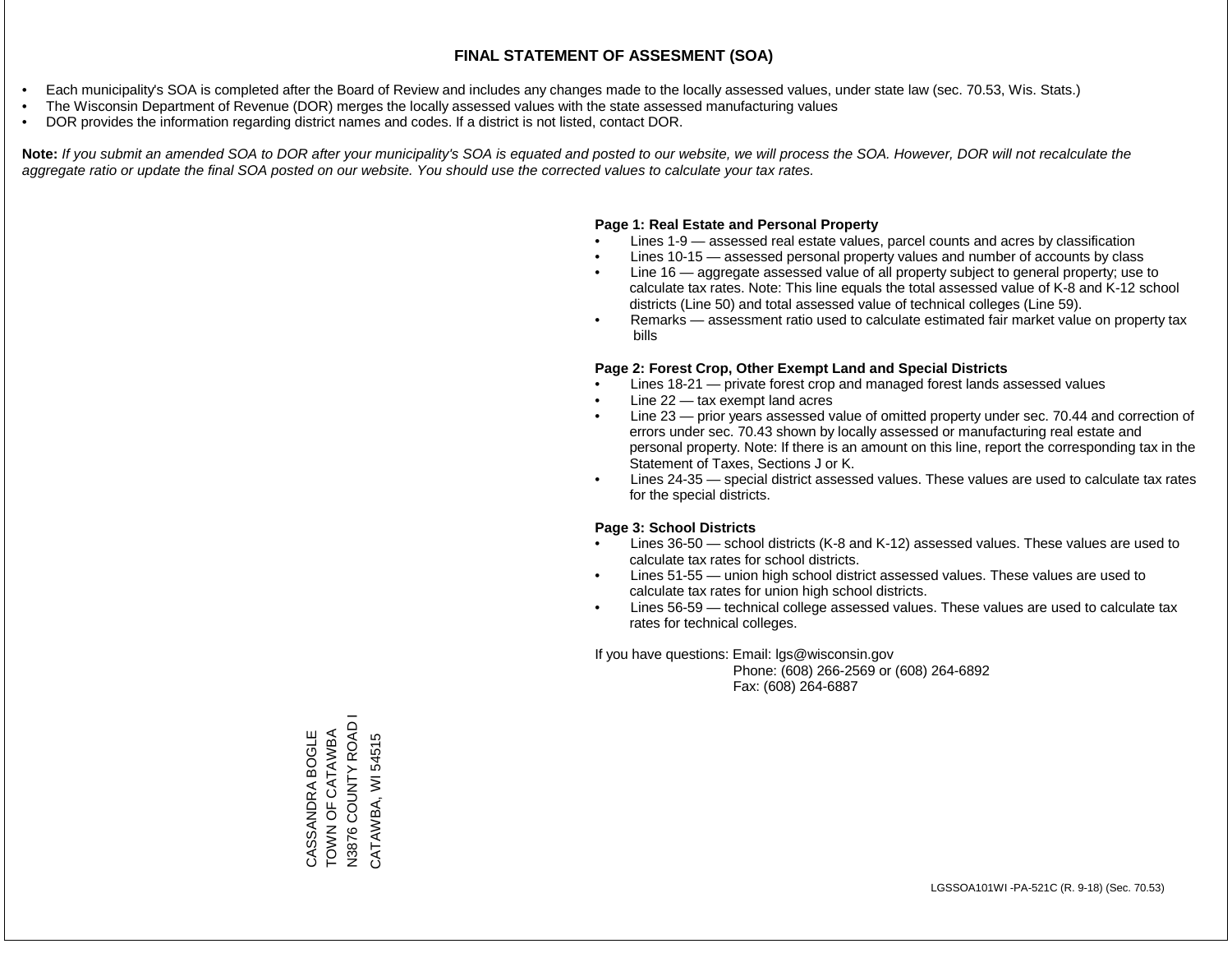|                |                    | <b>FINAL - EQUATED</b><br><b>STATEMENT OF ASSESSMENT FOR 2021</b>                                                                                                                            |                          | 50           | 004                                                 | 1333                    | Page 1<br>This is an Amended Return |                     |  |
|----------------|--------------------|----------------------------------------------------------------------------------------------------------------------------------------------------------------------------------------------|--------------------------|--------------|-----------------------------------------------------|-------------------------|-------------------------------------|---------------------|--|
|                |                    |                                                                                                                                                                                              |                          | CO           | <b>MUN</b>                                          | ACCT NO                 |                                     |                     |  |
|                | <b>FOR</b>         | <b>TOWN OF</b><br>OF.                                                                                                                                                                        | <b>EISENSTEIN</b>        |              | <b>PRICE COUNTY</b>                                 |                         |                                     |                     |  |
|                |                    | Town - Village - City                                                                                                                                                                        | <b>Municipality Name</b> |              | <b>County Name</b>                                  |                         |                                     |                     |  |
|                |                    | <b>REAL ESTATE</b>                                                                                                                                                                           |                          | PARCEL COUNT | NO. OF ACRES                                        | <b>VALUE OF</b>         | <b>VALUE OF</b>                     | TOTAL VALUE OF LAND |  |
| Line<br>No.    |                    | (See Lines 18 - 22 for                                                                                                                                                                       |                          |              | <b>WHOLE</b><br>TOTAL LAND MPROVEMENTS NUMBERS ONLY | <b>LAND</b>             | <b>IMPROVEMENTS</b>                 | AND IMPROVEMENTS    |  |
|                | other Real Estate) |                                                                                                                                                                                              | (Col. A)                 | (Col. B)     | (Col. C)                                            | (Col. D)                | (Col. E)                            | (Col. F)            |  |
| $\mathbf{1}$   |                    | <b>RESIDENTIAL - Class 1</b>                                                                                                                                                                 | 793                      | 594          | 1,323                                               | 12,836,800              | 40,676,600                          | 53,513,400          |  |
| $\overline{c}$ |                    | <b>COMMERCIAL - Class 2</b>                                                                                                                                                                  | 22                       |              | 18<br>35                                            | 276,900                 | 1,670,300                           | 1,947,200           |  |
| 3              |                    | <b>MANUFACTURING - Class 3</b>                                                                                                                                                               | $\Omega$                 |              | $\overline{0}$<br>$\Omega$                          | 0                       | 0                                   | 0                   |  |
| $\overline{4}$ |                    | <b>AGRICULTURAL - Class 4</b>                                                                                                                                                                | 123                      |              | 1,847                                               | 237,900                 |                                     | 237,900             |  |
| 5              |                    | <b>UNDEVELOPED - Class 5</b>                                                                                                                                                                 | 464                      |              | 4,955                                               | 1,294,600               |                                     | 1,294,600           |  |
| 6              |                    | <b>AGRICULTURAL FOREST - Class 5m</b>                                                                                                                                                        | 89                       |              | 1,298                                               | 810,600                 |                                     | 810,600             |  |
| $\overline{7}$ |                    | FOREST LANDS - Class 6                                                                                                                                                                       | 474                      |              | 7,724                                               | 9,760,200               |                                     | 9,760,200           |  |
| 8              |                    | OTHER - Class 7                                                                                                                                                                              | 4                        |              | $\overline{7}$<br>4                                 | 27,600                  | 218,400                             | 246,000             |  |
| 9              |                    | <b>TOTAL - ALL COLUMNS</b>                                                                                                                                                                   | 1,969                    | 616          | 17,189                                              | 25,244,600              | 42,565,300                          | 67,809,900          |  |
| 10             |                    | NUMBER OF PERSONAL PROPERTY ACCOUNTS IN ROLL                                                                                                                                                 |                          |              | 18 <sup>1</sup>                                     | <b>LOCALLY ASSESSED</b> | <b>MANUFACTURING</b>                | <b>MERGED</b>       |  |
| 11             |                    | BOATS AND OTHER WATERCRAFT NOT EXEMPT - Code 1                                                                                                                                               |                          |              |                                                     | 0                       | 0                                   | 0                   |  |
| 12             |                    | MACHINERY, TOOLS AND PATTERNS - Code 2                                                                                                                                                       |                          |              |                                                     |                         | $\pmb{0}$                           | $\Omega$            |  |
| 13             |                    | FURNITURE, FIXTURES AND EQUIPMENT - Code 3                                                                                                                                                   |                          |              |                                                     | 20,400                  | $\pmb{0}$                           | 20,400              |  |
| 14             |                    | ALL OTHER PERSONAL PROPERTY NOT EXEMPT - Codes 4A, 4B, 4C                                                                                                                                    |                          |              |                                                     | 129,800                 | $\mathbf 0$                         | 129,800             |  |
| 15             |                    | TOTAL OF PERSONAL PROPERTY NOT EXEMPT (Total of Lines 11-14)                                                                                                                                 |                          |              |                                                     | 150,200                 | $\mathbf 0$                         | 150,200             |  |
| 16             |                    | AGGREGATE ASSESSED VALUE OF ALL PROPERTY SUBJECT TO THE GENERAL PROPERTY TAX (Total of Lines 9F and 15F)<br>MUST EQUAL TOTAL VALUE OF THE SCHOOL DISTRICTS (K-12 PLUS K-8) - Line 50, Col. F |                          |              |                                                     |                         |                                     | 67,960,100          |  |
| 17             |                    | <b>BOARD OF REVIEW</b><br>DATE OF FINAL ADJOURNMENT                                                                                                                                          | 04/26/2021               |              | Name of Assessor<br>MIKE SCHNAUTZ ASSESSOR          |                         | Telephone #<br>(715) 266-2409       |                     |  |

The Assessment Ratio to be used in calculating the estimated Fair Market Value on tax bills for this tax district is .9562821

This ratio should be used to convert assessed values to "Calculate Equalized Values" in Step 1 of the Lottery and Gaming Credit Calculations.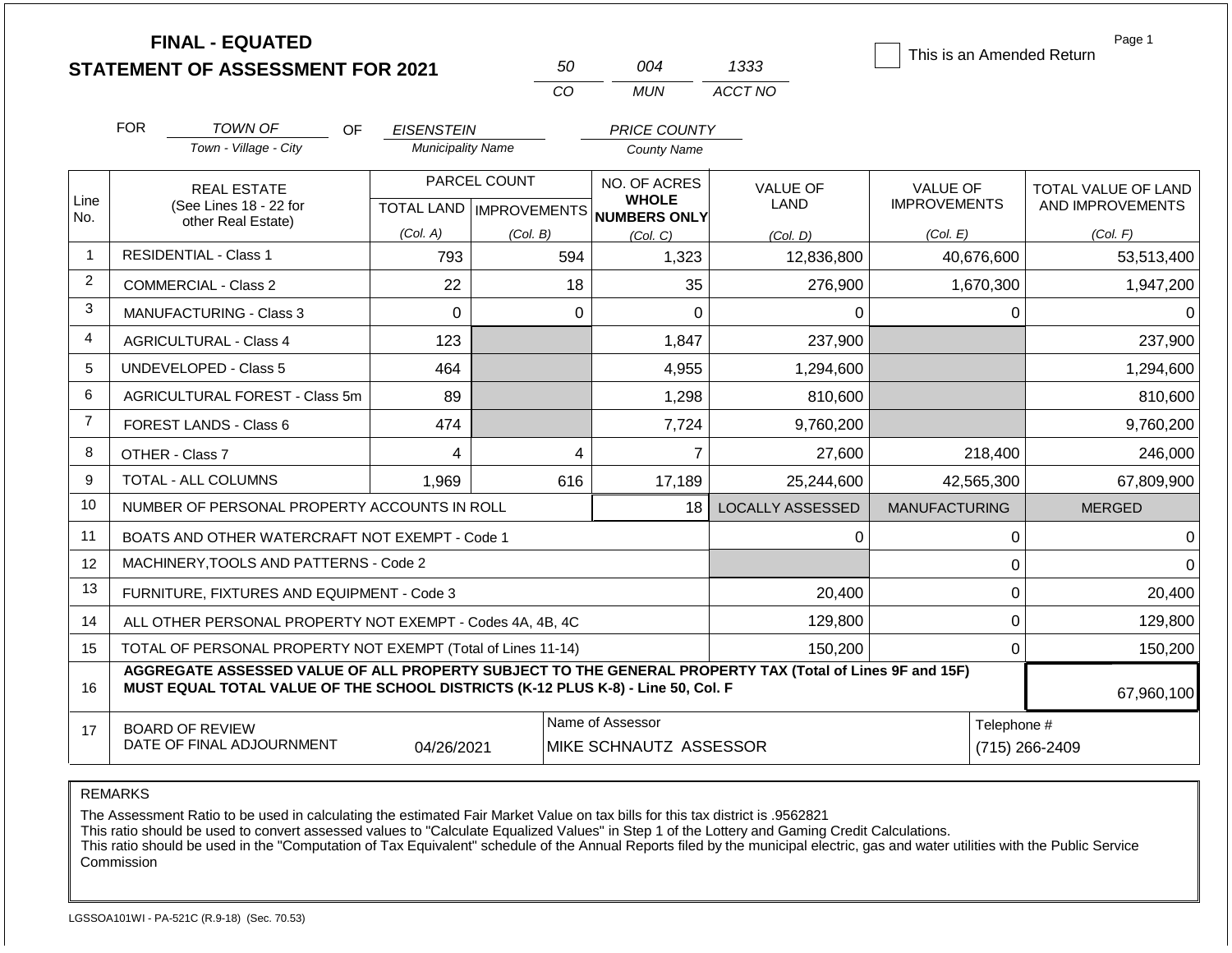2021 50 004 1333

FOREST LANDS (Line 7) and FOREST CROPS (in this section) - are **NOT** the same *YEAR CO MUN ACCT NO*

|    |                                                                                | Private Forest Crop - Reg Class @ 10¢ per acre |  |                                                                          |  | Private Forest Crop - Reg Class @ \$2.52 per acre     |  |                                                                    |                                                                 |                                                                              |
|----|--------------------------------------------------------------------------------|------------------------------------------------|--|--------------------------------------------------------------------------|--|-------------------------------------------------------|--|--------------------------------------------------------------------|-----------------------------------------------------------------|------------------------------------------------------------------------------|
| 18 | (a) PARCELS                                                                    | (b) ACRES                                      |  | (c) ASSESSED VALUE                                                       |  | (d) PARCELS                                           |  | (e) ACRES                                                          |                                                                 | (f) ASSESSED VALUE                                                           |
|    |                                                                                |                                                |  |                                                                          |  |                                                       |  |                                                                    |                                                                 |                                                                              |
|    |                                                                                |                                                |  |                                                                          |  |                                                       |  |                                                                    |                                                                 | Entered Before 2005 Managed Forest - Ferrous Mining CLOSED @ \$7.87 per acre |
| 19 | (a) PARCELS                                                                    | (b) ACRES                                      |  | Private Forest Crop - Special Class @ 20¢ per acre<br>(c) ASSESSED VALUE |  | (d) PARCELS                                           |  | (e) ACRES                                                          |                                                                 | (f) ASSESSED VALUE                                                           |
|    |                                                                                |                                                |  |                                                                          |  |                                                       |  |                                                                    |                                                                 |                                                                              |
|    |                                                                                |                                                |  |                                                                          |  |                                                       |  |                                                                    |                                                                 |                                                                              |
|    |                                                                                |                                                |  | Entered Before 2005 Managed Forest - OPEN @ 74 ¢ per acre                |  |                                                       |  | Entered Before 2005 Managed Forest - CLOSED @                      |                                                                 | \$1.75 per acre                                                              |
| 20 | (a) PARCELS<br>(b) ACRES                                                       |                                                |  | (c) ASSESSED VALUE                                                       |  | (d) PARCELS                                           |  | (e) ACRES                                                          |                                                                 | (f) ASSESSED VALUE                                                           |
|    | 26<br>1,002.16                                                                 |                                                |  | 933,600                                                                  |  | 19                                                    |  | 705.64                                                             |                                                                 | 784.300                                                                      |
|    | Entered After 2004 Managed Forest - OPEN @ \$2.04 per acre                     |                                                |  |                                                                          |  |                                                       |  |                                                                    | Entered After 2004 Managed Forest - CLOSED @ \$ 10.20 per acre  |                                                                              |
| 21 | (a) PARCELS                                                                    | (b) ACRES                                      |  | (c) ASSESSED VALUE                                                       |  | (d) PARCELS<br>(e) ACRES                              |  |                                                                    |                                                                 | (f) ASSESSED VALUE                                                           |
|    |                                                                                |                                                |  |                                                                          |  |                                                       |  |                                                                    |                                                                 |                                                                              |
|    | 18                                                                             | 639                                            |  | 628,300                                                                  |  | 39                                                    |  | 1.001.48                                                           |                                                                 | 1,087,800                                                                    |
|    | (a) County Forest Cropland Acres                                               |                                                |  | (b) Federal Acres                                                        |  | (d) County (NOT FOREST CROP) Acres<br>(c) State Acres |  |                                                                    | (e) Other Acres                                                 |                                                                              |
| 22 |                                                                                |                                                |  |                                                                          |  |                                                       |  |                                                                    |                                                                 |                                                                              |
|    | 79.16                                                                          |                                                |  | 27.249.4                                                                 |  | 248.42                                                |  |                                                                    | 651.23                                                          |                                                                              |
|    |                                                                                |                                                |  | Assessed Value of Omitted Property From Prior Years (Sec. 70.44)         |  |                                                       |  |                                                                    | Assessed Value of Sec. 70.43 Corrections of Errors by Assessors |                                                                              |
|    |                                                                                | (a) REAL ESTATE                                |  | (b) PERSONAL                                                             |  |                                                       |  | (c1) REAL ESTATE                                                   |                                                                 | (c2) PERSONAL                                                                |
| 23 |                                                                                |                                                |  |                                                                          |  |                                                       |  |                                                                    |                                                                 |                                                                              |
|    | Manufacturing Equated Value of Omitted Property From Prior Years (Sec. 70.995) |                                                |  |                                                                          |  |                                                       |  | Mfg. Equated Value of Sec.70.43 Corrections of Errors by Assessors |                                                                 |                                                                              |
|    |                                                                                | (d) REAL ESTATE                                |  | (e) PERSONAL                                                             |  |                                                       |  | (f1) REAL ESTATE                                                   | (f2) PERSONAL                                                   |                                                                              |
|    |                                                                                |                                                |  |                                                                          |  |                                                       |  |                                                                    |                                                                 |                                                                              |
|    |                                                                                |                                                |  |                                                                          |  |                                                       |  |                                                                    |                                                                 |                                                                              |

## **SPECIAL DISTRICTS**

| Line<br>No. | <b>Enter 6-digit</b><br>Special District<br>Code (Col. A) | <b>Account</b><br><b>Number</b><br>(Col. B) | <b>Special District Name</b><br>(Col. C) | <b>Locally Assessed Value</b><br>of Real Estate and<br>Personal Property (Col. D) | Mfg Value of Real Estate<br>and Personal Property<br>(Col. E) | <b>Merged Value of</b><br><b>Real Estate and</b><br>Personal Property (Col. F) |
|-------------|-----------------------------------------------------------|---------------------------------------------|------------------------------------------|-----------------------------------------------------------------------------------|---------------------------------------------------------------|--------------------------------------------------------------------------------|
| 24          | 507050                                                    | 0539                                        | <b>EISENSTEIN SANITARY DISTRICT #1</b>   | 895,900                                                                           |                                                               | 895,900                                                                        |
| 25          |                                                           |                                             |                                          |                                                                                   |                                                               |                                                                                |
| 26          |                                                           |                                             |                                          |                                                                                   |                                                               |                                                                                |
| 27          |                                                           |                                             |                                          |                                                                                   |                                                               |                                                                                |
| 28          |                                                           |                                             |                                          |                                                                                   |                                                               |                                                                                |
| 29          |                                                           |                                             |                                          |                                                                                   |                                                               |                                                                                |
| 30          |                                                           |                                             |                                          |                                                                                   |                                                               |                                                                                |
| 31          |                                                           |                                             |                                          |                                                                                   |                                                               |                                                                                |
| 32          |                                                           |                                             |                                          |                                                                                   |                                                               |                                                                                |
| 33          |                                                           |                                             |                                          |                                                                                   |                                                               |                                                                                |
| 34          |                                                           |                                             |                                          |                                                                                   |                                                               |                                                                                |
| 35          |                                                           |                                             |                                          |                                                                                   |                                                               |                                                                                |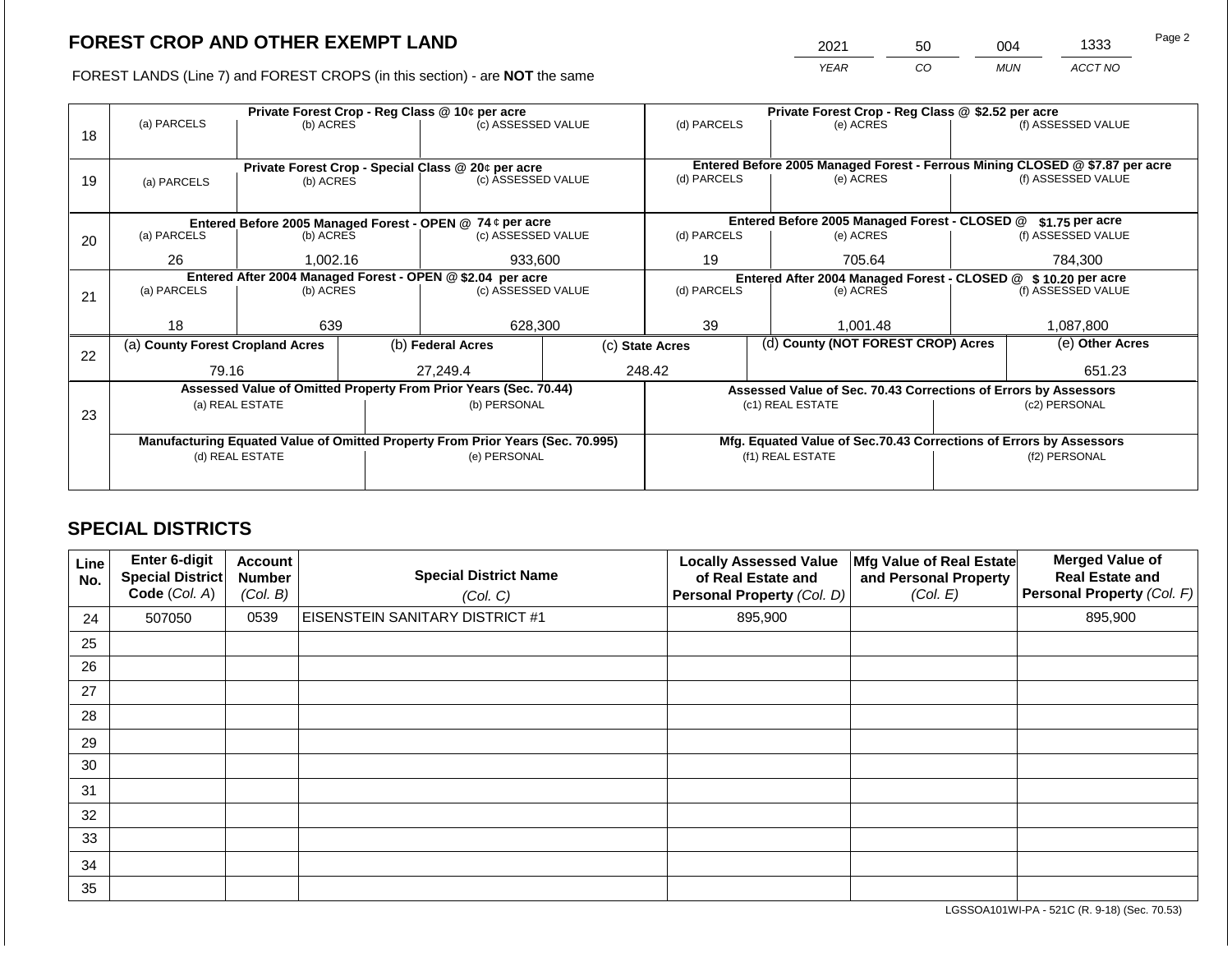#### *YEAR*  2021  $\overline{co}$ 50 *MUN*  004 *ACCT NO*  1333 **SCHOOL DISTRICTS Line No. Enter 6-digit School District Code** *(Col. A)* **Account Number** *(Col. B)* **School District Name** *(Col. C)* **Locally Assessed Value of Real Estate and Personal Property** *(Col. D)* **Mfg Value of Real Estate and Personal Property** *(Col. E)* **Merged Value of Real Estate and Personal Property** *(Col. F)* **A. SCHOOL DISTRICTS (K-8 and K-12)** 36 37 38 39 40 41 42 43 44 45 46 47 48 49 50 TOTAL ASSESSED VALUE OF SCHOOL DISTRICTS (K-8 and K-12) **B. UNION HIGH SCHOOL DISTRICTS** 51 52 53 54 55 **C. TECHNICAL COLLEGE DISTRICTS** 56 57 58 59 TOTAL ASSESSED VALUE OF TECHNICAL COLLEGES TOTAL ASSESSED VALUE OF UNION HIGH SCHOOLS 501071 0447 SCH D OF CHEQUAMEGON 67,960,100 67,960,100 001500 | 0014 | NORTH CENTRAL TECHNICAL COLLEGE WAUS 67,960,100 67,960,100 67,960,100 67,960,100 67,960,100 67,960,100

 *I hereby certify, to the best of my knowledge and belief, this form is complete and correct.*

| Name                                           |                         | Title | Submission date  |
|------------------------------------------------|-------------------------|-------|------------------|
| <b>JANET KRUCKY</b>                            |                         |       | 03<br>2021<br>05 |
| Phone                                          | Email address           |       |                  |
| 715<br>339<br>2559<br>$\overline{\phantom{a}}$ | REALPROP@CO.PRICE.WI.US |       |                  |

LGSSOA101WI -PA-521C (R. 9-18) (Sec. 70.53)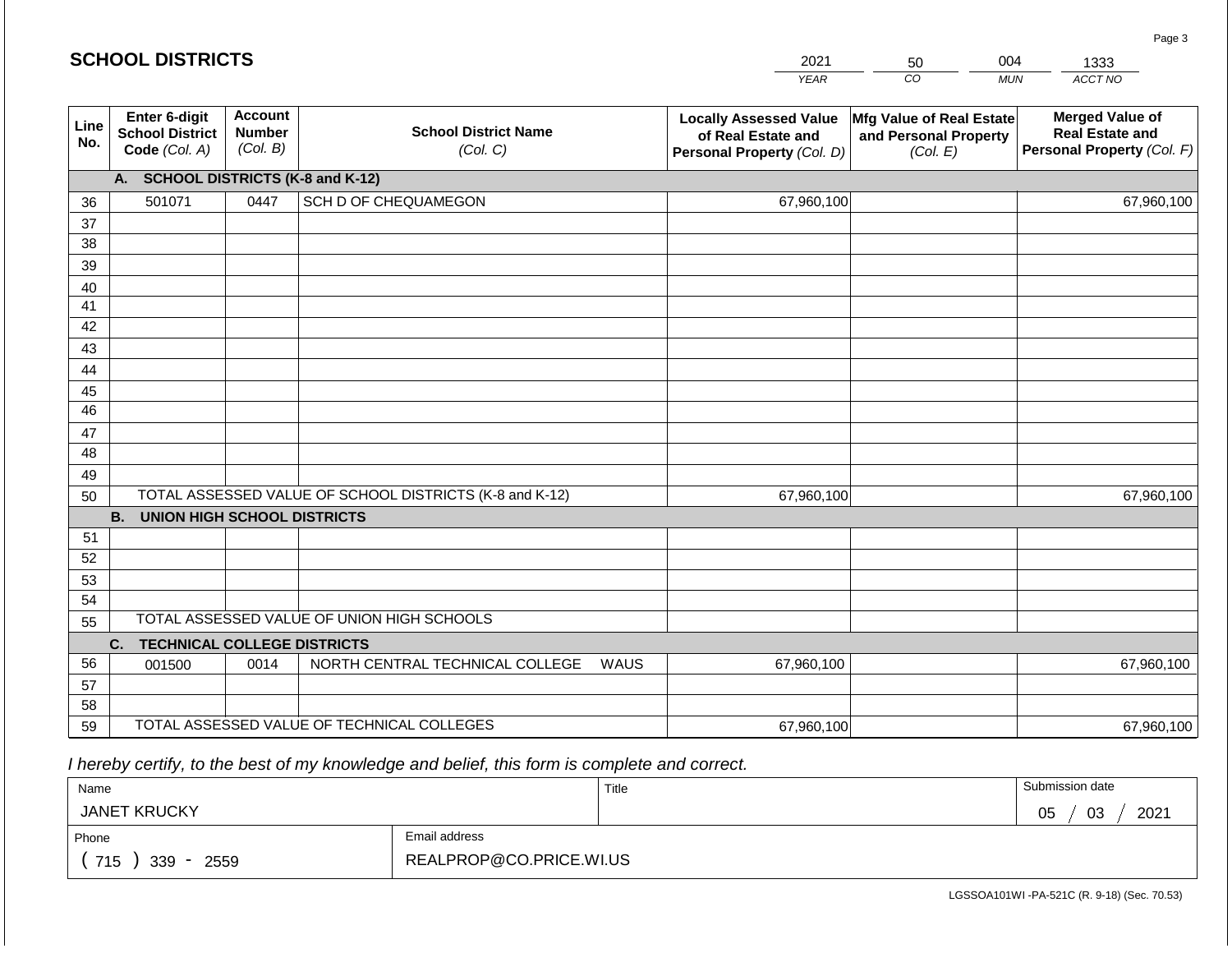- Each municipality's SOA is completed after the Board of Review and includes any changes made to the locally assessed values, under state law (sec. 70.53, Wis. Stats.)
- The Wisconsin Department of Revenue (DOR) merges the locally assessed values with the state assessed manufacturing values
- DOR provides the information regarding district names and codes. If a district is not listed, contact DOR.

Note: If you submit an amended SOA to DOR after your municipality's SOA is equated and posted to our website, we will process the SOA. However, DOR will not recalculate the *aggregate ratio or update the final SOA posted on our website. You should use the corrected values to calculate your tax rates.*

### **Page 1: Real Estate and Personal Property**

- Lines 1-9 assessed real estate values, parcel counts and acres by classification
- Lines 10-15 assessed personal property values and number of accounts by class
- Line 16 aggregate assessed value of all property subject to general property; use to calculate tax rates. Note: This line equals the total assessed value of K-8 and K-12 school districts (Line 50) and total assessed value of technical colleges (Line 59).
- Remarks assessment ratio used to calculate estimated fair market value on property tax bills

### **Page 2: Forest Crop, Other Exempt Land and Special Districts**

- Lines 18-21 private forest crop and managed forest lands assessed values
- Line  $22 -$  tax exempt land acres
- Line 23 prior years assessed value of omitted property under sec. 70.44 and correction of errors under sec. 70.43 shown by locally assessed or manufacturing real estate and personal property. Note: If there is an amount on this line, report the corresponding tax in the Statement of Taxes, Sections J or K.
- Lines 24-35 special district assessed values. These values are used to calculate tax rates for the special districts.

### **Page 3: School Districts**

- Lines 36-50 school districts (K-8 and K-12) assessed values. These values are used to calculate tax rates for school districts.
- Lines 51-55 union high school district assessed values. These values are used to calculate tax rates for union high school districts.
- Lines 56-59 technical college assessed values. These values are used to calculate tax rates for technical colleges.

If you have questions: Email: lgs@wisconsin.gov

 Phone: (608) 266-2569 or (608) 264-6892 Fax: (608) 264-6887

NHISZHOI LO<br>
ZNOL TOWN OF EISENSTEIN<br>W6115 STATE RD 182 PARK FALLS, WI 54552 PARK FALLS, WI 54552**ELIZABETH PALECEK** ELIZABETH PALECEK W6115 STATE RD 182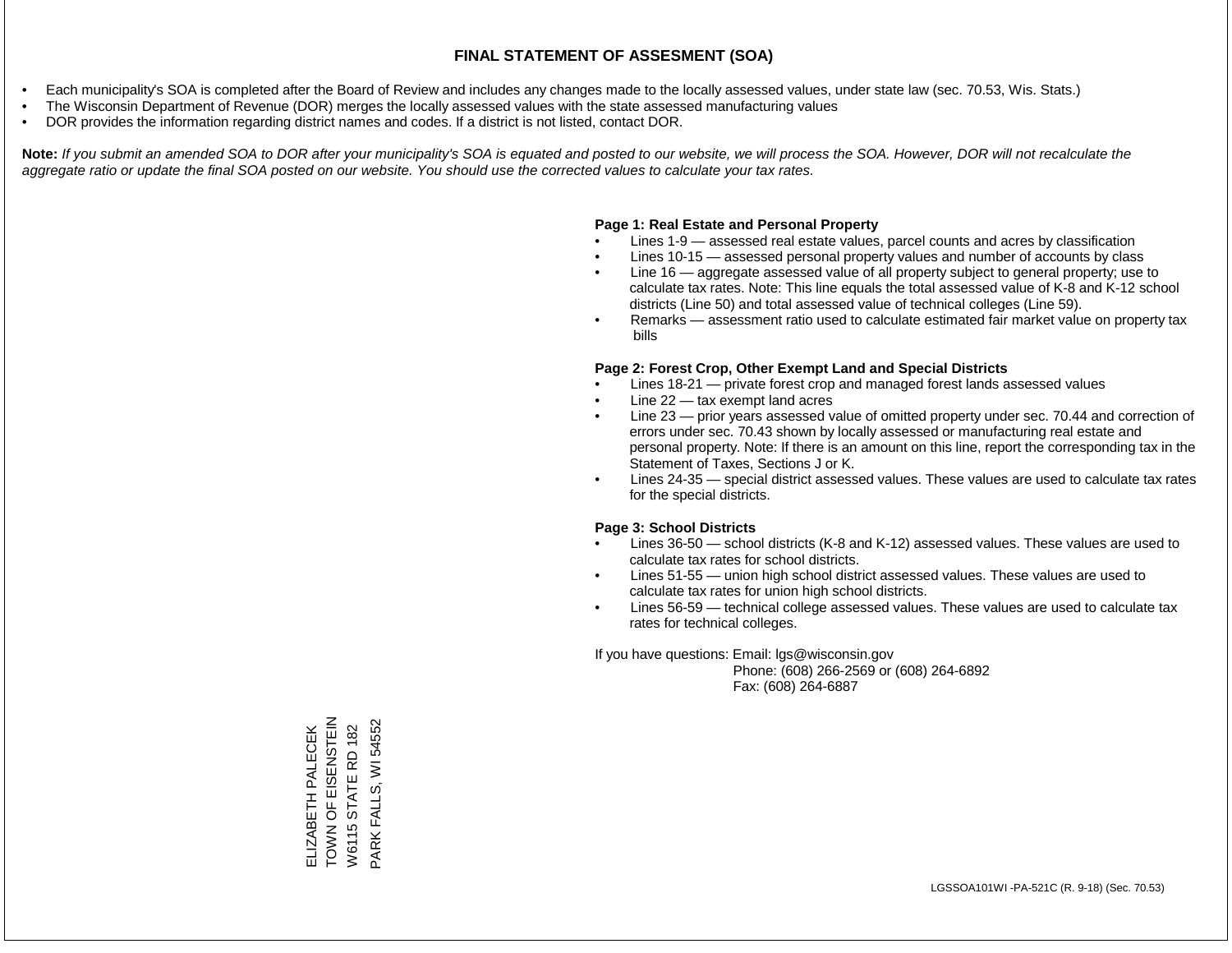|                |                                | <b>FINAL - EQUATED</b><br><b>STATEMENT OF ASSESSMENT FOR 2021</b>                                                                                                                            |                          | 50           | 006                                                 | 1334                    | This is an Amended Return | Page 1                        |  |
|----------------|--------------------------------|----------------------------------------------------------------------------------------------------------------------------------------------------------------------------------------------|--------------------------|--------------|-----------------------------------------------------|-------------------------|---------------------------|-------------------------------|--|
|                |                                |                                                                                                                                                                                              |                          | CO           | <b>MUN</b>                                          | ACCT NO                 |                           |                               |  |
|                | <b>FOR</b>                     | <b>TOWN OF</b><br>OF.                                                                                                                                                                        | <b>ELK</b>               |              | PRICE COUNTY                                        |                         |                           |                               |  |
|                |                                | Town - Village - City                                                                                                                                                                        | <b>Municipality Name</b> |              | County Name                                         |                         |                           |                               |  |
|                |                                | <b>REAL ESTATE</b>                                                                                                                                                                           |                          | PARCEL COUNT | NO. OF ACRES                                        | <b>VALUE OF</b>         | <b>VALUE OF</b>           | TOTAL VALUE OF LAND           |  |
| Line<br>No.    |                                | (See Lines 18 - 22 for<br>other Real Estate)                                                                                                                                                 |                          |              | <b>WHOLE</b><br>TOTAL LAND MPROVEMENTS NUMBERS ONLY | LAND                    | <b>IMPROVEMENTS</b>       | AND IMPROVEMENTS              |  |
|                |                                |                                                                                                                                                                                              | (Col. A)                 | (Col. B)     | (Col, C)                                            | (Col, D)                | (Col. E)                  | (Col. F)                      |  |
| $\mathbf{1}$   |                                | <b>RESIDENTIAL - Class 1</b>                                                                                                                                                                 | 1,239                    | 1,009        | 1,762                                               | 44,769,400              | 90,503,500                | 135,272,900                   |  |
| $\overline{2}$ |                                | <b>COMMERCIAL - Class 2</b>                                                                                                                                                                  | 32                       | 30           | 148                                                 | 1,927,300               | 3,938,000                 | 5,865,300                     |  |
| 3              | <b>MANUFACTURING - Class 3</b> |                                                                                                                                                                                              |                          | 1            | 6                                                   | 20,900                  | 50,500                    | 71,400                        |  |
| $\overline{4}$ |                                | <b>AGRICULTURAL - Class 4</b>                                                                                                                                                                | 205                      |              | 3,136                                               | 406,300                 |                           | 406,300                       |  |
| 5              |                                | UNDEVELOPED - Class 5                                                                                                                                                                        | 524                      |              | 6,346                                               | 1,667,700               |                           | 1,667,700                     |  |
| 6              |                                | AGRICULTURAL FOREST - Class 5m                                                                                                                                                               | 112                      |              | 2,018                                               | 1,551,400               |                           | 1,551,400                     |  |
| $\overline{7}$ |                                | <b>FOREST LANDS - Class 6</b>                                                                                                                                                                | 526                      |              | 8,977                                               | 14,280,600              |                           | 14,280,600                    |  |
| 8              |                                | OTHER - Class 7                                                                                                                                                                              | 14                       | 13           | 36                                                  | 137,800                 | 1,014,100                 | 1,151,900                     |  |
| 9              |                                | <b>TOTAL - ALL COLUMNS</b>                                                                                                                                                                   | 2.653                    | 1,053        | 22,429                                              | 64,761,400              | 95,506,100                | 160,267,500                   |  |
| 10             |                                | NUMBER OF PERSONAL PROPERTY ACCOUNTS IN ROLL                                                                                                                                                 |                          |              | 39                                                  | <b>LOCALLY ASSESSED</b> | <b>MANUFACTURING</b>      | <b>MERGED</b>                 |  |
| 11             |                                | BOATS AND OTHER WATERCRAFT NOT EXEMPT - Code 1                                                                                                                                               |                          |              |                                                     | 20,100                  | $\Omega$                  | 20,100                        |  |
| 12             |                                | MACHINERY, TOOLS AND PATTERNS - Code 2                                                                                                                                                       |                          |              |                                                     |                         | 1,700                     | 1,700                         |  |
| 13             |                                | FURNITURE, FIXTURES AND EQUIPMENT - Code 3                                                                                                                                                   |                          |              |                                                     | 148,700                 | $\Omega$                  | 148,700                       |  |
| 14             |                                | ALL OTHER PERSONAL PROPERTY NOT EXEMPT - Codes 4A, 4B, 4C                                                                                                                                    |                          |              |                                                     | 178,600                 | 300                       | 178,900                       |  |
| 15             |                                | TOTAL OF PERSONAL PROPERTY NOT EXEMPT (Total of Lines 11-14)                                                                                                                                 |                          |              |                                                     | 347,400                 | 2,000                     | 349,400                       |  |
| 16             |                                | AGGREGATE ASSESSED VALUE OF ALL PROPERTY SUBJECT TO THE GENERAL PROPERTY TAX (Total of Lines 9F and 15F)<br>MUST EQUAL TOTAL VALUE OF THE SCHOOL DISTRICTS (K-12 PLUS K-8) - Line 50, Col. F |                          |              |                                                     |                         |                           | 160,616,900                   |  |
| 17             |                                | <b>BOARD OF REVIEW</b><br>DATE OF FINAL ADJOURNMENT                                                                                                                                          | 07/29/2021               |              | Name of Assessor<br><b>ELK RIVER APPRAISAL</b>      |                         |                           | Telephone #<br>(715) 820-0541 |  |

The Assessment Ratio to be used in calculating the estimated Fair Market Value on tax bills for this tax district is .943643593

This ratio should be used to convert assessed values to "Calculate Equalized Values" in Step 1 of the Lottery and Gaming Credit Calculations.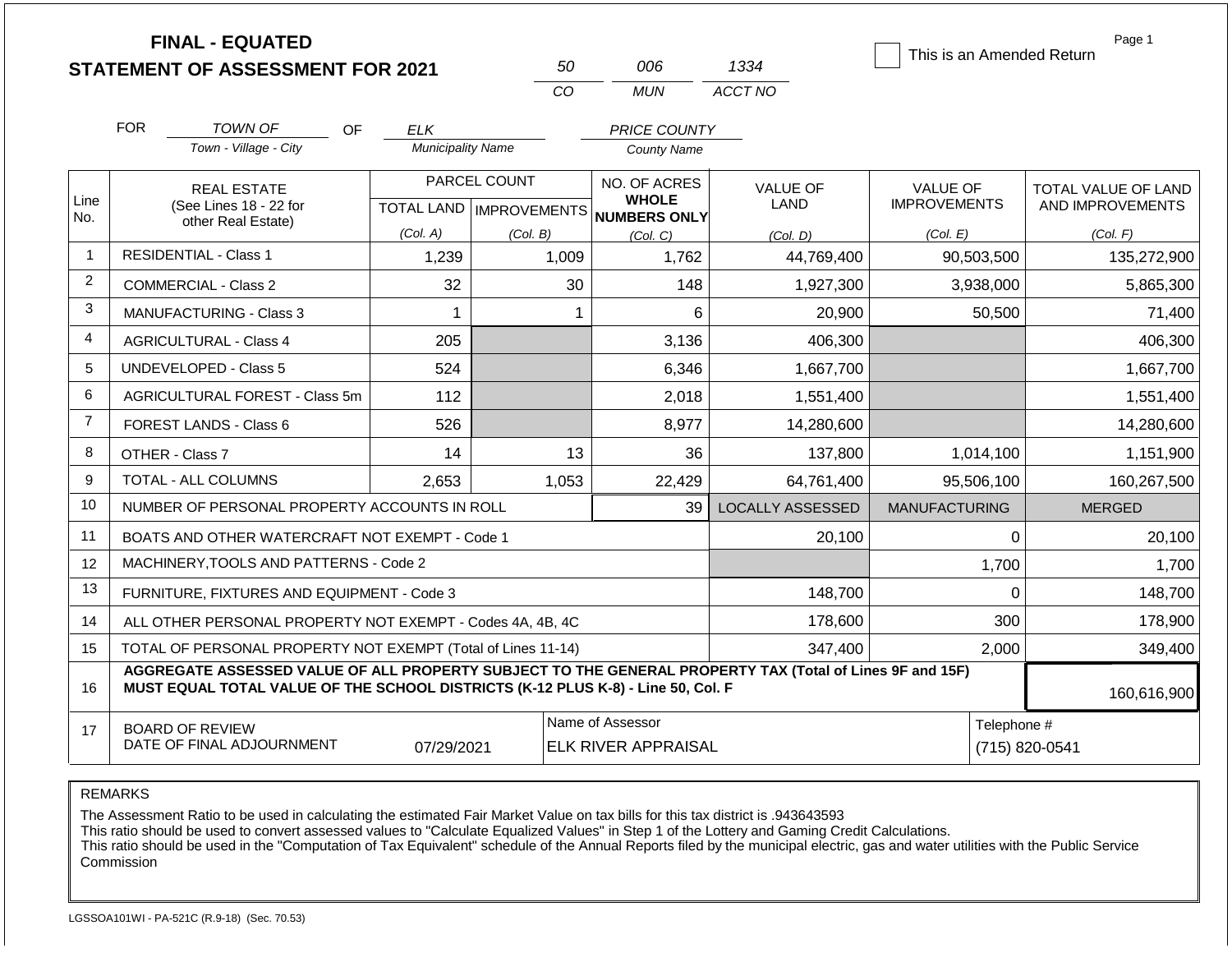2021 50 006 1334

FOREST LANDS (Line 7) and FOREST CROPS (in this section) - are **NOT** the same *YEAR CO MUN ACCT NO*

|    |                                                                                |                 |  | Private Forest Crop - Reg Class @ 10¢ per acre                   |                                                               | Private Forest Crop - Reg Class @ \$2.52 per acre                            |  |                                                                    |                 |                    |
|----|--------------------------------------------------------------------------------|-----------------|--|------------------------------------------------------------------|---------------------------------------------------------------|------------------------------------------------------------------------------|--|--------------------------------------------------------------------|-----------------|--------------------|
|    | (a) PARCELS                                                                    | (b) ACRES       |  | (c) ASSESSED VALUE                                               |                                                               | (d) PARCELS                                                                  |  | (e) ACRES                                                          |                 | (f) ASSESSED VALUE |
| 18 |                                                                                |                 |  |                                                                  |                                                               |                                                                              |  | 40                                                                 |                 | 58,400             |
|    |                                                                                |                 |  | Private Forest Crop - Special Class @ 20¢ per acre               |                                                               | Entered Before 2005 Managed Forest - Ferrous Mining CLOSED @ \$7.87 per acre |  |                                                                    |                 |                    |
| 19 | (a) PARCELS                                                                    | (b) ACRES       |  | (c) ASSESSED VALUE                                               |                                                               | (d) PARCELS                                                                  |  | (e) ACRES                                                          |                 | (f) ASSESSED VALUE |
|    |                                                                                |                 |  |                                                                  |                                                               |                                                                              |  |                                                                    |                 |                    |
|    |                                                                                |                 |  | Entered Before 2005 Managed Forest - OPEN @ 74 ¢ per acre        |                                                               |                                                                              |  | Entered Before 2005 Managed Forest - CLOSED @                      |                 | \$1.75 per acre    |
| 20 | (a) PARCELS<br>(b) ACRES                                                       |                 |  | (c) ASSESSED VALUE                                               |                                                               | (d) PARCELS                                                                  |  | (e) ACRES                                                          |                 | (f) ASSESSED VALUE |
|    |                                                                                |                 |  |                                                                  |                                                               |                                                                              |  |                                                                    |                 |                    |
|    | 37<br>1,395                                                                    |                 |  | 2,013,900                                                        |                                                               | 49<br>1,784.91                                                               |  |                                                                    | 2,664,700       |                    |
|    | Entered After 2004 Managed Forest - OPEN @ \$2.04 per acre                     |                 |  |                                                                  | Entered After 2004 Managed Forest - CLOSED @ \$10.20 per acre |                                                                              |  |                                                                    |                 |                    |
| 21 | (a) PARCELS                                                                    | (b) ACRES       |  | (c) ASSESSED VALUE                                               |                                                               | (d) PARCELS                                                                  |  | (e) ACRES                                                          |                 | (f) ASSESSED VALUE |
|    |                                                                                |                 |  |                                                                  |                                                               |                                                                              |  |                                                                    |                 |                    |
|    | я                                                                              | 336.19          |  | 465,700                                                          |                                                               | 105                                                                          |  | 3,383.47                                                           |                 | 4,983,100          |
| 22 | (a) County Forest Cropland Acres                                               |                 |  | (b) Federal Acres                                                |                                                               | (c) State Acres                                                              |  | (d) County (NOT FOREST CROP) Acres                                 | (e) Other Acres |                    |
|    | 2,891.79                                                                       |                 |  |                                                                  |                                                               | 751.4<br>9.96                                                                |  |                                                                    | 92.65           |                    |
|    |                                                                                |                 |  | Assessed Value of Omitted Property From Prior Years (Sec. 70.44) |                                                               |                                                                              |  | Assessed Value of Sec. 70.43 Corrections of Errors by Assessors    |                 |                    |
|    | (a) REAL ESTATE                                                                |                 |  | (b) PERSONAL                                                     |                                                               |                                                                              |  | (c1) REAL ESTATE                                                   |                 | (c2) PERSONAL      |
| 23 | 3,308,700                                                                      |                 |  |                                                                  |                                                               |                                                                              |  |                                                                    |                 |                    |
|    | Manufacturing Equated Value of Omitted Property From Prior Years (Sec. 70.995) |                 |  |                                                                  |                                                               |                                                                              |  | Mfg. Equated Value of Sec.70.43 Corrections of Errors by Assessors |                 |                    |
|    |                                                                                | (d) REAL ESTATE |  | (e) PERSONAL                                                     |                                                               |                                                                              |  | (f1) REAL ESTATE                                                   |                 | (f2) PERSONAL      |
|    |                                                                                |                 |  |                                                                  |                                                               |                                                                              |  |                                                                    |                 |                    |
|    |                                                                                |                 |  |                                                                  |                                                               |                                                                              |  |                                                                    |                 |                    |

## **SPECIAL DISTRICTS**

| Line<br>No. | Enter 6-digit<br>Special District<br>Code (Col. A) | <b>Account</b><br><b>Number</b><br>(Col. B) | <b>Special District Name</b><br>(Col. C) | <b>Locally Assessed Value</b><br>of Real Estate and<br><b>Personal Property (Col. D)</b> | Mfg Value of Real Estate<br>and Personal Property<br>(Col. E) | <b>Merged Value of</b><br><b>Real Estate and</b><br>Personal Property (Col. F) |
|-------------|----------------------------------------------------|---------------------------------------------|------------------------------------------|------------------------------------------------------------------------------------------|---------------------------------------------------------------|--------------------------------------------------------------------------------|
| 24          |                                                    |                                             |                                          |                                                                                          |                                                               |                                                                                |
| 25          |                                                    |                                             |                                          |                                                                                          |                                                               |                                                                                |
| 26          |                                                    |                                             |                                          |                                                                                          |                                                               |                                                                                |
| 27          |                                                    |                                             |                                          |                                                                                          |                                                               |                                                                                |
| 28          |                                                    |                                             |                                          |                                                                                          |                                                               |                                                                                |
| 29          |                                                    |                                             |                                          |                                                                                          |                                                               |                                                                                |
| 30          |                                                    |                                             |                                          |                                                                                          |                                                               |                                                                                |
| 31          |                                                    |                                             |                                          |                                                                                          |                                                               |                                                                                |
| 32          |                                                    |                                             |                                          |                                                                                          |                                                               |                                                                                |
| 33          |                                                    |                                             |                                          |                                                                                          |                                                               |                                                                                |
| 34          |                                                    |                                             |                                          |                                                                                          |                                                               |                                                                                |
| 35          |                                                    |                                             |                                          |                                                                                          |                                                               |                                                                                |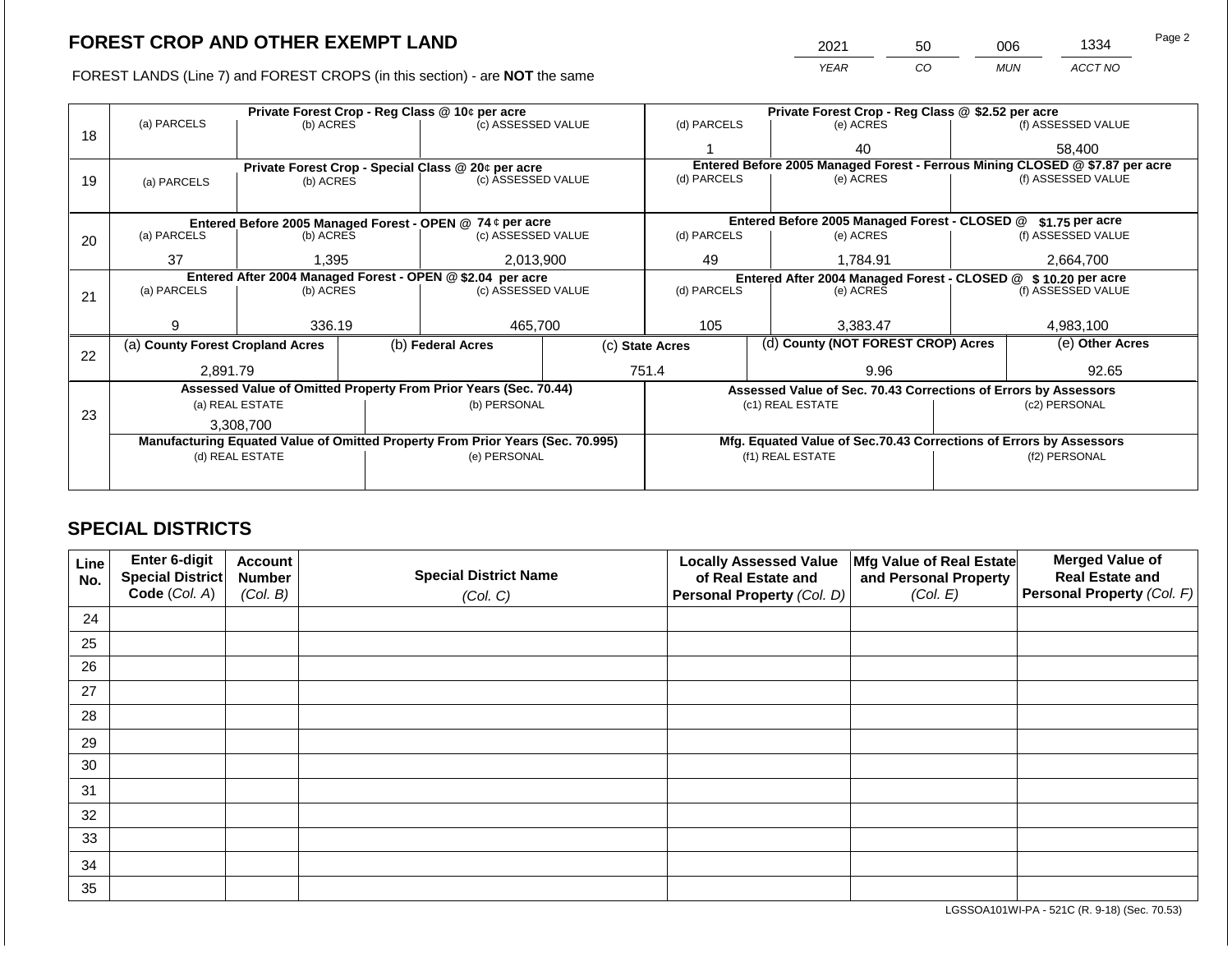|                 | <b>SCHOOL DISTRICTS</b>                                  |                                             |                                                         |      | 2021                                                                              | 006<br>50                                                     | 1334                                                                           |
|-----------------|----------------------------------------------------------|---------------------------------------------|---------------------------------------------------------|------|-----------------------------------------------------------------------------------|---------------------------------------------------------------|--------------------------------------------------------------------------------|
|                 |                                                          |                                             |                                                         |      | <b>YEAR</b>                                                                       | CO<br><b>MUN</b>                                              | ACCT NO                                                                        |
| Line<br>No.     | Enter 6-digit<br><b>School District</b><br>Code (Col. A) | <b>Account</b><br><b>Number</b><br>(Col. B) | <b>School District Name</b><br>(Col. C)                 |      | <b>Locally Assessed Value</b><br>of Real Estate and<br>Personal Property (Col. D) | Mfg Value of Real Estate<br>and Personal Property<br>(Col. E) | <b>Merged Value of</b><br><b>Real Estate and</b><br>Personal Property (Col. F) |
|                 | A. SCHOOL DISTRICTS (K-8 and K-12)                       |                                             |                                                         |      |                                                                                   |                                                               |                                                                                |
| 36              | 504347                                                   | 0299                                        | <b>SCH D OF PHILLIPS</b>                                |      | 160,543,500                                                                       | 73,400                                                        | 160,616,900                                                                    |
| 37              |                                                          |                                             |                                                         |      |                                                                                   |                                                               |                                                                                |
| 38              |                                                          |                                             |                                                         |      |                                                                                   |                                                               |                                                                                |
| 39              |                                                          |                                             |                                                         |      |                                                                                   |                                                               |                                                                                |
| 40<br>41        |                                                          |                                             |                                                         |      |                                                                                   |                                                               |                                                                                |
| 42              |                                                          |                                             |                                                         |      |                                                                                   |                                                               |                                                                                |
| 43              |                                                          |                                             |                                                         |      |                                                                                   |                                                               |                                                                                |
| 44              |                                                          |                                             |                                                         |      |                                                                                   |                                                               |                                                                                |
| 45              |                                                          |                                             |                                                         |      |                                                                                   |                                                               |                                                                                |
| $\overline{46}$ |                                                          |                                             |                                                         |      |                                                                                   |                                                               |                                                                                |
| 47              |                                                          |                                             |                                                         |      |                                                                                   |                                                               |                                                                                |
| 48              |                                                          |                                             |                                                         |      |                                                                                   |                                                               |                                                                                |
| 49              |                                                          |                                             |                                                         |      |                                                                                   |                                                               |                                                                                |
| 50              |                                                          |                                             | TOTAL ASSESSED VALUE OF SCHOOL DISTRICTS (K-8 and K-12) |      | 160,543,500                                                                       | 73,400                                                        | 160,616,900                                                                    |
|                 | <b>B.</b><br><b>UNION HIGH SCHOOL DISTRICTS</b>          |                                             |                                                         |      |                                                                                   |                                                               |                                                                                |
| 51<br>52        |                                                          |                                             |                                                         |      |                                                                                   |                                                               |                                                                                |
| 53              |                                                          |                                             |                                                         |      |                                                                                   |                                                               |                                                                                |
| 54              |                                                          |                                             |                                                         |      |                                                                                   |                                                               |                                                                                |
| 55              |                                                          |                                             | TOTAL ASSESSED VALUE OF UNION HIGH SCHOOLS              |      |                                                                                   |                                                               |                                                                                |
|                 | C.<br><b>TECHNICAL COLLEGE DISTRICTS</b>                 |                                             |                                                         |      |                                                                                   |                                                               |                                                                                |
| 56              | 001500                                                   | 0014                                        | NORTH CENTRAL TECHNICAL COLLEGE                         | WAUS | 160,543,500                                                                       | 73,400                                                        | 160,616,900                                                                    |
| 57              |                                                          |                                             |                                                         |      |                                                                                   |                                                               |                                                                                |
| 58              |                                                          |                                             |                                                         |      |                                                                                   |                                                               |                                                                                |
| 59              |                                                          |                                             | TOTAL ASSESSED VALUE OF TECHNICAL COLLEGES              |      | 160,543,500                                                                       | 73,400                                                        | 160,616,900                                                                    |

 *I hereby certify, to the best of my knowledge and belief, this form is complete and correct.*

| Name                |                         | Title | Submission date  |
|---------------------|-------------------------|-------|------------------|
| <b>JANET KRUCKY</b> |                         |       | 10<br>2021<br>08 |
| Phone               | Email address           |       |                  |
| 715<br>339<br>2559  | REALPROP@CO.PRICE.WI.US |       |                  |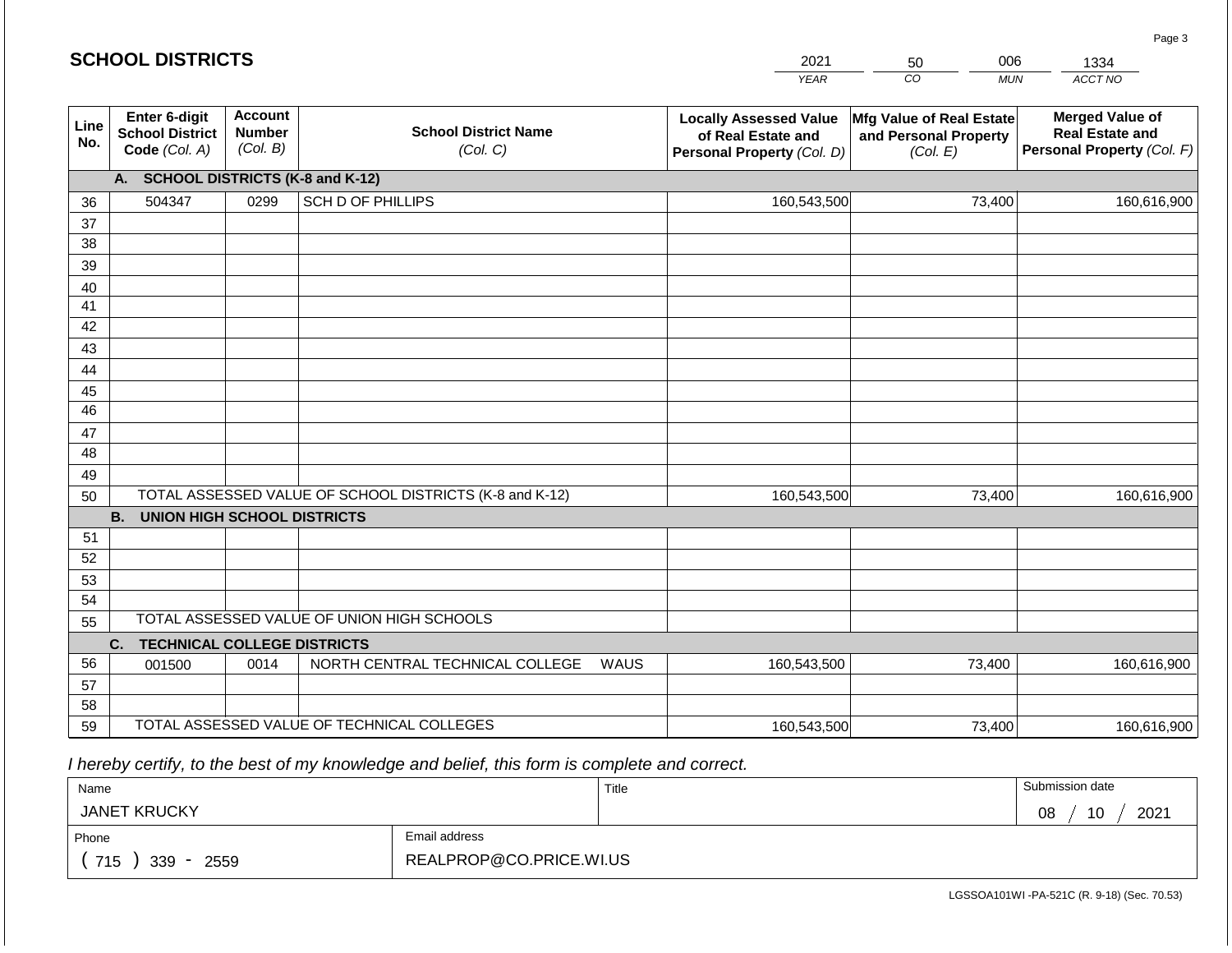- Each municipality's SOA is completed after the Board of Review and includes any changes made to the locally assessed values, under state law (sec. 70.53, Wis. Stats.)
- The Wisconsin Department of Revenue (DOR) merges the locally assessed values with the state assessed manufacturing values
- DOR provides the information regarding district names and codes. If a district is not listed, contact DOR.

Note: If you submit an amended SOA to DOR after your municipality's SOA is equated and posted to our website, we will process the SOA. However, DOR will not recalculate the *aggregate ratio or update the final SOA posted on our website. You should use the corrected values to calculate your tax rates.*

#### **Page 1: Real Estate and Personal Property**

- Lines 1-9 assessed real estate values, parcel counts and acres by classification
- Lines 10-15 assessed personal property values and number of accounts by class
- Line 16 aggregate assessed value of all property subject to general property; use to calculate tax rates. Note: This line equals the total assessed value of K-8 and K-12 school districts (Line 50) and total assessed value of technical colleges (Line 59).
- Remarks assessment ratio used to calculate estimated fair market value on property tax bills

#### **Page 2: Forest Crop, Other Exempt Land and Special Districts**

- Lines 18-21 private forest crop and managed forest lands assessed values
- Line  $22 -$  tax exempt land acres
- Line 23 prior years assessed value of omitted property under sec. 70.44 and correction of errors under sec. 70.43 shown by locally assessed or manufacturing real estate and personal property. Note: If there is an amount on this line, report the corresponding tax in the Statement of Taxes, Sections J or K.
- Lines 24-35 special district assessed values. These values are used to calculate tax rates for the special districts.

#### **Page 3: School Districts**

- Lines 36-50 school districts (K-8 and K-12) assessed values. These values are used to calculate tax rates for school districts.
- Lines 51-55 union high school district assessed values. These values are used to calculate tax rates for union high school districts.
- Lines 56-59 technical college assessed values. These values are used to calculate tax rates for technical colleges.

If you have questions: Email: lgs@wisconsin.gov

 Phone: (608) 266-2569 or (608) 264-6892 Fax: (608) 264-6887

6 N8314 DANISH SETTLEMENT RD DANISH SETTLEMENT PHILLIPS, WI 54555 - 6532 PHILLIPS, WI 54555 - 6532AURIE HANSEN LAURIE HANSEN TOWN OF ELK TOWN OF ELK N8314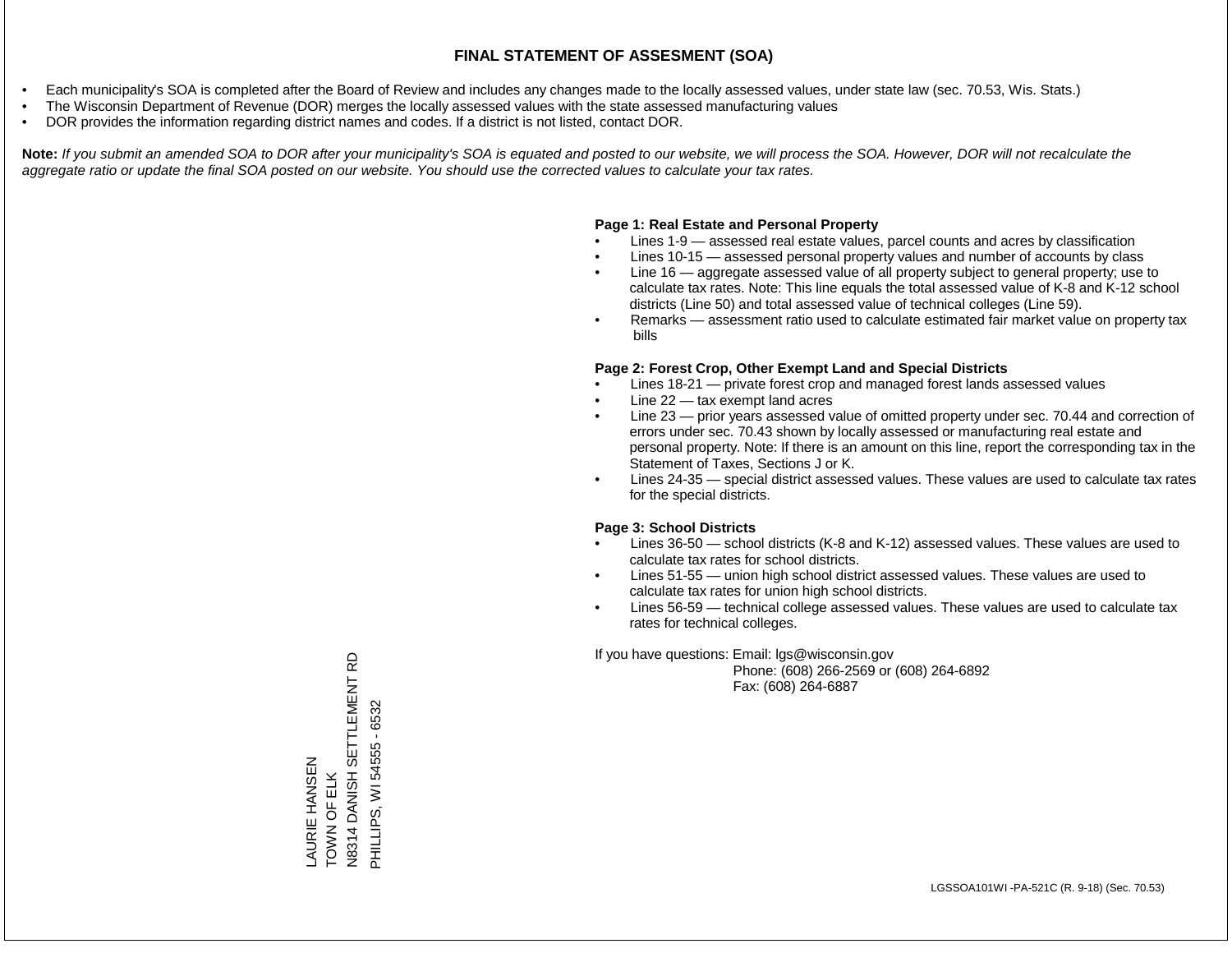|                |            | <b>FINAL - EQUATED</b><br><b>STATEMENT OF ASSESSMENT FOR 2021</b>                                                                                                                            |                          | 50           | 008                                                                 | 1335                    | This is an Amended Return              | Page 1                                  |  |
|----------------|------------|----------------------------------------------------------------------------------------------------------------------------------------------------------------------------------------------|--------------------------|--------------|---------------------------------------------------------------------|-------------------------|----------------------------------------|-----------------------------------------|--|
|                |            |                                                                                                                                                                                              |                          | CO           | <b>MUN</b>                                                          | ACCT NO                 |                                        |                                         |  |
|                | <b>FOR</b> | <b>TOWN OF</b><br>OF                                                                                                                                                                         | <b>EMERY</b>             |              | PRICE COUNTY                                                        |                         |                                        |                                         |  |
|                |            | Town - Village - City                                                                                                                                                                        | <b>Municipality Name</b> |              | <b>County Name</b>                                                  |                         |                                        |                                         |  |
| Line<br>No.    |            | <b>REAL ESTATE</b><br>(See Lines 18 - 22 for<br>other Real Estate)                                                                                                                           |                          | PARCEL COUNT | NO. OF ACRES<br><b>WHOLE</b><br>TOTAL LAND MPROVEMENTS NUMBERS ONLY | <b>VALUE OF</b><br>LAND | <b>VALUE OF</b><br><b>IMPROVEMENTS</b> | TOTAL VALUE OF LAND<br>AND IMPROVEMENTS |  |
|                |            |                                                                                                                                                                                              | (Col. A)                 | (Col. B)     | (Col, C)                                                            | (Col, D)                | (Col. E)                               | (Col. F)                                |  |
| $\overline{1}$ |            | <b>RESIDENTIAL - Class 1</b>                                                                                                                                                                 | 292                      | 263          | 345                                                                 | 2,477,600               | 14,403,800                             | 16,881,400                              |  |
| $\overline{2}$ |            | <b>COMMERCIAL - Class 2</b>                                                                                                                                                                  | $\overline{7}$           |              | 3<br>18                                                             | 91,300                  | 241,500                                | 332,800                                 |  |
| 3              |            | <b>MANUFACTURING - Class 3</b>                                                                                                                                                               | 0                        |              | $\overline{0}$<br>0                                                 | $\Omega$                | 0                                      | $\Omega$                                |  |
| $\overline{4}$ |            | <b>AGRICULTURAL - Class 4</b>                                                                                                                                                                | 210                      |              | 2,826                                                               | 516,600                 |                                        | 516,600                                 |  |
| 5              |            | <b>UNDEVELOPED - Class 5</b>                                                                                                                                                                 | 472                      |              | 6,498                                                               | 1,548,200               |                                        | 1,548,200                               |  |
| 6              |            | AGRICULTURAL FOREST - Class 5m                                                                                                                                                               | 158                      |              | 2,546                                                               | 1,644,800               |                                        | 1,644,800                               |  |
| $\overline{7}$ |            | FOREST LANDS - Class 6                                                                                                                                                                       | 481                      |              | 9,033                                                               | 11,753,700              |                                        | 11,753,700                              |  |
| 8              |            | OTHER - Class 7                                                                                                                                                                              | 24                       | 24           | 44                                                                  | 194,000                 | 1,650,200                              | 1,844,200                               |  |
| 9              |            | TOTAL - ALL COLUMNS                                                                                                                                                                          | 1,644                    | 290          | 21,310                                                              | 18,226,200              | 16,295,500                             | 34,521,700                              |  |
| 10             |            | NUMBER OF PERSONAL PROPERTY ACCOUNTS IN ROLL                                                                                                                                                 |                          |              | 17                                                                  | <b>LOCALLY ASSESSED</b> | <b>MANUFACTURING</b>                   | <b>MERGED</b>                           |  |
| 11             |            | BOATS AND OTHER WATERCRAFT NOT EXEMPT - Code 1                                                                                                                                               |                          |              |                                                                     | $\Omega$                | 0                                      | $\Omega$                                |  |
| 12             |            | MACHINERY, TOOLS AND PATTERNS - Code 2                                                                                                                                                       |                          |              |                                                                     |                         | 9,600                                  | 9,600                                   |  |
| 13             |            | FURNITURE, FIXTURES AND EQUIPMENT - Code 3                                                                                                                                                   |                          |              |                                                                     | 1,900                   | 500                                    | 2,400                                   |  |
| 14             |            | ALL OTHER PERSONAL PROPERTY NOT EXEMPT - Codes 4A, 4B, 4C                                                                                                                                    |                          |              |                                                                     | 245,000                 | 900                                    | 245,900                                 |  |
| 15             |            | TOTAL OF PERSONAL PROPERTY NOT EXEMPT (Total of Lines 11-14)                                                                                                                                 |                          |              |                                                                     | 246,900                 | 11,000                                 | 257,900                                 |  |
| 16             |            | AGGREGATE ASSESSED VALUE OF ALL PROPERTY SUBJECT TO THE GENERAL PROPERTY TAX (Total of Lines 9F and 15F)<br>MUST EQUAL TOTAL VALUE OF THE SCHOOL DISTRICTS (K-12 PLUS K-8) - Line 50, Col. F |                          |              |                                                                     |                         |                                        | 34,779,600                              |  |
| 17             |            | <b>BOARD OF REVIEW</b><br>DATE OF FINAL ADJOURNMENT                                                                                                                                          | 05/14/2021               |              | Name of Assessor<br>MICHAEL SCHNAUTZ ASSESSOR                       |                         | Telephone #<br>(715) 266-2409          |                                         |  |

The Assessment Ratio to be used in calculating the estimated Fair Market Value on tax bills for this tax district is .982571859

This ratio should be used to convert assessed values to "Calculate Equalized Values" in Step 1 of the Lottery and Gaming Credit Calculations.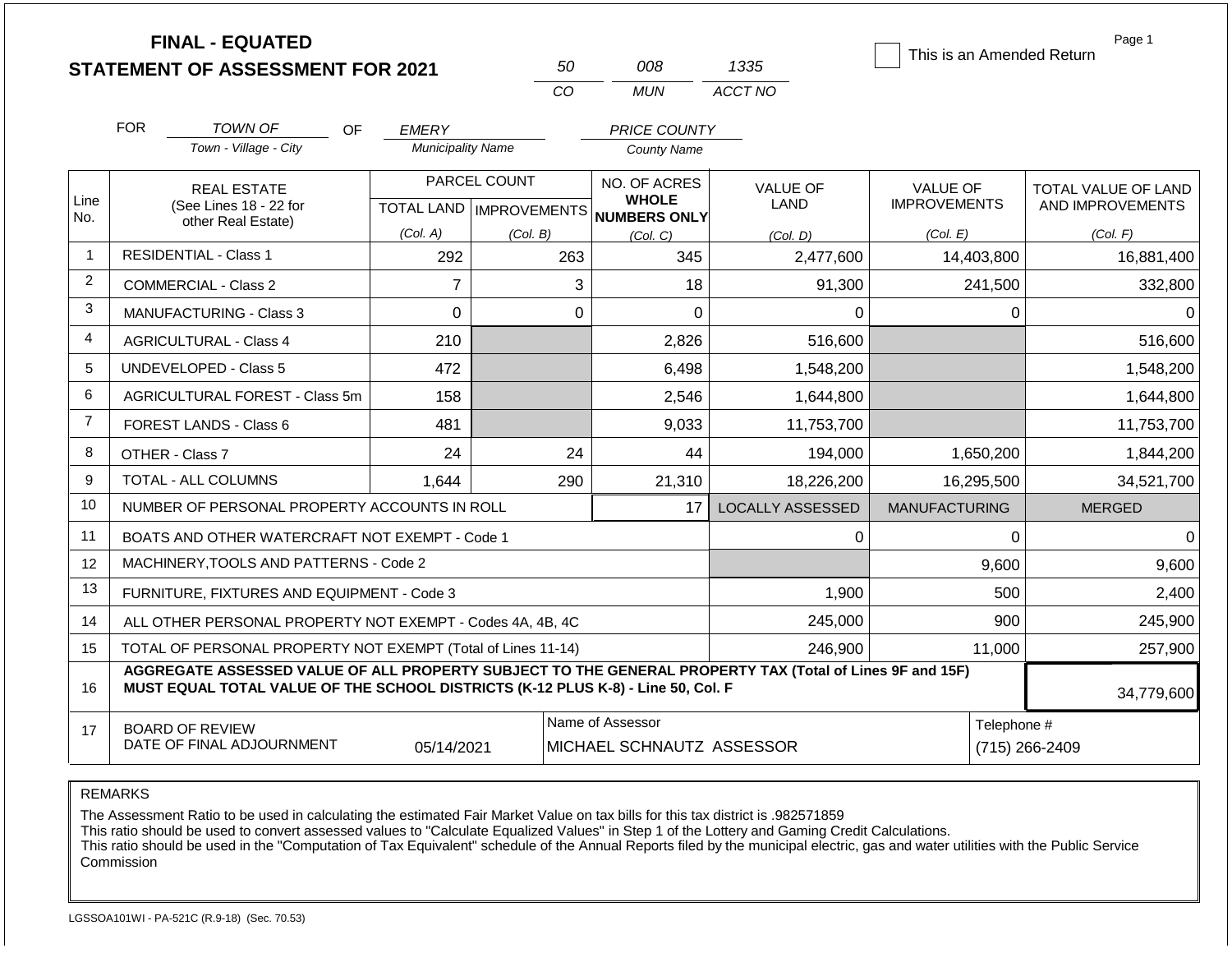2021 50 008 1335

FOREST LANDS (Line 7) and FOREST CROPS (in this section) - are **NOT** the same *YEAR CO MUN ACCT NO*

|    |                                  |                          | Private Forest Crop - Reg Class @ 10¢ per acre |                                                                                | Private Forest Crop - Reg Class @ \$2.52 per acre |                                                                              |  |                                                                    |               |                    |
|----|----------------------------------|--------------------------|------------------------------------------------|--------------------------------------------------------------------------------|---------------------------------------------------|------------------------------------------------------------------------------|--|--------------------------------------------------------------------|---------------|--------------------|
| 18 | (a) PARCELS                      | (b) ACRES                |                                                | (c) ASSESSED VALUE                                                             |                                                   | (d) PARCELS                                                                  |  | (e) ACRES                                                          |               | (f) ASSESSED VALUE |
|    |                                  |                          |                                                |                                                                                |                                                   |                                                                              |  |                                                                    |               |                    |
|    |                                  |                          |                                                | Private Forest Crop - Special Class @ 20¢ per acre                             |                                                   | Entered Before 2005 Managed Forest - Ferrous Mining CLOSED @ \$7.87 per acre |  |                                                                    |               |                    |
| 19 | (a) PARCELS                      | (b) ACRES                |                                                | (c) ASSESSED VALUE                                                             |                                                   | (d) PARCELS                                                                  |  | (e) ACRES                                                          |               | (f) ASSESSED VALUE |
|    |                                  |                          |                                                |                                                                                |                                                   |                                                                              |  |                                                                    |               |                    |
|    |                                  |                          |                                                |                                                                                |                                                   |                                                                              |  |                                                                    |               |                    |
|    |                                  |                          |                                                | Entered Before 2005 Managed Forest - OPEN @ 74 ¢ per acre                      |                                                   |                                                                              |  | Entered Before 2005 Managed Forest - CLOSED @                      |               | \$1.75 per acre    |
| 20 |                                  | (a) PARCELS<br>(b) ACRES |                                                | (c) ASSESSED VALUE                                                             |                                                   | (d) PARCELS                                                                  |  | (e) ACRES                                                          |               | (f) ASSESSED VALUE |
|    | 47                               | 1,786.2                  |                                                | 2,208,900                                                                      |                                                   | 53                                                                           |  | 1,911.41                                                           |               | 2,282,600          |
|    |                                  |                          |                                                | Entered After 2004 Managed Forest - OPEN @ \$2.04 per acre                     |                                                   | Entered After 2004 Managed Forest - CLOSED @ \$10.20 per acre                |  |                                                                    |               |                    |
| 21 | (a) PARCELS                      | (b) ACRES                |                                                | (c) ASSESSED VALUE                                                             |                                                   | (d) PARCELS                                                                  |  | (e) ACRES                                                          |               | (f) ASSESSED VALUE |
|    |                                  |                          |                                                |                                                                                |                                                   |                                                                              |  |                                                                    |               |                    |
|    | 17                               | 679                      |                                                | 789,100                                                                        |                                                   | 58                                                                           |  | 2,067.44                                                           |               | 2,434,700          |
|    | (a) County Forest Cropland Acres |                          |                                                | (b) Federal Acres                                                              |                                                   | (d) County (NOT FOREST CROP) Acres<br>(c) State Acres                        |  |                                                                    |               | (e) Other Acres    |
| 22 |                                  |                          |                                                |                                                                                |                                                   |                                                                              |  |                                                                    |               |                    |
|    | 4,119.6                          |                          |                                                | 36.569.33                                                                      |                                                   | 1,327.62                                                                     |  | 4.42                                                               | 98.16         |                    |
|    |                                  |                          |                                                | Assessed Value of Omitted Property From Prior Years (Sec. 70.44)               |                                                   |                                                                              |  | Assessed Value of Sec. 70.43 Corrections of Errors by Assessors    |               |                    |
|    |                                  | (a) REAL ESTATE          |                                                | (b) PERSONAL                                                                   |                                                   |                                                                              |  | (c1) REAL ESTATE                                                   |               | (c2) PERSONAL      |
| 23 |                                  |                          |                                                |                                                                                |                                                   |                                                                              |  |                                                                    |               |                    |
|    |                                  |                          |                                                | Manufacturing Equated Value of Omitted Property From Prior Years (Sec. 70.995) |                                                   |                                                                              |  | Mfg. Equated Value of Sec.70.43 Corrections of Errors by Assessors |               |                    |
|    |                                  | (d) REAL ESTATE          |                                                | (e) PERSONAL                                                                   |                                                   |                                                                              |  | (f1) REAL ESTATE                                                   | (f2) PERSONAL |                    |
|    |                                  |                          |                                                |                                                                                |                                                   |                                                                              |  |                                                                    |               |                    |
|    |                                  |                          |                                                |                                                                                |                                                   |                                                                              |  |                                                                    |               |                    |

## **SPECIAL DISTRICTS**

| Line<br>No. | Enter 6-digit<br>Special District<br>Code (Col. A) | <b>Account</b><br><b>Number</b><br>(Col. B) | <b>Special District Name</b><br>(Col. C) | <b>Locally Assessed Value</b><br>of Real Estate and<br><b>Personal Property (Col. D)</b> | Mfg Value of Real Estate<br>and Personal Property<br>(Col. E) | <b>Merged Value of</b><br><b>Real Estate and</b><br>Personal Property (Col. F) |
|-------------|----------------------------------------------------|---------------------------------------------|------------------------------------------|------------------------------------------------------------------------------------------|---------------------------------------------------------------|--------------------------------------------------------------------------------|
| 24          |                                                    |                                             |                                          |                                                                                          |                                                               |                                                                                |
| 25          |                                                    |                                             |                                          |                                                                                          |                                                               |                                                                                |
| 26          |                                                    |                                             |                                          |                                                                                          |                                                               |                                                                                |
| 27          |                                                    |                                             |                                          |                                                                                          |                                                               |                                                                                |
| 28          |                                                    |                                             |                                          |                                                                                          |                                                               |                                                                                |
| 29          |                                                    |                                             |                                          |                                                                                          |                                                               |                                                                                |
| 30          |                                                    |                                             |                                          |                                                                                          |                                                               |                                                                                |
| 31          |                                                    |                                             |                                          |                                                                                          |                                                               |                                                                                |
| 32          |                                                    |                                             |                                          |                                                                                          |                                                               |                                                                                |
| 33          |                                                    |                                             |                                          |                                                                                          |                                                               |                                                                                |
| 34          |                                                    |                                             |                                          |                                                                                          |                                                               |                                                                                |
| 35          |                                                    |                                             |                                          |                                                                                          |                                                               |                                                                                |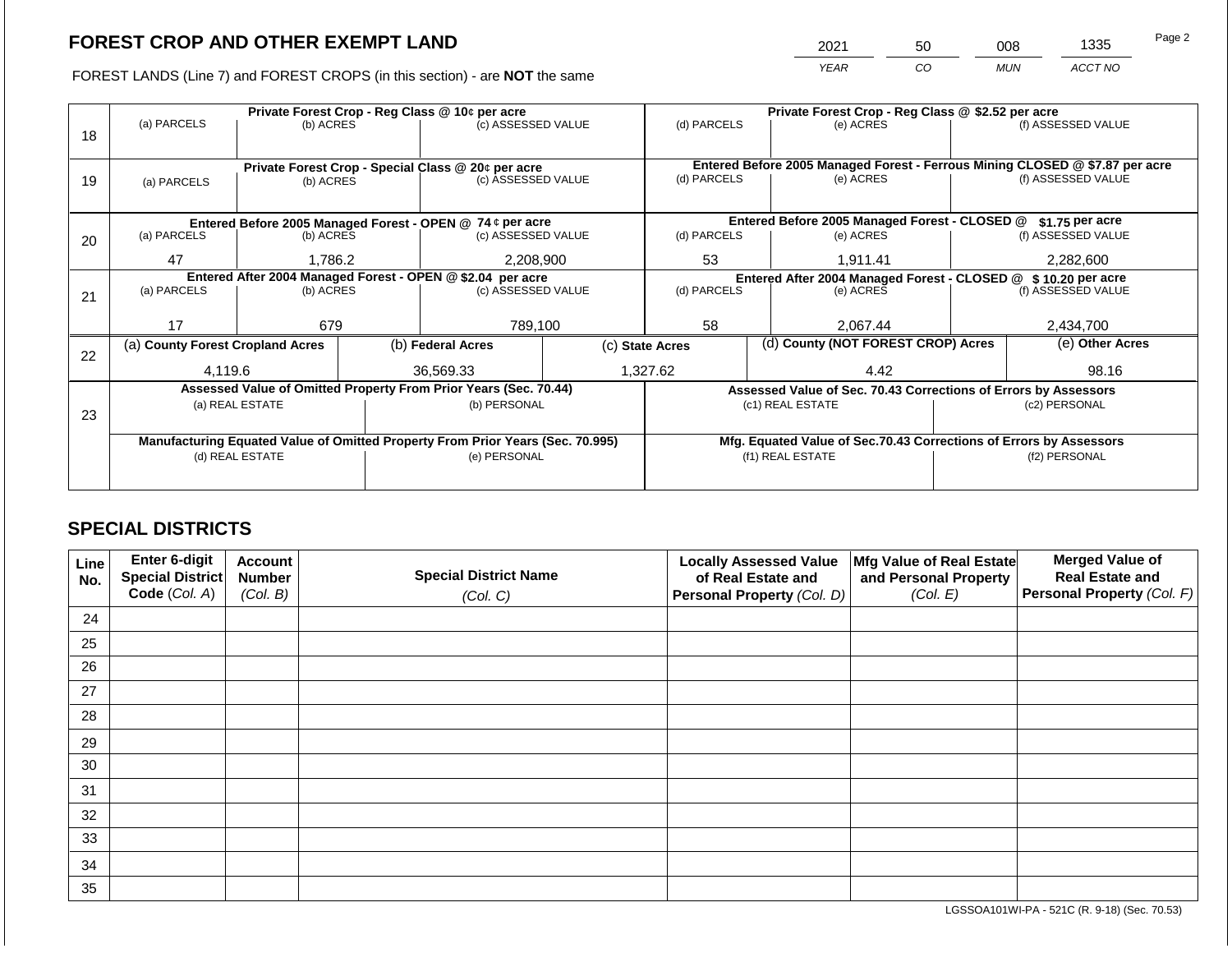|             | <b>SCHOOL DISTRICTS</b>                                  |                                             |                                                         |      | 2021                                                                              | 008<br>50                                                     | 1335                                                                           |
|-------------|----------------------------------------------------------|---------------------------------------------|---------------------------------------------------------|------|-----------------------------------------------------------------------------------|---------------------------------------------------------------|--------------------------------------------------------------------------------|
|             |                                                          |                                             |                                                         |      | <b>YEAR</b>                                                                       | CO<br><b>MUN</b>                                              | ACCT NO                                                                        |
| Line<br>No. | Enter 6-digit<br><b>School District</b><br>Code (Col. A) | <b>Account</b><br><b>Number</b><br>(Col. B) | <b>School District Name</b><br>(Col. C)                 |      | <b>Locally Assessed Value</b><br>of Real Estate and<br>Personal Property (Col. D) | Mfg Value of Real Estate<br>and Personal Property<br>(Col. E) | <b>Merged Value of</b><br><b>Real Estate and</b><br>Personal Property (Col. F) |
|             | A. SCHOOL DISTRICTS (K-8 and K-12)                       |                                             |                                                         |      |                                                                                   |                                                               |                                                                                |
| 36          | 504347                                                   | 0299                                        | SCH D OF PHILLIPS                                       |      | 34,768,600                                                                        | 11,000                                                        | 34,779,600                                                                     |
| 37          |                                                          |                                             |                                                         |      |                                                                                   |                                                               |                                                                                |
| 38          |                                                          |                                             |                                                         |      |                                                                                   |                                                               |                                                                                |
| 39          |                                                          |                                             |                                                         |      |                                                                                   |                                                               |                                                                                |
| 40          |                                                          |                                             |                                                         |      |                                                                                   |                                                               |                                                                                |
| 41          |                                                          |                                             |                                                         |      |                                                                                   |                                                               |                                                                                |
| 42          |                                                          |                                             |                                                         |      |                                                                                   |                                                               |                                                                                |
| 43<br>44    |                                                          |                                             |                                                         |      |                                                                                   |                                                               |                                                                                |
| 45          |                                                          |                                             |                                                         |      |                                                                                   |                                                               |                                                                                |
| 46          |                                                          |                                             |                                                         |      |                                                                                   |                                                               |                                                                                |
| 47          |                                                          |                                             |                                                         |      |                                                                                   |                                                               |                                                                                |
| 48          |                                                          |                                             |                                                         |      |                                                                                   |                                                               |                                                                                |
| 49          |                                                          |                                             |                                                         |      |                                                                                   |                                                               |                                                                                |
| 50          |                                                          |                                             | TOTAL ASSESSED VALUE OF SCHOOL DISTRICTS (K-8 and K-12) |      | 34,768,600                                                                        | 11,000                                                        | 34,779,600                                                                     |
|             | <b>B.</b><br><b>UNION HIGH SCHOOL DISTRICTS</b>          |                                             |                                                         |      |                                                                                   |                                                               |                                                                                |
| 51          |                                                          |                                             |                                                         |      |                                                                                   |                                                               |                                                                                |
| 52          |                                                          |                                             |                                                         |      |                                                                                   |                                                               |                                                                                |
| 53          |                                                          |                                             |                                                         |      |                                                                                   |                                                               |                                                                                |
| 54          |                                                          |                                             | TOTAL ASSESSED VALUE OF UNION HIGH SCHOOLS              |      |                                                                                   |                                                               |                                                                                |
| 55          |                                                          |                                             |                                                         |      |                                                                                   |                                                               |                                                                                |
| 56          | <b>TECHNICAL COLLEGE DISTRICTS</b><br>C.                 |                                             |                                                         |      |                                                                                   |                                                               |                                                                                |
| 57          | 001500                                                   | 0014                                        | NORTH CENTRAL TECHNICAL COLLEGE                         | WAUS | 34,768,600                                                                        | 11,000                                                        | 34,779,600                                                                     |
| 58          |                                                          |                                             |                                                         |      |                                                                                   |                                                               |                                                                                |
| 59          |                                                          |                                             | TOTAL ASSESSED VALUE OF TECHNICAL COLLEGES              |      | 34,768,600                                                                        | 11,000                                                        | 34,779,600                                                                     |

 *I hereby certify, to the best of my knowledge and belief, this form is complete and correct.*

**SCHOOL DISTRICTS**

| Name                                           |                         | Title | Submission date         |
|------------------------------------------------|-------------------------|-------|-------------------------|
| <b>JANET KRUCKY</b>                            |                         |       | 2021<br>$-$<br>∩г<br>◡◡ |
| Phone                                          | Email address           |       |                         |
| 715<br>339<br>2559<br>$\overline{\phantom{a}}$ | REALPROP@CO.PRICE.WI.US |       |                         |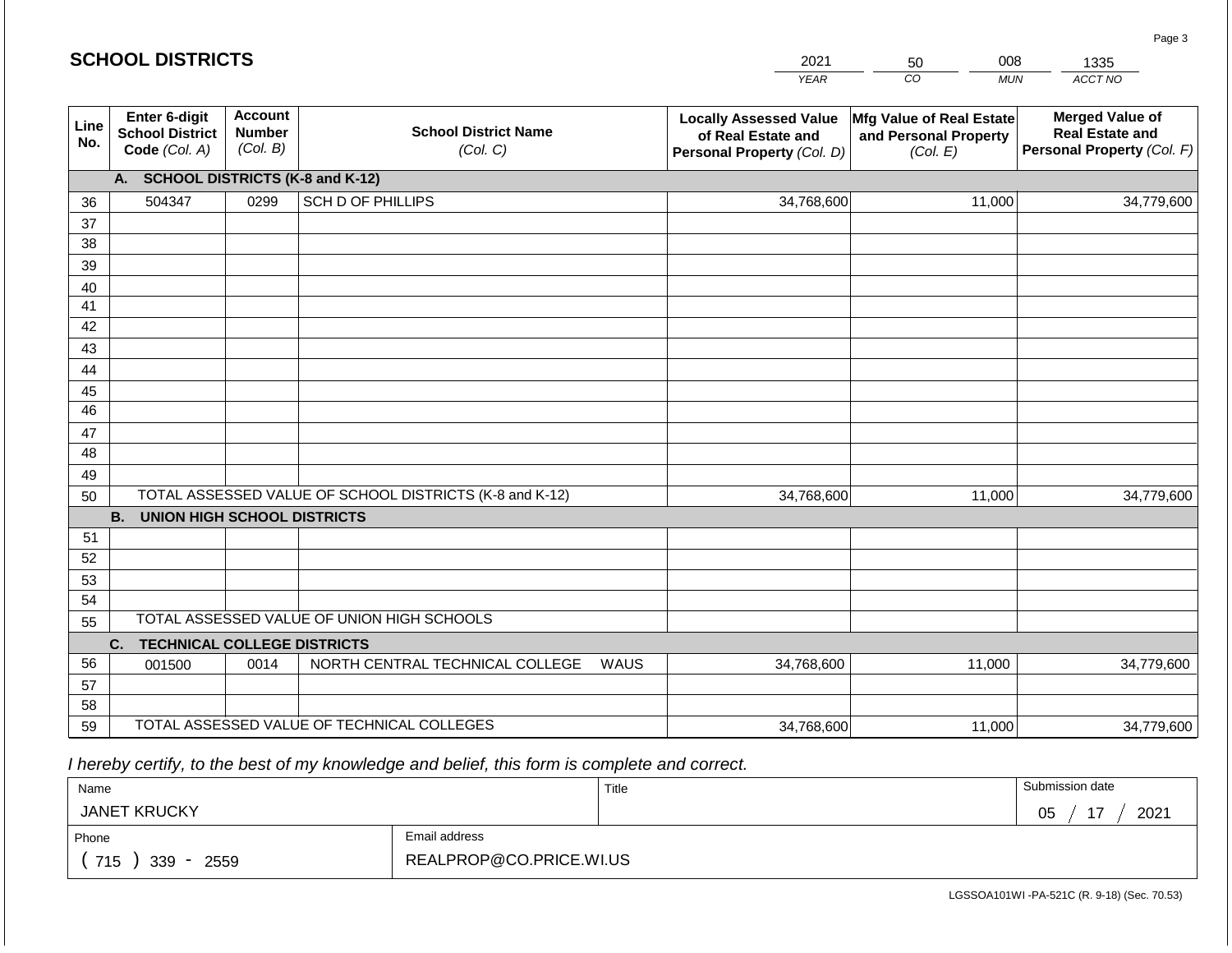- Each municipality's SOA is completed after the Board of Review and includes any changes made to the locally assessed values, under state law (sec. 70.53, Wis. Stats.)
- The Wisconsin Department of Revenue (DOR) merges the locally assessed values with the state assessed manufacturing values
- DOR provides the information regarding district names and codes. If a district is not listed, contact DOR.

Note: If you submit an amended SOA to DOR after your municipality's SOA is equated and posted to our website, we will process the SOA. However, DOR will not recalculate the *aggregate ratio or update the final SOA posted on our website. You should use the corrected values to calculate your tax rates.*

### **Page 1: Real Estate and Personal Property**

- Lines 1-9 assessed real estate values, parcel counts and acres by classification
- Lines 10-15 assessed personal property values and number of accounts by class
- Line 16 aggregate assessed value of all property subject to general property; use to calculate tax rates. Note: This line equals the total assessed value of K-8 and K-12 school districts (Line 50) and total assessed value of technical colleges (Line 59).
- Remarks assessment ratio used to calculate estimated fair market value on property tax bills

### **Page 2: Forest Crop, Other Exempt Land and Special Districts**

- Lines 18-21 private forest crop and managed forest lands assessed values
- Line  $22 -$  tax exempt land acres
- Line 23 prior years assessed value of omitted property under sec. 70.44 and correction of errors under sec. 70.43 shown by locally assessed or manufacturing real estate and personal property. Note: If there is an amount on this line, report the corresponding tax in the Statement of Taxes, Sections J or K.
- Lines 24-35 special district assessed values. These values are used to calculate tax rates for the special districts.

### **Page 3: School Districts**

- Lines 36-50 school districts (K-8 and K-12) assessed values. These values are used to calculate tax rates for school districts.
- Lines 51-55 union high school district assessed values. These values are used to calculate tax rates for union high school districts.
- Lines 56-59 technical college assessed values. These values are used to calculate tax rates for technical colleges.

If you have questions: Email: lgs@wisconsin.gov

 Phone: (608) 266-2569 or (608) 264-6892 Fax: (608) 264-6887

W3114 MARTINS DRIVE W3114 MARTINS DRIVE REGGIE DISTIN<br>TOWN OF EMERY PHILLIPS, WI 54555 PHILLIPS, WI 54555TOWN OF EMERY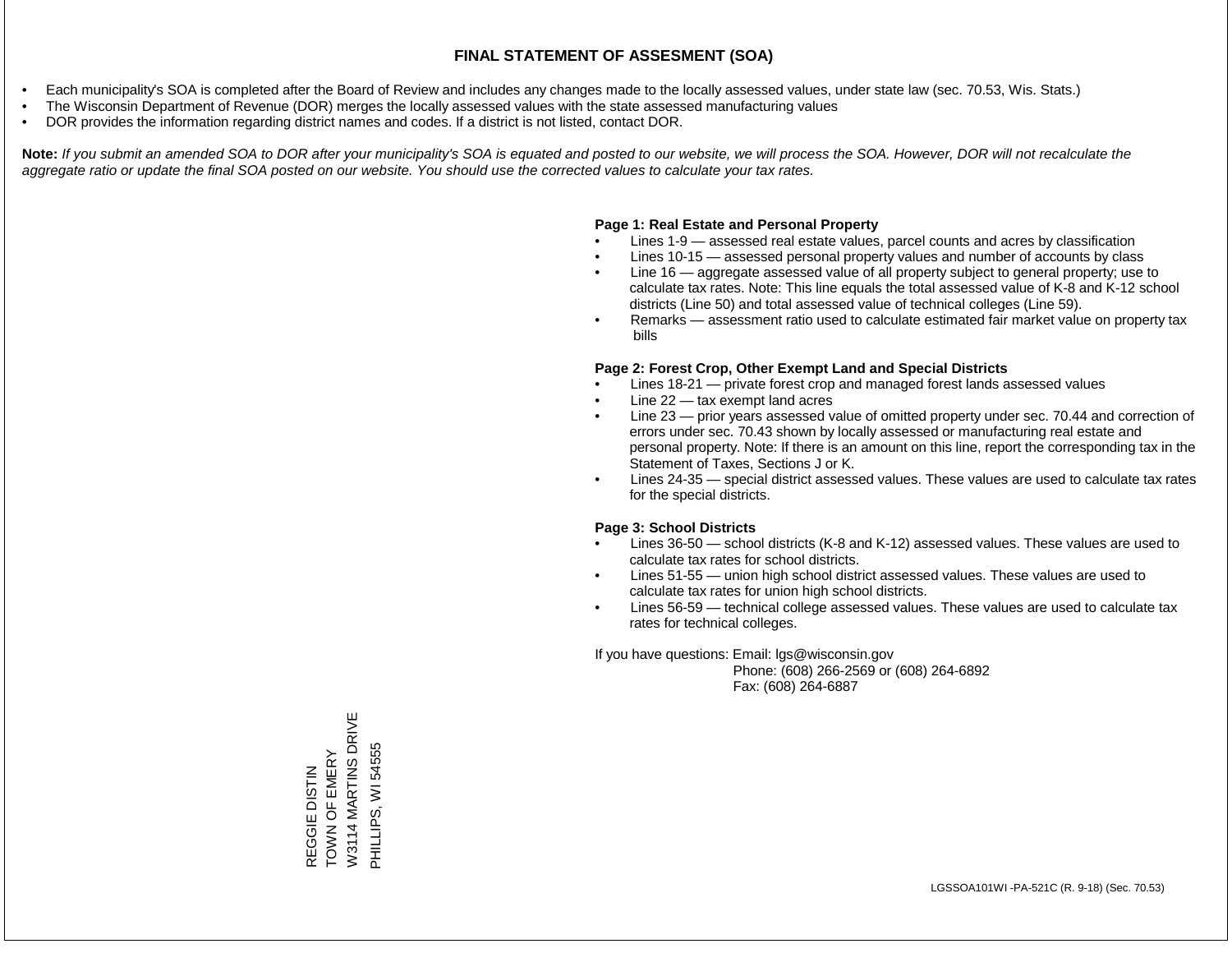|                |                    | <b>FINAL - EQUATED</b><br><b>STATEMENT OF ASSESSMENT FOR 2021</b>                                                                                                                            |                          | 50           | 010                                                 | 1336                    | This is an Amended Return | Page 1                        |  |
|----------------|--------------------|----------------------------------------------------------------------------------------------------------------------------------------------------------------------------------------------|--------------------------|--------------|-----------------------------------------------------|-------------------------|---------------------------|-------------------------------|--|
|                |                    |                                                                                                                                                                                              |                          | CO           | <b>MUN</b>                                          | ACCT NO                 |                           |                               |  |
|                | <b>FOR</b>         | TOWN OF<br>OF.                                                                                                                                                                               | <b>FIFIELD</b>           |              | <b>PRICE COUNTY</b>                                 |                         |                           |                               |  |
|                |                    | Town - Village - City                                                                                                                                                                        | <b>Municipality Name</b> |              | County Name                                         |                         |                           |                               |  |
|                | <b>REAL ESTATE</b> |                                                                                                                                                                                              |                          | PARCEL COUNT | NO. OF ACRES                                        | <b>VALUE OF</b>         | <b>VALUE OF</b>           | TOTAL VALUE OF LAND           |  |
| Line<br>No.    |                    | (See Lines 18 - 22 for<br>other Real Estate)                                                                                                                                                 |                          |              | <b>WHOLE</b><br>TOTAL LAND MPROVEMENTS NUMBERS ONLY | LAND                    | <b>IMPROVEMENTS</b>       | AND IMPROVEMENTS              |  |
|                |                    |                                                                                                                                                                                              | (Col. A)                 | (Col. B)     | (Col, C)                                            | (Col, D)                | (Col. E)                  | (Col. F)                      |  |
| $\mathbf{1}$   |                    | <b>RESIDENTIAL - Class 1</b>                                                                                                                                                                 | 1,366                    | 974          | 2,667                                               | 58,503,000              | 81,337,400                | 139,840,400                   |  |
| $\overline{2}$ |                    | <b>COMMERCIAL - Class 2</b>                                                                                                                                                                  | 82                       |              | 64<br>126                                           | 1,749,200               | 4,249,300                 | 5,998,500                     |  |
| 3              |                    | <b>MANUFACTURING - Class 3</b>                                                                                                                                                               | 1                        |              | $\mathbf 0$<br>52                                   | 100,000                 | 0                         | 100,000                       |  |
| 4              |                    | <b>AGRICULTURAL - Class 4</b>                                                                                                                                                                | 98                       |              | 1,410                                               | 162,600                 |                           | 162,600                       |  |
| 5              |                    | <b>UNDEVELOPED - Class 5</b>                                                                                                                                                                 | 622                      |              | 8,986                                               | 2,248,700               |                           | 2,248,700                     |  |
| 6              |                    | <b>AGRICULTURAL FOREST - Class 5m</b>                                                                                                                                                        | 63                       |              | 897                                                 | 650,700                 |                           | 650,700                       |  |
| $\overline{7}$ |                    | <b>FOREST LANDS - Class 6</b>                                                                                                                                                                | 527                      |              | 8,577                                               | 12,704,500              |                           | 12,704,500                    |  |
| 8              |                    | OTHER - Class 7                                                                                                                                                                              | 25                       |              | 25<br>73                                            | 348,900                 | 1,201,300                 | 1,550,200                     |  |
| 9              |                    | <b>TOTAL - ALL COLUMNS</b>                                                                                                                                                                   | 2,784                    | 1,063        | 22,788                                              | 76,467,600              | 86,788,000                | 163,255,600                   |  |
| 10             |                    | NUMBER OF PERSONAL PROPERTY ACCOUNTS IN ROLL                                                                                                                                                 |                          |              | 36                                                  | <b>LOCALLY ASSESSED</b> | <b>MANUFACTURING</b>      | <b>MERGED</b>                 |  |
| 11             |                    | BOATS AND OTHER WATERCRAFT NOT EXEMPT - Code 1                                                                                                                                               |                          |              |                                                     | 0                       | 0                         | 0                             |  |
| 12             |                    | MACHINERY, TOOLS AND PATTERNS - Code 2                                                                                                                                                       |                          |              |                                                     |                         | 17,700                    | 17,700                        |  |
| 13             |                    | FURNITURE, FIXTURES AND EQUIPMENT - Code 3                                                                                                                                                   |                          |              |                                                     | 473,500                 | 1,100                     | 474,600                       |  |
| 14             |                    | ALL OTHER PERSONAL PROPERTY NOT EXEMPT - Codes 4A, 4B, 4C                                                                                                                                    |                          |              |                                                     | 303,200                 | 900                       | 304,100                       |  |
| 15             |                    | TOTAL OF PERSONAL PROPERTY NOT EXEMPT (Total of Lines 11-14)                                                                                                                                 |                          |              |                                                     | 776,700                 | 19,700                    | 796,400                       |  |
| 16             |                    | AGGREGATE ASSESSED VALUE OF ALL PROPERTY SUBJECT TO THE GENERAL PROPERTY TAX (Total of Lines 9F and 15F)<br>MUST EQUAL TOTAL VALUE OF THE SCHOOL DISTRICTS (K-12 PLUS K-8) - Line 50, Col. F |                          |              |                                                     |                         |                           | 164,052,000                   |  |
| 17             |                    | <b>BOARD OF REVIEW</b><br>DATE OF FINAL ADJOURNMENT                                                                                                                                          | 06/03/2021               |              | Name of Assessor<br><b>ASSOCIATED APPRAISAL</b>     |                         |                           | Telephone #<br>(920) 749-1995 |  |

The Assessment Ratio to be used in calculating the estimated Fair Market Value on tax bills for this tax district is .924128184

This ratio should be used to convert assessed values to "Calculate Equalized Values" in Step 1 of the Lottery and Gaming Credit Calculations.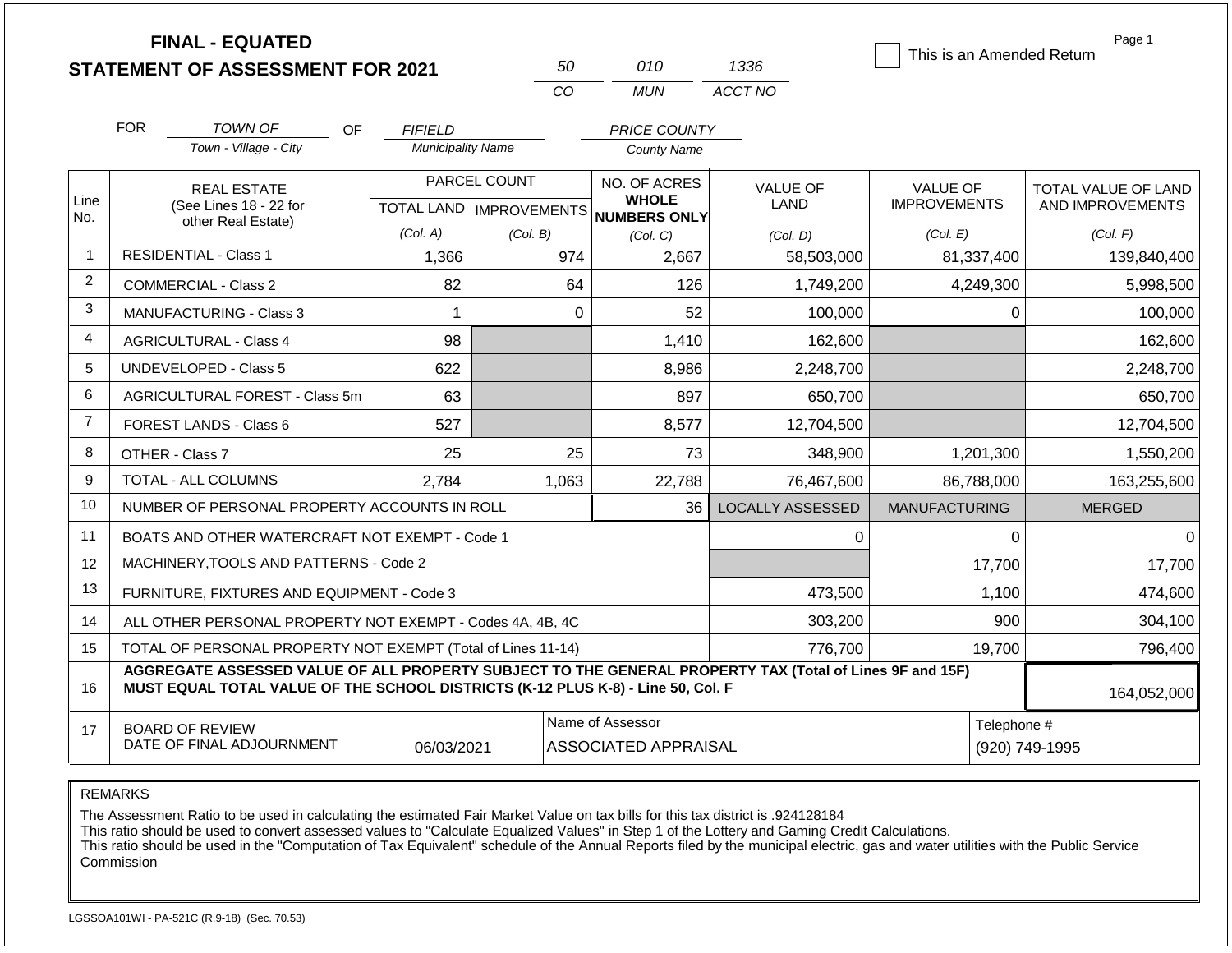FOREST LANDS (Line 7) and FOREST CROPS (in this section) - are

|             | <b>CROP AND OTHER EXEMPT LAND</b>                                          |                                                                                                     |             | 2021                                                                                      | 50 | 010        | 1336               | i ay∈ ∠ |
|-------------|----------------------------------------------------------------------------|-----------------------------------------------------------------------------------------------------|-------------|-------------------------------------------------------------------------------------------|----|------------|--------------------|---------|
|             | ANDS (Line 7) and FOREST CROPS (in this section) - are <b>NOT</b> the same |                                                                                                     |             | <b>YEAR</b>                                                                               | CO | <b>MUN</b> | ACCT NO            |         |
| (a) PARCELS | Private Forest Crop - Reg Class @ 10¢ per acre<br>(b) ACRES                | Private Forest Crop - Reg Class @ \$2.52 per acre<br>(f) ASSESSED VALUE<br>(d) PARCELS<br>(e) ACRES |             |                                                                                           |    |            |                    |         |
|             |                                                                            |                                                                                                     |             | 80                                                                                        |    |            | 75.500             |         |
| (a) PARCELS | Private Forest Crop - Special Class @ 20¢ per acre<br>(b) ACRES            | (c) ASSESSED VALUE                                                                                  | (d) PARCELS | Entered Before 2005 Managed Forest - Ferrous Mining CLOSED @ \$7.87 per acre<br>(e) ACRES |    |            | (f) ASSESSED VALUE |         |

|    | (a) PARCELS<br>(b) ACRES<br>18                            |                 |  | (c) ASSESSED VALUE                                                             |  | (d) PARCELS                                                                  | (e) ACRES                                                       |                                                                    | (f) ASSESSED VALUE |  |
|----|-----------------------------------------------------------|-----------------|--|--------------------------------------------------------------------------------|--|------------------------------------------------------------------------------|-----------------------------------------------------------------|--------------------------------------------------------------------|--------------------|--|
|    |                                                           |                 |  |                                                                                |  |                                                                              | 80                                                              |                                                                    | 75,500             |  |
|    |                                                           |                 |  | Private Forest Crop - Special Class @ 20¢ per acre                             |  | Entered Before 2005 Managed Forest - Ferrous Mining CLOSED @ \$7.87 per acre |                                                                 |                                                                    |                    |  |
| 19 | (a) PARCELS                                               | (b) ACRES       |  | (c) ASSESSED VALUE                                                             |  | (d) PARCELS                                                                  | (e) ACRES                                                       |                                                                    | (f) ASSESSED VALUE |  |
|    |                                                           |                 |  |                                                                                |  |                                                                              |                                                                 |                                                                    |                    |  |
|    | Entered Before 2005 Managed Forest - OPEN @ 74 ¢ per acre |                 |  |                                                                                |  |                                                                              | Entered Before 2005 Managed Forest - CLOSED @ \$1,75 per acre   |                                                                    |                    |  |
| 20 | (a) PARCELS<br>(b) ACRES                                  |                 |  | (c) ASSESSED VALUE                                                             |  | (d) PARCELS                                                                  | (e) ACRES                                                       |                                                                    | (f) ASSESSED VALUE |  |
|    | 54                                                        | 2,161.84        |  | 1,388,500                                                                      |  | 41                                                                           | 1,362.04                                                        |                                                                    | 1,579,800          |  |
|    |                                                           |                 |  | Entered After 2004 Managed Forest - OPEN @ \$2.04 per acre                     |  |                                                                              | Entered After 2004 Managed Forest - CLOSED @ \$10.20 per acre   |                                                                    |                    |  |
| 21 | (a) PARCELS                                               | (b) ACRES       |  | (c) ASSESSED VALUE                                                             |  | (d) PARCELS                                                                  | (e) ACRES                                                       |                                                                    | (f) ASSESSED VALUE |  |
|    |                                                           |                 |  |                                                                                |  |                                                                              |                                                                 |                                                                    |                    |  |
|    | 15                                                        | 520             |  | 549,000                                                                        |  | 53                                                                           | 1,505.27                                                        |                                                                    | 2,416,900          |  |
| 22 | (a) County Forest Cropland Acres                          |                 |  | (b) Federal Acres                                                              |  | (c) State Acres                                                              | (d) County (NOT FOREST CROP) Acres                              |                                                                    | (e) Other Acres    |  |
|    | 2,316.08                                                  |                 |  | 66,293.63                                                                      |  | 528.56<br>10.57                                                              |                                                                 |                                                                    | 249.43             |  |
|    |                                                           |                 |  | Assessed Value of Omitted Property From Prior Years (Sec. 70.44)               |  |                                                                              | Assessed Value of Sec. 70.43 Corrections of Errors by Assessors |                                                                    |                    |  |
|    |                                                           | (a) REAL ESTATE |  | (b) PERSONAL                                                                   |  |                                                                              | (c1) REAL ESTATE                                                |                                                                    | (c2) PERSONAL      |  |
| 23 |                                                           |                 |  |                                                                                |  |                                                                              |                                                                 |                                                                    |                    |  |
|    |                                                           |                 |  |                                                                                |  |                                                                              |                                                                 |                                                                    |                    |  |
|    |                                                           |                 |  | Manufacturing Equated Value of Omitted Property From Prior Years (Sec. 70.995) |  |                                                                              |                                                                 | Mfg. Equated Value of Sec.70.43 Corrections of Errors by Assessors |                    |  |
|    | (d) REAL ESTATE                                           |                 |  | (e) PERSONAL                                                                   |  | (f1) REAL ESTATE                                                             |                                                                 | (f2) PERSONAL                                                      |                    |  |
|    |                                                           |                 |  |                                                                                |  |                                                                              |                                                                 |                                                                    |                    |  |
|    |                                                           |                 |  |                                                                                |  |                                                                              |                                                                 |                                                                    |                    |  |

## **SPECIAL DISTRICTS**

| Line<br>No. | <b>Enter 6-digit</b><br>Special District<br>Code (Col. A) | <b>Account</b><br><b>Number</b><br>(Col. B) | <b>Special District Name</b><br>(Col. C) | <b>Locally Assessed Value</b><br>of Real Estate and<br>Personal Property (Col. D) | Mfg Value of Real Estate<br>and Personal Property<br>(Col. E) | <b>Merged Value of</b><br><b>Real Estate and</b><br>Personal Property (Col. F) |
|-------------|-----------------------------------------------------------|---------------------------------------------|------------------------------------------|-----------------------------------------------------------------------------------|---------------------------------------------------------------|--------------------------------------------------------------------------------|
| 24          | 507020                                                    | 0308                                        | <b>FIFIELD SANITARY DISTRICT #1</b>      | 7,177,600                                                                         |                                                               | 7,177,600                                                                      |
| 25          | 508020                                                    | 0540                                        | <b>COCHRAN LAKE MANAGEMENT DISTRICT</b>  | 10,964,300                                                                        |                                                               | 10,964,300                                                                     |
| 26          |                                                           |                                             |                                          |                                                                                   |                                                               |                                                                                |
| 27          |                                                           |                                             |                                          |                                                                                   |                                                               |                                                                                |
| 28          |                                                           |                                             |                                          |                                                                                   |                                                               |                                                                                |
| 29          |                                                           |                                             |                                          |                                                                                   |                                                               |                                                                                |
| 30          |                                                           |                                             |                                          |                                                                                   |                                                               |                                                                                |
| 31          |                                                           |                                             |                                          |                                                                                   |                                                               |                                                                                |
| 32          |                                                           |                                             |                                          |                                                                                   |                                                               |                                                                                |
| 33          |                                                           |                                             |                                          |                                                                                   |                                                               |                                                                                |
| 34          |                                                           |                                             |                                          |                                                                                   |                                                               |                                                                                |
| 35          |                                                           |                                             |                                          |                                                                                   |                                                               |                                                                                |

LGSSOA101WI-PA - 521C (R. 9-18) (Sec. 70.53)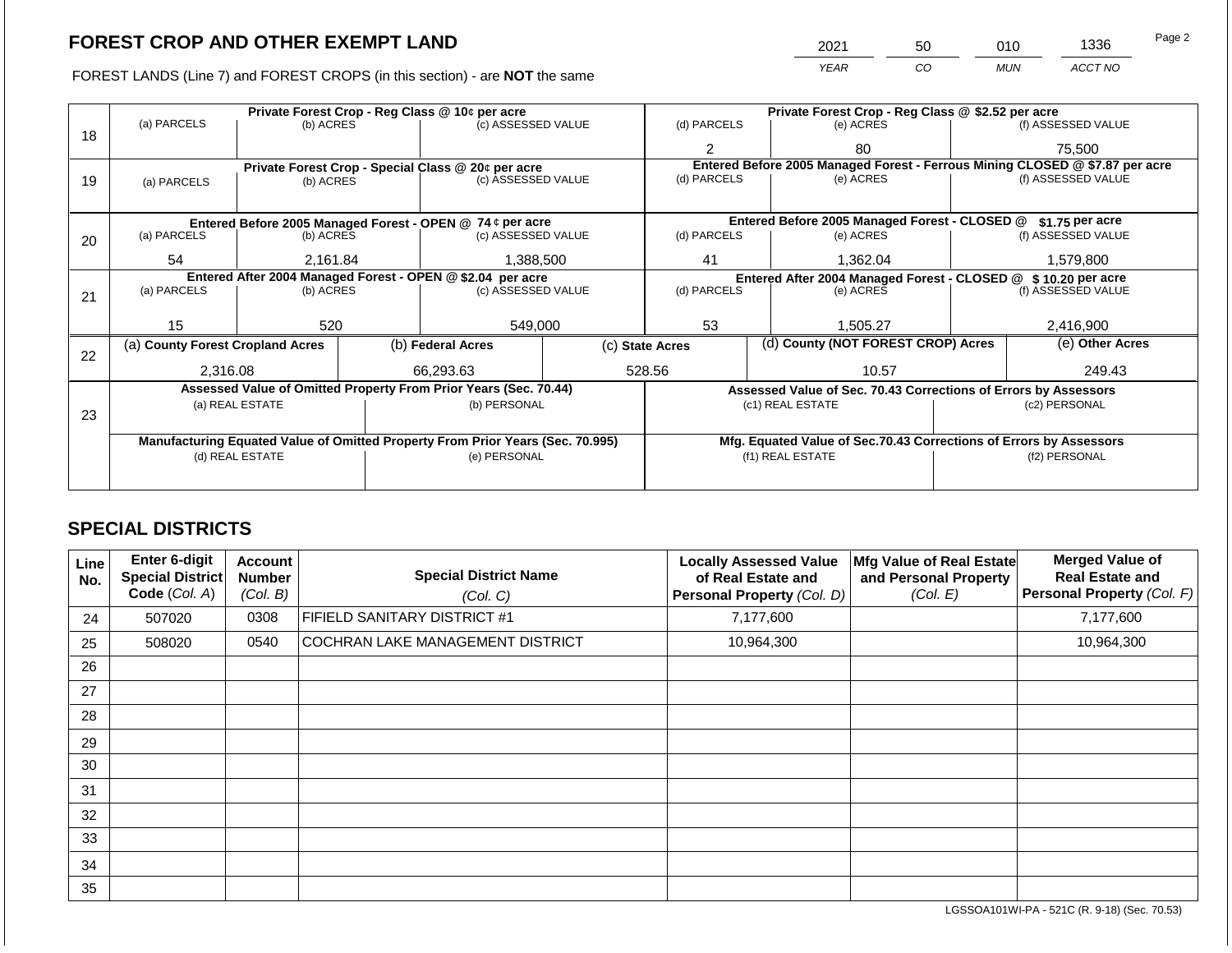#### *YEAR CO MUN ACCT NO*  **Line No. Enter 6-digit School District Code** *(Col. A)* **Account Number** *(Col. B)* **School District Name** *(Col. C)* **Locally Assessed Value of Real Estate and Personal Property** *(Col. D)* **Mfg Value of Real Estate and Personal Property** *(Col. E)* **Merged Value of Real Estate and Personal Property** *(Col. F)* **A. SCHOOL DISTRICTS (K-8 and K-12)** 36 37 38 39 40 41 42 43 44 45 46 47 48 49 50 TOTAL ASSESSED VALUE OF SCHOOL DISTRICTS (K-8 and K-12) **B. UNION HIGH SCHOOL DISTRICTS** 51 52 53 54 55 **C. TECHNICAL COLLEGE DISTRICTS** 56 57 58 59 TOTAL ASSESSED VALUE OF TECHNICAL COLLEGES TOTAL ASSESSED VALUE OF UNION HIGH SCHOOLS 501071 0447 SCH D OF CHEQUAMEGON 163,932,300 163,932,300 001500 | 0014 | NORTH CENTRAL TECHNICAL COLLEGE WAUS 163,932,300 119,700 164,052,000 119,700 164,052,000 119,700 164,052,000 163,932,300 119,700 119,700 164,052,000

 *I hereby certify, to the best of my knowledge and belief, this form is complete and correct.*

| Name                                           |                         | Title | Submission date  |
|------------------------------------------------|-------------------------|-------|------------------|
| <b>JANET KRUCKY</b>                            |                         |       | 08<br>2021<br>06 |
| Phone                                          | Email address           |       |                  |
| 715<br>339<br>2559<br>$\overline{\phantom{a}}$ | REALPROP@CO.PRICE.WI.US |       |                  |

LGSSOA101WI -PA-521C (R. 9-18) (Sec. 70.53)

| 2021        | 50 |     | 1336              |
|-------------|----|-----|-------------------|
| <b>VEAR</b> | CO | MUN | ACCT <sub>N</sub> |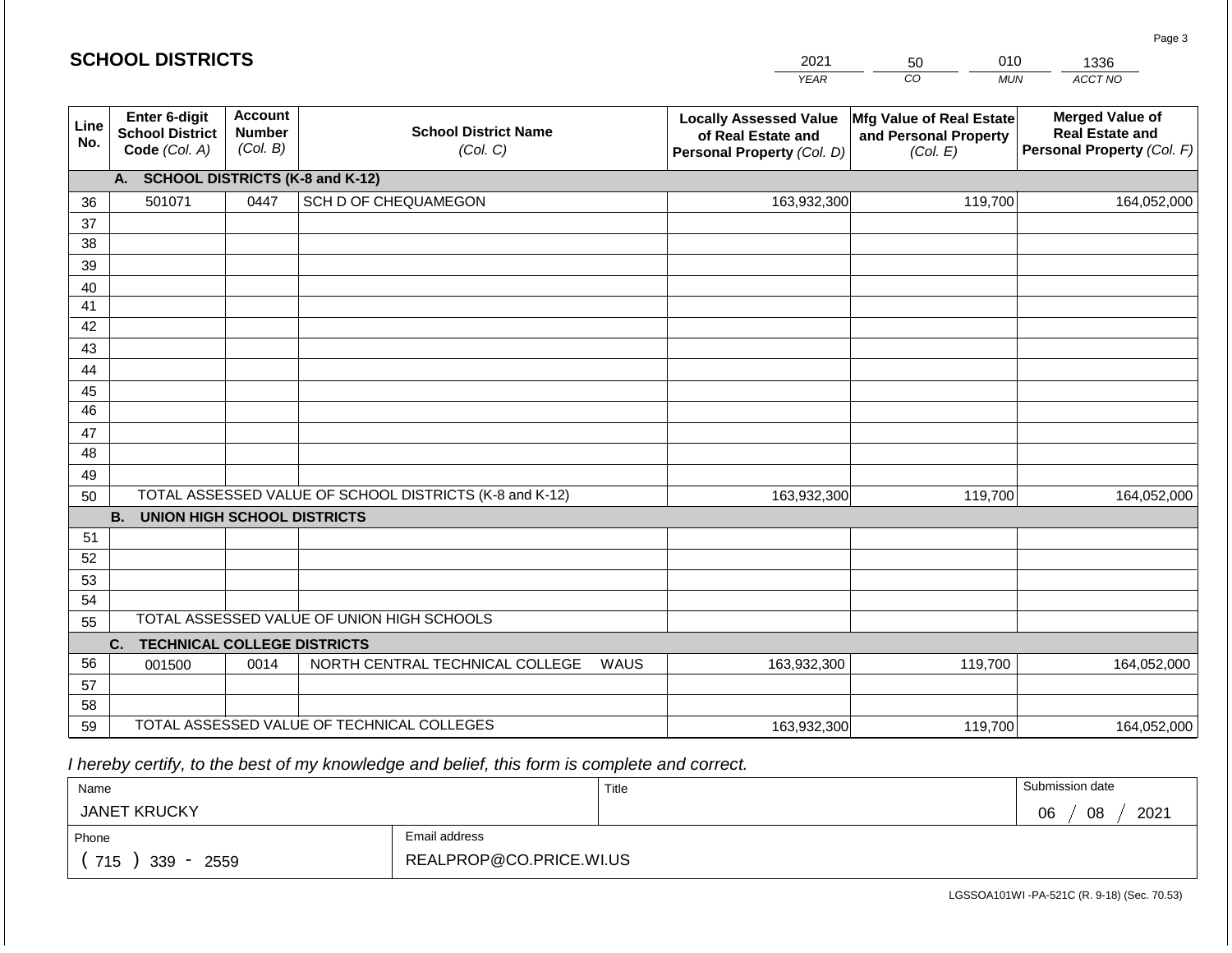- Each municipality's SOA is completed after the Board of Review and includes any changes made to the locally assessed values, under state law (sec. 70.53, Wis. Stats.)
- The Wisconsin Department of Revenue (DOR) merges the locally assessed values with the state assessed manufacturing values
- DOR provides the information regarding district names and codes. If a district is not listed, contact DOR.

Note: If you submit an amended SOA to DOR after your municipality's SOA is equated and posted to our website, we will process the SOA. However, DOR will not recalculate the *aggregate ratio or update the final SOA posted on our website. You should use the corrected values to calculate your tax rates.*

### **Page 1: Real Estate and Personal Property**

- Lines 1-9 assessed real estate values, parcel counts and acres by classification
- Lines 10-15 assessed personal property values and number of accounts by class
- Line 16 aggregate assessed value of all property subject to general property; use to calculate tax rates. Note: This line equals the total assessed value of K-8 and K-12 school districts (Line 50) and total assessed value of technical colleges (Line 59).
- Remarks assessment ratio used to calculate estimated fair market value on property tax bills

### **Page 2: Forest Crop, Other Exempt Land and Special Districts**

- Lines 18-21 private forest crop and managed forest lands assessed values
- Line  $22 -$  tax exempt land acres
- Line 23 prior years assessed value of omitted property under sec. 70.44 and correction of errors under sec. 70.43 shown by locally assessed or manufacturing real estate and personal property. Note: If there is an amount on this line, report the corresponding tax in the Statement of Taxes, Sections J or K.
- Lines 24-35 special district assessed values. These values are used to calculate tax rates for the special districts.

### **Page 3: School Districts**

- Lines 36-50 school districts (K-8 and K-12) assessed values. These values are used to calculate tax rates for school districts.
- Lines 51-55 union high school district assessed values. These values are used to calculate tax rates for union high school districts.
- Lines 56-59 technical college assessed values. These values are used to calculate tax rates for technical colleges.

If you have questions: Email: lgs@wisconsin.gov

 Phone: (608) 266-2569 or (608) 264-6892 Fax: (608) 264-6887

P O BOX 241<br>FIFIELD, WI 54524 - 0241 FIFIELD, WI 54524 - 0241SUSAN MUELLER<br>TOWN OF FIFIELD TOWN OF FIFIELD SUSAN MUELLER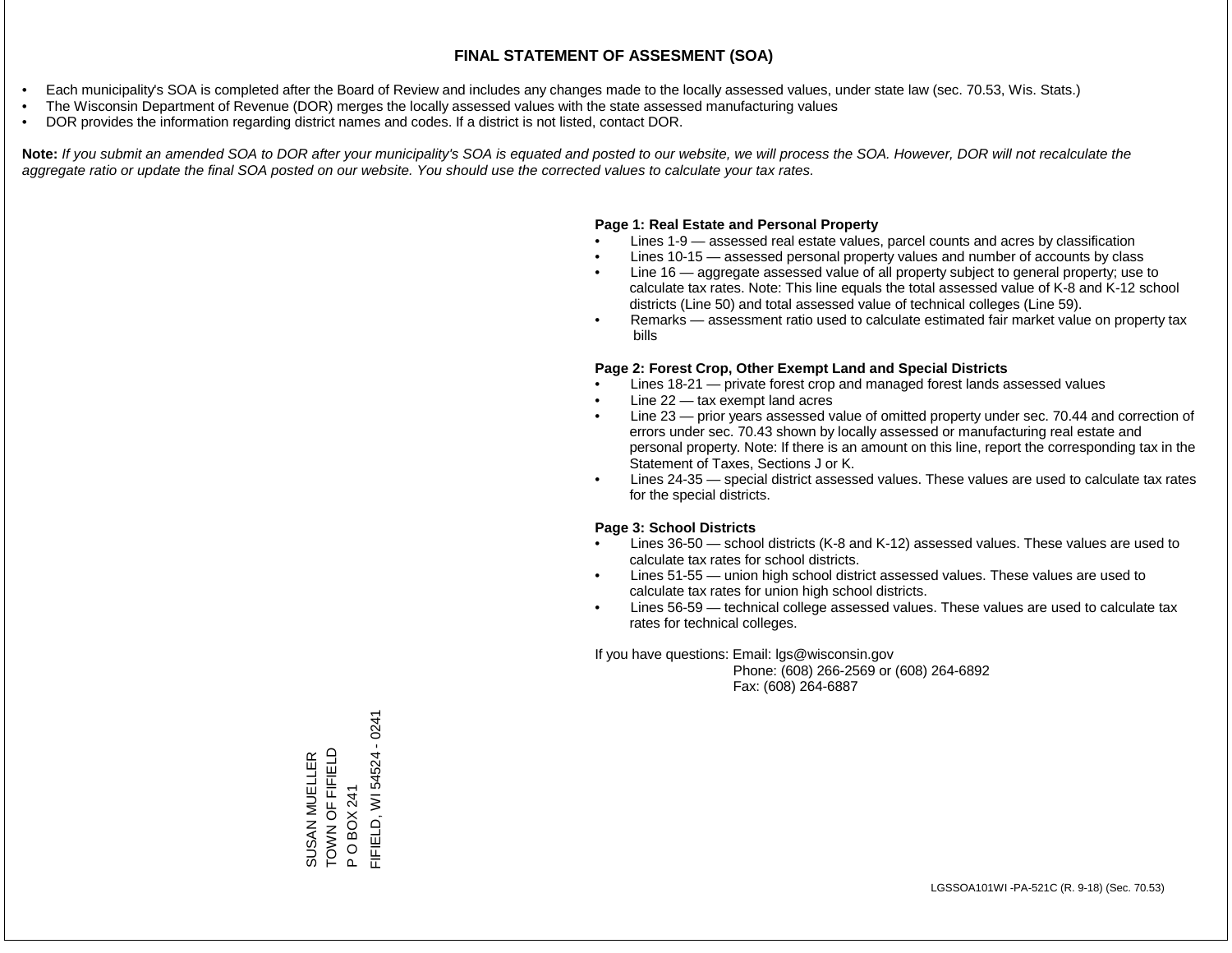|                |                                                                   | <b>FINAL - EQUATED</b><br><b>STATEMENT OF ASSESSMENT FOR 2021</b>                                                                                                                            |                          |              | 50          | 012                                                 | 1337                    |                      |            | Page 1<br>This is an Amended Return |  |
|----------------|-------------------------------------------------------------------|----------------------------------------------------------------------------------------------------------------------------------------------------------------------------------------------|--------------------------|--------------|-------------|-----------------------------------------------------|-------------------------|----------------------|------------|-------------------------------------|--|
|                |                                                                   |                                                                                                                                                                                              |                          | CO           |             | <b>MUN</b>                                          | ACCT NO                 |                      |            |                                     |  |
|                | <b>FOR</b>                                                        | <b>TOWN OF</b><br>OF.                                                                                                                                                                        | <b>FLAMBEAU</b>          |              |             | PRICE COUNTY                                        |                         |                      |            |                                     |  |
|                |                                                                   | Town - Village - City                                                                                                                                                                        | <b>Municipality Name</b> |              |             | <b>County Name</b>                                  |                         |                      |            |                                     |  |
|                |                                                                   | <b>REAL ESTATE</b>                                                                                                                                                                           |                          | PARCEL COUNT |             | NO. OF ACRES                                        | <b>VALUE OF</b>         | <b>VALUE OF</b>      |            | <b>TOTAL VALUE OF LAND</b>          |  |
| Line<br>No.    |                                                                   | (See Lines 18 - 22 for<br>other Real Estate)                                                                                                                                                 |                          |              |             | <b>WHOLE</b><br>TOTAL LAND MPROVEMENTS NUMBERS ONLY | LAND                    | <b>IMPROVEMENTS</b>  |            | AND IMPROVEMENTS                    |  |
|                |                                                                   |                                                                                                                                                                                              | (Col. A)                 | (Col. B)     |             | (Col. C)                                            | (Col, D)                | (Col. E)             |            | (Col. F)                            |  |
| -1             |                                                                   | <b>RESIDENTIAL - Class 1</b>                                                                                                                                                                 | 771                      |              | 525         | 1,753                                               | 10,482,700              |                      | 32,356,500 | 42,839,200                          |  |
| $\overline{2}$ |                                                                   | <b>COMMERCIAL - Class 2</b>                                                                                                                                                                  | 23                       |              | 19          | 101                                                 | 804,600                 |                      | 2,163,000  | 2,967,600                           |  |
| 3              |                                                                   | <b>MANUFACTURING - Class 3</b>                                                                                                                                                               | $\mathbf 0$              |              | $\mathbf 0$ | $\mathbf 0$                                         | 0                       |                      | 0          | 0                                   |  |
| 4              |                                                                   | <b>AGRICULTURAL - Class 4</b>                                                                                                                                                                | 197                      |              |             | 2,755                                               | 396,400                 |                      |            | 396,400                             |  |
| 5              |                                                                   | <b>UNDEVELOPED - Class 5</b>                                                                                                                                                                 | 671                      |              |             | 7,211                                               | 1,901,300               |                      |            | 1,901,300                           |  |
| 6              |                                                                   | AGRICULTURAL FOREST - Class 5m                                                                                                                                                               | 141                      |              |             | 2,270                                               | 1,502,500               |                      |            | 1,502,500                           |  |
| $\overline{7}$ |                                                                   | <b>FOREST LANDS - Class 6</b>                                                                                                                                                                | 710                      |              |             | 14,612                                              | 19,203,500              |                      |            | 19,203,500                          |  |
| 8              |                                                                   | OTHER - Class 7                                                                                                                                                                              | 19                       |              | 19          | 35                                                  | 113,900                 |                      | 1,472,400  | 1,586,300                           |  |
| 9              |                                                                   | <b>TOTAL - ALL COLUMNS</b>                                                                                                                                                                   | 2,532                    |              | 563         | 28,737                                              | 34,404,900              |                      | 35,991,900 | 70,396,800                          |  |
| 10             |                                                                   | NUMBER OF PERSONAL PROPERTY ACCOUNTS IN ROLL                                                                                                                                                 |                          |              |             | 30                                                  | <b>LOCALLY ASSESSED</b> | <b>MANUFACTURING</b> |            | <b>MERGED</b>                       |  |
| 11             |                                                                   | BOATS AND OTHER WATERCRAFT NOT EXEMPT - Code 1                                                                                                                                               |                          |              |             |                                                     | 97,800                  |                      | $\Omega$   | 97,800                              |  |
| 12             |                                                                   | MACHINERY, TOOLS AND PATTERNS - Code 2                                                                                                                                                       |                          |              |             |                                                     |                         |                      | 39,100     | 39,100                              |  |
| 13             |                                                                   | FURNITURE, FIXTURES AND EQUIPMENT - Code 3                                                                                                                                                   |                          |              |             |                                                     | 43,300                  |                      | 1,300      | 44,600                              |  |
| 14             |                                                                   | ALL OTHER PERSONAL PROPERTY NOT EXEMPT - Codes 4A, 4B, 4C                                                                                                                                    |                          |              |             |                                                     | 603,100                 |                      | 4,300      | 607,400                             |  |
| 15             |                                                                   | TOTAL OF PERSONAL PROPERTY NOT EXEMPT (Total of Lines 11-14)                                                                                                                                 |                          |              |             |                                                     | 744,200                 | 44,700               |            | 788,900                             |  |
| 16             |                                                                   | AGGREGATE ASSESSED VALUE OF ALL PROPERTY SUBJECT TO THE GENERAL PROPERTY TAX (Total of Lines 9F and 15F)<br>MUST EQUAL TOTAL VALUE OF THE SCHOOL DISTRICTS (K-12 PLUS K-8) - Line 50, Col. F |                          |              |             |                                                     |                         |                      |            | 71,185,700                          |  |
| 17             | <b>BOARD OF REVIEW</b><br>DATE OF FINAL ADJOURNMENT<br>05/24/2021 |                                                                                                                                                                                              |                          |              |             | Name of Assessor<br>MICHAEL SCHNAUTZ ASSESSOR       |                         |                      |            | Telephone #<br>(715) 266-2409       |  |

The Assessment Ratio to be used in calculating the estimated Fair Market Value on tax bills for this tax district is .928096372

This ratio should be used to convert assessed values to "Calculate Equalized Values" in Step 1 of the Lottery and Gaming Credit Calculations.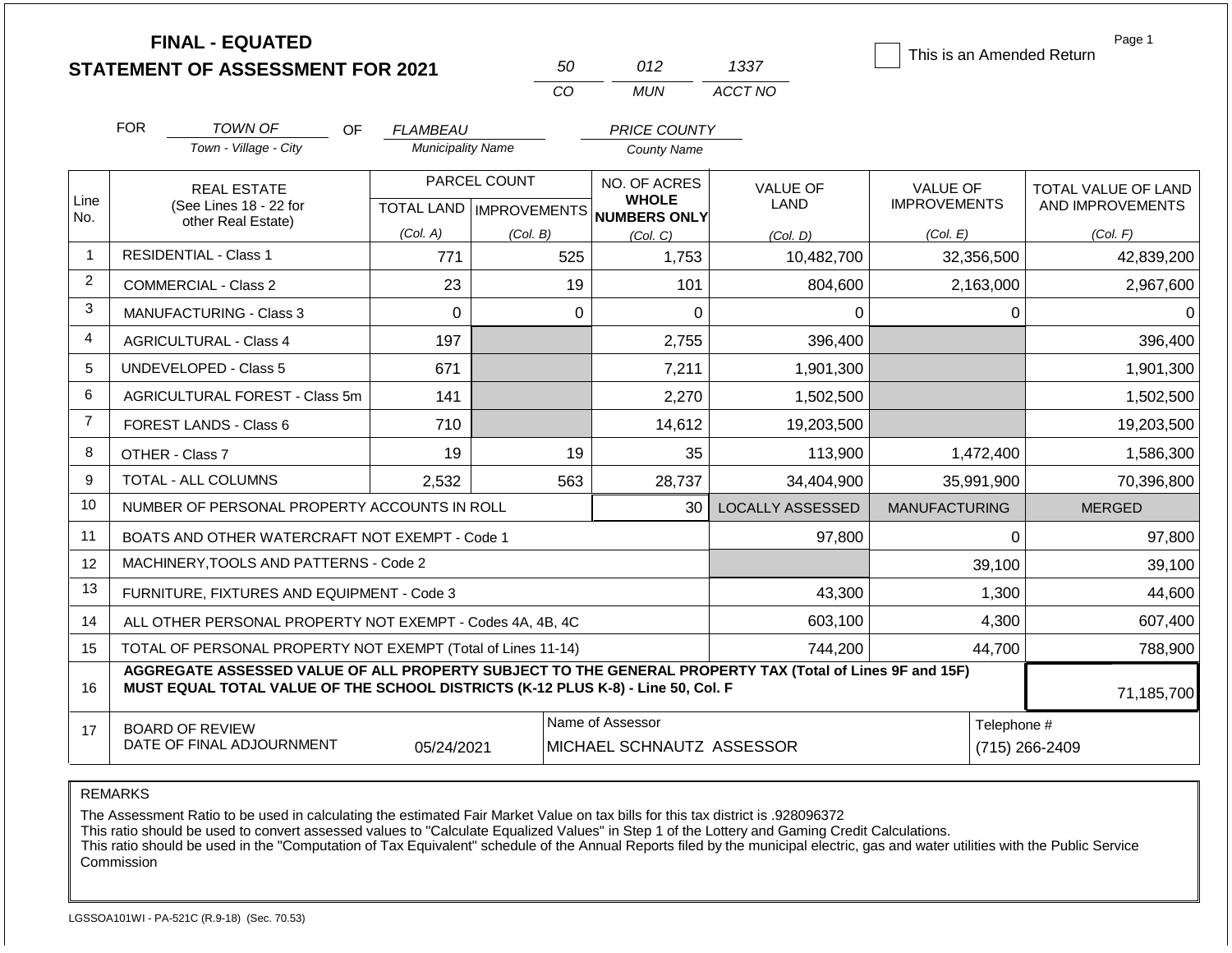2021 50 012 1337

FOREST LANDS (Line 7) and FOREST CROPS (in this section) - are **NOT** the same *YEAR CO MUN ACCT NO*

|    |                                                            |                 | Private Forest Crop - Reg Class @ \$2.52 per acre |                                                                                |                                                                |                 |                                    |                                                                              |  |                    |
|----|------------------------------------------------------------|-----------------|---------------------------------------------------|--------------------------------------------------------------------------------|----------------------------------------------------------------|-----------------|------------------------------------|------------------------------------------------------------------------------|--|--------------------|
|    | (a) PARCELS                                                | (b) ACRES       |                                                   | (c) ASSESSED VALUE                                                             |                                                                | (d) PARCELS     |                                    | (e) ACRES                                                                    |  | (f) ASSESSED VALUE |
| 18 |                                                            |                 |                                                   |                                                                                |                                                                |                 |                                    |                                                                              |  |                    |
|    |                                                            |                 |                                                   |                                                                                |                                                                |                 |                                    | Entered Before 2005 Managed Forest - Ferrous Mining CLOSED @ \$7.87 per acre |  |                    |
|    |                                                            |                 |                                                   | Private Forest Crop - Special Class @ 20¢ per acre                             |                                                                | (d) PARCELS     |                                    | (e) ACRES                                                                    |  | (f) ASSESSED VALUE |
| 19 | (a) PARCELS                                                | (b) ACRES       |                                                   | (c) ASSESSED VALUE                                                             |                                                                |                 |                                    |                                                                              |  |                    |
|    |                                                            |                 |                                                   |                                                                                |                                                                |                 |                                    |                                                                              |  |                    |
|    | Entered Before 2005 Managed Forest - OPEN @ 74 ¢ per acre  |                 |                                                   |                                                                                | Entered Before 2005 Managed Forest - CLOSED @                  |                 | $$1.75$ per acre                   |                                                                              |  |                    |
| 20 | (a) PARCELS                                                | (b) ACRES       |                                                   | (c) ASSESSED VALUE                                                             |                                                                | (d) PARCELS     |                                    | (e) ACRES                                                                    |  | (f) ASSESSED VALUE |
|    |                                                            |                 |                                                   |                                                                                |                                                                |                 |                                    |                                                                              |  |                    |
|    | 181                                                        | 7,145.3         |                                                   | 7,211,900                                                                      |                                                                | 109<br>4,020.17 |                                    | 4,508,100                                                                    |  |                    |
|    | Entered After 2004 Managed Forest - OPEN @ \$2.04 per acre |                 |                                                   |                                                                                | Entered After 2004 Managed Forest - CLOSED @ \$ 10.20 per acre |                 |                                    |                                                                              |  |                    |
| 21 | (a) PARCELS                                                | (b) ACRES       |                                                   | (c) ASSESSED VALUE                                                             |                                                                | (d) PARCELS     |                                    | (e) ACRES                                                                    |  | (f) ASSESSED VALUE |
|    |                                                            |                 |                                                   |                                                                                |                                                                |                 |                                    |                                                                              |  |                    |
|    | 57                                                         | 2,027.05        |                                                   | 2,073,900                                                                      |                                                                | 89              |                                    | 3,009.26                                                                     |  | 3,478,700          |
|    | (a) County Forest Cropland Acres                           |                 |                                                   | (b) Federal Acres                                                              | (c) State Acres                                                |                 | (d) County (NOT FOREST CROP) Acres |                                                                              |  | (e) Other Acres    |
| 22 |                                                            |                 |                                                   |                                                                                |                                                                |                 |                                    |                                                                              |  |                    |
|    | 4,507.69                                                   |                 |                                                   |                                                                                |                                                                | 12,107.29       |                                    | 36.43                                                                        |  | 388.65             |
|    |                                                            |                 |                                                   | Assessed Value of Omitted Property From Prior Years (Sec. 70.44)               |                                                                |                 |                                    | Assessed Value of Sec. 70.43 Corrections of Errors by Assessors              |  |                    |
|    |                                                            | (a) REAL ESTATE |                                                   | (b) PERSONAL                                                                   |                                                                |                 |                                    | (c1) REAL ESTATE                                                             |  | (c2) PERSONAL      |
| 23 |                                                            |                 |                                                   |                                                                                |                                                                |                 |                                    |                                                                              |  |                    |
|    |                                                            |                 |                                                   | Manufacturing Equated Value of Omitted Property From Prior Years (Sec. 70.995) |                                                                |                 |                                    | Mfg. Equated Value of Sec.70.43 Corrections of Errors by Assessors           |  |                    |
|    | (d) REAL ESTATE                                            |                 | (e) PERSONAL                                      |                                                                                | (f1) REAL ESTATE                                               |                 |                                    | (f2) PERSONAL                                                                |  |                    |
|    |                                                            |                 |                                                   |                                                                                |                                                                |                 |                                    |                                                                              |  |                    |
|    |                                                            |                 |                                                   |                                                                                |                                                                |                 |                                    |                                                                              |  |                    |

## **SPECIAL DISTRICTS**

| Line<br>No. | Enter 6-digit<br>Special District<br>Code (Col. A) | <b>Account</b><br><b>Number</b><br>(Col. B) | <b>Special District Name</b><br>(Col. C) | <b>Locally Assessed Value</b><br>of Real Estate and<br><b>Personal Property (Col. D)</b> | Mfg Value of Real Estate<br>and Personal Property<br>(Col. E) | <b>Merged Value of</b><br><b>Real Estate and</b><br>Personal Property (Col. F) |
|-------------|----------------------------------------------------|---------------------------------------------|------------------------------------------|------------------------------------------------------------------------------------------|---------------------------------------------------------------|--------------------------------------------------------------------------------|
| 24          |                                                    |                                             |                                          |                                                                                          |                                                               |                                                                                |
| 25          |                                                    |                                             |                                          |                                                                                          |                                                               |                                                                                |
| 26          |                                                    |                                             |                                          |                                                                                          |                                                               |                                                                                |
| 27          |                                                    |                                             |                                          |                                                                                          |                                                               |                                                                                |
| 28          |                                                    |                                             |                                          |                                                                                          |                                                               |                                                                                |
| 29          |                                                    |                                             |                                          |                                                                                          |                                                               |                                                                                |
| 30          |                                                    |                                             |                                          |                                                                                          |                                                               |                                                                                |
| 31          |                                                    |                                             |                                          |                                                                                          |                                                               |                                                                                |
| 32          |                                                    |                                             |                                          |                                                                                          |                                                               |                                                                                |
| 33          |                                                    |                                             |                                          |                                                                                          |                                                               |                                                                                |
| 34          |                                                    |                                             |                                          |                                                                                          |                                                               |                                                                                |
| 35          |                                                    |                                             |                                          |                                                                                          |                                                               |                                                                                |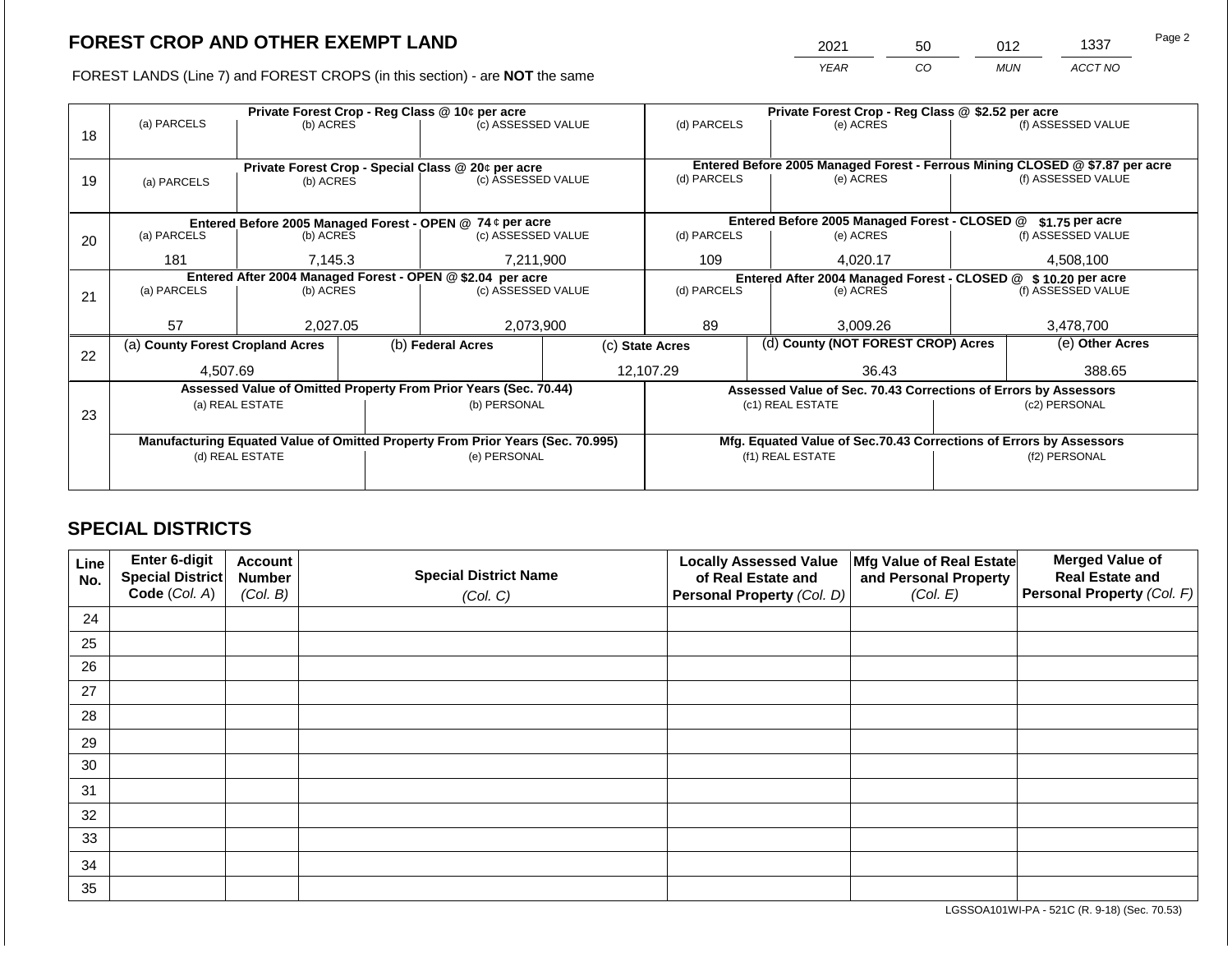| <b>SCHOOL DISTRICTS</b> |                                                          |                                             |                                                         |      | 2021                                                                              | 012<br>50                                                     | 1337                                                                           |  |  |  |  |  |  |
|-------------------------|----------------------------------------------------------|---------------------------------------------|---------------------------------------------------------|------|-----------------------------------------------------------------------------------|---------------------------------------------------------------|--------------------------------------------------------------------------------|--|--|--|--|--|--|
|                         |                                                          |                                             |                                                         |      | <b>YEAR</b>                                                                       | CO<br><b>MUN</b>                                              | ACCT NO                                                                        |  |  |  |  |  |  |
| Line<br>No.             | Enter 6-digit<br><b>School District</b><br>Code (Col. A) | <b>Account</b><br><b>Number</b><br>(Col. B) | <b>School District Name</b><br>(Col. C)                 |      | <b>Locally Assessed Value</b><br>of Real Estate and<br>Personal Property (Col. D) | Mfg Value of Real Estate<br>and Personal Property<br>(Col. E) | <b>Merged Value of</b><br><b>Real Estate and</b><br>Personal Property (Col. F) |  |  |  |  |  |  |
|                         | <b>SCHOOL DISTRICTS (K-8 and K-12)</b><br>A.             |                                             |                                                         |      |                                                                                   |                                                               |                                                                                |  |  |  |  |  |  |
| 36                      | 504347                                                   | 0299                                        | <b>SCH D OF PHILLIPS</b>                                |      | 71,141,000                                                                        | 44,700                                                        | 71,185,700                                                                     |  |  |  |  |  |  |
| 37                      |                                                          |                                             |                                                         |      |                                                                                   |                                                               |                                                                                |  |  |  |  |  |  |
| 38                      |                                                          |                                             |                                                         |      |                                                                                   |                                                               |                                                                                |  |  |  |  |  |  |
| 39                      |                                                          |                                             |                                                         |      |                                                                                   |                                                               |                                                                                |  |  |  |  |  |  |
| 40                      |                                                          |                                             |                                                         |      |                                                                                   |                                                               |                                                                                |  |  |  |  |  |  |
| 41                      |                                                          |                                             |                                                         |      |                                                                                   |                                                               |                                                                                |  |  |  |  |  |  |
| 42                      |                                                          |                                             |                                                         |      |                                                                                   |                                                               |                                                                                |  |  |  |  |  |  |
| 43<br>44                |                                                          |                                             |                                                         |      |                                                                                   |                                                               |                                                                                |  |  |  |  |  |  |
| 45                      |                                                          |                                             |                                                         |      |                                                                                   |                                                               |                                                                                |  |  |  |  |  |  |
| 46                      |                                                          |                                             |                                                         |      |                                                                                   |                                                               |                                                                                |  |  |  |  |  |  |
| 47                      |                                                          |                                             |                                                         |      |                                                                                   |                                                               |                                                                                |  |  |  |  |  |  |
| 48                      |                                                          |                                             |                                                         |      |                                                                                   |                                                               |                                                                                |  |  |  |  |  |  |
| 49                      |                                                          |                                             |                                                         |      |                                                                                   |                                                               |                                                                                |  |  |  |  |  |  |
| 50                      |                                                          |                                             | TOTAL ASSESSED VALUE OF SCHOOL DISTRICTS (K-8 and K-12) |      | 71,141,000                                                                        | 44,700                                                        | 71,185,700                                                                     |  |  |  |  |  |  |
|                         | <b>B.</b><br><b>UNION HIGH SCHOOL DISTRICTS</b>          |                                             |                                                         |      |                                                                                   |                                                               |                                                                                |  |  |  |  |  |  |
| 51                      |                                                          |                                             |                                                         |      |                                                                                   |                                                               |                                                                                |  |  |  |  |  |  |
| 52                      |                                                          |                                             |                                                         |      |                                                                                   |                                                               |                                                                                |  |  |  |  |  |  |
| 53                      |                                                          |                                             |                                                         |      |                                                                                   |                                                               |                                                                                |  |  |  |  |  |  |
| 54                      |                                                          |                                             |                                                         |      |                                                                                   |                                                               |                                                                                |  |  |  |  |  |  |
|                         | TOTAL ASSESSED VALUE OF UNION HIGH SCHOOLS<br>55         |                                             |                                                         |      |                                                                                   |                                                               |                                                                                |  |  |  |  |  |  |
|                         | <b>TECHNICAL COLLEGE DISTRICTS</b><br>C.                 |                                             |                                                         |      |                                                                                   |                                                               |                                                                                |  |  |  |  |  |  |
| 56                      | 001500                                                   | 0014                                        | NORTH CENTRAL TECHNICAL COLLEGE                         | WAUS | 71,141,000                                                                        | 44,700                                                        | 71,185,700                                                                     |  |  |  |  |  |  |
| 57<br>58                |                                                          |                                             |                                                         |      |                                                                                   |                                                               |                                                                                |  |  |  |  |  |  |
| 59                      |                                                          |                                             | TOTAL ASSESSED VALUE OF TECHNICAL COLLEGES              |      |                                                                                   | 44,700                                                        | 71,185,700                                                                     |  |  |  |  |  |  |
|                         | 71,141,000                                               |                                             |                                                         |      |                                                                                   |                                                               |                                                                                |  |  |  |  |  |  |

 *I hereby certify, to the best of my knowledge and belief, this form is complete and correct.*

| Name                   |                         | Title | Submission date  |
|------------------------|-------------------------|-------|------------------|
| <b>JANET KRUCKY</b>    |                         |       | 2021<br>09<br>06 |
| Phone                  | Email address           |       |                  |
| 715<br>$339 -$<br>2559 | REALPROP@CO.PRICE.WI.US |       |                  |

LGSSOA101WI -PA-521C (R. 9-18) (Sec. 70.53)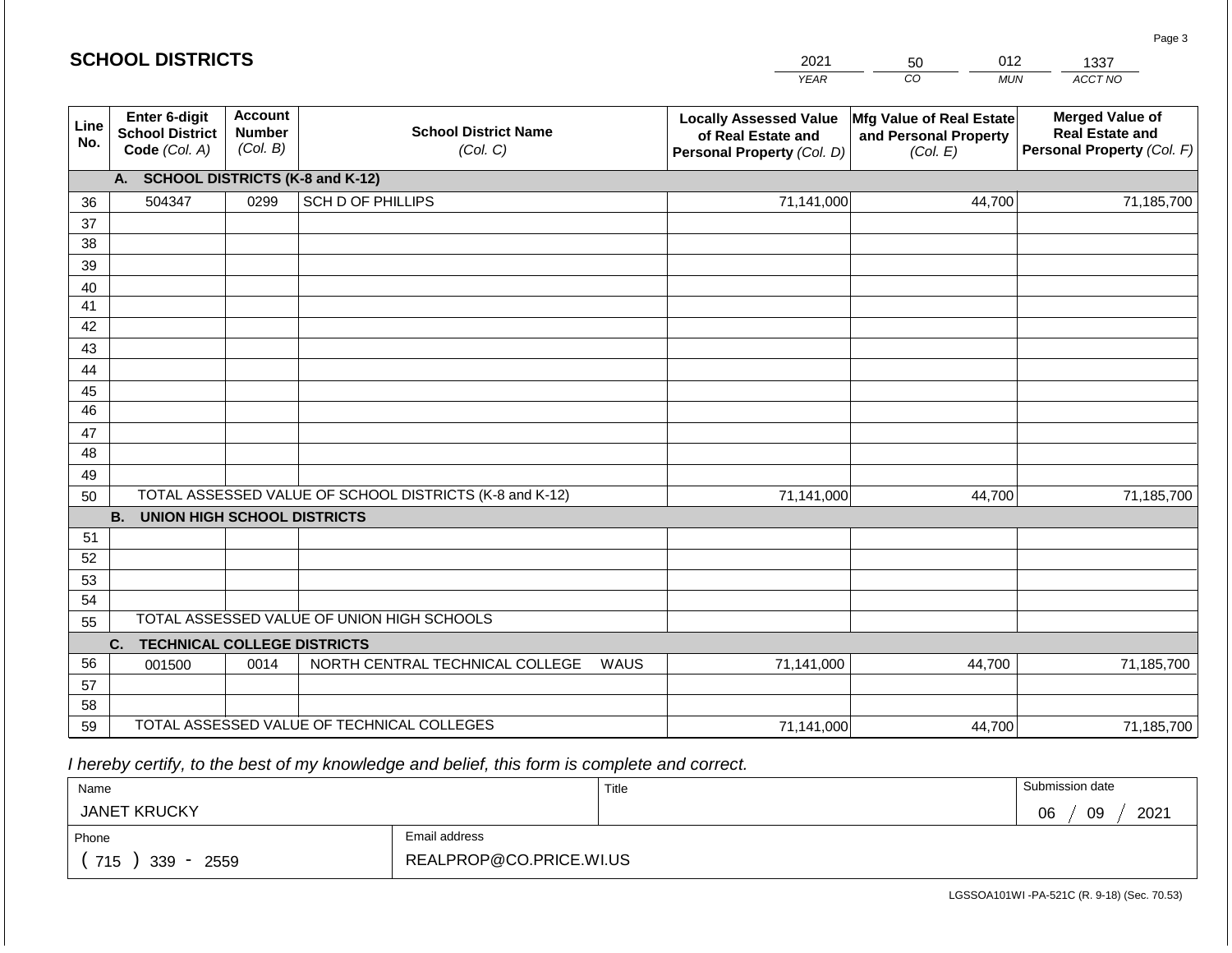- Each municipality's SOA is completed after the Board of Review and includes any changes made to the locally assessed values, under state law (sec. 70.53, Wis. Stats.)
- The Wisconsin Department of Revenue (DOR) merges the locally assessed values with the state assessed manufacturing values
- DOR provides the information regarding district names and codes. If a district is not listed, contact DOR.

Note: If you submit an amended SOA to DOR after your municipality's SOA is equated and posted to our website, we will process the SOA. However, DOR will not recalculate the *aggregate ratio or update the final SOA posted on our website. You should use the corrected values to calculate your tax rates.*

#### **Page 1: Real Estate and Personal Property**

- Lines 1-9 assessed real estate values, parcel counts and acres by classification
- Lines 10-15 assessed personal property values and number of accounts by class
- Line 16 aggregate assessed value of all property subject to general property; use to calculate tax rates. Note: This line equals the total assessed value of K-8 and K-12 school districts (Line 50) and total assessed value of technical colleges (Line 59).
- Remarks assessment ratio used to calculate estimated fair market value on property tax bills

#### **Page 2: Forest Crop, Other Exempt Land and Special Districts**

- Lines 18-21 private forest crop and managed forest lands assessed values
- Line  $22 -$  tax exempt land acres
- Line 23 prior years assessed value of omitted property under sec. 70.44 and correction of errors under sec. 70.43 shown by locally assessed or manufacturing real estate and personal property. Note: If there is an amount on this line, report the corresponding tax in the Statement of Taxes, Sections J or K.
- Lines 24-35 special district assessed values. These values are used to calculate tax rates for the special districts.

#### **Page 3: School Districts**

- Lines 36-50 school districts (K-8 and K-12) assessed values. These values are used to calculate tax rates for school districts.
- Lines 51-55 union high school district assessed values. These values are used to calculate tax rates for union high school districts.
- Lines 56-59 technical college assessed values. These values are used to calculate tax rates for technical colleges.

If you have questions: Email: lgs@wisconsin.gov

 Phone: (608) 266-2569 or (608) 264-6892 Fax: (608) 264-6887

PHILLIPS, WI 54555 - 7237 PHILLIPS, WI 54555 - 7237JAMIE SOBERG<br>TOWN OF FLAMBEAU TOWN OF FLAMBEAU W9301 RIVER RD W9301 RIVER RD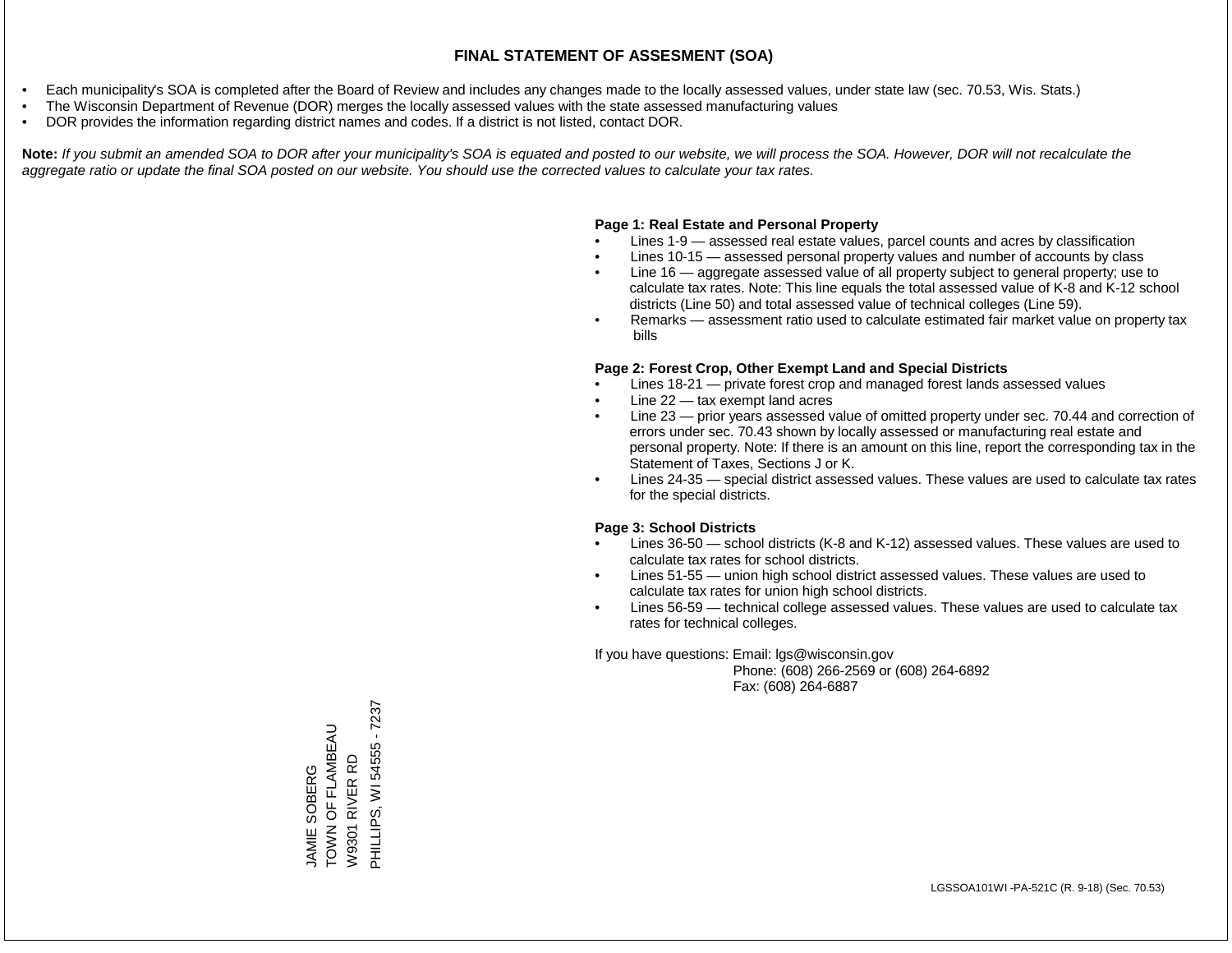|                |                                                                                                                           | <b>FINAL - EQUATED</b><br><b>STATEMENT OF ASSESSMENT FOR 2021</b>                                                                                                                            |                          |              | 50          | 014                                             | 1338                           |                                 |                | Page 1<br>This is an Amended Return     |
|----------------|---------------------------------------------------------------------------------------------------------------------------|----------------------------------------------------------------------------------------------------------------------------------------------------------------------------------------------|--------------------------|--------------|-------------|-------------------------------------------------|--------------------------------|---------------------------------|----------------|-----------------------------------------|
|                |                                                                                                                           |                                                                                                                                                                                              |                          |              | CO          | <b>MUN</b>                                      | ACCT NO                        |                                 |                |                                         |
|                | <b>FOR</b>                                                                                                                | <b>TOWN OF</b><br>OF.                                                                                                                                                                        | <b>GEORGETOWN</b>        |              |             | <b>PRICE COUNTY</b>                             |                                |                                 |                |                                         |
|                |                                                                                                                           | Town - Village - City                                                                                                                                                                        | <b>Municipality Name</b> |              |             | <b>County Name</b>                              |                                |                                 |                |                                         |
| Line           | <b>REAL ESTATE</b><br>(See Lines 18 - 22 for                                                                              |                                                                                                                                                                                              |                          | PARCEL COUNT |             | NO. OF ACRES<br><b>WHOLE</b>                    | <b>VALUE OF</b><br><b>LAND</b> | VALUE OF<br><b>IMPROVEMENTS</b> |                | TOTAL VALUE OF LAND<br>AND IMPROVEMENTS |
| No.            |                                                                                                                           | other Real Estate)                                                                                                                                                                           | (Col. A)                 | (Col. B)     |             | TOTAL LAND MPROVEMENTS NUMBERS ONLY<br>(Col, C) | (Col. D)                       | (Col. E)                        |                | (Col. F)                                |
| 1              |                                                                                                                           | <b>RESIDENTIAL - Class 1</b>                                                                                                                                                                 | 124                      |              | 121         | 153                                             | 795,100                        |                                 | 7,535,700      | 8,330,800                               |
| $\overline{2}$ |                                                                                                                           | <b>COMMERCIAL - Class 2</b>                                                                                                                                                                  | 1                        |              | $\Omega$    | 1                                               | 6,000                          |                                 | 0              | 6,000                                   |
| 3              |                                                                                                                           | <b>MANUFACTURING - Class 3</b>                                                                                                                                                               | $\mathbf 0$              |              | $\mathbf 0$ | $\mathbf 0$                                     | 0                              |                                 | $\mathbf 0$    | $\Omega$                                |
| 4              |                                                                                                                           | <b>AGRICULTURAL - Class 4</b>                                                                                                                                                                | 139                      |              |             | 2,864                                           | 356,100                        |                                 |                | 356,100                                 |
| 5              |                                                                                                                           | <b>UNDEVELOPED - Class 5</b>                                                                                                                                                                 | 178                      |              |             | 1,566                                           | 317,900                        |                                 |                | 317,900                                 |
| 6              |                                                                                                                           | AGRICULTURAL FOREST - Class 5m                                                                                                                                                               | 67                       |              |             | 1,406                                           | 802,400                        |                                 |                | 802,400                                 |
| $\overline{7}$ |                                                                                                                           | FOREST LANDS - Class 6                                                                                                                                                                       | 175                      |              |             | 4,282                                           | 4,929,700                      |                                 |                | 4,929,700                               |
| 8              | OTHER - Class 7                                                                                                           |                                                                                                                                                                                              | 21                       |              | 21          | 40                                              | 122,000                        |                                 | 1,603,700      | 1,725,700                               |
| 9              |                                                                                                                           | <b>TOTAL - ALL COLUMNS</b>                                                                                                                                                                   | 705                      |              | 142         | 10,312                                          | 7,329,200                      |                                 | 9,139,400      | 16,468,600                              |
| 10             |                                                                                                                           | NUMBER OF PERSONAL PROPERTY ACCOUNTS IN ROLL                                                                                                                                                 |                          |              |             | 5                                               | <b>LOCALLY ASSESSED</b>        | <b>MANUFACTURING</b>            |                | <b>MERGED</b>                           |
| 11             |                                                                                                                           | BOATS AND OTHER WATERCRAFT NOT EXEMPT - Code 1                                                                                                                                               |                          |              |             |                                                 | 0                              |                                 | 0              | $\Omega$                                |
| 12             |                                                                                                                           | MACHINERY, TOOLS AND PATTERNS - Code 2                                                                                                                                                       |                          |              |             |                                                 |                                |                                 | $\pmb{0}$      | $\Omega$                                |
| 13             |                                                                                                                           | FURNITURE, FIXTURES AND EQUIPMENT - Code 3                                                                                                                                                   |                          |              |             |                                                 | 200                            |                                 | $\mathbf 0$    | 200                                     |
| 14             |                                                                                                                           | ALL OTHER PERSONAL PROPERTY NOT EXEMPT - Codes 4A, 4B, 4C                                                                                                                                    |                          |              |             |                                                 | 264,500                        |                                 | $\mathbf 0$    | 264,500                                 |
| 15             |                                                                                                                           | TOTAL OF PERSONAL PROPERTY NOT EXEMPT (Total of Lines 11-14)                                                                                                                                 |                          |              |             |                                                 | 264,700                        |                                 | $\mathbf 0$    | 264,700                                 |
| 16             |                                                                                                                           | AGGREGATE ASSESSED VALUE OF ALL PROPERTY SUBJECT TO THE GENERAL PROPERTY TAX (Total of Lines 9F and 15F)<br>MUST EQUAL TOTAL VALUE OF THE SCHOOL DISTRICTS (K-12 PLUS K-8) - Line 50, Col. F |                          |              |             |                                                 |                                |                                 |                | 16,733,300                              |
| 17             | Name of Assessor<br><b>BOARD OF REVIEW</b><br>DATE OF FINAL ADJOURNMENT<br>09/28/2021<br><b>BRIDGET JESKE ASSESSMENTS</b> |                                                                                                                                                                                              |                          |              |             |                                                 |                                | Telephone #                     | (715) 762-1816 |                                         |

The Assessment Ratio to be used in calculating the estimated Fair Market Value on tax bills for this tax district is 1.009063499

This ratio should be used to convert assessed values to "Calculate Equalized Values" in Step 1 of the Lottery and Gaming Credit Calculations.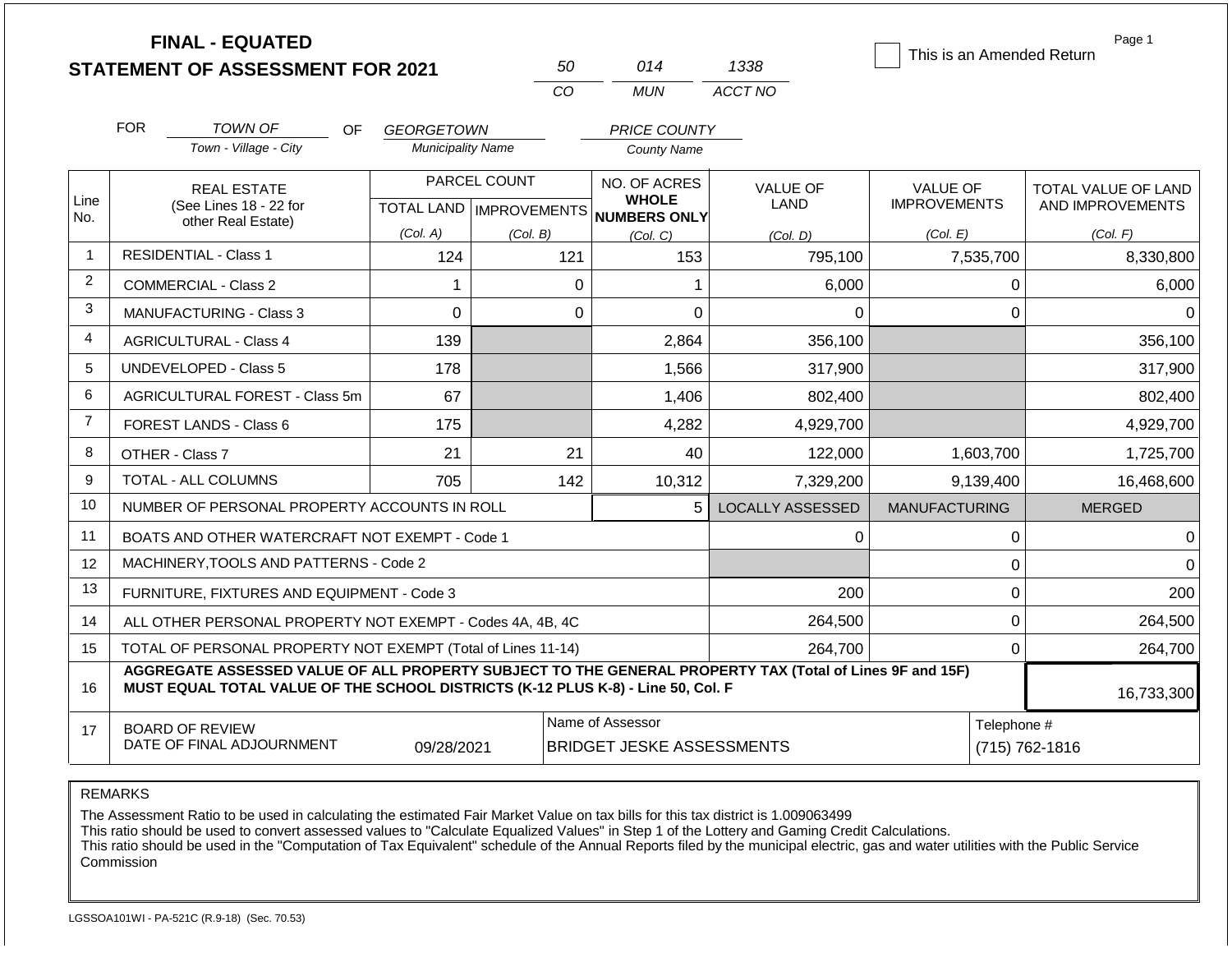2021 50 014 1338

FOREST LANDS (Line 7) and FOREST CROPS (in this section) - are **NOT** the same *YEAR CO MUN ACCT NO*

|    | Private Forest Crop - Reg Class @ 10¢ per acre                                 |                       |  |                                                                  |                                                                              | Private Forest Crop - Reg Class @ \$2.52 per acre |        |                                                                    |               |                    |
|----|--------------------------------------------------------------------------------|-----------------------|--|------------------------------------------------------------------|------------------------------------------------------------------------------|---------------------------------------------------|--------|--------------------------------------------------------------------|---------------|--------------------|
| 18 | (a) PARCELS                                                                    | (b) ACRES             |  | (c) ASSESSED VALUE                                               |                                                                              | (d) PARCELS                                       |        | (e) ACRES                                                          |               | (f) ASSESSED VALUE |
|    |                                                                                |                       |  |                                                                  |                                                                              |                                                   |        |                                                                    |               |                    |
|    |                                                                                |                       |  | Private Forest Crop - Special Class @ 20¢ per acre               | Entered Before 2005 Managed Forest - Ferrous Mining CLOSED @ \$7.87 per acre |                                                   |        |                                                                    |               |                    |
| 19 | (a) PARCELS                                                                    | (b) ACRES             |  | (c) ASSESSED VALUE                                               |                                                                              | (d) PARCELS                                       |        | (e) ACRES                                                          |               | (f) ASSESSED VALUE |
|    |                                                                                |                       |  |                                                                  |                                                                              |                                                   |        |                                                                    |               |                    |
|    |                                                                                |                       |  |                                                                  |                                                                              |                                                   |        | Entered Before 2005 Managed Forest - CLOSED @                      |               |                    |
|    |                                                                                |                       |  | Entered Before 2005 Managed Forest - OPEN @ 74 ¢ per acre        |                                                                              |                                                   |        |                                                                    |               | $$1.75$ per acre   |
| 20 | (a) PARCELS                                                                    | (b) ACRES             |  | (c) ASSESSED VALUE                                               |                                                                              | (d) PARCELS                                       |        | (e) ACRES                                                          |               | (f) ASSESSED VALUE |
|    | 31                                                                             | 1,357,600<br>1,237.82 |  |                                                                  | 17                                                                           |                                                   | 607.37 |                                                                    | 715,800       |                    |
|    | Entered After 2004 Managed Forest - OPEN @ \$2.04 per acre                     |                       |  |                                                                  |                                                                              |                                                   |        | Entered After 2004 Managed Forest - CLOSED @ \$10.20 per acre      |               |                    |
| 21 | (a) PARCELS                                                                    | (b) ACRES             |  | (c) ASSESSED VALUE                                               |                                                                              | (d) PARCELS                                       |        | (e) ACRES                                                          |               | (f) ASSESSED VALUE |
|    |                                                                                |                       |  |                                                                  |                                                                              |                                                   |        |                                                                    |               |                    |
|    | з                                                                              | 142.66                |  | 156,900                                                          |                                                                              | 11                                                |        | 313                                                                |               | 340,200            |
|    | (a) County Forest Cropland Acres                                               |                       |  | (b) Federal Acres                                                |                                                                              | (c) State Acres                                   |        | (d) County (NOT FOREST CROP) Acres                                 |               | (e) Other Acres    |
| 22 |                                                                                |                       |  |                                                                  |                                                                              |                                                   |        |                                                                    |               |                    |
|    | 21,536.12                                                                      |                       |  |                                                                  |                                                                              | 80.81                                             |        |                                                                    |               | 86.16              |
|    |                                                                                |                       |  | Assessed Value of Omitted Property From Prior Years (Sec. 70.44) |                                                                              |                                                   |        | Assessed Value of Sec. 70.43 Corrections of Errors by Assessors    |               |                    |
| 23 |                                                                                | (a) REAL ESTATE       |  | (b) PERSONAL                                                     |                                                                              |                                                   |        | (c1) REAL ESTATE                                                   |               | (c2) PERSONAL      |
|    |                                                                                | 40.825                |  |                                                                  |                                                                              |                                                   |        |                                                                    |               |                    |
|    | Manufacturing Equated Value of Omitted Property From Prior Years (Sec. 70.995) |                       |  |                                                                  |                                                                              |                                                   |        | Mfg. Equated Value of Sec.70.43 Corrections of Errors by Assessors |               |                    |
|    |                                                                                | (d) REAL ESTATE       |  | (e) PERSONAL                                                     |                                                                              | (f1) REAL ESTATE                                  |        |                                                                    | (f2) PERSONAL |                    |
|    |                                                                                |                       |  |                                                                  |                                                                              |                                                   |        |                                                                    |               |                    |
|    |                                                                                |                       |  |                                                                  |                                                                              |                                                   |        |                                                                    |               |                    |

## **SPECIAL DISTRICTS**

| Line<br>No. | Enter 6-digit<br>Special District | <b>Account</b><br><b>Number</b> | <b>Special District Name</b> | <b>Locally Assessed Value</b><br>of Real Estate and | Mfg Value of Real Estate<br>and Personal Property | <b>Merged Value of</b><br><b>Real Estate and</b> |
|-------------|-----------------------------------|---------------------------------|------------------------------|-----------------------------------------------------|---------------------------------------------------|--------------------------------------------------|
|             | Code (Col. A)                     | (Col. B)                        | (Col. C)                     | Personal Property (Col. D)                          | (Col. E)                                          | Personal Property (Col. F)                       |
| 24          |                                   |                                 |                              |                                                     |                                                   |                                                  |
| 25          |                                   |                                 |                              |                                                     |                                                   |                                                  |
| 26          |                                   |                                 |                              |                                                     |                                                   |                                                  |
| 27          |                                   |                                 |                              |                                                     |                                                   |                                                  |
| 28          |                                   |                                 |                              |                                                     |                                                   |                                                  |
| 29          |                                   |                                 |                              |                                                     |                                                   |                                                  |
| 30          |                                   |                                 |                              |                                                     |                                                   |                                                  |
| 31          |                                   |                                 |                              |                                                     |                                                   |                                                  |
| 32          |                                   |                                 |                              |                                                     |                                                   |                                                  |
| 33          |                                   |                                 |                              |                                                     |                                                   |                                                  |
| 34          |                                   |                                 |                              |                                                     |                                                   |                                                  |
| 35          |                                   |                                 |                              |                                                     |                                                   |                                                  |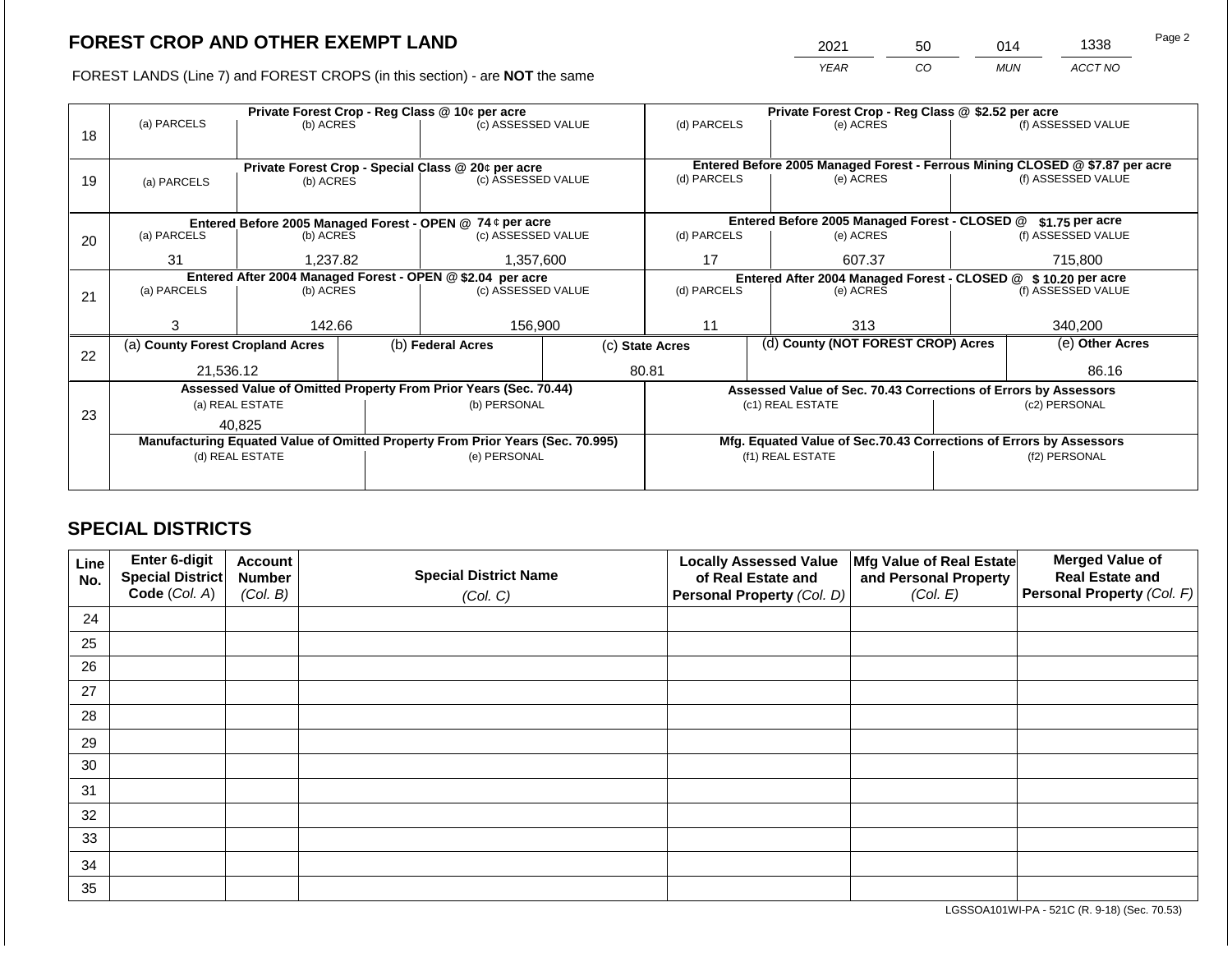|             | <b>SCHOOL DISTRICTS</b>                                  |                                             |                                                         | 2021<br>014<br>50                                                                 |                                                               | 1338                                                                           |
|-------------|----------------------------------------------------------|---------------------------------------------|---------------------------------------------------------|-----------------------------------------------------------------------------------|---------------------------------------------------------------|--------------------------------------------------------------------------------|
|             |                                                          |                                             |                                                         | <b>YEAR</b>                                                                       | CO                                                            | ACCT NO<br><b>MUN</b>                                                          |
| Line<br>No. | Enter 6-digit<br><b>School District</b><br>Code (Col. A) | <b>Account</b><br><b>Number</b><br>(Col. B) | <b>School District Name</b><br>(Col. C)                 | <b>Locally Assessed Value</b><br>of Real Estate and<br>Personal Property (Col. D) | Mfg Value of Real Estate<br>and Personal Property<br>(Col. E) | <b>Merged Value of</b><br><b>Real Estate and</b><br>Personal Property (Col. F) |
|             | A. SCHOOL DISTRICTS (K-8 and K-12)                       |                                             |                                                         |                                                                                   |                                                               |                                                                                |
| 36          | 504347                                                   | 0299                                        | SCH D OF PHILLIPS                                       | 15,204,600                                                                        |                                                               | 15,204,600                                                                     |
| 37          | 545757                                                   | 0325                                        | <b>SCH D OF FLAMBEAU</b>                                | 1,528,700                                                                         |                                                               | 1,528,700                                                                      |
| 38          |                                                          |                                             |                                                         |                                                                                   |                                                               |                                                                                |
| 39          |                                                          |                                             |                                                         |                                                                                   |                                                               |                                                                                |
| 40          |                                                          |                                             |                                                         |                                                                                   |                                                               |                                                                                |
| 41          |                                                          |                                             |                                                         |                                                                                   |                                                               |                                                                                |
| 42          |                                                          |                                             |                                                         |                                                                                   |                                                               |                                                                                |
| 43          |                                                          |                                             |                                                         |                                                                                   |                                                               |                                                                                |
| 44          |                                                          |                                             |                                                         |                                                                                   |                                                               |                                                                                |
| 45<br>46    |                                                          |                                             |                                                         |                                                                                   |                                                               |                                                                                |
| 47          |                                                          |                                             |                                                         |                                                                                   |                                                               |                                                                                |
| 48          |                                                          |                                             |                                                         |                                                                                   |                                                               |                                                                                |
| 49          |                                                          |                                             |                                                         |                                                                                   |                                                               |                                                                                |
| 50          |                                                          |                                             | TOTAL ASSESSED VALUE OF SCHOOL DISTRICTS (K-8 and K-12) | 16,733,300                                                                        |                                                               | 16,733,300                                                                     |
|             | <b>B.</b><br><b>UNION HIGH SCHOOL DISTRICTS</b>          |                                             |                                                         |                                                                                   |                                                               |                                                                                |
| 51          |                                                          |                                             |                                                         |                                                                                   |                                                               |                                                                                |
| 52          |                                                          |                                             |                                                         |                                                                                   |                                                               |                                                                                |
| 53          |                                                          |                                             |                                                         |                                                                                   |                                                               |                                                                                |
| 54          |                                                          |                                             |                                                         |                                                                                   |                                                               |                                                                                |
| 55          |                                                          |                                             | TOTAL ASSESSED VALUE OF UNION HIGH SCHOOLS              |                                                                                   |                                                               |                                                                                |
|             | <b>TECHNICAL COLLEGE DISTRICTS</b><br>C.                 |                                             |                                                         |                                                                                   |                                                               |                                                                                |
| 56          | 001500                                                   | 0014                                        | NORTH CENTRAL TECHNICAL COLLEGE<br>WAUS                 | 16,733,300                                                                        |                                                               | 16,733,300                                                                     |
| 57          |                                                          |                                             |                                                         |                                                                                   |                                                               |                                                                                |
| 58          |                                                          |                                             | TOTAL ASSESSED VALUE OF TECHNICAL COLLEGES              |                                                                                   |                                                               |                                                                                |
| 59          |                                                          |                                             |                                                         | 16,733,300                                                                        |                                                               | 16,733,300                                                                     |

 *I hereby certify, to the best of my knowledge and belief, this form is complete and correct.*

**SCHOOL DISTRICTS**

| Name                                           |                         | Title | Submission date  |
|------------------------------------------------|-------------------------|-------|------------------|
| <b>JANET KRUCKY</b>                            |                         |       | 2021<br>29<br>09 |
| Phone                                          | Email address           |       |                  |
| 715<br>339<br>2559<br>$\overline{\phantom{a}}$ | REALPROP@CO.PRICE.WI.US |       |                  |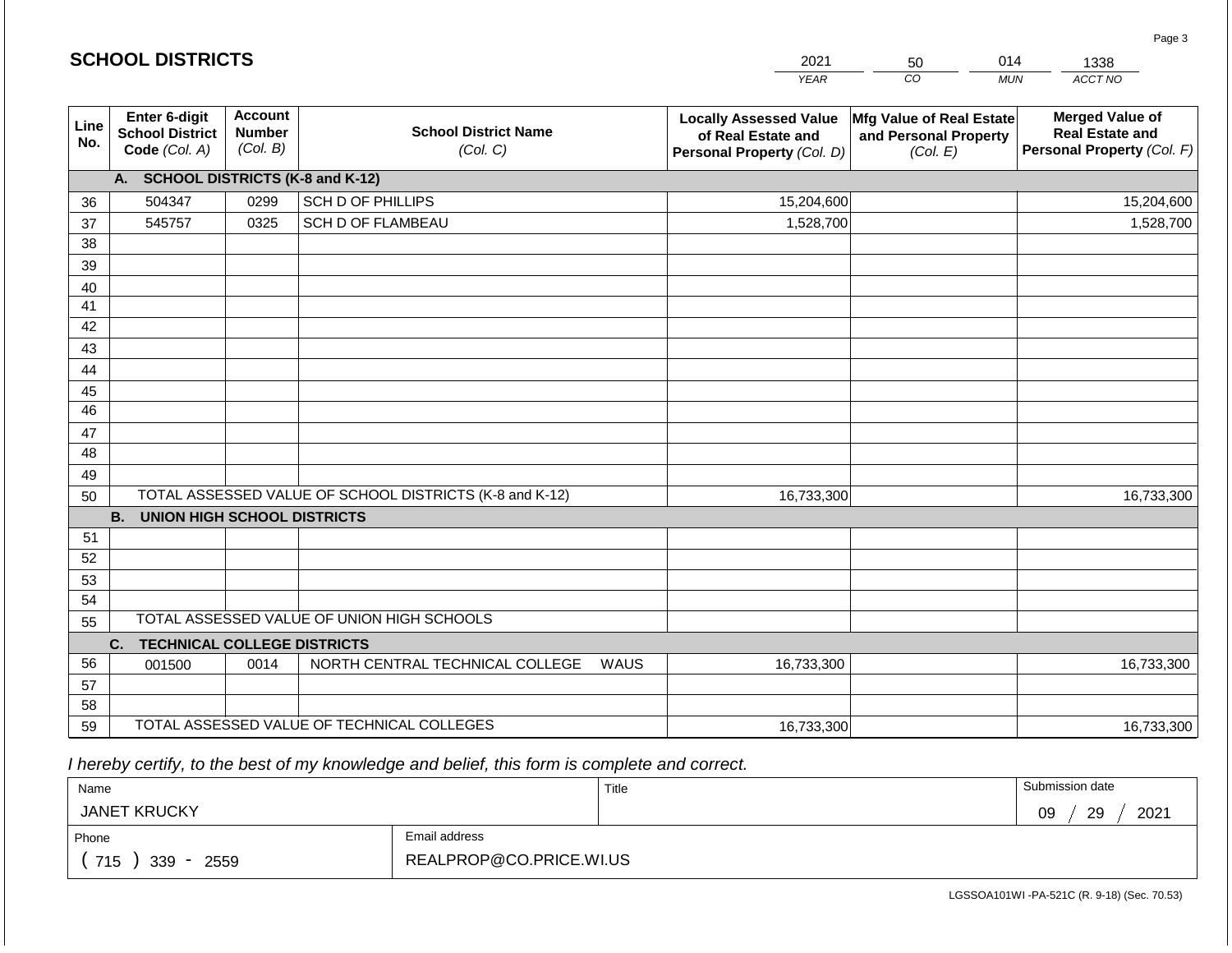- Each municipality's SOA is completed after the Board of Review and includes any changes made to the locally assessed values, under state law (sec. 70.53, Wis. Stats.)
- The Wisconsin Department of Revenue (DOR) merges the locally assessed values with the state assessed manufacturing values
- DOR provides the information regarding district names and codes. If a district is not listed, contact DOR.

Note: If you submit an amended SOA to DOR after your municipality's SOA is equated and posted to our website, we will process the SOA. However, DOR will not recalculate the *aggregate ratio or update the final SOA posted on our website. You should use the corrected values to calculate your tax rates.*

#### **Page 1: Real Estate and Personal Property**

- Lines 1-9 assessed real estate values, parcel counts and acres by classification
- Lines 10-15 assessed personal property values and number of accounts by class
- Line 16 aggregate assessed value of all property subject to general property; use to calculate tax rates. Note: This line equals the total assessed value of K-8 and K-12 school districts (Line 50) and total assessed value of technical colleges (Line 59).
- Remarks assessment ratio used to calculate estimated fair market value on property tax bills

#### **Page 2: Forest Crop, Other Exempt Land and Special Districts**

- Lines 18-21 private forest crop and managed forest lands assessed values
- Line  $22 -$  tax exempt land acres
- Line 23 prior years assessed value of omitted property under sec. 70.44 and correction of errors under sec. 70.43 shown by locally assessed or manufacturing real estate and personal property. Note: If there is an amount on this line, report the corresponding tax in the Statement of Taxes, Sections J or K.
- Lines 24-35 special district assessed values. These values are used to calculate tax rates for the special districts.

#### **Page 3: School Districts**

- Lines 36-50 school districts (K-8 and K-12) assessed values. These values are used to calculate tax rates for school districts.
- Lines 51-55 union high school district assessed values. These values are used to calculate tax rates for union high school districts.
- Lines 56-59 technical college assessed values. These values are used to calculate tax rates for technical colleges.

If you have questions: Email: lgs@wisconsin.gov

 Phone: (608) 266-2569 or (608) 264-6892 Fax: (608) 264-6887

CAROL SUTO<br>TOWN OF GEORGETOWN<br>N5443 STATE HIGHWAY 111 N5443 STATE HIGHWAY 111 TOWN OF GEORG AND CATAWBA, WI 54515 - 9631 CATAWBA, WI 54515 - 9631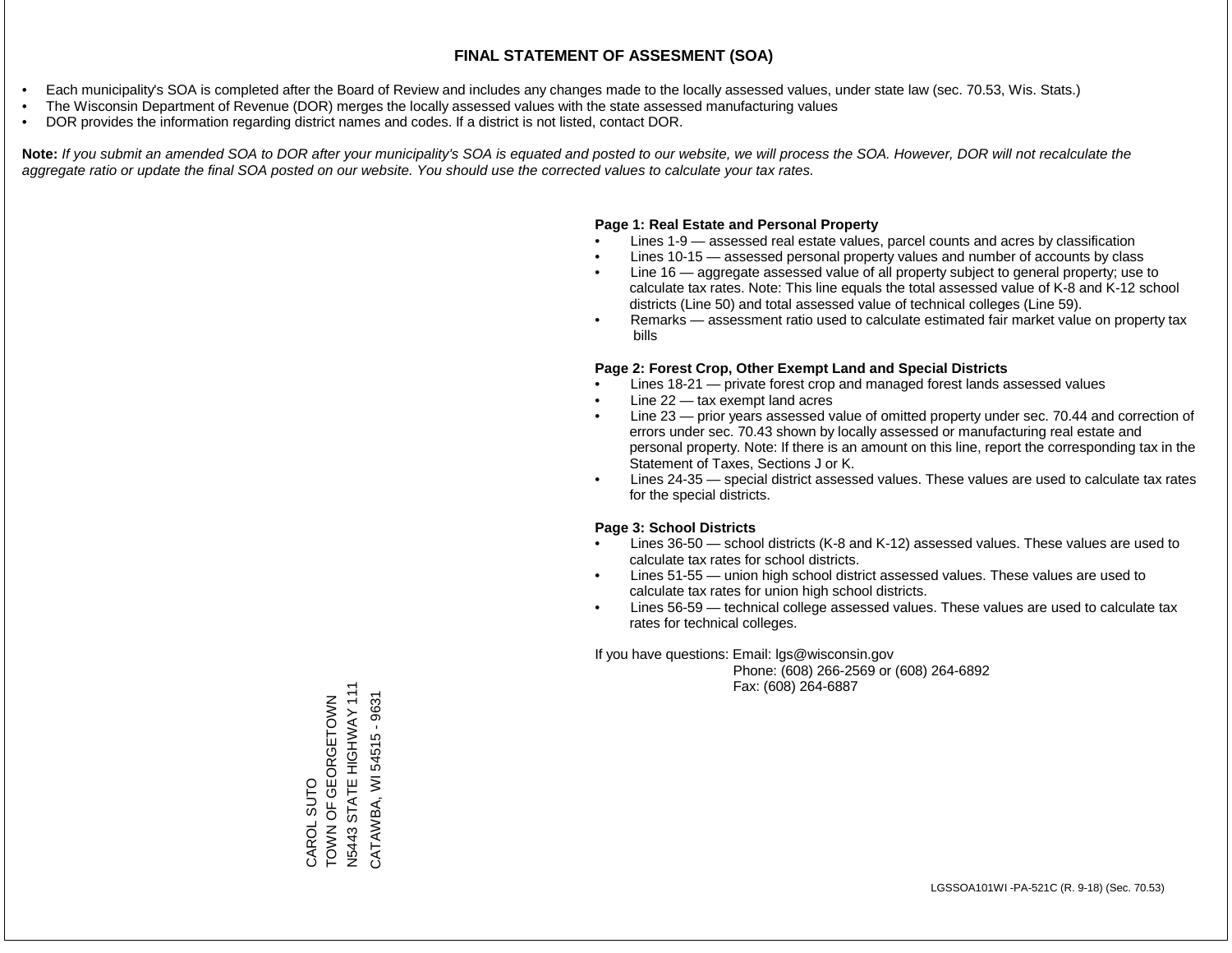|                | <b>FINAL - EQUATED</b><br><b>STATEMENT OF ASSESSMENT FOR 2021</b>                                                                                                                            |                          | 50                                        | 016                                                  | 1339                    | This is an Amended Return       | Page 1                                  |
|----------------|----------------------------------------------------------------------------------------------------------------------------------------------------------------------------------------------|--------------------------|-------------------------------------------|------------------------------------------------------|-------------------------|---------------------------------|-----------------------------------------|
|                |                                                                                                                                                                                              |                          | CO                                        | <b>MUN</b>                                           | ACCT NO                 |                                 |                                         |
|                | <b>FOR</b><br><b>TOWN OF</b><br><b>OF</b>                                                                                                                                                    | <b>HACKETT</b>           |                                           | <b>PRICE COUNTY</b>                                  |                         |                                 |                                         |
|                | Town - Village - City                                                                                                                                                                        | <b>Municipality Name</b> |                                           | <b>County Name</b>                                   |                         |                                 |                                         |
| Line           | <b>REAL ESTATE</b><br>(See Lines 18 - 22 for                                                                                                                                                 |                          | PARCEL COUNT<br>TOTAL LAND   IMPROVEMENTS | NO. OF ACRES<br><b>WHOLE</b><br>NUMBERS ONLY         | <b>VALUE OF</b><br>LAND | VALUE OF<br><b>IMPROVEMENTS</b> | TOTAL VALUE OF LAND<br>AND IMPROVEMENTS |
| No.            | other Real Estate)                                                                                                                                                                           | (Col. A)                 | (Col. B)                                  | (Col, C)                                             | (Col. D)                | (Col. E)                        | (Col. F)                                |
| $\overline{1}$ | <b>RESIDENTIAL - Class 1</b>                                                                                                                                                                 | 208                      | 171                                       | 271                                                  | 1,332,700               | 9,623,500                       | 10,956,200                              |
| 2              | <b>COMMERCIAL - Class 2</b>                                                                                                                                                                  | $\overline{2}$           |                                           | 6<br>1                                               | 20,300                  | 41,900                          | 62,200                                  |
| 3              | <b>MANUFACTURING - Class 3</b>                                                                                                                                                               | $\Omega$                 |                                           | $\Omega$<br>$\Omega$                                 | $\Omega$                | 0                               | $\Omega$                                |
| 4              | <b>AGRICULTURAL - Class 4</b>                                                                                                                                                                | 127                      |                                           | 2,143                                                | 294,300                 |                                 | 294,300                                 |
| 5              | <b>UNDEVELOPED - Class 5</b>                                                                                                                                                                 | 601                      |                                           | 9,174                                                | 1,940,400               |                                 | 1,940,400                               |
| 6              | AGRICULTURAL FOREST - Class 5m                                                                                                                                                               | 75                       |                                           | 1,814                                                | 1,175,900               |                                 | 1,175,900                               |
| $\overline{7}$ | FOREST LANDS - Class 6                                                                                                                                                                       | 416                      |                                           | 8,302                                                | 10,555,300              |                                 | 10,555,300                              |
| 8              | OTHER - Class 7                                                                                                                                                                              | 12                       |                                           | 11<br>18                                             | 69,000                  | 712,400                         | 781,400                                 |
| 9              | <b>TOTAL - ALL COLUMNS</b>                                                                                                                                                                   | 1,441                    | 183                                       | 21,728                                               | 15,387,900              | 10,377,800                      | 25,765,700                              |
| 10             | NUMBER OF PERSONAL PROPERTY ACCOUNTS IN ROLL                                                                                                                                                 |                          |                                           | 28                                                   | <b>LOCALLY ASSESSED</b> | <b>MANUFACTURING</b>            | <b>MERGED</b>                           |
| 11             | BOATS AND OTHER WATERCRAFT NOT EXEMPT - Code 1                                                                                                                                               |                          |                                           |                                                      | 0                       | 0                               | $\overline{0}$                          |
| 12             | MACHINERY, TOOLS AND PATTERNS - Code 2                                                                                                                                                       |                          |                                           |                                                      |                         | $\Omega$                        | $\Omega$                                |
| 13             | FURNITURE, FIXTURES AND EQUIPMENT - Code 3                                                                                                                                                   |                          |                                           |                                                      | 800                     | 0                               | 800                                     |
| 14             | ALL OTHER PERSONAL PROPERTY NOT EXEMPT - Codes 4A, 4B, 4C                                                                                                                                    |                          |                                           |                                                      | 365,200                 | 0                               | 365,200                                 |
| 15             | TOTAL OF PERSONAL PROPERTY NOT EXEMPT (Total of Lines 11-14)                                                                                                                                 |                          |                                           |                                                      | 366,000                 | 0                               | 366,000                                 |
| 16             | AGGREGATE ASSESSED VALUE OF ALL PROPERTY SUBJECT TO THE GENERAL PROPERTY TAX (Total of Lines 9F and 15F)<br>MUST EQUAL TOTAL VALUE OF THE SCHOOL DISTRICTS (K-12 PLUS K-8) - Line 50, Col. F |                          |                                           |                                                      |                         |                                 | 26,131,700                              |
| 17             | <b>BOARD OF REVIEW</b><br>DATE OF FINAL ADJOURNMENT                                                                                                                                          | 04/29/2021               |                                           | Name of Assessor<br><b>MICHAEL SCHNAUTZ ASSESSOR</b> |                         | Telephone #                     | (715) 266-2409                          |

The Assessment Ratio to be used in calculating the estimated Fair Market Value on tax bills for this tax district is .959820904

This ratio should be used to convert assessed values to "Calculate Equalized Values" in Step 1 of the Lottery and Gaming Credit Calculations.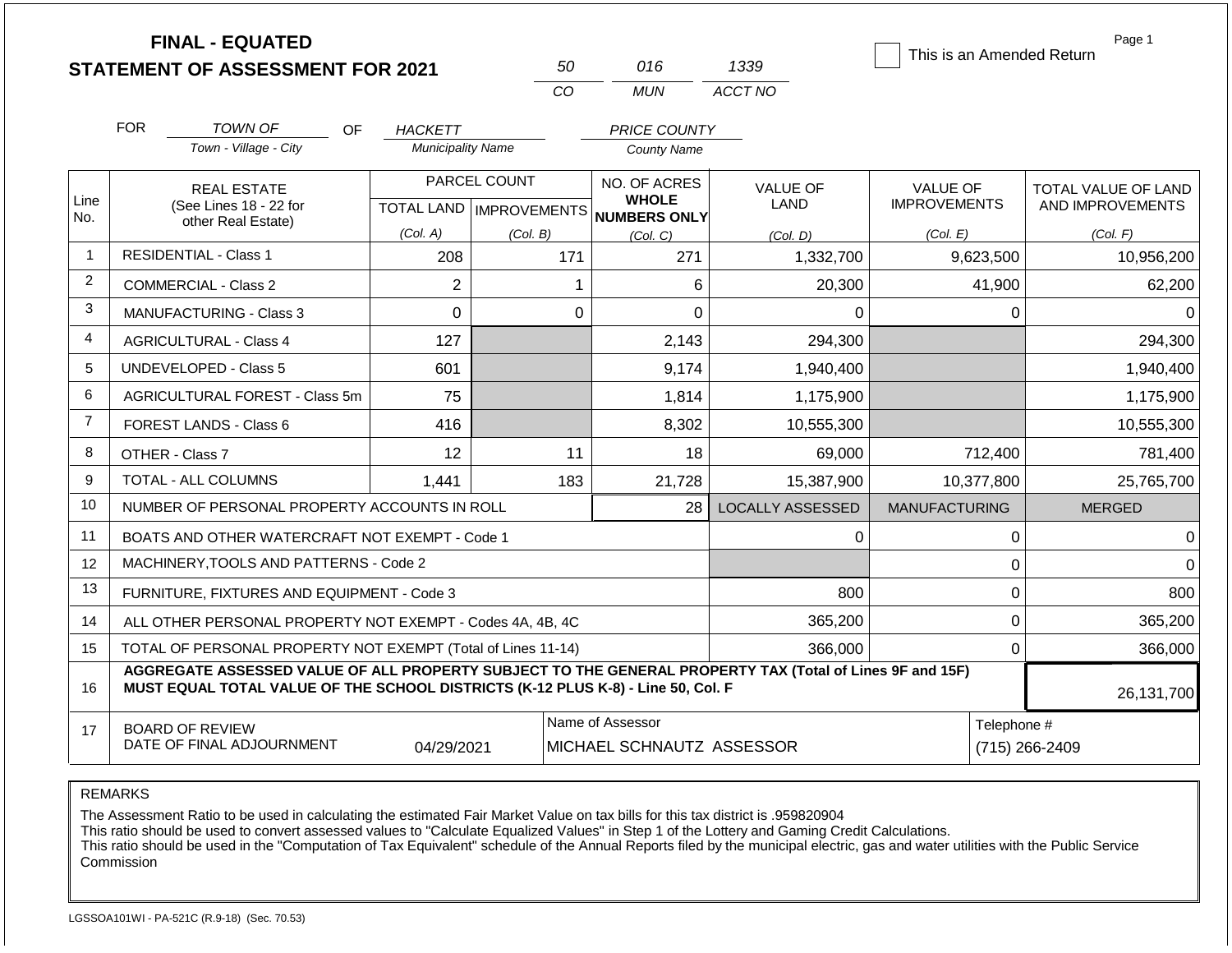2021 50 016 1339

FOREST LANDS (Line 7) and FOREST CROPS (in this section) - are **NOT** the same *YEAR CO MUN ACCT NO*

|    |                                                            |                 |             | Private Forest Crop - Reg Class @ 10¢ per acre                                 | Private Forest Crop - Reg Class @ \$2.52 per acre |                                    |                                                                              |                                                                 |                                                                    |                    |  |
|----|------------------------------------------------------------|-----------------|-------------|--------------------------------------------------------------------------------|---------------------------------------------------|------------------------------------|------------------------------------------------------------------------------|-----------------------------------------------------------------|--------------------------------------------------------------------|--------------------|--|
|    | (a) PARCELS                                                | (b) ACRES       |             | (c) ASSESSED VALUE                                                             |                                                   | (d) PARCELS                        |                                                                              | (e) ACRES                                                       |                                                                    | (f) ASSESSED VALUE |  |
| 18 |                                                            |                 |             |                                                                                |                                                   |                                    |                                                                              |                                                                 |                                                                    |                    |  |
|    |                                                            |                 |             |                                                                                |                                                   |                                    |                                                                              |                                                                 |                                                                    |                    |  |
|    |                                                            |                 |             | Private Forest Crop - Special Class @ 20¢ per acre                             |                                                   |                                    | Entered Before 2005 Managed Forest - Ferrous Mining CLOSED @ \$7.87 per acre |                                                                 |                                                                    |                    |  |
| 19 | (a) PARCELS                                                | (b) ACRES       |             | (c) ASSESSED VALUE                                                             |                                                   | (d) PARCELS                        |                                                                              | (e) ACRES                                                       |                                                                    | (f) ASSESSED VALUE |  |
|    |                                                            |                 |             |                                                                                |                                                   |                                    |                                                                              |                                                                 |                                                                    |                    |  |
|    |                                                            |                 |             | Entered Before 2005 Managed Forest - OPEN @ 74 ¢ per acre                      |                                                   |                                    |                                                                              | Entered Before 2005 Managed Forest - CLOSED @                   |                                                                    | $$1.75$ per acre   |  |
| 20 | (a) PARCELS<br>(b) ACRES<br>(c) ASSESSED VALUE             |                 | (d) PARCELS |                                                                                | (e) ACRES                                         |                                    | (f) ASSESSED VALUE                                                           |                                                                 |                                                                    |                    |  |
|    |                                                            |                 |             |                                                                                |                                                   |                                    |                                                                              |                                                                 |                                                                    |                    |  |
|    | 15                                                         | 567.68          |             | 607.700                                                                        |                                                   | 54                                 |                                                                              | 1,879.45                                                        |                                                                    | 2,053,000          |  |
|    | Entered After 2004 Managed Forest - OPEN @ \$2.04 per acre |                 |             |                                                                                |                                                   |                                    | Entered After 2004 Managed Forest - CLOSED @ \$ 10.20 per acre               |                                                                 |                                                                    |                    |  |
| 21 | (a) PARCELS                                                | (b) ACRES       |             |                                                                                | (c) ASSESSED VALUE                                |                                    | (d) PARCELS<br>(e) ACRES                                                     |                                                                 | (f) ASSESSED VALUE                                                 |                    |  |
|    |                                                            |                 |             |                                                                                |                                                   |                                    |                                                                              |                                                                 |                                                                    |                    |  |
|    | 194                                                        | 5,523.04        |             | 6,243,400                                                                      |                                                   | 105                                |                                                                              | 3,196.76                                                        |                                                                    | 3,243,800          |  |
|    | (a) County Forest Cropland Acres                           |                 |             | (b) Federal Acres<br>(c) State Acres                                           |                                                   | (d) County (NOT FOREST CROP) Acres |                                                                              |                                                                 |                                                                    | (e) Other Acres    |  |
| 22 |                                                            |                 |             |                                                                                |                                                   |                                    |                                                                              |                                                                 |                                                                    |                    |  |
|    | 8.755.49                                                   |                 |             |                                                                                |                                                   | 3,421.1                            |                                                                              |                                                                 |                                                                    | 172.94             |  |
|    |                                                            |                 |             | Assessed Value of Omitted Property From Prior Years (Sec. 70.44)               |                                                   |                                    |                                                                              | Assessed Value of Sec. 70.43 Corrections of Errors by Assessors |                                                                    |                    |  |
|    |                                                            | (a) REAL ESTATE |             | (b) PERSONAL                                                                   |                                                   |                                    |                                                                              | (c1) REAL ESTATE                                                |                                                                    | (c2) PERSONAL      |  |
| 23 |                                                            |                 |             |                                                                                |                                                   |                                    |                                                                              |                                                                 |                                                                    |                    |  |
|    |                                                            |                 |             | Manufacturing Equated Value of Omitted Property From Prior Years (Sec. 70.995) |                                                   |                                    |                                                                              |                                                                 | Mfg. Equated Value of Sec.70.43 Corrections of Errors by Assessors |                    |  |
|    | (d) REAL ESTATE                                            |                 |             | (e) PERSONAL                                                                   |                                                   | (f1) REAL ESTATE                   |                                                                              |                                                                 | (f2) PERSONAL                                                      |                    |  |
|    |                                                            |                 |             |                                                                                |                                                   |                                    |                                                                              |                                                                 |                                                                    |                    |  |
|    |                                                            |                 |             |                                                                                |                                                   |                                    |                                                                              |                                                                 |                                                                    |                    |  |

## **SPECIAL DISTRICTS**

| Line<br>No. | <b>Enter 6-digit</b><br>Special District | <b>Account</b><br><b>Number</b> | <b>Special District Name</b> | <b>Locally Assessed Value</b><br>of Real Estate and | Mfg Value of Real Estate<br>and Personal Property | <b>Merged Value of</b><br><b>Real Estate and</b> |
|-------------|------------------------------------------|---------------------------------|------------------------------|-----------------------------------------------------|---------------------------------------------------|--------------------------------------------------|
|             | Code (Col. A)                            | (Col. B)                        | (Col. C)                     | Personal Property (Col. D)                          | (Col. E)                                          | Personal Property (Col. F)                       |
| 24          |                                          |                                 |                              |                                                     |                                                   |                                                  |
| 25          |                                          |                                 |                              |                                                     |                                                   |                                                  |
| 26          |                                          |                                 |                              |                                                     |                                                   |                                                  |
| 27          |                                          |                                 |                              |                                                     |                                                   |                                                  |
| 28          |                                          |                                 |                              |                                                     |                                                   |                                                  |
| 29          |                                          |                                 |                              |                                                     |                                                   |                                                  |
| 30          |                                          |                                 |                              |                                                     |                                                   |                                                  |
| 31          |                                          |                                 |                              |                                                     |                                                   |                                                  |
| 32          |                                          |                                 |                              |                                                     |                                                   |                                                  |
| 33          |                                          |                                 |                              |                                                     |                                                   |                                                  |
| 34          |                                          |                                 |                              |                                                     |                                                   |                                                  |
| 35          |                                          |                                 |                              |                                                     |                                                   |                                                  |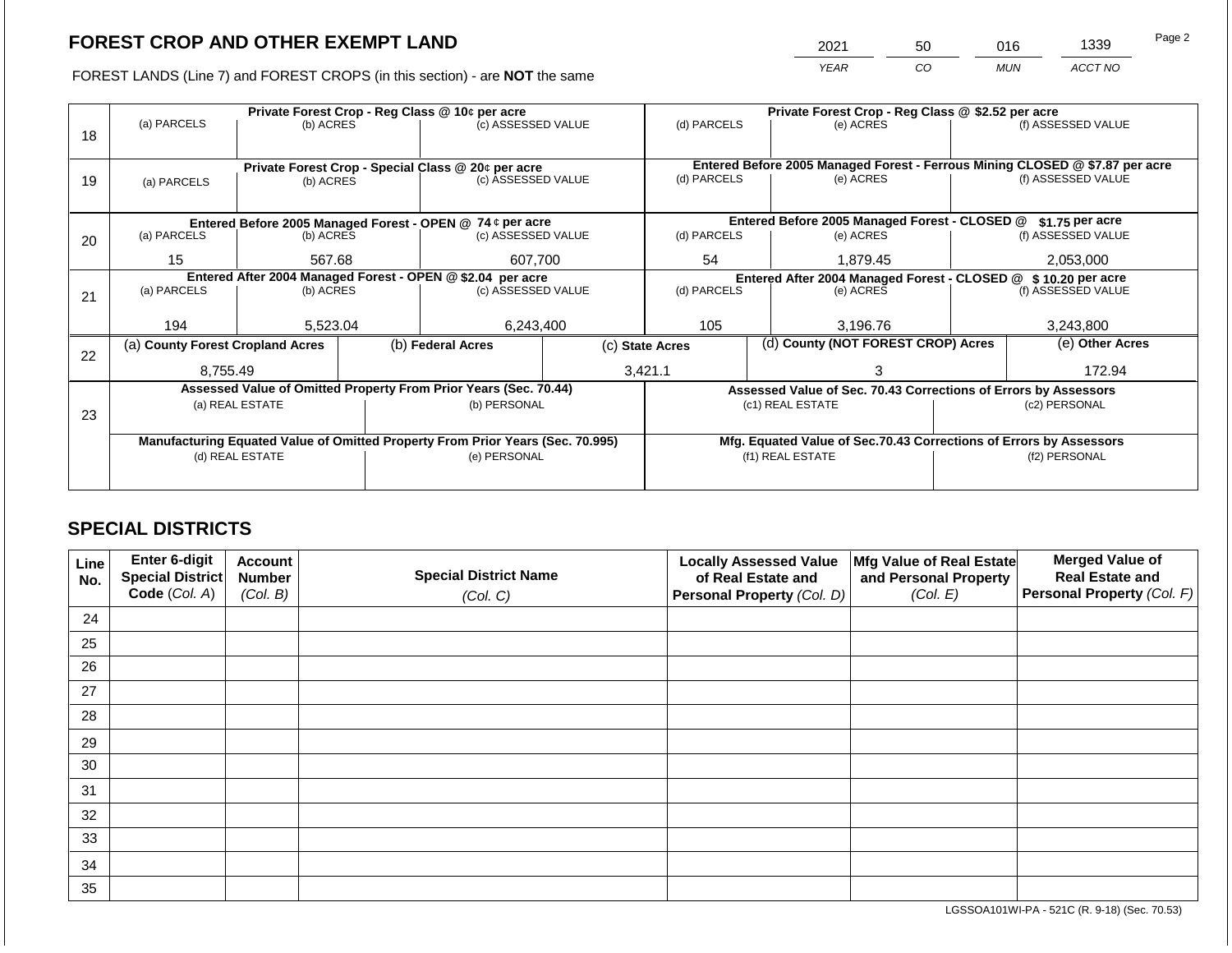|                       | <b>SCHOOL DISTRICTS</b>                                  |                                             |                                                         | 2021                                                                              | 50                                                            | 016<br>1339                                                                    |
|-----------------------|----------------------------------------------------------|---------------------------------------------|---------------------------------------------------------|-----------------------------------------------------------------------------------|---------------------------------------------------------------|--------------------------------------------------------------------------------|
|                       |                                                          |                                             |                                                         | <b>YEAR</b>                                                                       | CO                                                            | ACCT NO<br><b>MUN</b>                                                          |
| Line<br>No.           | Enter 6-digit<br><b>School District</b><br>Code (Col. A) | <b>Account</b><br><b>Number</b><br>(Col. B) | <b>School District Name</b><br>(Col. C)                 | <b>Locally Assessed Value</b><br>of Real Estate and<br>Personal Property (Col. D) | Mfg Value of Real Estate<br>and Personal Property<br>(Col. E) | <b>Merged Value of</b><br><b>Real Estate and</b><br>Personal Property (Col. F) |
|                       | A. SCHOOL DISTRICTS (K-8 and K-12)                       |                                             |                                                         |                                                                                   |                                                               |                                                                                |
| 36                    | 504347                                                   | 0299                                        | <b>SCH D OF PHILLIPS</b>                                | 6,645,100                                                                         |                                                               | 6,645,100                                                                      |
| 37                    | 504571                                                   | 0300                                        | <b>SCH D OF PRENTICE</b>                                | 19,486,600                                                                        |                                                               | 19,486,600                                                                     |
| 38                    |                                                          |                                             |                                                         |                                                                                   |                                                               |                                                                                |
| 39                    |                                                          |                                             |                                                         |                                                                                   |                                                               |                                                                                |
| 40                    |                                                          |                                             |                                                         |                                                                                   |                                                               |                                                                                |
| 41                    |                                                          |                                             |                                                         |                                                                                   |                                                               |                                                                                |
| 42                    |                                                          |                                             |                                                         |                                                                                   |                                                               |                                                                                |
| 43                    |                                                          |                                             |                                                         |                                                                                   |                                                               |                                                                                |
| 44                    |                                                          |                                             |                                                         |                                                                                   |                                                               |                                                                                |
| 45<br>$\overline{46}$ |                                                          |                                             |                                                         |                                                                                   |                                                               |                                                                                |
|                       |                                                          |                                             |                                                         |                                                                                   |                                                               |                                                                                |
| 47<br>48              |                                                          |                                             |                                                         |                                                                                   |                                                               |                                                                                |
| 49                    |                                                          |                                             |                                                         |                                                                                   |                                                               |                                                                                |
| 50                    |                                                          |                                             | TOTAL ASSESSED VALUE OF SCHOOL DISTRICTS (K-8 and K-12) | 26, 131, 700                                                                      |                                                               | 26,131,700                                                                     |
|                       | <b>B.</b><br><b>UNION HIGH SCHOOL DISTRICTS</b>          |                                             |                                                         |                                                                                   |                                                               |                                                                                |
| 51                    |                                                          |                                             |                                                         |                                                                                   |                                                               |                                                                                |
| 52                    |                                                          |                                             |                                                         |                                                                                   |                                                               |                                                                                |
| 53                    |                                                          |                                             |                                                         |                                                                                   |                                                               |                                                                                |
| 54                    |                                                          |                                             |                                                         |                                                                                   |                                                               |                                                                                |
| 55                    |                                                          |                                             | TOTAL ASSESSED VALUE OF UNION HIGH SCHOOLS              |                                                                                   |                                                               |                                                                                |
|                       | <b>TECHNICAL COLLEGE DISTRICTS</b><br>C.                 |                                             |                                                         |                                                                                   |                                                               |                                                                                |
| 56                    | 001500                                                   | 0014                                        | NORTH CENTRAL TECHNICAL COLLEGE                         | 26,131,700<br>WAUS                                                                |                                                               | 26,131,700                                                                     |
| 57                    |                                                          |                                             |                                                         |                                                                                   |                                                               |                                                                                |
| 58                    |                                                          |                                             |                                                         |                                                                                   |                                                               |                                                                                |
| 59                    |                                                          |                                             | TOTAL ASSESSED VALUE OF TECHNICAL COLLEGES              | 26,131,700                                                                        |                                                               | 26,131,700                                                                     |

 *I hereby certify, to the best of my knowledge and belief, this form is complete and correct.*

**SCHOOL DISTRICTS**

| Name                |                         | Title | Submission date        |
|---------------------|-------------------------|-------|------------------------|
| <b>JANET KRUCKY</b> |                         |       | 2021<br>10<br>∩ҕ<br>◡◡ |
| Phone               | Email address           |       |                        |
| 715<br>339<br>2559  | REALPROP@CO.PRICE.WI.US |       |                        |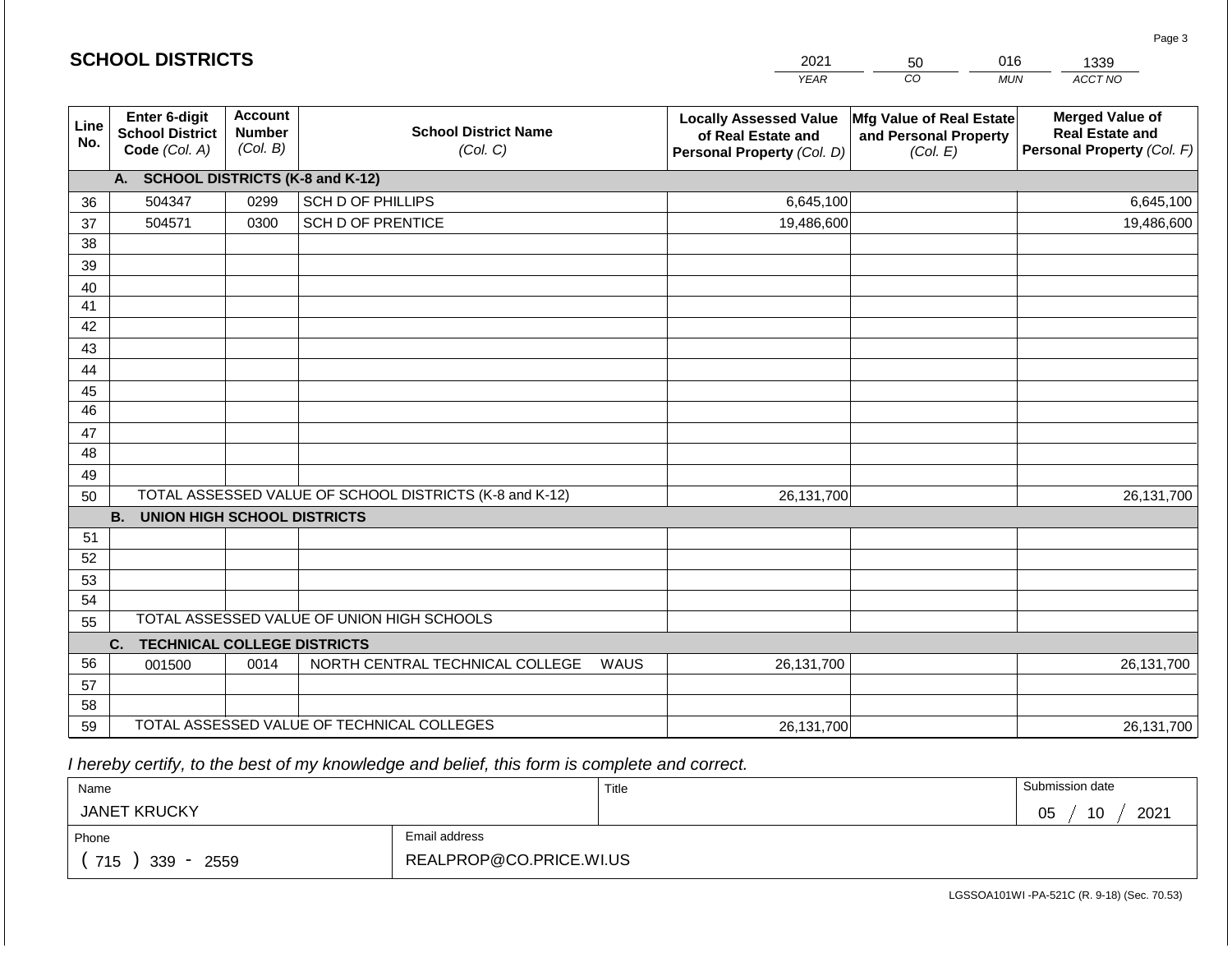- Each municipality's SOA is completed after the Board of Review and includes any changes made to the locally assessed values, under state law (sec. 70.53, Wis. Stats.)
- The Wisconsin Department of Revenue (DOR) merges the locally assessed values with the state assessed manufacturing values
- DOR provides the information regarding district names and codes. If a district is not listed, contact DOR.

Note: If you submit an amended SOA to DOR after your municipality's SOA is equated and posted to our website, we will process the SOA. However, DOR will not recalculate the *aggregate ratio or update the final SOA posted on our website. You should use the corrected values to calculate your tax rates.*

### **Page 1: Real Estate and Personal Property**

- Lines 1-9 assessed real estate values, parcel counts and acres by classification
- Lines 10-15 assessed personal property values and number of accounts by class
- Line 16 aggregate assessed value of all property subject to general property; use to calculate tax rates. Note: This line equals the total assessed value of K-8 and K-12 school districts (Line 50) and total assessed value of technical colleges (Line 59).
- Remarks assessment ratio used to calculate estimated fair market value on property tax bills

### **Page 2: Forest Crop, Other Exempt Land and Special Districts**

- Lines 18-21 private forest crop and managed forest lands assessed values
- Line  $22 -$  tax exempt land acres
- Line 23 prior years assessed value of omitted property under sec. 70.44 and correction of errors under sec. 70.43 shown by locally assessed or manufacturing real estate and personal property. Note: If there is an amount on this line, report the corresponding tax in the Statement of Taxes, Sections J or K.
- Lines 24-35 special district assessed values. These values are used to calculate tax rates for the special districts.

### **Page 3: School Districts**

- Lines 36-50 school districts (K-8 and K-12) assessed values. These values are used to calculate tax rates for school districts.
- Lines 51-55 union high school district assessed values. These values are used to calculate tax rates for union high school districts.
- Lines 56-59 technical college assessed values. These values are used to calculate tax rates for technical colleges.

If you have questions: Email: lgs@wisconsin.gov

 Phone: (608) 266-2569 or (608) 264-6892 Fax: (608) 264-6887

PRENTICE, WI 54556 - 9431 PRENTICE, WI 54556 - 9431TOWN OF HACKETT WENDY ORYSEN<br>TOWN OF HACKETT SAMS LANE N5766 SAMS LANE WENDY ORYSEN N5766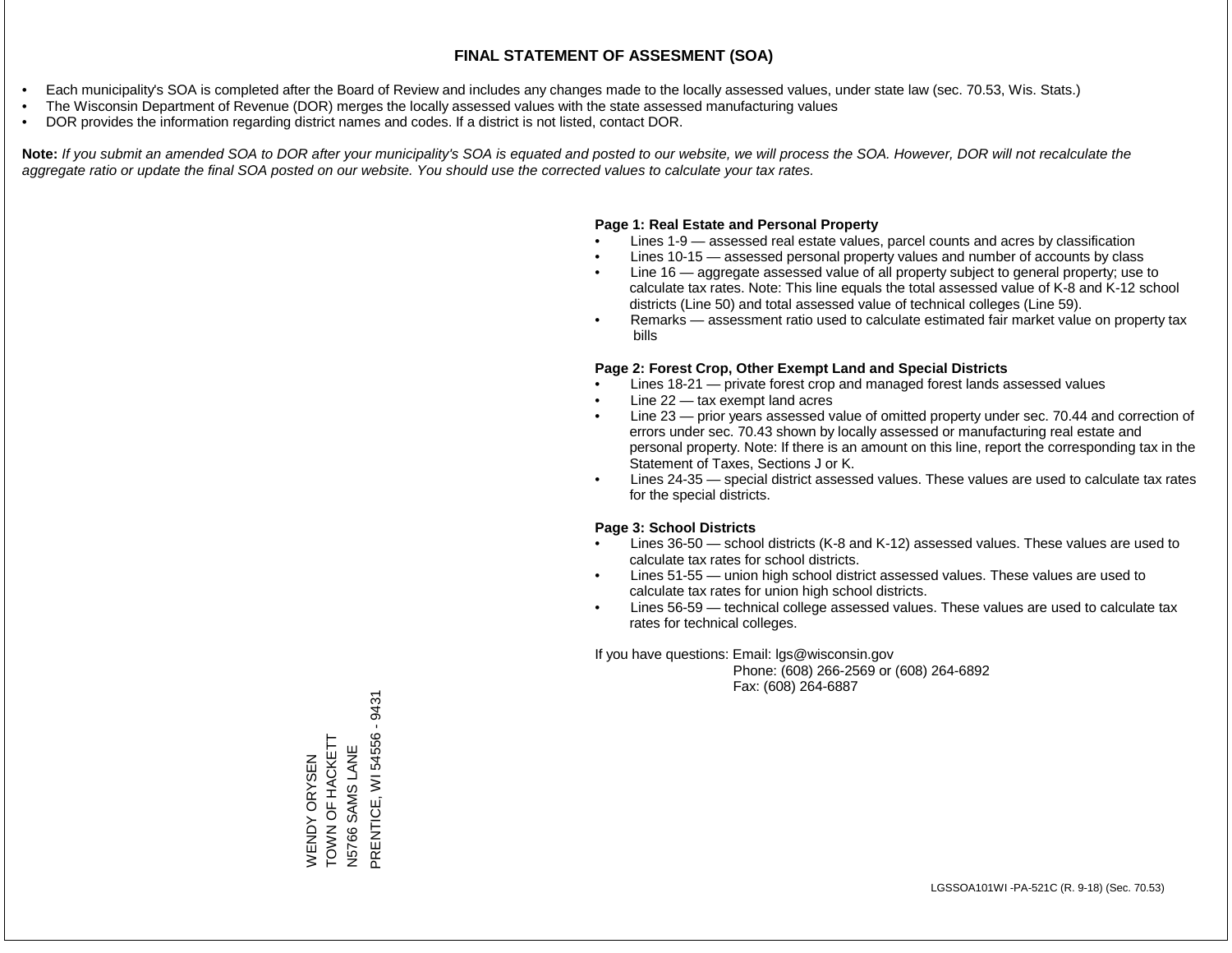|                |                                                                                                                           | <b>FINAL - EQUATED</b><br><b>STATEMENT OF ASSESSMENT FOR 2021</b>                                                                                                                            |                           |              | 50           | 018                          | 1340                    |                                        |                               | Page 1<br>This is an Amended Return     |
|----------------|---------------------------------------------------------------------------------------------------------------------------|----------------------------------------------------------------------------------------------------------------------------------------------------------------------------------------------|---------------------------|--------------|--------------|------------------------------|-------------------------|----------------------------------------|-------------------------------|-----------------------------------------|
|                |                                                                                                                           |                                                                                                                                                                                              |                           |              | <b>CO</b>    | <b>MUN</b>                   | ACCT NO                 |                                        |                               |                                         |
|                | <b>FOR</b>                                                                                                                | <b>TOWN OF</b><br>OF.                                                                                                                                                                        | HARMONY                   |              |              | <b>PRICE COUNTY</b>          |                         |                                        |                               |                                         |
|                |                                                                                                                           | Town - Village - City                                                                                                                                                                        | <b>Municipality Name</b>  |              |              | <b>County Name</b>           |                         |                                        |                               |                                         |
| Line           |                                                                                                                           | <b>REAL ESTATE</b><br>(See Lines 18 - 22 for                                                                                                                                                 | TOTAL LAND   IMPROVEMENTS | PARCEL COUNT |              | NO. OF ACRES<br><b>WHOLE</b> | <b>VALUE OF</b><br>LAND | <b>VALUE OF</b><br><b>IMPROVEMENTS</b> |                               | TOTAL VALUE OF LAND<br>AND IMPROVEMENTS |
| No.            |                                                                                                                           | other Real Estate)                                                                                                                                                                           | (Col. A)                  | (Col. B)     |              | NUMBERS ONLY<br>(Col, C)     | (Col. D)                | (Col. E)                               |                               | (Col. F)                                |
| -1             |                                                                                                                           | <b>RESIDENTIAL - Class 1</b>                                                                                                                                                                 | 212                       |              | 185          | 301                          | 1,981,200               |                                        | 12,779,700                    | 14,760,900                              |
| $\overline{2}$ |                                                                                                                           | <b>COMMERCIAL - Class 2</b>                                                                                                                                                                  | 0                         |              | $\mathbf{0}$ | $\mathbf{0}$                 | $\Omega$                |                                        | 0                             | $\Omega$                                |
| 3              |                                                                                                                           | <b>MANUFACTURING - Class 3</b>                                                                                                                                                               | $\overline{0}$            |              | $\Omega$     | $\Omega$                     | $\Omega$                |                                        |                               | $\Omega$                                |
| 4              |                                                                                                                           | <b>AGRICULTURAL - Class 4</b>                                                                                                                                                                | 133                       |              |              | 2,035                        | 251,900                 |                                        |                               | 251,900                                 |
| 5              |                                                                                                                           | UNDEVELOPED - Class 5                                                                                                                                                                        | 386                       |              |              | 6,339                        | 1,879,000               |                                        |                               | 1,879,000                               |
| 6              |                                                                                                                           | AGRICULTURAL FOREST - Class 5m                                                                                                                                                               | 93                        |              |              | 1,437                        | 947,300                 |                                        |                               | 947,300                                 |
| $\overline{7}$ |                                                                                                                           | <b>FOREST LANDS - Class 6</b>                                                                                                                                                                | 271                       |              |              | 3,709                        | 4,963,700               |                                        |                               | 4,963,700                               |
| 8              |                                                                                                                           | OTHER - Class 7                                                                                                                                                                              | 5                         |              | 5            | 9                            | 28,000                  |                                        | 274,600                       | 302,600                                 |
| 9              |                                                                                                                           | <b>TOTAL - ALL COLUMNS</b>                                                                                                                                                                   | 1,100                     |              | 190          | 13,830                       | 10,051,100              |                                        | 13,054,300                    | 23,105,400                              |
| 10             |                                                                                                                           | NUMBER OF PERSONAL PROPERTY ACCOUNTS IN ROLL                                                                                                                                                 |                           |              |              | 6                            | <b>LOCALLY ASSESSED</b> | <b>MANUFACTURING</b>                   |                               | <b>MERGED</b>                           |
| 11             |                                                                                                                           | BOATS AND OTHER WATERCRAFT NOT EXEMPT - Code 1                                                                                                                                               |                           |              |              |                              | 0                       |                                        | 0                             | 0                                       |
| 12             |                                                                                                                           | MACHINERY, TOOLS AND PATTERNS - Code 2                                                                                                                                                       |                           |              |              |                              |                         |                                        | 0                             | $\Omega$                                |
| 13             |                                                                                                                           | FURNITURE, FIXTURES AND EQUIPMENT - Code 3                                                                                                                                                   |                           |              |              |                              | 3,700                   |                                        | 0                             | 3,700                                   |
| 14             |                                                                                                                           | ALL OTHER PERSONAL PROPERTY NOT EXEMPT - Codes 4A, 4B, 4C                                                                                                                                    |                           |              |              |                              | 31,300                  |                                        | 0                             | 31,300                                  |
| 15             |                                                                                                                           | TOTAL OF PERSONAL PROPERTY NOT EXEMPT (Total of Lines 11-14)                                                                                                                                 |                           |              |              | 35,000                       |                         | 0                                      | 35,000                        |                                         |
| 16             |                                                                                                                           | AGGREGATE ASSESSED VALUE OF ALL PROPERTY SUBJECT TO THE GENERAL PROPERTY TAX (Total of Lines 9F and 15F)<br>MUST EQUAL TOTAL VALUE OF THE SCHOOL DISTRICTS (K-12 PLUS K-8) - Line 50, Col. F |                           |              |              |                              |                         |                                        |                               | 23,140,400                              |
| 17             | Name of Assessor<br><b>BOARD OF REVIEW</b><br>DATE OF FINAL ADJOURNMENT<br><b>BRIDGET JESKE ASSESSMENTS</b><br>05/18/2021 |                                                                                                                                                                                              |                           |              |              |                              |                         |                                        | Telephone #<br>(715) 762-1816 |                                         |

The Assessment Ratio to be used in calculating the estimated Fair Market Value on tax bills for this tax district is .999356519

This ratio should be used to convert assessed values to "Calculate Equalized Values" in Step 1 of the Lottery and Gaming Credit Calculations.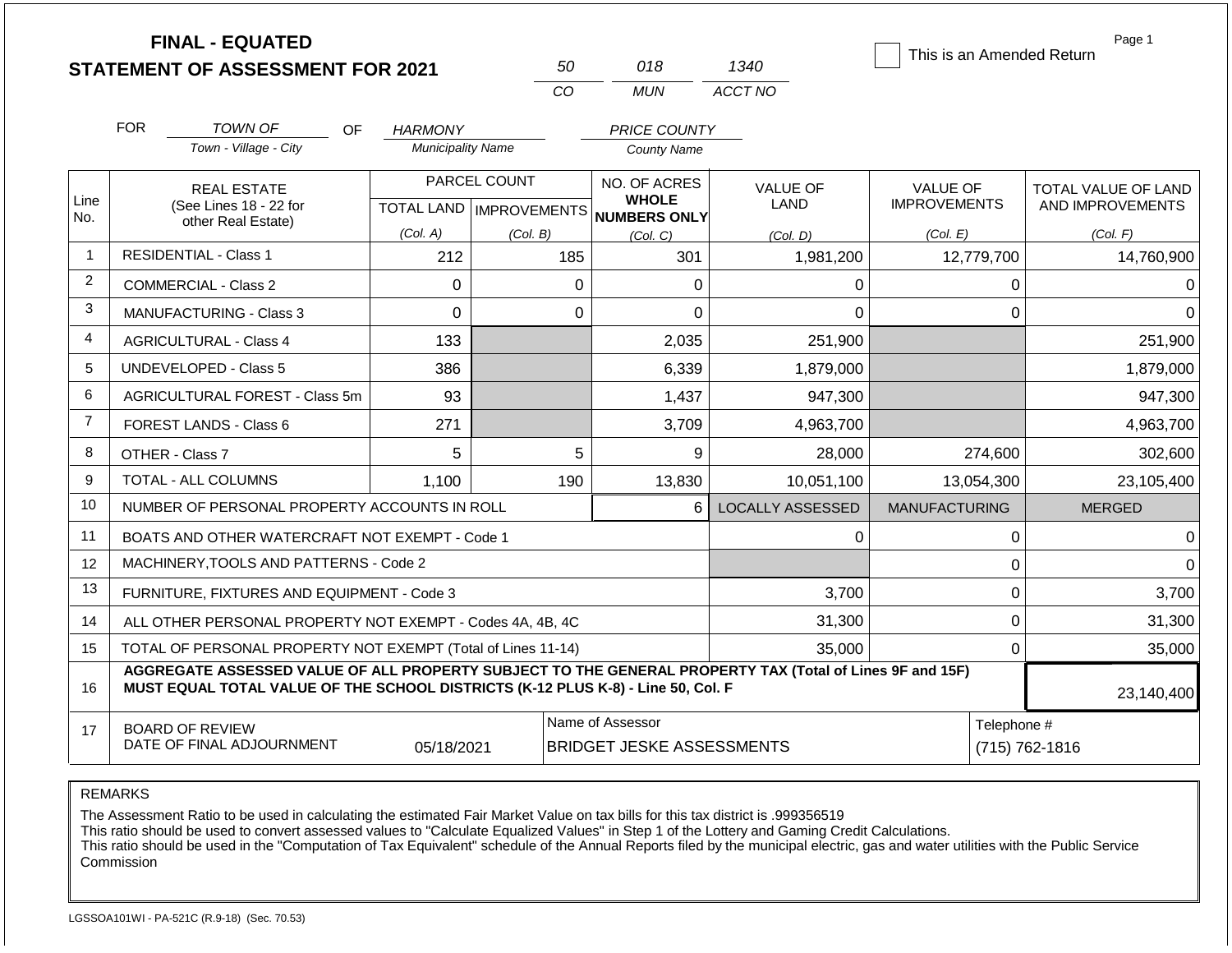2021 50 018 1340

FOREST LANDS (Line 7) and FOREST CROPS (in this section) - are **NOT** the same *YEAR CO MUN ACCT NO*

|    |                                                            |                                                                                              |  | Private Forest Crop - Reg Class @ 10¢ per acre                                 | Private Forest Crop - Reg Class @ \$2.52 per acre |                                                                                     |                                                                              |                                                                    |               |                    |  |
|----|------------------------------------------------------------|----------------------------------------------------------------------------------------------|--|--------------------------------------------------------------------------------|---------------------------------------------------|-------------------------------------------------------------------------------------|------------------------------------------------------------------------------|--------------------------------------------------------------------|---------------|--------------------|--|
| 18 | (a) PARCELS                                                | (b) ACRES                                                                                    |  | (c) ASSESSED VALUE                                                             |                                                   | (d) PARCELS                                                                         |                                                                              | (e) ACRES                                                          |               | (f) ASSESSED VALUE |  |
|    |                                                            |                                                                                              |  |                                                                                |                                                   |                                                                                     |                                                                              |                                                                    |               |                    |  |
|    |                                                            |                                                                                              |  | Private Forest Crop - Special Class @ 20¢ per acre                             |                                                   |                                                                                     | Entered Before 2005 Managed Forest - Ferrous Mining CLOSED @ \$7.87 per acre |                                                                    |               |                    |  |
| 19 | (a) PARCELS                                                | (b) ACRES                                                                                    |  | (c) ASSESSED VALUE                                                             |                                                   | (d) PARCELS                                                                         |                                                                              | (e) ACRES                                                          |               | (f) ASSESSED VALUE |  |
|    |                                                            |                                                                                              |  |                                                                                |                                                   |                                                                                     |                                                                              |                                                                    |               |                    |  |
|    |                                                            |                                                                                              |  |                                                                                | Entered Before 2005 Managed Forest - CLOSED @     |                                                                                     | $$1.75$ per acre                                                             |                                                                    |               |                    |  |
| 20 | (a) PARCELS                                                | Entered Before 2005 Managed Forest - OPEN @ 74 ¢ per acre<br>(b) ACRES<br>(c) ASSESSED VALUE |  | (d) PARCELS                                                                    |                                                   | (e) ACRES                                                                           |                                                                              | (f) ASSESSED VALUE                                                 |               |                    |  |
|    |                                                            |                                                                                              |  |                                                                                |                                                   | 13                                                                                  |                                                                              | 455.19                                                             |               | 447,300            |  |
|    | Entered After 2004 Managed Forest - OPEN @ \$2.04 per acre |                                                                                              |  |                                                                                |                                                   | Entered After 2004 Managed Forest - CLOSED @ \$10.20 per acre<br>(f) ASSESSED VALUE |                                                                              |                                                                    |               |                    |  |
| 21 | (a) PARCELS                                                | (b) ACRES                                                                                    |  | (c) ASSESSED VALUE                                                             |                                                   | (d) PARCELS                                                                         |                                                                              | (e) ACRES                                                          |               |                    |  |
|    |                                                            |                                                                                              |  |                                                                                |                                                   |                                                                                     |                                                                              |                                                                    |               |                    |  |
|    | 5                                                          | 197                                                                                          |  | 181,500                                                                        |                                                   | 24                                                                                  |                                                                              | 866.55                                                             |               | 770,200            |  |
| 22 | (a) County Forest Cropland Acres                           |                                                                                              |  | (b) Federal Acres                                                              |                                                   | (c) State Acres                                                                     |                                                                              | (d) County (NOT FOREST CROP) Acres                                 |               | (e) Other Acres    |  |
|    | 5.862.05                                                   |                                                                                              |  |                                                                                |                                                   | 1,609.25                                                                            |                                                                              |                                                                    |               | 129.97             |  |
|    |                                                            |                                                                                              |  | Assessed Value of Omitted Property From Prior Years (Sec. 70.44)               |                                                   |                                                                                     |                                                                              | Assessed Value of Sec. 70.43 Corrections of Errors by Assessors    |               |                    |  |
|    |                                                            | (a) REAL ESTATE                                                                              |  | (b) PERSONAL                                                                   |                                                   |                                                                                     |                                                                              | (c1) REAL ESTATE                                                   | (c2) PERSONAL |                    |  |
| 23 |                                                            |                                                                                              |  |                                                                                |                                                   |                                                                                     |                                                                              |                                                                    |               |                    |  |
|    |                                                            |                                                                                              |  | Manufacturing Equated Value of Omitted Property From Prior Years (Sec. 70.995) |                                                   |                                                                                     |                                                                              | Mfg. Equated Value of Sec.70.43 Corrections of Errors by Assessors |               |                    |  |
|    |                                                            | (d) REAL ESTATE                                                                              |  | (e) PERSONAL                                                                   |                                                   | (f1) REAL ESTATE                                                                    |                                                                              |                                                                    | (f2) PERSONAL |                    |  |
|    |                                                            |                                                                                              |  |                                                                                |                                                   |                                                                                     |                                                                              |                                                                    |               |                    |  |
|    |                                                            |                                                                                              |  |                                                                                |                                                   |                                                                                     |                                                                              |                                                                    |               |                    |  |

## **SPECIAL DISTRICTS**

| Line<br>No. | Enter 6-digit<br>Special District | <b>Account</b><br><b>Number</b> | <b>Special District Name</b> | <b>Locally Assessed Value</b><br>of Real Estate and | Mfg Value of Real Estate<br>and Personal Property | <b>Merged Value of</b><br><b>Real Estate and</b> |
|-------------|-----------------------------------|---------------------------------|------------------------------|-----------------------------------------------------|---------------------------------------------------|--------------------------------------------------|
|             | Code (Col. A)                     | (Col. B)                        | (Col. C)                     | Personal Property (Col. D)                          | (Col. E)                                          | Personal Property (Col. F)                       |
| 24          |                                   |                                 |                              |                                                     |                                                   |                                                  |
| 25          |                                   |                                 |                              |                                                     |                                                   |                                                  |
| 26          |                                   |                                 |                              |                                                     |                                                   |                                                  |
| 27          |                                   |                                 |                              |                                                     |                                                   |                                                  |
| 28          |                                   |                                 |                              |                                                     |                                                   |                                                  |
| 29          |                                   |                                 |                              |                                                     |                                                   |                                                  |
| 30          |                                   |                                 |                              |                                                     |                                                   |                                                  |
| 31          |                                   |                                 |                              |                                                     |                                                   |                                                  |
| 32          |                                   |                                 |                              |                                                     |                                                   |                                                  |
| 33          |                                   |                                 |                              |                                                     |                                                   |                                                  |
| 34          |                                   |                                 |                              |                                                     |                                                   |                                                  |
| 35          |                                   |                                 |                              |                                                     |                                                   |                                                  |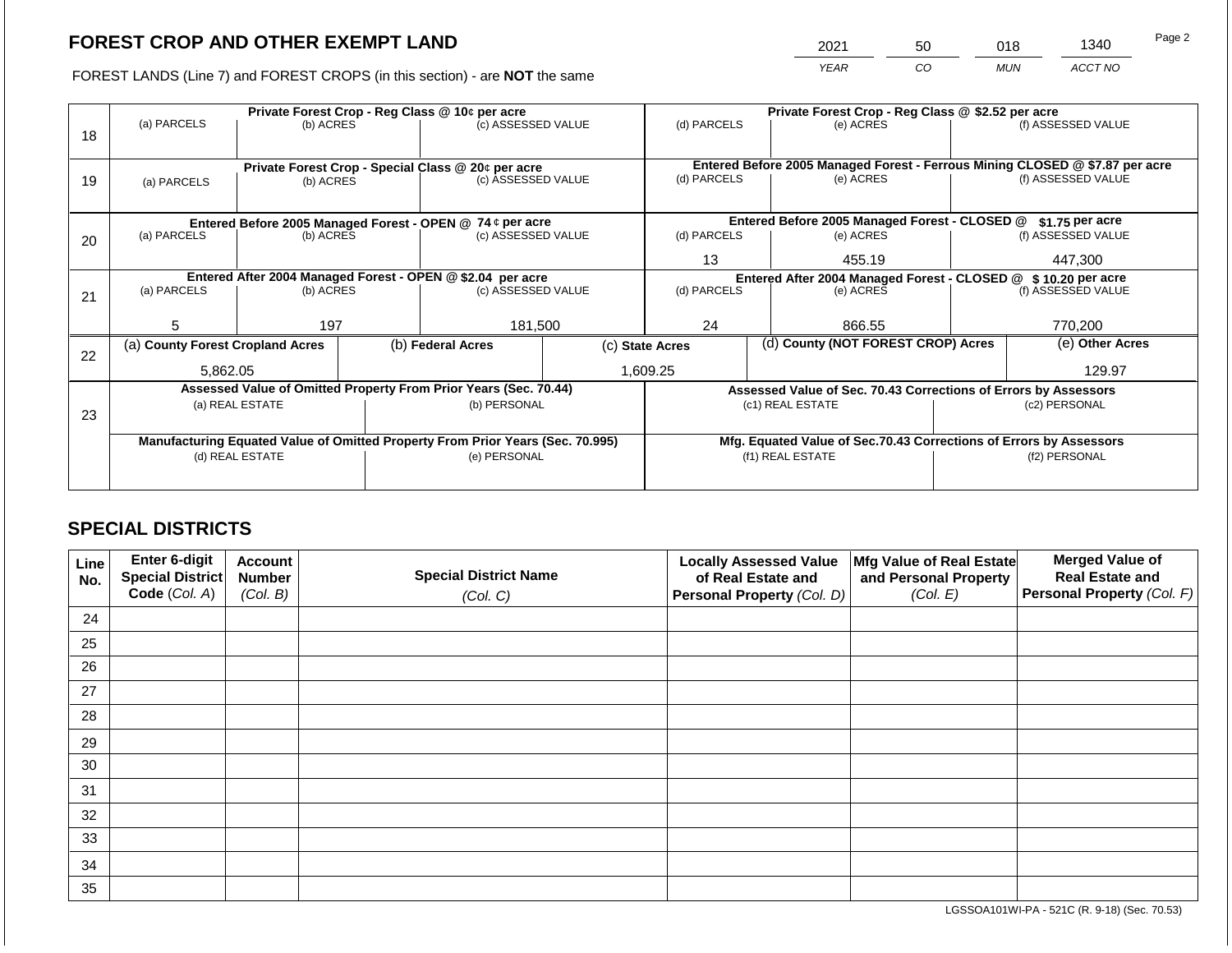|             | <b>SCHOOL DISTRICTS</b><br>2021<br>018<br>50             |                                             |                                                         |      |                                                                                   |                                                               | 1340       |                                                                                |
|-------------|----------------------------------------------------------|---------------------------------------------|---------------------------------------------------------|------|-----------------------------------------------------------------------------------|---------------------------------------------------------------|------------|--------------------------------------------------------------------------------|
|             |                                                          |                                             |                                                         |      | <b>YEAR</b>                                                                       | CO                                                            | <b>MUN</b> | ACCT NO                                                                        |
| Line<br>No. | Enter 6-digit<br><b>School District</b><br>Code (Col. A) | <b>Account</b><br><b>Number</b><br>(Col. B) | <b>School District Name</b><br>(Col. C)                 |      | <b>Locally Assessed Value</b><br>of Real Estate and<br>Personal Property (Col. D) | Mfg Value of Real Estate<br>and Personal Property<br>(Col. E) |            | <b>Merged Value of</b><br><b>Real Estate and</b><br>Personal Property (Col. F) |
|             | A. SCHOOL DISTRICTS (K-8 and K-12)                       |                                             |                                                         |      |                                                                                   |                                                               |            |                                                                                |
| 36          | 504347                                                   | 0299                                        | SCH D OF PHILLIPS                                       |      | 23,140,400                                                                        |                                                               |            | 23,140,400                                                                     |
| 37          |                                                          |                                             |                                                         |      |                                                                                   |                                                               |            |                                                                                |
| 38          |                                                          |                                             |                                                         |      |                                                                                   |                                                               |            |                                                                                |
| 39          |                                                          |                                             |                                                         |      |                                                                                   |                                                               |            |                                                                                |
| 40<br>41    |                                                          |                                             |                                                         |      |                                                                                   |                                                               |            |                                                                                |
| 42          |                                                          |                                             |                                                         |      |                                                                                   |                                                               |            |                                                                                |
| 43          |                                                          |                                             |                                                         |      |                                                                                   |                                                               |            |                                                                                |
| 44          |                                                          |                                             |                                                         |      |                                                                                   |                                                               |            |                                                                                |
| 45          |                                                          |                                             |                                                         |      |                                                                                   |                                                               |            |                                                                                |
| 46          |                                                          |                                             |                                                         |      |                                                                                   |                                                               |            |                                                                                |
| 47          |                                                          |                                             |                                                         |      |                                                                                   |                                                               |            |                                                                                |
| 48          |                                                          |                                             |                                                         |      |                                                                                   |                                                               |            |                                                                                |
| 49          |                                                          |                                             |                                                         |      |                                                                                   |                                                               |            |                                                                                |
| 50          | <b>B. UNION HIGH SCHOOL DISTRICTS</b>                    |                                             | TOTAL ASSESSED VALUE OF SCHOOL DISTRICTS (K-8 and K-12) |      | 23,140,400                                                                        |                                                               |            | 23,140,400                                                                     |
| 51          |                                                          |                                             |                                                         |      |                                                                                   |                                                               |            |                                                                                |
| 52          |                                                          |                                             |                                                         |      |                                                                                   |                                                               |            |                                                                                |
| 53          |                                                          |                                             |                                                         |      |                                                                                   |                                                               |            |                                                                                |
| 54          |                                                          |                                             |                                                         |      |                                                                                   |                                                               |            |                                                                                |
| 55          |                                                          |                                             | TOTAL ASSESSED VALUE OF UNION HIGH SCHOOLS              |      |                                                                                   |                                                               |            |                                                                                |
|             | C.<br><b>TECHNICAL COLLEGE DISTRICTS</b>                 |                                             |                                                         |      |                                                                                   |                                                               |            |                                                                                |
| 56          | 001500                                                   | 0014                                        | NORTH CENTRAL TECHNICAL COLLEGE                         | WAUS | 23,140,400                                                                        |                                                               |            | 23,140,400                                                                     |
| 57          |                                                          |                                             |                                                         |      |                                                                                   |                                                               |            |                                                                                |
| 58          |                                                          |                                             |                                                         |      |                                                                                   |                                                               |            |                                                                                |
| 59          |                                                          |                                             | TOTAL ASSESSED VALUE OF TECHNICAL COLLEGES              |      | 23,140,400                                                                        |                                                               |            | 23,140,400                                                                     |

 *I hereby certify, to the best of my knowledge and belief, this form is complete and correct.*

| Name                |                         | Title | Submission date        |
|---------------------|-------------------------|-------|------------------------|
| <b>JANET KRUCKY</b> |                         |       | 2021<br>18<br>∩ҕ<br>◡◡ |
| Phone               | Email address           |       |                        |
| 715<br>339<br>2559  | REALPROP@CO.PRICE.WI.US |       |                        |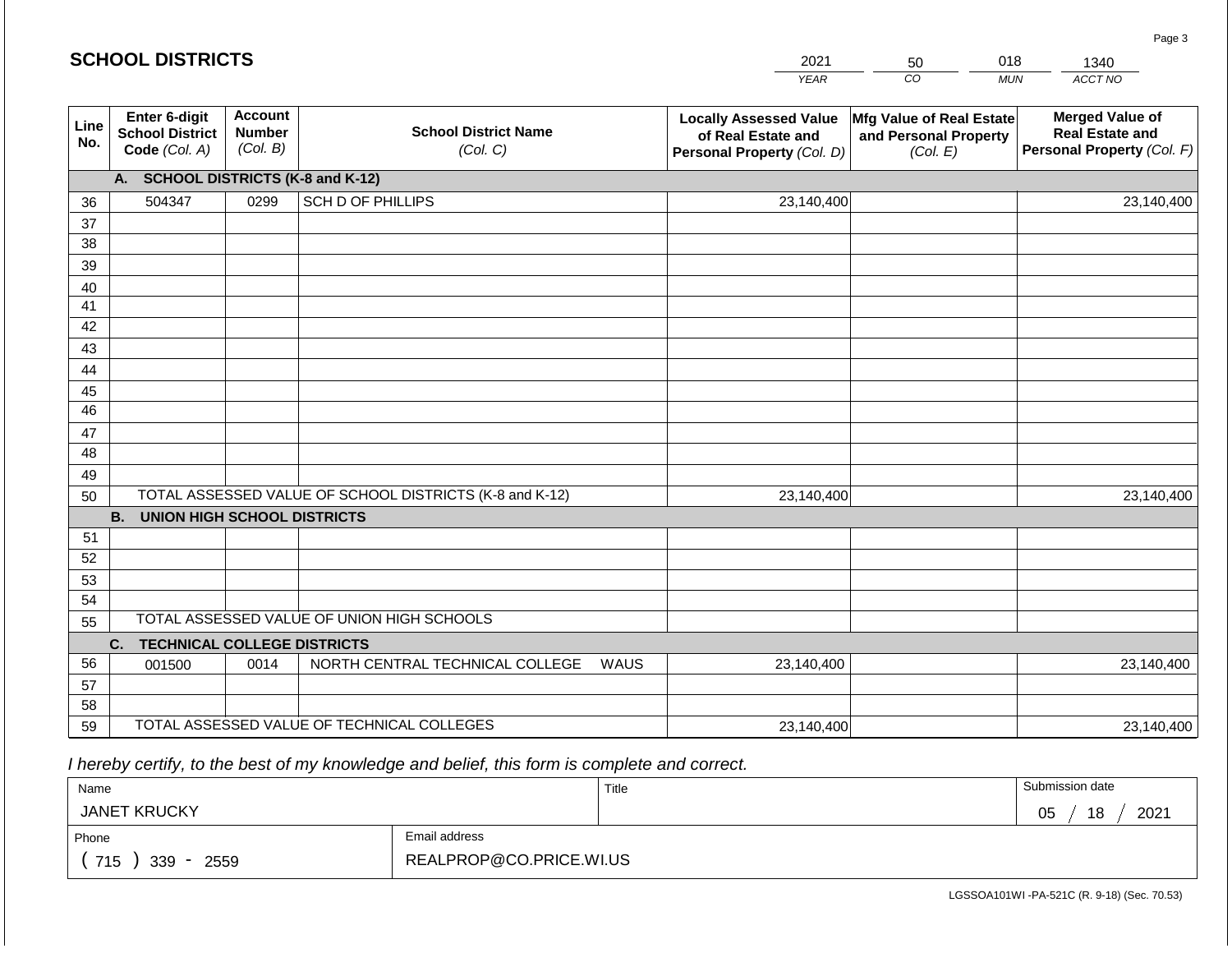- Each municipality's SOA is completed after the Board of Review and includes any changes made to the locally assessed values, under state law (sec. 70.53, Wis. Stats.)
- The Wisconsin Department of Revenue (DOR) merges the locally assessed values with the state assessed manufacturing values
- DOR provides the information regarding district names and codes. If a district is not listed, contact DOR.

Note: If you submit an amended SOA to DOR after your municipality's SOA is equated and posted to our website, we will process the SOA. However, DOR will not recalculate the *aggregate ratio or update the final SOA posted on our website. You should use the corrected values to calculate your tax rates.*

### **Page 1: Real Estate and Personal Property**

- Lines 1-9 assessed real estate values, parcel counts and acres by classification
- Lines 10-15 assessed personal property values and number of accounts by class
- Line 16 aggregate assessed value of all property subject to general property; use to calculate tax rates. Note: This line equals the total assessed value of K-8 and K-12 school districts (Line 50) and total assessed value of technical colleges (Line 59).
- Remarks assessment ratio used to calculate estimated fair market value on property tax bills

### **Page 2: Forest Crop, Other Exempt Land and Special Districts**

- Lines 18-21 private forest crop and managed forest lands assessed values
- Line  $22 -$  tax exempt land acres
- Line 23 prior years assessed value of omitted property under sec. 70.44 and correction of errors under sec. 70.43 shown by locally assessed or manufacturing real estate and personal property. Note: If there is an amount on this line, report the corresponding tax in the Statement of Taxes, Sections J or K.
- Lines 24-35 special district assessed values. These values are used to calculate tax rates for the special districts.

### **Page 3: School Districts**

- Lines 36-50 school districts (K-8 and K-12) assessed values. These values are used to calculate tax rates for school districts.
- Lines 51-55 union high school district assessed values. These values are used to calculate tax rates for union high school districts.
- Lines 56-59 technical college assessed values. These values are used to calculate tax rates for technical colleges.

If you have questions: Email: lgs@wisconsin.gov

 Phone: (608) 266-2569 or (608) 264-6892 Fax: (608) 264-6887

TOWN OF HARMONY SHEILA HOOK<br>TOWN OF HARMONY W6386 SPRINGS DR. W6386 SPRINGS DR. PHILLIPS, WI 54555 PHILLIPS, WI 54555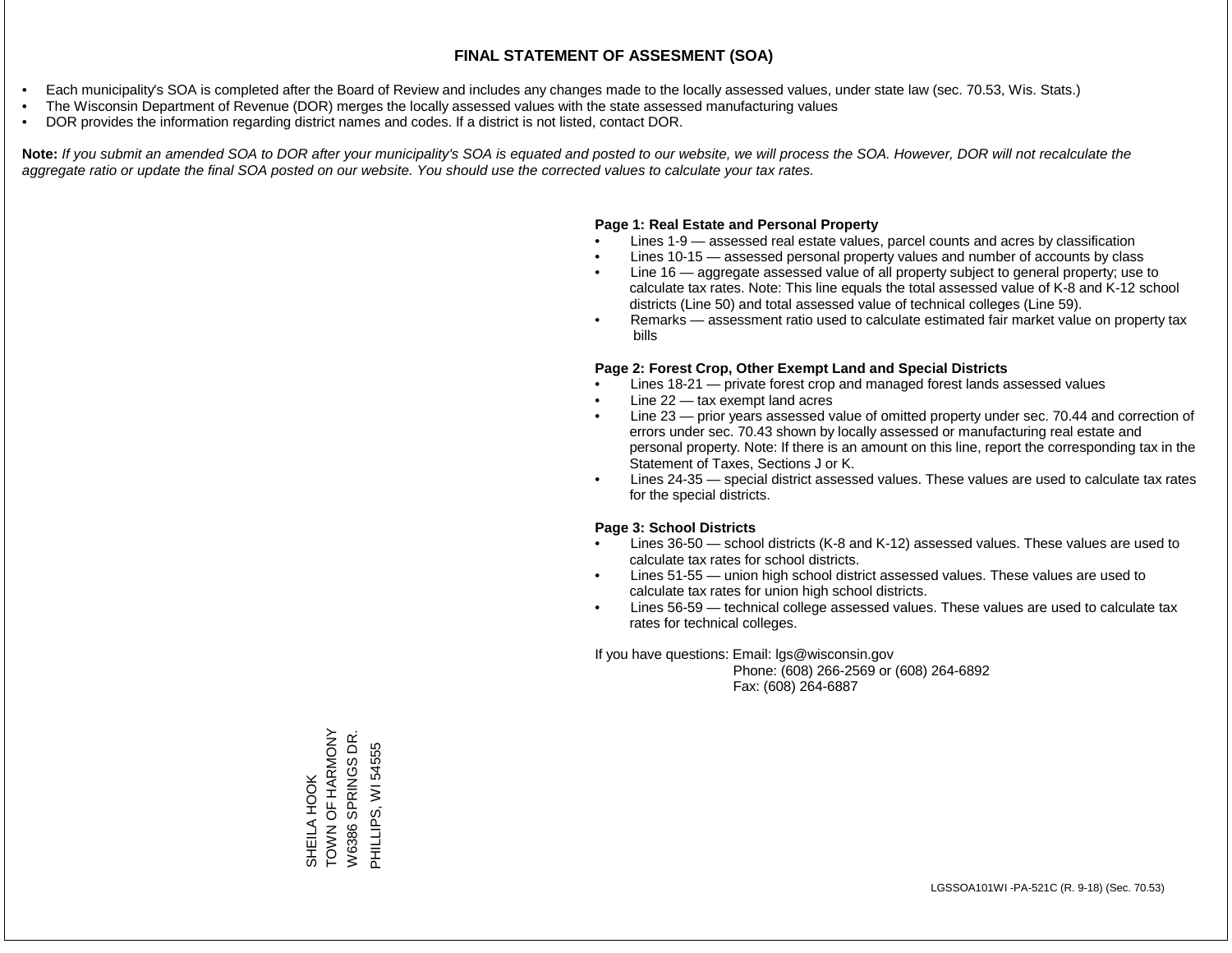|                | <b>FINAL - EQUATED</b><br><b>STATEMENT OF ASSESSMENT FOR 2021</b>                                                                                                                            |                               | 50                                        | 020                          | 1341                           | This is an Amended Return              | Page 1                                  |
|----------------|----------------------------------------------------------------------------------------------------------------------------------------------------------------------------------------------|-------------------------------|-------------------------------------------|------------------------------|--------------------------------|----------------------------------------|-----------------------------------------|
|                |                                                                                                                                                                                              |                               | CO                                        | <b>MUN</b>                   | ACCT NO                        |                                        |                                         |
|                | <b>FOR</b><br><b>TOWN OF</b><br><b>OF</b>                                                                                                                                                    | <b>HILL</b>                   |                                           | PRICE COUNTY                 |                                |                                        |                                         |
|                | Town - Village - City                                                                                                                                                                        | <b>Municipality Name</b>      |                                           | <b>County Name</b>           |                                |                                        |                                         |
| Line           | <b>REAL ESTATE</b><br>(See Lines 18 - 22 for                                                                                                                                                 |                               | PARCEL COUNT<br>TOTAL LAND   IMPROVEMENTS | NO. OF ACRES<br><b>WHOLE</b> | <b>VALUE OF</b><br><b>LAND</b> | <b>VALUE OF</b><br><b>IMPROVEMENTS</b> | TOTAL VALUE OF LAND<br>AND IMPROVEMENTS |
| No.            | other Real Estate)                                                                                                                                                                           | (Col. A)                      | (Col. B)                                  | NUMBERS ONLY<br>(Col. C)     | (Col. D)                       | (Col. E)                               | (Col. F)                                |
| -1             | <b>RESIDENTIAL - Class 1</b>                                                                                                                                                                 | 311                           | 269                                       | 574                          | 3,540,500                      | 20,495,300                             | 24,035,800                              |
| 2              | 9<br>COMMERCIAL - Class 2                                                                                                                                                                    |                               | 5                                         | 31                           | 160,400                        | 481,200                                | 641,600                                 |
| 3              | $\Omega$<br>MANUFACTURING - Class 3                                                                                                                                                          |                               | $\Omega$                                  | $\Omega$                     | 0                              | 0                                      | 0                                       |
| $\overline{4}$ | <b>AGRICULTURAL - Class 4</b><br>130                                                                                                                                                         |                               |                                           | 1,793                        | 279,100                        |                                        | 279,100                                 |
| 5              | <b>UNDEVELOPED - Class 5</b>                                                                                                                                                                 | 263                           |                                           | 2,412                        | 575,200                        |                                        | 575,200                                 |
| 6              | AGRICULTURAL FOREST - Class 5m                                                                                                                                                               | 87                            |                                           | 1,353                        | 1,078,700                      |                                        | 1,078,700                               |
| $\overline{7}$ | <b>FOREST LANDS - Class 6</b>                                                                                                                                                                | 301                           |                                           | 6,937                        | 11,182,900                     |                                        | 11,182,900                              |
| 8              | OTHER - Class 7                                                                                                                                                                              | 10                            | 10                                        | 17                           | 85,000                         | 763,500                                | 848,500                                 |
| 9              | <b>TOTAL - ALL COLUMNS</b>                                                                                                                                                                   | 1,111                         | 284                                       | 13,117                       | 16,901,800                     | 21,740,000                             | 38,641,800                              |
| 10             | NUMBER OF PERSONAL PROPERTY ACCOUNTS IN ROLL                                                                                                                                                 |                               |                                           | 16                           | <b>LOCALLY ASSESSED</b>        | <b>MANUFACTURING</b>                   | <b>MERGED</b>                           |
| 11             | BOATS AND OTHER WATERCRAFT NOT EXEMPT - Code 1                                                                                                                                               |                               |                                           |                              | 0                              | 0                                      | $\Omega$                                |
| 12             | MACHINERY, TOOLS AND PATTERNS - Code 2                                                                                                                                                       |                               |                                           |                              |                                | 0                                      | $\Omega$                                |
| 13             | FURNITURE, FIXTURES AND EQUIPMENT - Code 3                                                                                                                                                   |                               |                                           |                              | 11,100                         | 0                                      | 11,100                                  |
| 14             | ALL OTHER PERSONAL PROPERTY NOT EXEMPT - Codes 4A, 4B, 4C                                                                                                                                    |                               |                                           |                              | 155,800                        | 0                                      | 155,800                                 |
| 15             | TOTAL OF PERSONAL PROPERTY NOT EXEMPT (Total of Lines 11-14)                                                                                                                                 |                               | 166,900                                   | $\overline{0}$               | 166,900                        |                                        |                                         |
| 16             | AGGREGATE ASSESSED VALUE OF ALL PROPERTY SUBJECT TO THE GENERAL PROPERTY TAX (Total of Lines 9F and 15F)<br>MUST EQUAL TOTAL VALUE OF THE SCHOOL DISTRICTS (K-12 PLUS K-8) - Line 50, Col. F |                               | 38,808,700                                |                              |                                |                                        |                                         |
| 17             | <b>BOARD OF REVIEW</b><br>DATE OF FINAL ADJOURNMENT                                                                                                                                          | Telephone #<br>(715) 820-0541 |                                           |                              |                                |                                        |                                         |

The Assessment Ratio to be used in calculating the estimated Fair Market Value on tax bills for this tax district is .9559264

This ratio should be used to convert assessed values to "Calculate Equalized Values" in Step 1 of the Lottery and Gaming Credit Calculations.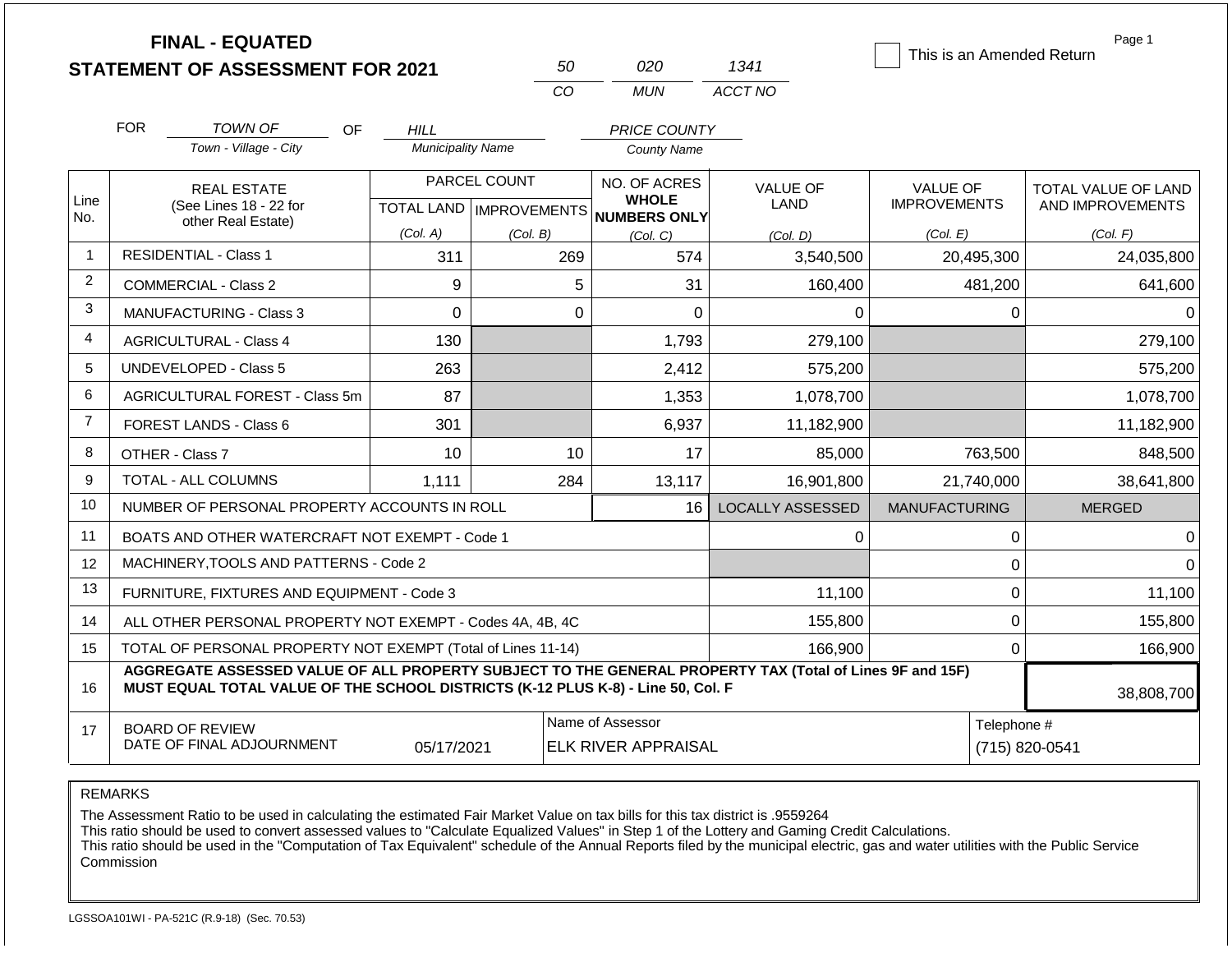FOREST LANDS (Line 7) and FOREST CROPS (in this section) - are NOT the same

| 2021 | 50 | ວ20        | 1341    | Page 2 |
|------|----|------------|---------|--------|
| YEAR | CO | <b>MUN</b> | ACCT NO |        |

|    |                                                            |                       |                                 | Private Forest Crop - Reg Class @ 10¢ per acre                                 |             | Private Forest Crop - Reg Class @ \$2.52 per acre |                  |                                                                 |               |                                                                              |  |
|----|------------------------------------------------------------|-----------------------|---------------------------------|--------------------------------------------------------------------------------|-------------|---------------------------------------------------|------------------|-----------------------------------------------------------------|---------------|------------------------------------------------------------------------------|--|
| 18 | (a) PARCELS                                                | (b) ACRES             |                                 | (c) ASSESSED VALUE                                                             |             | (d) PARCELS                                       |                  | (e) ACRES                                                       |               | (f) ASSESSED VALUE                                                           |  |
|    |                                                            |                       |                                 |                                                                                |             | 2                                                 |                  | 79.68                                                           |               | 125,300                                                                      |  |
|    |                                                            |                       |                                 | Private Forest Crop - Special Class @ 20¢ per acre                             |             |                                                   |                  |                                                                 |               | Entered Before 2005 Managed Forest - Ferrous Mining CLOSED @ \$7.87 per acre |  |
| 19 | (a) PARCELS                                                | (b) ACRES             |                                 | (c) ASSESSED VALUE                                                             | (d) PARCELS |                                                   |                  | (e) ACRES                                                       |               | (f) ASSESSED VALUE                                                           |  |
|    |                                                            |                       |                                 |                                                                                |             |                                                   |                  |                                                                 |               |                                                                              |  |
|    |                                                            |                       |                                 | Entered Before 2005 Managed Forest - OPEN @ 74 ¢ per acre                      |             |                                                   |                  | Entered Before 2005 Managed Forest - CLOSED @                   |               | $$1.75$ per acre                                                             |  |
| 20 | (a) PARCELS<br>(b) ACRES<br>(c) ASSESSED VALUE             |                       |                                 | (d) PARCELS                                                                    |             | (e) ACRES                                         |                  | (f) ASSESSED VALUE                                              |               |                                                                              |  |
|    |                                                            |                       |                                 |                                                                                |             |                                                   |                  |                                                                 |               |                                                                              |  |
|    | 81                                                         | 5,205,500<br>3,128.92 |                                 |                                                                                |             | 59                                                |                  | 2,137.57                                                        |               | 3,463,700                                                                    |  |
|    | Entered After 2004 Managed Forest - OPEN @ \$2.04 per acre |                       |                                 |                                                                                |             |                                                   |                  |                                                                 |               | Entered After 2004 Managed Forest - CLOSED @ \$10.20 per acre                |  |
| 21 | (a) PARCELS                                                |                       | (b) ACRES<br>(c) ASSESSED VALUE |                                                                                | (d) PARCELS |                                                   |                  | (e) ACRES                                                       |               | (f) ASSESSED VALUE                                                           |  |
|    |                                                            |                       |                                 |                                                                                |             |                                                   |                  |                                                                 |               |                                                                              |  |
|    | 17                                                         | 617                   |                                 | 938,500                                                                        |             | 87                                                |                  | 3.125.92                                                        |               | 4,583,300                                                                    |  |
| 22 | (a) County Forest Cropland Acres                           |                       |                                 | (b) Federal Acres                                                              |             | (c) State Acres                                   |                  | (d) County (NOT FOREST CROP) Acres                              |               | (e) Other Acres                                                              |  |
|    | 219.57                                                     |                       |                                 |                                                                                |             | 127.22                                            |                  | .06                                                             |               | 39.11                                                                        |  |
|    |                                                            |                       |                                 | Assessed Value of Omitted Property From Prior Years (Sec. 70.44)               |             |                                                   |                  | Assessed Value of Sec. 70.43 Corrections of Errors by Assessors |               |                                                                              |  |
|    |                                                            | (a) REAL ESTATE       |                                 | (b) PERSONAL                                                                   |             |                                                   | (c1) REAL ESTATE |                                                                 |               | (c2) PERSONAL                                                                |  |
| 23 |                                                            |                       |                                 |                                                                                |             |                                                   |                  |                                                                 |               |                                                                              |  |
|    |                                                            |                       |                                 | Manufacturing Equated Value of Omitted Property From Prior Years (Sec. 70.995) |             |                                                   |                  |                                                                 |               | Mfg. Equated Value of Sec.70.43 Corrections of Errors by Assessors           |  |
|    |                                                            | (d) REAL ESTATE       |                                 | (e) PERSONAL                                                                   |             |                                                   | (f1) REAL ESTATE |                                                                 | (f2) PERSONAL |                                                                              |  |
|    |                                                            |                       |                                 |                                                                                |             |                                                   |                  |                                                                 |               |                                                                              |  |
|    |                                                            |                       |                                 |                                                                                |             |                                                   |                  |                                                                 |               |                                                                              |  |

## **SPECIAL DISTRICTS**

| Line<br>No. | Enter 6-digit<br>Special District<br>Code (Col. A) | <b>Account</b><br><b>Number</b><br>(Col. B) | <b>Special District Name</b><br>(Col. C) | <b>Locally Assessed Value</b><br>of Real Estate and<br>Personal Property (Col. D) | Mfg Value of Real Estate<br>and Personal Property<br>(Col. E) | <b>Merged Value of</b><br><b>Real Estate and</b><br>Personal Property (Col. F) |
|-------------|----------------------------------------------------|---------------------------------------------|------------------------------------------|-----------------------------------------------------------------------------------|---------------------------------------------------------------|--------------------------------------------------------------------------------|
| 24          |                                                    |                                             |                                          |                                                                                   |                                                               |                                                                                |
| 25          |                                                    |                                             |                                          |                                                                                   |                                                               |                                                                                |
| 26          |                                                    |                                             |                                          |                                                                                   |                                                               |                                                                                |
| 27          |                                                    |                                             |                                          |                                                                                   |                                                               |                                                                                |
| 28          |                                                    |                                             |                                          |                                                                                   |                                                               |                                                                                |
| 29          |                                                    |                                             |                                          |                                                                                   |                                                               |                                                                                |
| 30          |                                                    |                                             |                                          |                                                                                   |                                                               |                                                                                |
| 31          |                                                    |                                             |                                          |                                                                                   |                                                               |                                                                                |
| 32          |                                                    |                                             |                                          |                                                                                   |                                                               |                                                                                |
| 33          |                                                    |                                             |                                          |                                                                                   |                                                               |                                                                                |
| 34          |                                                    |                                             |                                          |                                                                                   |                                                               |                                                                                |
| 35          |                                                    |                                             |                                          |                                                                                   |                                                               |                                                                                |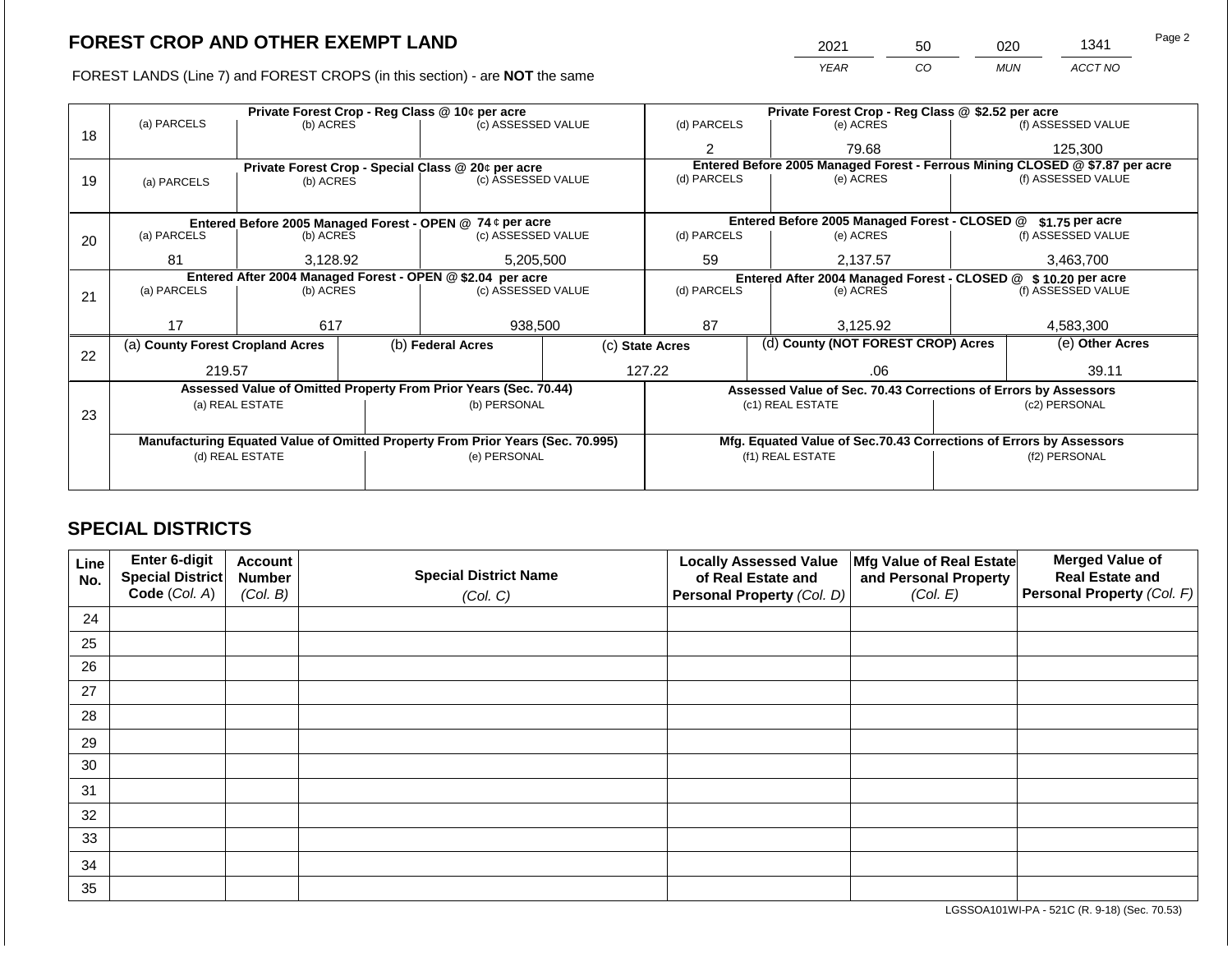|             | <b>SCHOOL DISTRICTS</b>                                  |                                             |                                                         | 2021                                                                              | 50                                                            | 020<br>1341                                                                    |
|-------------|----------------------------------------------------------|---------------------------------------------|---------------------------------------------------------|-----------------------------------------------------------------------------------|---------------------------------------------------------------|--------------------------------------------------------------------------------|
|             |                                                          |                                             |                                                         | <b>YEAR</b>                                                                       | $\overline{co}$                                               | ACCT NO<br><b>MUN</b>                                                          |
| Line<br>No. | Enter 6-digit<br><b>School District</b><br>Code (Col. A) | <b>Account</b><br><b>Number</b><br>(Col. B) | <b>School District Name</b><br>(Col. C)                 | <b>Locally Assessed Value</b><br>of Real Estate and<br>Personal Property (Col. D) | Mfg Value of Real Estate<br>and Personal Property<br>(Col. E) | <b>Merged Value of</b><br><b>Real Estate and</b><br>Personal Property (Col. F) |
|             | A. SCHOOL DISTRICTS (K-8 and K-12)                       |                                             |                                                         |                                                                                   |                                                               |                                                                                |
| 36          | 504571                                                   | 0300                                        | <b>SCH D OF PRENTICE</b>                                | 27,838,100                                                                        |                                                               | 27,838,100                                                                     |
| 37          | 604795                                                   | 0357                                        | SCH D OF RIB LAKE                                       | 10,970,600                                                                        |                                                               | 10,970,600                                                                     |
| 38          |                                                          |                                             |                                                         |                                                                                   |                                                               |                                                                                |
| 39          |                                                          |                                             |                                                         |                                                                                   |                                                               |                                                                                |
| 40          |                                                          |                                             |                                                         |                                                                                   |                                                               |                                                                                |
| 41          |                                                          |                                             |                                                         |                                                                                   |                                                               |                                                                                |
| 42          |                                                          |                                             |                                                         |                                                                                   |                                                               |                                                                                |
| 43          |                                                          |                                             |                                                         |                                                                                   |                                                               |                                                                                |
| 44          |                                                          |                                             |                                                         |                                                                                   |                                                               |                                                                                |
| 45          |                                                          |                                             |                                                         |                                                                                   |                                                               |                                                                                |
| 46          |                                                          |                                             |                                                         |                                                                                   |                                                               |                                                                                |
| 47          |                                                          |                                             |                                                         |                                                                                   |                                                               |                                                                                |
| 48          |                                                          |                                             |                                                         |                                                                                   |                                                               |                                                                                |
| 49<br>50    |                                                          |                                             | TOTAL ASSESSED VALUE OF SCHOOL DISTRICTS (K-8 and K-12) | 38,808,700                                                                        |                                                               | 38,808,700                                                                     |
|             | <b>B.</b><br><b>UNION HIGH SCHOOL DISTRICTS</b>          |                                             |                                                         |                                                                                   |                                                               |                                                                                |
| 51          |                                                          |                                             |                                                         |                                                                                   |                                                               |                                                                                |
| 52          |                                                          |                                             |                                                         |                                                                                   |                                                               |                                                                                |
| 53          |                                                          |                                             |                                                         |                                                                                   |                                                               |                                                                                |
| 54          |                                                          |                                             |                                                         |                                                                                   |                                                               |                                                                                |
| 55          |                                                          |                                             | TOTAL ASSESSED VALUE OF UNION HIGH SCHOOLS              |                                                                                   |                                                               |                                                                                |
|             | <b>TECHNICAL COLLEGE DISTRICTS</b><br>C.                 |                                             |                                                         |                                                                                   |                                                               |                                                                                |
| 56          | 001500                                                   | 0014                                        | NORTH CENTRAL TECHNICAL COLLEGE                         | <b>WAUS</b><br>38,808,700                                                         |                                                               | 38,808,700                                                                     |
| 57          |                                                          |                                             |                                                         |                                                                                   |                                                               |                                                                                |
| 58          |                                                          |                                             |                                                         |                                                                                   |                                                               |                                                                                |
| 59          |                                                          |                                             | TOTAL ASSESSED VALUE OF TECHNICAL COLLEGES              | 38,808,700                                                                        |                                                               | 38,808,700                                                                     |

2021

 *I hereby certify, to the best of my knowledge and belief, this form is complete and correct.*

**SCHOOL DISTRICTS**

| Name                |                         | Title | Submission date        |
|---------------------|-------------------------|-------|------------------------|
| <b>JANET KRUCKY</b> |                         |       | 19<br>2021<br>∩ҕ<br>◡◡ |
| Phone               | Email address           |       |                        |
| 715<br>339<br>2559  | REALPROP@CO.PRICE.WI.US |       |                        |

Page 3

020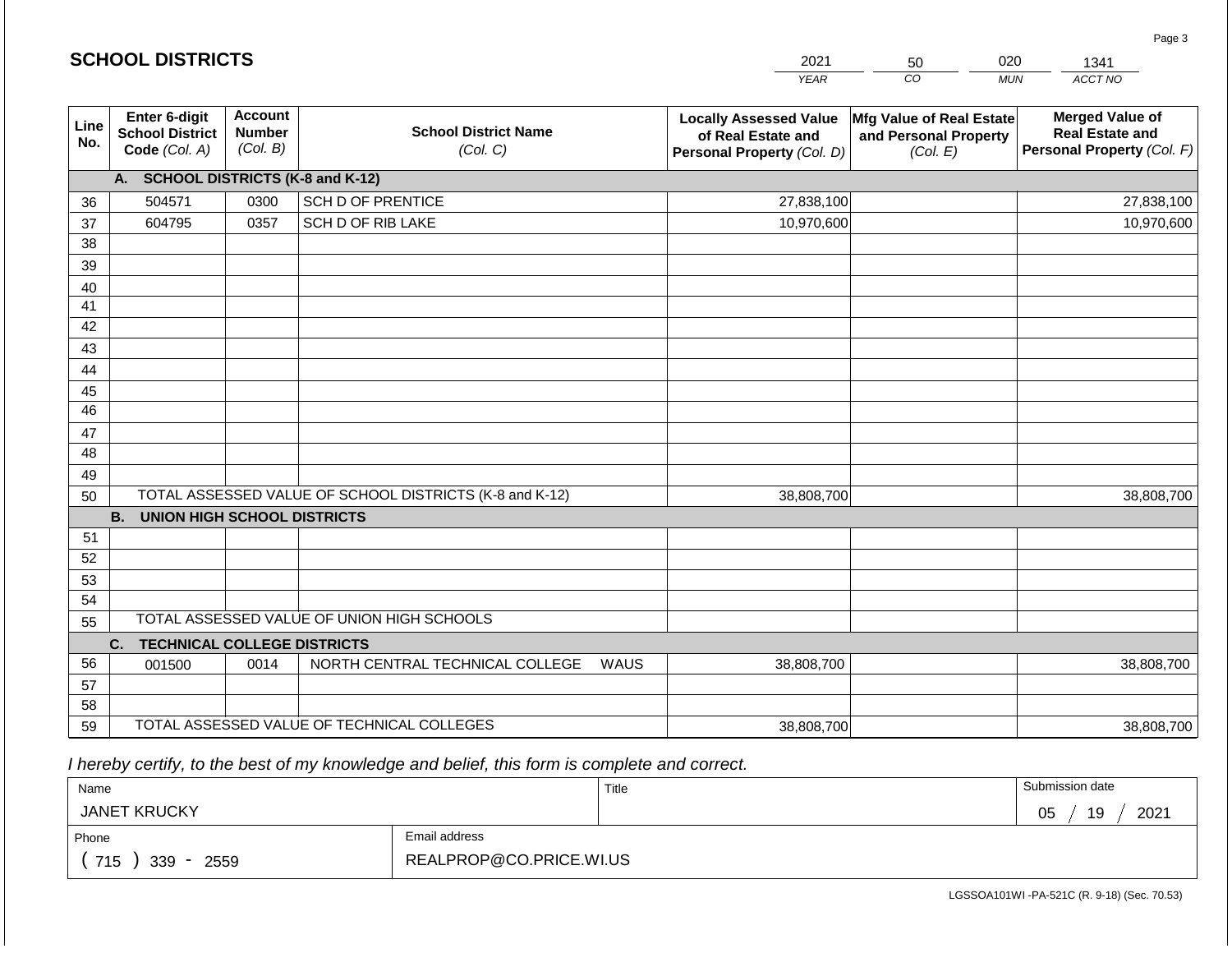- Each municipality's SOA is completed after the Board of Review and includes any changes made to the locally assessed values, under state law (sec. 70.53, Wis. Stats.)
- The Wisconsin Department of Revenue (DOR) merges the locally assessed values with the state assessed manufacturing values
- DOR provides the information regarding district names and codes. If a district is not listed, contact DOR.

Note: If you submit an amended SOA to DOR after your municipality's SOA is equated and posted to our website, we will process the SOA. However, DOR will not recalculate the *aggregate ratio or update the final SOA posted on our website. You should use the corrected values to calculate your tax rates.*

### **Page 1: Real Estate and Personal Property**

- Lines 1-9 assessed real estate values, parcel counts and acres by classification
- Lines 10-15 assessed personal property values and number of accounts by class
- Line 16 aggregate assessed value of all property subject to general property; use to calculate tax rates. Note: This line equals the total assessed value of K-8 and K-12 school districts (Line 50) and total assessed value of technical colleges (Line 59).
- Remarks assessment ratio used to calculate estimated fair market value on property tax bills

### **Page 2: Forest Crop, Other Exempt Land and Special Districts**

- Lines 18-21 private forest crop and managed forest lands assessed values
- Line  $22 -$  tax exempt land acres
- Line 23 prior years assessed value of omitted property under sec. 70.44 and correction of errors under sec. 70.43 shown by locally assessed or manufacturing real estate and personal property. Note: If there is an amount on this line, report the corresponding tax in the Statement of Taxes, Sections J or K.
- Lines 24-35 special district assessed values. These values are used to calculate tax rates for the special districts.

### **Page 3: School Districts**

- Lines 36-50 school districts (K-8 and K-12) assessed values. These values are used to calculate tax rates for school districts.
- Lines 51-55 union high school district assessed values. These values are used to calculate tax rates for union high school districts.
- Lines 56-59 technical college assessed values. These values are used to calculate tax rates for technical colleges.

If you have questions: Email: lgs@wisconsin.gov

 Phone: (608) 266-2569 or (608) 264-6892 Fax: (608) 264-6887

6D W4601 MACKY SPUR RD OGEMA, WI54459 - 9383 OGEMA, WI 54459 - 9383SPUR<sub>F</sub> SANDRA K. BEHLING SANDRA K. BEHLING TOWN OF HILL TOWN OF HILL W4601 MACKY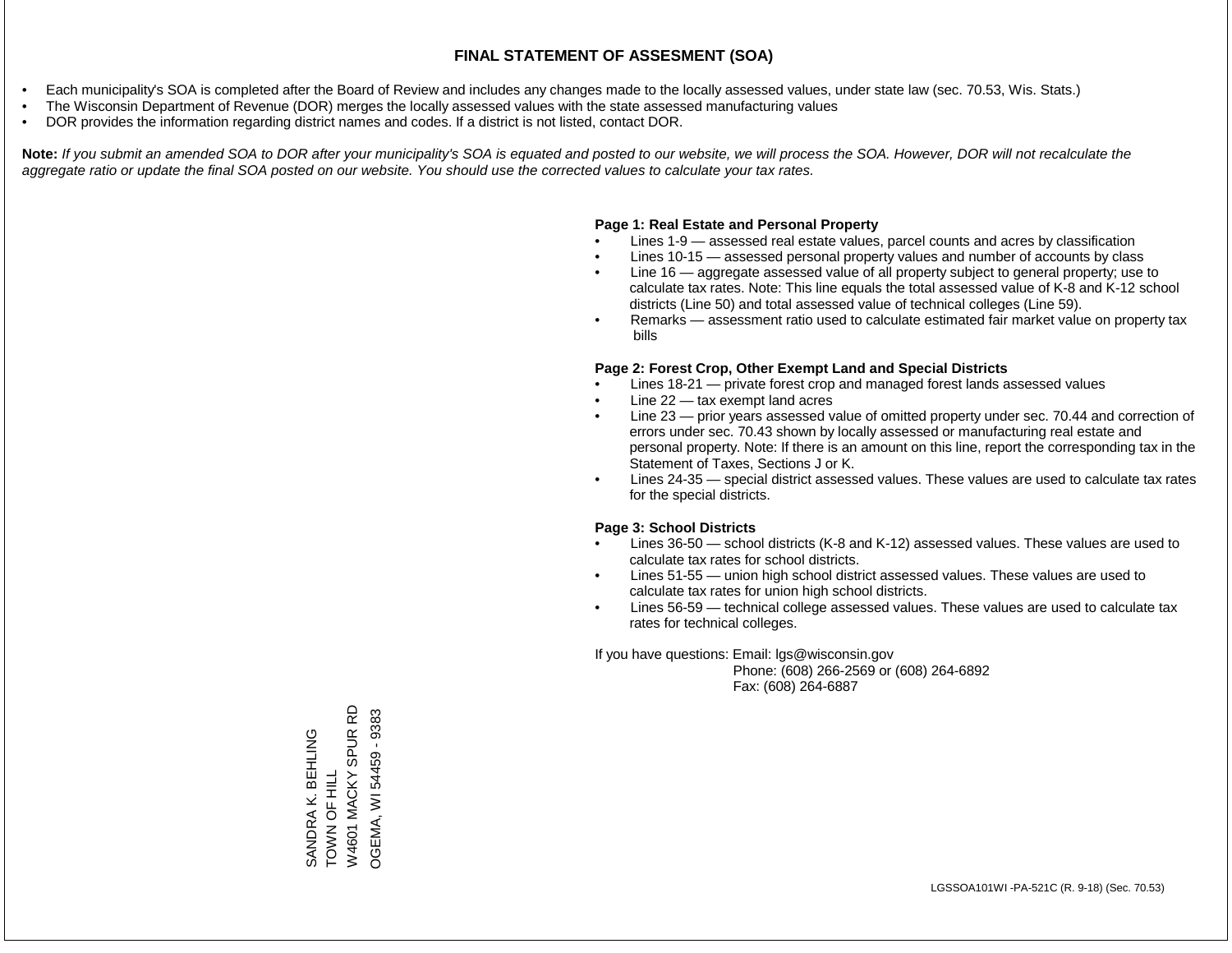|                |                                                                                                                           | <b>FINAL - EQUATED</b><br><b>STATEMENT OF ASSESSMENT FOR 2021</b>                                                                                                                            |                                       |              | 50       | 022                             | 1342                    |                                 |             | Page 1<br>This is an Amended Return |
|----------------|---------------------------------------------------------------------------------------------------------------------------|----------------------------------------------------------------------------------------------------------------------------------------------------------------------------------------------|---------------------------------------|--------------|----------|---------------------------------|-------------------------|---------------------------------|-------------|-------------------------------------|
|                |                                                                                                                           |                                                                                                                                                                                              |                                       |              | CO       | <b>MUN</b>                      | ACCT NO                 |                                 |             |                                     |
|                | <b>FOR</b>                                                                                                                | <b>TOWN OF</b><br>OF.                                                                                                                                                                        | <b>KENNAN</b>                         |              |          | <b>PRICE COUNTY</b>             |                         |                                 |             |                                     |
|                |                                                                                                                           | Town - Village - City                                                                                                                                                                        | <b>Municipality Name</b>              |              |          | <b>County Name</b>              |                         |                                 |             |                                     |
| Line           |                                                                                                                           | <b>REAL ESTATE</b>                                                                                                                                                                           |                                       | PARCEL COUNT |          | NO. OF ACRES<br><b>WHOLE</b>    | <b>VALUE OF</b><br>LAND | <b>VALUE OF</b>                 |             | TOTAL VALUE OF LAND                 |
| No.            | (See Lines 18 - 22 for<br>other Real Estate)                                                                              |                                                                                                                                                                                              | TOTAL LAND   IMPROVEMENTS<br>(Col. A) | (Col. B)     |          | <b>NUMBERS ONLY</b><br>(Col, C) | (Col. D)                | <b>IMPROVEMENTS</b><br>(Col. E) |             | AND IMPROVEMENTS<br>(Col. F)        |
| $\mathbf{1}$   |                                                                                                                           | <b>RESIDENTIAL - Class 1</b>                                                                                                                                                                 | 210                                   |              | 191      | 263                             | 1,344,600               |                                 | 12,074,000  | 13,418,600                          |
| $\overline{c}$ | <b>COMMERCIAL - Class 2</b>                                                                                               |                                                                                                                                                                                              | 3                                     |              | 3        | 6                               | 23,400                  |                                 | 227,300     | 250,700                             |
| 3              | $\overline{0}$<br><b>MANUFACTURING - Class 3</b>                                                                          |                                                                                                                                                                                              |                                       |              | $\Omega$ | $\overline{0}$                  | 0                       |                                 | $\mathbf 0$ | 0                                   |
| 4              | <b>AGRICULTURAL - Class 4</b>                                                                                             |                                                                                                                                                                                              | 290                                   |              |          | 6,063                           | 752,800                 |                                 |             | 752,800                             |
| 5              |                                                                                                                           | <b>UNDEVELOPED - Class 5</b>                                                                                                                                                                 | 357                                   |              |          | 2,594                           | 530,000                 |                                 |             | 530,000                             |
| 6              |                                                                                                                           | <b>AGRICULTURAL FOREST - Class 5m</b>                                                                                                                                                        | 131                                   |              |          | 2,505                           | 1,374,000               |                                 |             | 1,374,000                           |
| $\overline{7}$ |                                                                                                                           | <b>FOREST LANDS - Class 6</b>                                                                                                                                                                | 277                                   |              |          | 6,901                           | 7,505,000               |                                 |             | 7,505,000                           |
| 8              |                                                                                                                           | OTHER - Class 7                                                                                                                                                                              | 56                                    |              | 56       | 128                             | 368,800                 |                                 | 4,615,700   | 4,984,500                           |
| 9              |                                                                                                                           | TOTAL - ALL COLUMNS                                                                                                                                                                          | 1,324                                 |              | 250      | 18,460                          | 11,898,600              |                                 | 16,917,000  | 28,815,600                          |
| 10             |                                                                                                                           | NUMBER OF PERSONAL PROPERTY ACCOUNTS IN ROLL                                                                                                                                                 |                                       |              |          | 19                              | <b>LOCALLY ASSESSED</b> | <b>MANUFACTURING</b>            |             | <b>MERGED</b>                       |
| 11             |                                                                                                                           | BOATS AND OTHER WATERCRAFT NOT EXEMPT - Code 1                                                                                                                                               |                                       |              |          |                                 | 0                       |                                 | 0           | 0                                   |
| 12             |                                                                                                                           | MACHINERY, TOOLS AND PATTERNS - Code 2                                                                                                                                                       |                                       |              |          |                                 |                         |                                 | $\mathbf 0$ | $\Omega$                            |
| 13             |                                                                                                                           | FURNITURE, FIXTURES AND EQUIPMENT - Code 3                                                                                                                                                   |                                       |              |          |                                 | 6,100                   |                                 | 0           | 6,100                               |
| 14             |                                                                                                                           | ALL OTHER PERSONAL PROPERTY NOT EXEMPT - Codes 4A, 4B, 4C                                                                                                                                    |                                       |              |          |                                 | 355,000                 |                                 | $\mathbf 0$ | 355,000                             |
| 15             |                                                                                                                           | TOTAL OF PERSONAL PROPERTY NOT EXEMPT (Total of Lines 11-14)                                                                                                                                 |                                       |              |          |                                 | 361,100                 |                                 | $\mathbf 0$ | 361,100                             |
| 16             |                                                                                                                           | AGGREGATE ASSESSED VALUE OF ALL PROPERTY SUBJECT TO THE GENERAL PROPERTY TAX (Total of Lines 9F and 15F)<br>MUST EQUAL TOTAL VALUE OF THE SCHOOL DISTRICTS (K-12 PLUS K-8) - Line 50, Col. F |                                       |              |          |                                 |                         |                                 |             | 29,176,700                          |
| 17             | Name of Assessor<br><b>BOARD OF REVIEW</b><br>DATE OF FINAL ADJOURNMENT<br>10/18/2021<br><b>BRIDGET JESKE ASSESSMENTS</b> |                                                                                                                                                                                              |                                       |              |          |                                 |                         |                                 | Telephone # | $(715) 762 - 1816$                  |

The Assessment Ratio to be used in calculating the estimated Fair Market Value on tax bills for this tax district is .968164427

This ratio should be used to convert assessed values to "Calculate Equalized Values" in Step 1 of the Lottery and Gaming Credit Calculations.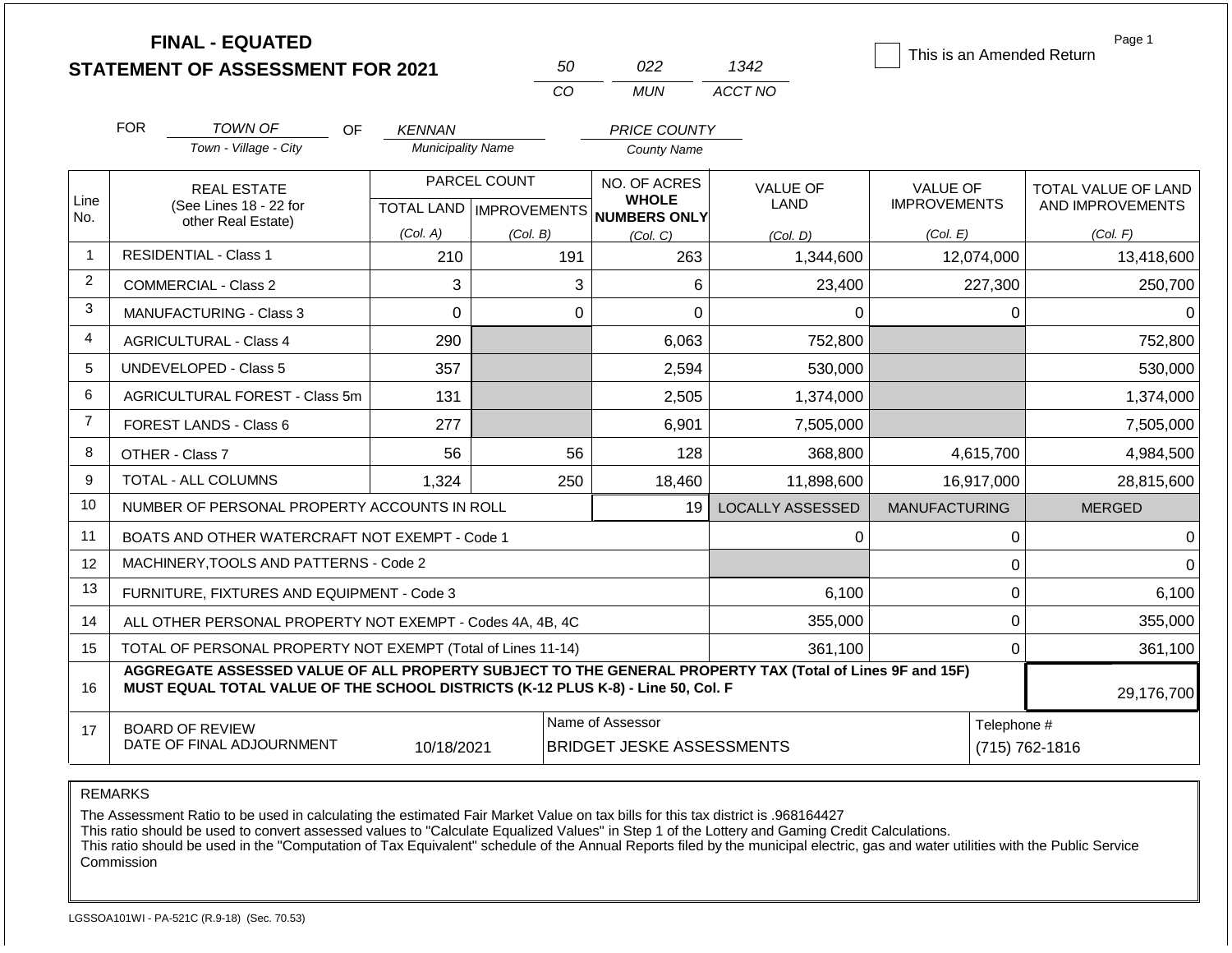FOREST LANDS (Line 7) and FOREST CROPS (in this section) - are **NOT** the same

| 2021 | 50 | N22        | 1342    | Page 2 |
|------|----|------------|---------|--------|
| YFAR | 20 | <b>MUN</b> | ACCT NO |        |

|    |                                                            |                                 |  | Private Forest Crop - Reg Class @ 10¢ per acre                                 |           |                                                               | Private Forest Crop - Reg Class @ \$2.52 per acre                            |  |                    |  |
|----|------------------------------------------------------------|---------------------------------|--|--------------------------------------------------------------------------------|-----------|---------------------------------------------------------------|------------------------------------------------------------------------------|--|--------------------|--|
|    | (a) PARCELS                                                | (b) ACRES                       |  | (c) ASSESSED VALUE                                                             |           | (d) PARCELS                                                   | (e) ACRES                                                                    |  | (f) ASSESSED VALUE |  |
| 18 |                                                            |                                 |  |                                                                                |           |                                                               | 40                                                                           |  | 44,000             |  |
|    |                                                            |                                 |  | Private Forest Crop - Special Class @ 20¢ per acre                             |           |                                                               | Entered Before 2005 Managed Forest - Ferrous Mining CLOSED @ \$7.87 per acre |  |                    |  |
| 19 | (a) PARCELS                                                | (b) ACRES                       |  | (c) ASSESSED VALUE                                                             |           | (d) PARCELS                                                   | (e) ACRES                                                                    |  | (f) ASSESSED VALUE |  |
|    |                                                            |                                 |  |                                                                                |           |                                                               |                                                                              |  |                    |  |
|    |                                                            |                                 |  | Entered Before 2005 Managed Forest - OPEN @ 74 ¢ per acre                      |           |                                                               | Entered Before 2005 Managed Forest - CLOSED @                                |  | \$1.75 per acre    |  |
| 20 | (a) PARCELS                                                | (b) ACRES                       |  | (c) ASSESSED VALUE                                                             |           | (d) PARCELS                                                   | (e) ACRES                                                                    |  | (f) ASSESSED VALUE |  |
|    |                                                            |                                 |  |                                                                                |           |                                                               |                                                                              |  |                    |  |
|    | 1,021,700<br>24<br>928.8                                   |                                 |  | 34                                                                             | 1,184.55  |                                                               | 1,303,000                                                                    |  |                    |  |
|    | Entered After 2004 Managed Forest - OPEN @ \$2.04 per acre |                                 |  |                                                                                |           | Entered After 2004 Managed Forest - CLOSED @ \$10.20 per acre |                                                                              |  |                    |  |
| 21 | (a) PARCELS                                                | (c) ASSESSED VALUE<br>(b) ACRES |  | (d) PARCELS                                                                    | (e) ACRES |                                                               | (f) ASSESSED VALUE                                                           |  |                    |  |
|    |                                                            |                                 |  |                                                                                |           |                                                               |                                                                              |  |                    |  |
|    | я                                                          | 253                             |  | 278,300                                                                        |           | 41                                                            | 1,332.46                                                                     |  | 1,446,000          |  |
|    | (a) County Forest Cropland Acres                           |                                 |  | (b) Federal Acres                                                              |           | (d) County (NOT FOREST CROP) Acres<br>(c) State Acres         |                                                                              |  | (e) Other Acres    |  |
| 22 |                                                            |                                 |  |                                                                                |           |                                                               |                                                                              |  |                    |  |
|    | 22,221.43                                                  |                                 |  |                                                                                |           | 2.56                                                          |                                                                              |  | 294.83             |  |
|    |                                                            |                                 |  | Assessed Value of Omitted Property From Prior Years (Sec. 70.44)               |           |                                                               | Assessed Value of Sec. 70.43 Corrections of Errors by Assessors              |  |                    |  |
|    |                                                            | (a) REAL ESTATE                 |  | (b) PERSONAL                                                                   |           |                                                               | (c1) REAL ESTATE                                                             |  | (c2) PERSONAL      |  |
| 23 |                                                            |                                 |  |                                                                                |           |                                                               |                                                                              |  |                    |  |
|    | 105.900                                                    |                                 |  |                                                                                |           |                                                               |                                                                              |  |                    |  |
|    |                                                            |                                 |  | Manufacturing Equated Value of Omitted Property From Prior Years (Sec. 70.995) |           |                                                               | Mfg. Equated Value of Sec.70.43 Corrections of Errors by Assessors           |  |                    |  |
|    |                                                            | (d) REAL ESTATE                 |  | (e) PERSONAL                                                                   |           |                                                               | (f1) REAL ESTATE                                                             |  | (f2) PERSONAL      |  |
|    |                                                            |                                 |  |                                                                                |           |                                                               |                                                                              |  |                    |  |
|    |                                                            |                                 |  |                                                                                |           |                                                               |                                                                              |  |                    |  |

## **SPECIAL DISTRICTS**

| <b>Line</b><br>No. | Enter 6-digit<br><b>Special District</b> | <b>Account</b><br><b>Number</b> | <b>Special District Name</b> | <b>Locally Assessed Value</b><br>of Real Estate and | Mfg Value of Real Estate<br>and Personal Property | <b>Merged Value of</b><br><b>Real Estate and</b> |
|--------------------|------------------------------------------|---------------------------------|------------------------------|-----------------------------------------------------|---------------------------------------------------|--------------------------------------------------|
|                    | Code (Col. A)                            | (Col. B)                        | (Col. C)                     | Personal Property (Col. D)                          | (Col. E)                                          | Personal Property (Col. F)                       |
| 24                 |                                          |                                 |                              |                                                     |                                                   |                                                  |
| 25                 |                                          |                                 |                              |                                                     |                                                   |                                                  |
| 26                 |                                          |                                 |                              |                                                     |                                                   |                                                  |
| 27                 |                                          |                                 |                              |                                                     |                                                   |                                                  |
| 28                 |                                          |                                 |                              |                                                     |                                                   |                                                  |
| 29                 |                                          |                                 |                              |                                                     |                                                   |                                                  |
| 30                 |                                          |                                 |                              |                                                     |                                                   |                                                  |
| 31                 |                                          |                                 |                              |                                                     |                                                   |                                                  |
| 32                 |                                          |                                 |                              |                                                     |                                                   |                                                  |
| 33                 |                                          |                                 |                              |                                                     |                                                   |                                                  |
| 34                 |                                          |                                 |                              |                                                     |                                                   |                                                  |
| 35                 |                                          |                                 |                              |                                                     |                                                   |                                                  |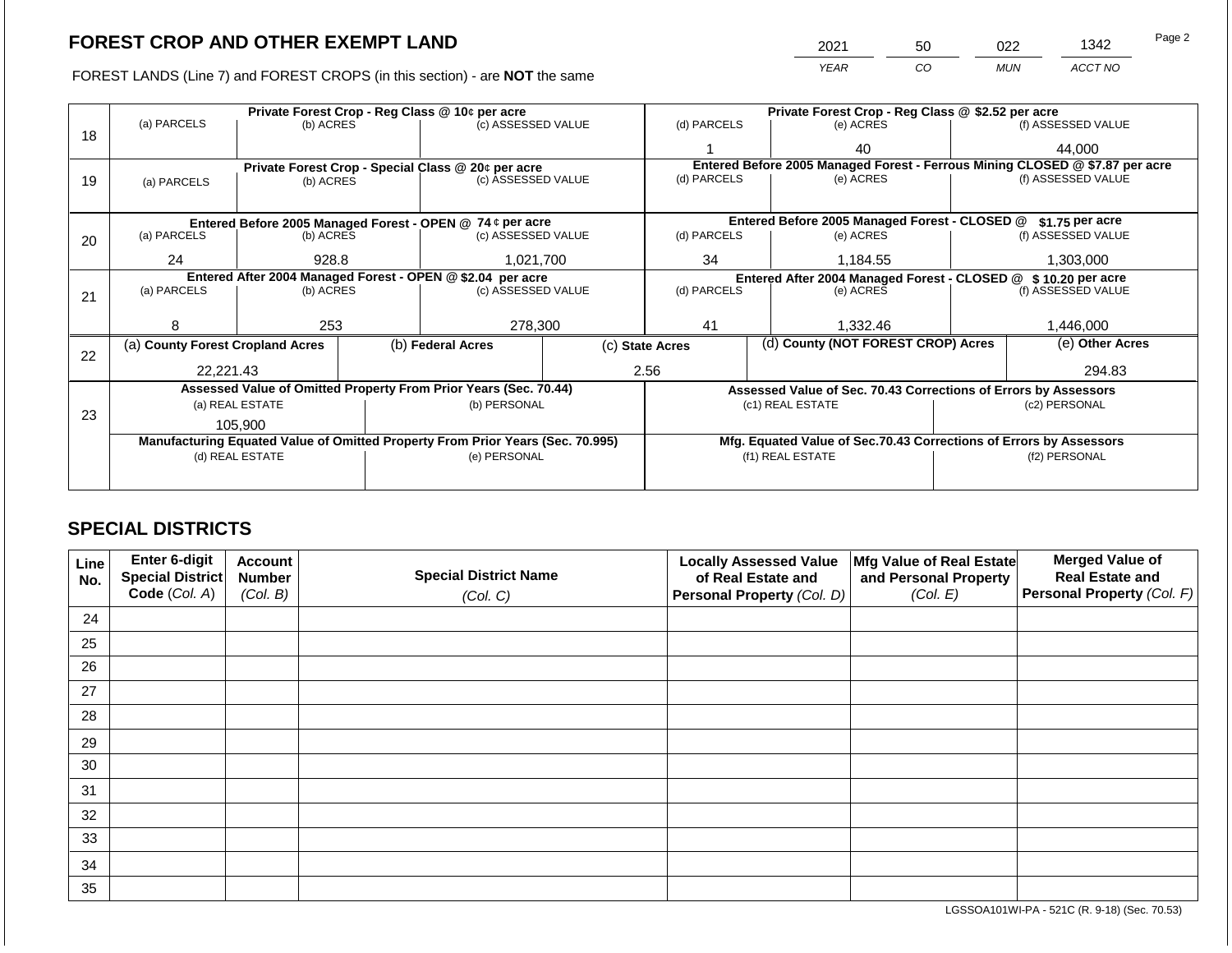|             | <b>SCHOOL DISTRICTS</b>                                  |                                             |                                                         | 2021                                                                              | 50                                                            | 022<br>1342                                                                    |
|-------------|----------------------------------------------------------|---------------------------------------------|---------------------------------------------------------|-----------------------------------------------------------------------------------|---------------------------------------------------------------|--------------------------------------------------------------------------------|
|             |                                                          |                                             |                                                         | <b>YEAR</b>                                                                       | CO                                                            | ACCT NO<br><b>MUN</b>                                                          |
| Line<br>No. | Enter 6-digit<br><b>School District</b><br>Code (Col. A) | <b>Account</b><br><b>Number</b><br>(Col. B) | <b>School District Name</b><br>(Col. C)                 | <b>Locally Assessed Value</b><br>of Real Estate and<br>Personal Property (Col. D) | Mfg Value of Real Estate<br>and Personal Property<br>(Col. E) | <b>Merged Value of</b><br><b>Real Estate and</b><br>Personal Property (Col. F) |
|             | A. SCHOOL DISTRICTS (K-8 and K-12)                       |                                             |                                                         |                                                                                   |                                                               |                                                                                |
| 36          | 504347                                                   | 0299                                        | SCH D OF PHILLIPS                                       | 24,302,600                                                                        |                                                               | 24,302,600                                                                     |
| 37          | 545757                                                   | 0325                                        | <b>SCH D OF FLAMBEAU</b>                                | 4,874,100                                                                         |                                                               | 4,874,100                                                                      |
| 38          |                                                          |                                             |                                                         |                                                                                   |                                                               |                                                                                |
| 39          |                                                          |                                             |                                                         |                                                                                   |                                                               |                                                                                |
| 40          |                                                          |                                             |                                                         |                                                                                   |                                                               |                                                                                |
| 41          |                                                          |                                             |                                                         |                                                                                   |                                                               |                                                                                |
| 42          |                                                          |                                             |                                                         |                                                                                   |                                                               |                                                                                |
| 43          |                                                          |                                             |                                                         |                                                                                   |                                                               |                                                                                |
| 44          |                                                          |                                             |                                                         |                                                                                   |                                                               |                                                                                |
| 45<br>46    |                                                          |                                             |                                                         |                                                                                   |                                                               |                                                                                |
|             |                                                          |                                             |                                                         |                                                                                   |                                                               |                                                                                |
| 47<br>48    |                                                          |                                             |                                                         |                                                                                   |                                                               |                                                                                |
| 49          |                                                          |                                             |                                                         |                                                                                   |                                                               |                                                                                |
| 50          |                                                          |                                             | TOTAL ASSESSED VALUE OF SCHOOL DISTRICTS (K-8 and K-12) | 29,176,700                                                                        |                                                               | 29,176,700                                                                     |
|             | <b>B.</b><br><b>UNION HIGH SCHOOL DISTRICTS</b>          |                                             |                                                         |                                                                                   |                                                               |                                                                                |
| 51          |                                                          |                                             |                                                         |                                                                                   |                                                               |                                                                                |
| 52          |                                                          |                                             |                                                         |                                                                                   |                                                               |                                                                                |
| 53          |                                                          |                                             |                                                         |                                                                                   |                                                               |                                                                                |
| 54          |                                                          |                                             |                                                         |                                                                                   |                                                               |                                                                                |
| 55          |                                                          |                                             | TOTAL ASSESSED VALUE OF UNION HIGH SCHOOLS              |                                                                                   |                                                               |                                                                                |
|             | <b>TECHNICAL COLLEGE DISTRICTS</b><br>C.                 |                                             |                                                         |                                                                                   |                                                               |                                                                                |
| 56          | 001500                                                   | 0014                                        | NORTH CENTRAL TECHNICAL COLLEGE                         | 29,176,700<br>WAUS                                                                |                                                               | 29,176,700                                                                     |
| 57          |                                                          |                                             |                                                         |                                                                                   |                                                               |                                                                                |
| 58          |                                                          |                                             |                                                         |                                                                                   |                                                               |                                                                                |
| 59          |                                                          |                                             | TOTAL ASSESSED VALUE OF TECHNICAL COLLEGES              | 29,176,700                                                                        |                                                               | 29,176,700                                                                     |

 *I hereby certify, to the best of my knowledge and belief, this form is complete and correct.*

**SCHOOL DISTRICTS**

| Name                |                         | Title | Submission date                |
|---------------------|-------------------------|-------|--------------------------------|
| <b>JANET KRUCKY</b> |                         |       | ററ<br>2021<br>1 N<br>ט ו<br>▃▃ |
| Phone               | Email address           |       |                                |
| 715<br>339<br>2559  | REALPROP@CO.PRICE.WI.US |       |                                |

Page 3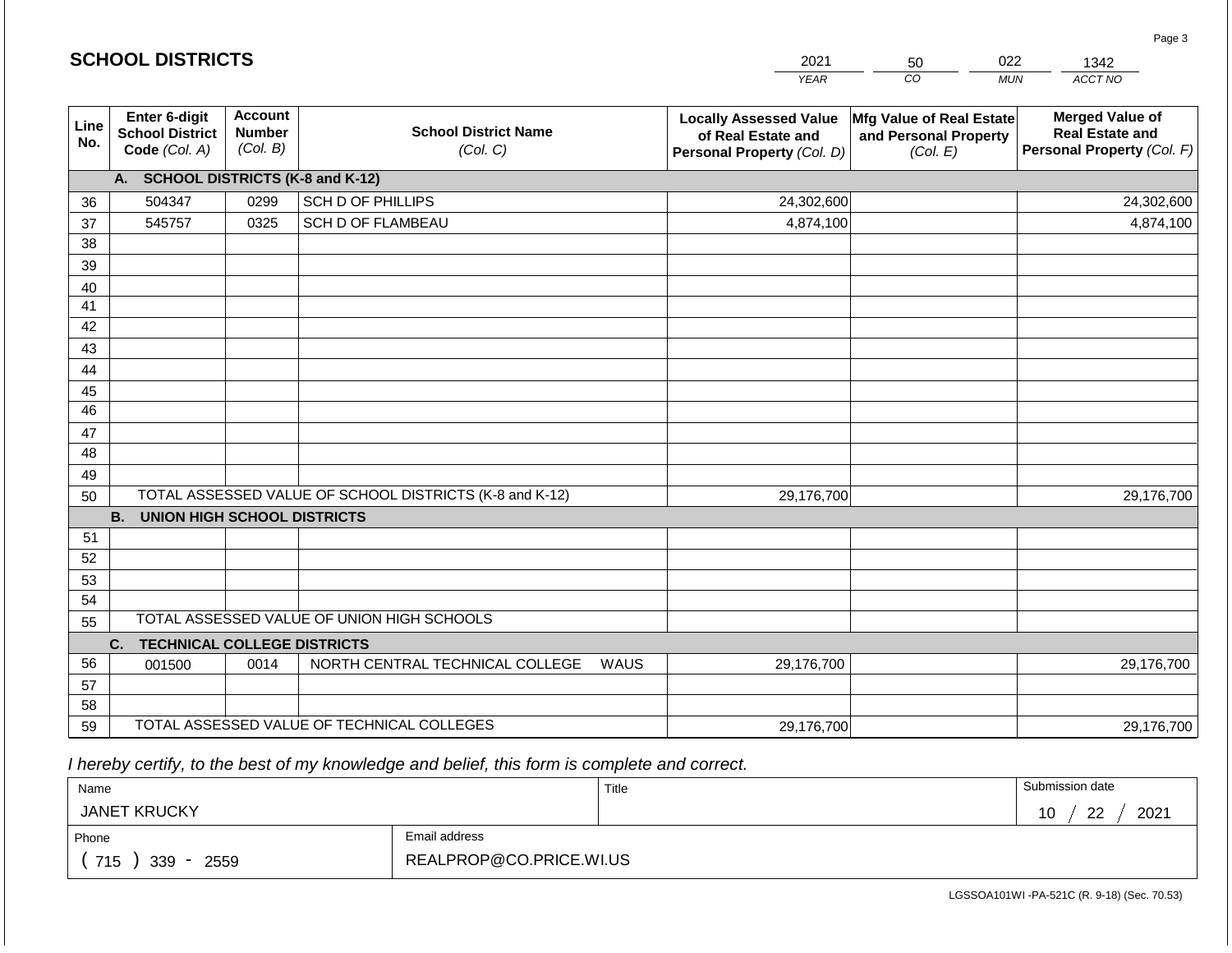- Each municipality's SOA is completed after the Board of Review and includes any changes made to the locally assessed values, under state law (sec. 70.53, Wis. Stats.)
- The Wisconsin Department of Revenue (DOR) merges the locally assessed values with the state assessed manufacturing values
- DOR provides the information regarding district names and codes. If a district is not listed, contact DOR.

Note: If you submit an amended SOA to DOR after your municipality's SOA is equated and posted to our website, we will process the SOA. However, DOR will not recalculate the *aggregate ratio or update the final SOA posted on our website. You should use the corrected values to calculate your tax rates.*

### **Page 1: Real Estate and Personal Property**

- Lines 1-9 assessed real estate values, parcel counts and acres by classification
- Lines 10-15 assessed personal property values and number of accounts by class
- Line 16 aggregate assessed value of all property subject to general property; use to calculate tax rates. Note: This line equals the total assessed value of K-8 and K-12 school districts (Line 50) and total assessed value of technical colleges (Line 59).
- Remarks assessment ratio used to calculate estimated fair market value on property tax bills

### **Page 2: Forest Crop, Other Exempt Land and Special Districts**

- Lines 18-21 private forest crop and managed forest lands assessed values
- Line  $22 -$  tax exempt land acres
- Line 23 prior years assessed value of omitted property under sec. 70.44 and correction of errors under sec. 70.43 shown by locally assessed or manufacturing real estate and personal property. Note: If there is an amount on this line, report the corresponding tax in the Statement of Taxes, Sections J or K.
- Lines 24-35 special district assessed values. These values are used to calculate tax rates for the special districts.

### **Page 3: School Districts**

- Lines 36-50 school districts (K-8 and K-12) assessed values. These values are used to calculate tax rates for school districts.
- Lines 51-55 union high school district assessed values. These values are used to calculate tax rates for union high school districts.
- Lines 56-59 technical college assessed values. These values are used to calculate tax rates for technical colleges.

If you have questions: Email: lgs@wisconsin.gov

 Phone: (608) 266-2569 or (608) 264-6892 Fax: (608) 264-6887

BRENDA JONES Z<br>
V<br>
Z<br>
V<br>
Z<br>
X<br>
C<br>

Z<br>
N<br>
Z<br>
N<br>
Z<br>
N<br>
Z<br>
N<br><br><br><br><br> BRENDA JONES<br>TOWN OF KENNAN<br>PO BOX 211<br>KENNAN, WI 54537 KENNAN, WI 54537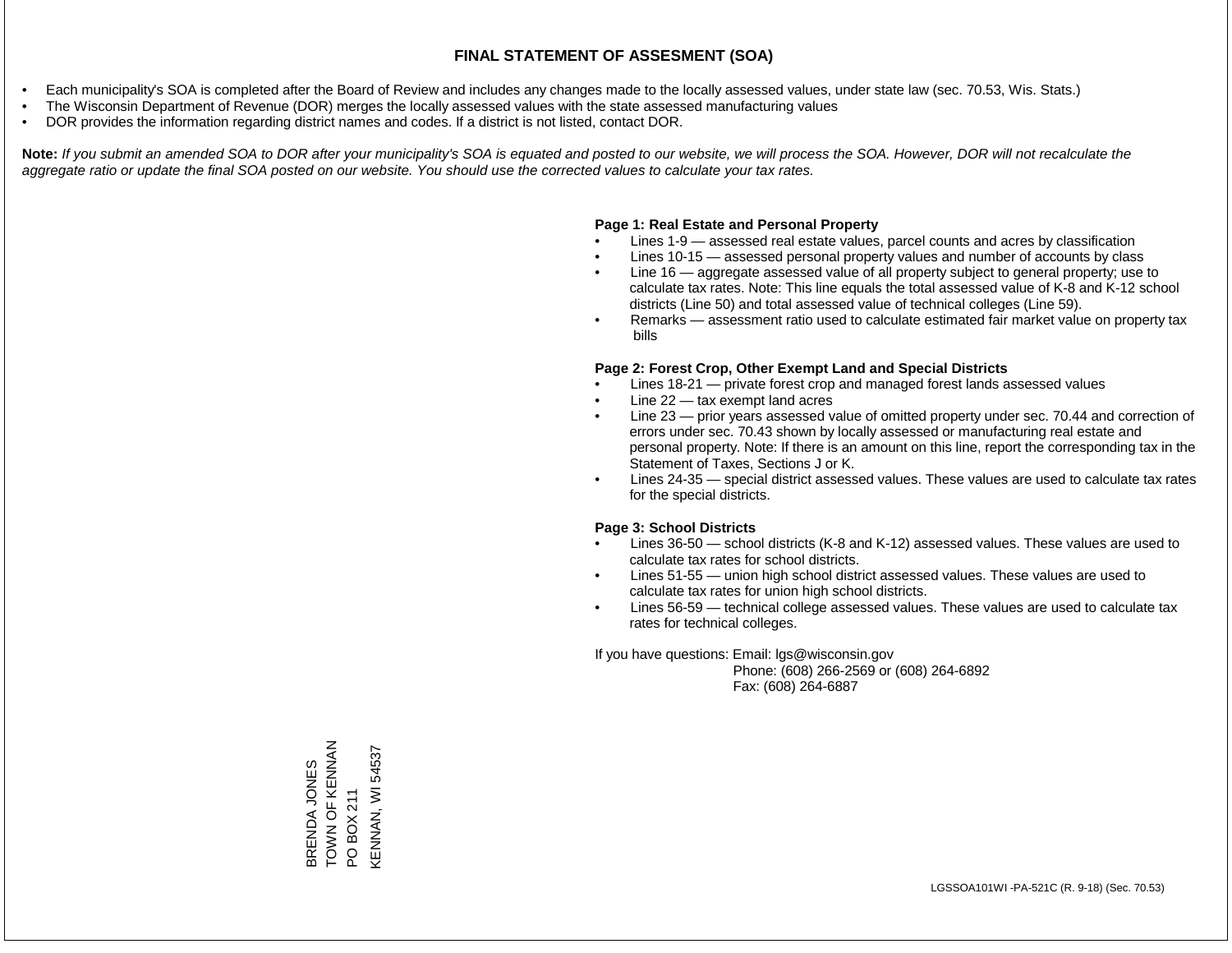|                | <b>FINAL - EQUATED</b><br><b>STATEMENT OF ASSESSMENT FOR 2021</b>                                                                                                                            | Page 1<br>This is an Amended Return |                |                                                                     |                                |                                        |                                         |
|----------------|----------------------------------------------------------------------------------------------------------------------------------------------------------------------------------------------|-------------------------------------|----------------|---------------------------------------------------------------------|--------------------------------|----------------------------------------|-----------------------------------------|
|                |                                                                                                                                                                                              |                                     | CO             | <b>MUN</b>                                                          | ACCT NO                        |                                        |                                         |
|                | <b>FOR</b><br><b>TOWN OF</b><br><b>OF</b>                                                                                                                                                    | <b>KNOX</b>                         |                | PRICE COUNTY                                                        |                                |                                        |                                         |
|                | Town - Village - City                                                                                                                                                                        | <b>Municipality Name</b>            |                | <b>County Name</b>                                                  |                                |                                        |                                         |
| Line<br>No.    | <b>REAL ESTATE</b><br>(See Lines 18 - 22 for                                                                                                                                                 |                                     | PARCEL COUNT   | NO. OF ACRES<br><b>WHOLE</b><br>TOTAL LAND MPROVEMENTS NUMBERS ONLY | <b>VALUE OF</b><br><b>LAND</b> | <b>VALUE OF</b><br><b>IMPROVEMENTS</b> | TOTAL VALUE OF LAND<br>AND IMPROVEMENTS |
|                | other Real Estate)                                                                                                                                                                           | (Col. A)                            | (Col. B)       | (Col, C)                                                            | (Col. D)                       | (Col. E)                               | (Col. F)                                |
| $\overline{1}$ | <b>RESIDENTIAL - Class 1</b>                                                                                                                                                                 | 337                                 | 314            | 370                                                                 | 1,458,200                      | 16,269,300                             | 17,727,500                              |
| $\overline{2}$ | COMMERCIAL - Class 2                                                                                                                                                                         | 8                                   | 8              | 16                                                                  | 49,900                         | 785,900                                | 835,800                                 |
| 3              | <b>MANUFACTURING - Class 3</b>                                                                                                                                                               | $\Omega$                            | $\Omega$       | $\Omega$                                                            | 0                              | 0                                      | $\Omega$                                |
| 4              | <b>AGRICULTURAL - Class 4</b>                                                                                                                                                                | 205                                 |                | 3,159                                                               | 353,300                        |                                        | 353,300                                 |
| 5              | <b>UNDEVELOPED - Class 5</b>                                                                                                                                                                 | 567                                 |                | 6,022                                                               | 1,734,600                      |                                        | 1,734,600                               |
| 6              | AGRICULTURAL FOREST - Class 5m                                                                                                                                                               | 173                                 |                | 3,006                                                               | 1,681,600                      |                                        | 1,681,600                               |
| $\overline{7}$ | <b>FOREST LANDS - Class 6</b>                                                                                                                                                                | 477                                 |                | 10,489                                                              | 12,320,900                     |                                        | 12,320,900                              |
| 8              | OTHER - Class 7                                                                                                                                                                              | 22                                  | 22             | 21                                                                  | 91,100                         | 699,000                                | 790,100                                 |
| 9              | TOTAL - ALL COLUMNS                                                                                                                                                                          | 1,789                               | 344            | 23,083                                                              | 17,689,600                     | 17,754,200                             | 35,443,800                              |
| 10             | NUMBER OF PERSONAL PROPERTY ACCOUNTS IN ROLL                                                                                                                                                 |                                     |                | 17                                                                  | <b>LOCALLY ASSESSED</b>        | <b>MANUFACTURING</b>                   | <b>MERGED</b>                           |
| 11             | BOATS AND OTHER WATERCRAFT NOT EXEMPT - Code 1                                                                                                                                               |                                     |                |                                                                     | 0                              | $\mathbf 0$                            | $\Omega$                                |
| 12             | MACHINERY, TOOLS AND PATTERNS - Code 2                                                                                                                                                       |                                     |                |                                                                     |                                | $\mathbf 0$                            | $\Omega$                                |
| 13             | FURNITURE, FIXTURES AND EQUIPMENT - Code 3                                                                                                                                                   |                                     |                |                                                                     | 16,200                         | $\pmb{0}$                              | 16,200                                  |
| 14             | ALL OTHER PERSONAL PROPERTY NOT EXEMPT - Codes 4A, 4B, 4C                                                                                                                                    |                                     |                |                                                                     | 511,100                        | $\mathbf 0$                            | 511,100                                 |
| 15             | TOTAL OF PERSONAL PROPERTY NOT EXEMPT (Total of Lines 11-14)                                                                                                                                 |                                     |                |                                                                     | 527,300                        | $\mathbf 0$                            | 527,300                                 |
| 16             | AGGREGATE ASSESSED VALUE OF ALL PROPERTY SUBJECT TO THE GENERAL PROPERTY TAX (Total of Lines 9F and 15F)<br>MUST EQUAL TOTAL VALUE OF THE SCHOOL DISTRICTS (K-12 PLUS K-8) - Line 50, Col. F |                                     |                |                                                                     |                                |                                        | 35,971,100                              |
| 17             | <b>BOARD OF REVIEW</b><br>DATE OF FINAL ADJOURNMENT                                                                                                                                          | Telephone #                         | (715) 820-0541 |                                                                     |                                |                                        |                                         |

The Assessment Ratio to be used in calculating the estimated Fair Market Value on tax bills for this tax district is 1.045875214

This ratio should be used to convert assessed values to "Calculate Equalized Values" in Step 1 of the Lottery and Gaming Credit Calculations.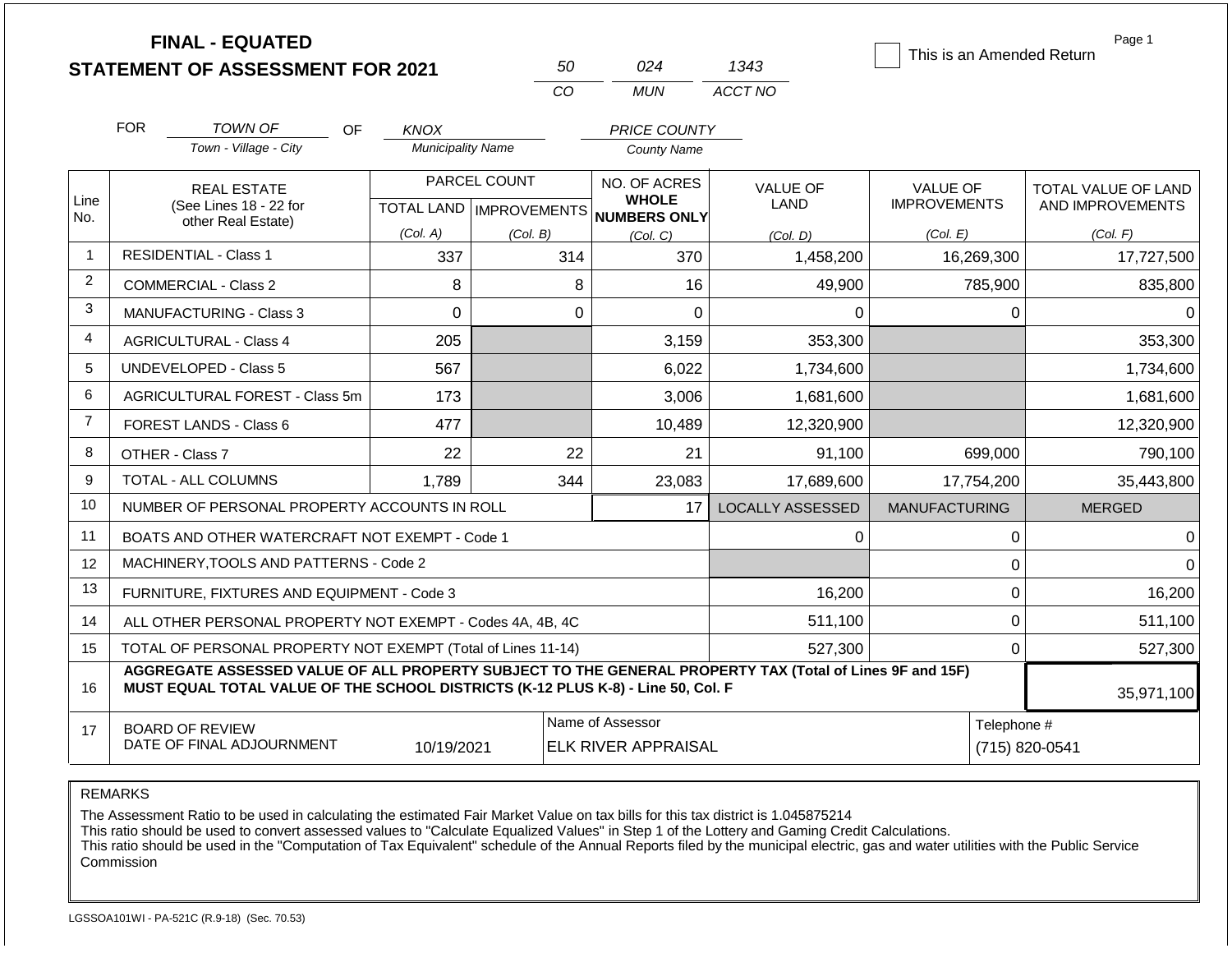2021 50 024 1343

FOREST LANDS (Line 7) and FOREST CROPS (in this section) - are **NOT** the same *YEAR CO MUN ACCT NO*

|    |                                  |                 |  | Private Forest Crop - Reg Class @ 10¢ per acre                                 |                                                                                                                             | Private Forest Crop - Reg Class @ \$2.52 per acre |                                    |                                                                    |                 |                    |  |
|----|----------------------------------|-----------------|--|--------------------------------------------------------------------------------|-----------------------------------------------------------------------------------------------------------------------------|---------------------------------------------------|------------------------------------|--------------------------------------------------------------------|-----------------|--------------------|--|
| 18 | (a) PARCELS                      | (b) ACRES       |  | (c) ASSESSED VALUE                                                             |                                                                                                                             | (d) PARCELS                                       |                                    | (e) ACRES                                                          |                 | (f) ASSESSED VALUE |  |
|    |                                  |                 |  |                                                                                |                                                                                                                             |                                                   |                                    | 40                                                                 |                 | 40.300             |  |
|    |                                  |                 |  | Private Forest Crop - Special Class @ 20¢ per acre                             | Entered Before 2005 Managed Forest - Ferrous Mining CLOSED @ \$7.87 per acre                                                |                                                   |                                    |                                                                    |                 |                    |  |
| 19 | (a) PARCELS                      | (b) ACRES       |  | (c) ASSESSED VALUE                                                             |                                                                                                                             | (d) PARCELS                                       |                                    | (e) ACRES                                                          |                 | (f) ASSESSED VALUE |  |
|    |                                  |                 |  |                                                                                |                                                                                                                             |                                                   |                                    |                                                                    |                 |                    |  |
|    |                                  |                 |  | Entered Before 2005 Managed Forest - OPEN @ 74 ¢ per acre                      |                                                                                                                             |                                                   |                                    | Entered Before 2005 Managed Forest - CLOSED @                      |                 | \$1.75 per acre    |  |
| 20 | (a) PARCELS                      | (b) ACRES       |  | (c) ASSESSED VALUE                                                             |                                                                                                                             | (d) PARCELS                                       |                                    | (e) ACRES                                                          |                 | (f) ASSESSED VALUE |  |
|    | 55<br>2,029.05                   |                 |  | 2,237,400                                                                      |                                                                                                                             | 58                                                |                                    | 2,067.16                                                           |                 | 2,056,200          |  |
|    |                                  |                 |  |                                                                                | Entered After 2004 Managed Forest - OPEN @ \$2.04 per acre<br>Entered After 2004 Managed Forest - CLOSED @ \$10.20 per acre |                                                   |                                    |                                                                    |                 |                    |  |
|    | (a) PARCELS                      | (b) ACRES       |  | (c) ASSESSED VALUE                                                             | (d) PARCELS                                                                                                                 |                                                   | (e) ACRES                          | (f) ASSESSED VALUE                                                 |                 |                    |  |
| 21 |                                  |                 |  |                                                                                |                                                                                                                             |                                                   |                                    |                                                                    |                 |                    |  |
|    | 45                               |                 |  |                                                                                |                                                                                                                             |                                                   |                                    |                                                                    |                 |                    |  |
|    |                                  | 1,591.98        |  | 1,676,300                                                                      | 44                                                                                                                          |                                                   | 1.727.94                           |                                                                    | 1,802,400       |                    |  |
| 22 | (a) County Forest Cropland Acres |                 |  | (b) Federal Acres                                                              | (c) State Acres                                                                                                             |                                                   | (d) County (NOT FOREST CROP) Acres |                                                                    | (e) Other Acres |                    |  |
|    |                                  |                 |  |                                                                                |                                                                                                                             |                                                   |                                    | 1.28                                                               |                 | 239.24             |  |
|    |                                  |                 |  |                                                                                |                                                                                                                             |                                                   |                                    |                                                                    |                 |                    |  |
|    |                                  |                 |  | Assessed Value of Omitted Property From Prior Years (Sec. 70.44)               |                                                                                                                             |                                                   |                                    | Assessed Value of Sec. 70.43 Corrections of Errors by Assessors    |                 |                    |  |
| 23 |                                  | (a) REAL ESTATE |  | (b) PERSONAL                                                                   |                                                                                                                             |                                                   |                                    | (c1) REAL ESTATE                                                   | (c2) PERSONAL   |                    |  |
|    | 848.400                          |                 |  |                                                                                |                                                                                                                             |                                                   |                                    |                                                                    |                 |                    |  |
|    |                                  |                 |  | Manufacturing Equated Value of Omitted Property From Prior Years (Sec. 70.995) |                                                                                                                             |                                                   |                                    | Mfg. Equated Value of Sec.70.43 Corrections of Errors by Assessors |                 |                    |  |
|    |                                  | (d) REAL ESTATE |  | (e) PERSONAL                                                                   |                                                                                                                             | (f1) REAL ESTATE                                  |                                    |                                                                    | (f2) PERSONAL   |                    |  |
|    |                                  |                 |  |                                                                                |                                                                                                                             |                                                   |                                    |                                                                    |                 |                    |  |
|    |                                  |                 |  |                                                                                |                                                                                                                             |                                                   |                                    |                                                                    |                 |                    |  |

## **SPECIAL DISTRICTS**

| Line<br>No. | <b>Enter 6-digit</b><br>Special District | <b>Account</b><br><b>Number</b> | <b>Special District Name</b> | <b>Locally Assessed Value</b><br>of Real Estate and | Mfg Value of Real Estate<br>and Personal Property | <b>Merged Value of</b><br><b>Real Estate and</b> |
|-------------|------------------------------------------|---------------------------------|------------------------------|-----------------------------------------------------|---------------------------------------------------|--------------------------------------------------|
|             | Code (Col. A)                            | (Col. B)                        | (Col. C)                     | Personal Property (Col. D)                          | (Col. E)                                          | <b>Personal Property (Col. F)</b>                |
| 24          |                                          |                                 |                              |                                                     |                                                   |                                                  |
| 25          |                                          |                                 |                              |                                                     |                                                   |                                                  |
| 26          |                                          |                                 |                              |                                                     |                                                   |                                                  |
| 27          |                                          |                                 |                              |                                                     |                                                   |                                                  |
| 28          |                                          |                                 |                              |                                                     |                                                   |                                                  |
| 29          |                                          |                                 |                              |                                                     |                                                   |                                                  |
| 30          |                                          |                                 |                              |                                                     |                                                   |                                                  |
| 31          |                                          |                                 |                              |                                                     |                                                   |                                                  |
| 32          |                                          |                                 |                              |                                                     |                                                   |                                                  |
| 33          |                                          |                                 |                              |                                                     |                                                   |                                                  |
| 34          |                                          |                                 |                              |                                                     |                                                   |                                                  |
| 35          |                                          |                                 |                              |                                                     |                                                   |                                                  |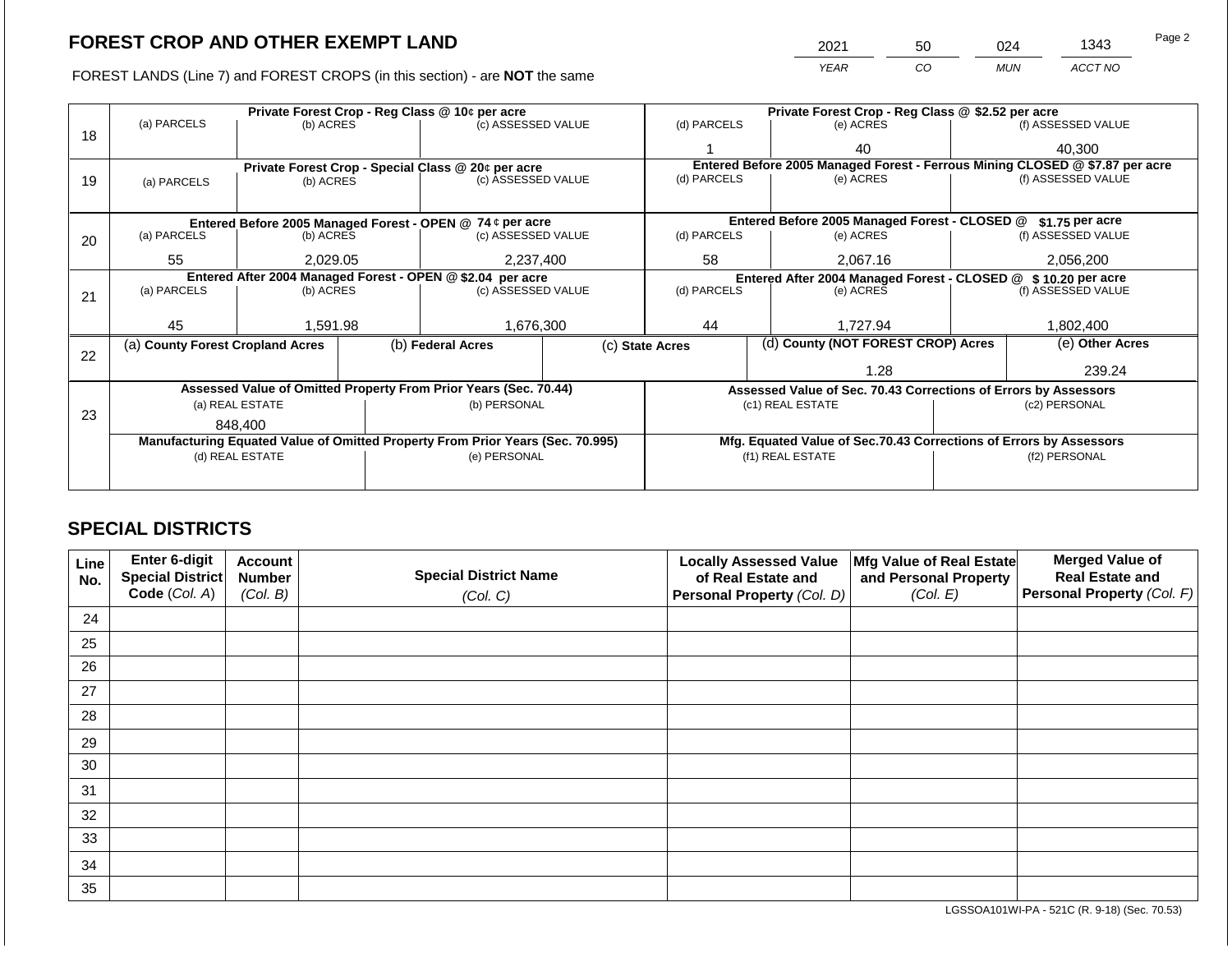| <b>SCHOOL DISTRICTS</b><br>2021 |                                                          |                                             |                                                         |                                                                                   |                                                               | 024        | 1343                                                                           |
|---------------------------------|----------------------------------------------------------|---------------------------------------------|---------------------------------------------------------|-----------------------------------------------------------------------------------|---------------------------------------------------------------|------------|--------------------------------------------------------------------------------|
|                                 |                                                          |                                             |                                                         | <b>YEAR</b>                                                                       | CO                                                            | <b>MUN</b> | ACCT NO                                                                        |
| Line<br>No.                     | Enter 6-digit<br><b>School District</b><br>Code (Col. A) | <b>Account</b><br><b>Number</b><br>(Col. B) | <b>School District Name</b><br>(Col. C)                 | <b>Locally Assessed Value</b><br>of Real Estate and<br>Personal Property (Col. D) | Mfg Value of Real Estate<br>and Personal Property<br>(Col. E) |            | <b>Merged Value of</b><br><b>Real Estate and</b><br>Personal Property (Col. F) |
|                                 | A. SCHOOL DISTRICTS (K-8 and K-12)                       |                                             |                                                         |                                                                                   |                                                               |            |                                                                                |
| 36                              | 504571                                                   | 0300                                        | <b>SCH D OF PRENTICE</b>                                | 35,971,100                                                                        |                                                               |            | 35,971,100                                                                     |
| 37                              |                                                          |                                             |                                                         |                                                                                   |                                                               |            |                                                                                |
| 38                              |                                                          |                                             |                                                         |                                                                                   |                                                               |            |                                                                                |
| 39                              |                                                          |                                             |                                                         |                                                                                   |                                                               |            |                                                                                |
| 40                              |                                                          |                                             |                                                         |                                                                                   |                                                               |            |                                                                                |
| 41<br>42                        |                                                          |                                             |                                                         |                                                                                   |                                                               |            |                                                                                |
| 43                              |                                                          |                                             |                                                         |                                                                                   |                                                               |            |                                                                                |
| 44                              |                                                          |                                             |                                                         |                                                                                   |                                                               |            |                                                                                |
| 45                              |                                                          |                                             |                                                         |                                                                                   |                                                               |            |                                                                                |
| 46                              |                                                          |                                             |                                                         |                                                                                   |                                                               |            |                                                                                |
| 47                              |                                                          |                                             |                                                         |                                                                                   |                                                               |            |                                                                                |
| 48                              |                                                          |                                             |                                                         |                                                                                   |                                                               |            |                                                                                |
| 49                              |                                                          |                                             |                                                         |                                                                                   |                                                               |            |                                                                                |
| 50                              |                                                          |                                             | TOTAL ASSESSED VALUE OF SCHOOL DISTRICTS (K-8 and K-12) | 35,971,100                                                                        |                                                               |            | 35,971,100                                                                     |
|                                 | <b>B.</b><br><b>UNION HIGH SCHOOL DISTRICTS</b>          |                                             |                                                         |                                                                                   |                                                               |            |                                                                                |
| 51                              |                                                          |                                             |                                                         |                                                                                   |                                                               |            |                                                                                |
| 52<br>53                        |                                                          |                                             |                                                         |                                                                                   |                                                               |            |                                                                                |
| 54                              |                                                          |                                             |                                                         |                                                                                   |                                                               |            |                                                                                |
| 55                              |                                                          |                                             | TOTAL ASSESSED VALUE OF UNION HIGH SCHOOLS              |                                                                                   |                                                               |            |                                                                                |
|                                 | <b>TECHNICAL COLLEGE DISTRICTS</b><br>C.                 |                                             |                                                         |                                                                                   |                                                               |            |                                                                                |
| 56                              | 001500                                                   | 0014                                        | NORTH CENTRAL TECHNICAL COLLEGE                         | 35,971,100<br>WAUS                                                                |                                                               |            | 35,971,100                                                                     |
| 57                              |                                                          |                                             |                                                         |                                                                                   |                                                               |            |                                                                                |
| 58                              |                                                          |                                             |                                                         |                                                                                   |                                                               |            |                                                                                |
| 59                              |                                                          |                                             | TOTAL ASSESSED VALUE OF TECHNICAL COLLEGES              | 35,971,100                                                                        |                                                               |            | 35,971,100                                                                     |

 *I hereby certify, to the best of my knowledge and belief, this form is complete and correct.*

**SCHOOL DISTRICTS**

| Name                                           |                         | Title | Submission date      |
|------------------------------------------------|-------------------------|-------|----------------------|
| <b>JANET KRUCKY</b>                            |                         |       | 2021<br>$\sim$<br>10 |
| Phone                                          | Email address           |       |                      |
| 715<br>339<br>2559<br>$\overline{\phantom{a}}$ | REALPROP@CO.PRICE.WI.US |       |                      |

Page 3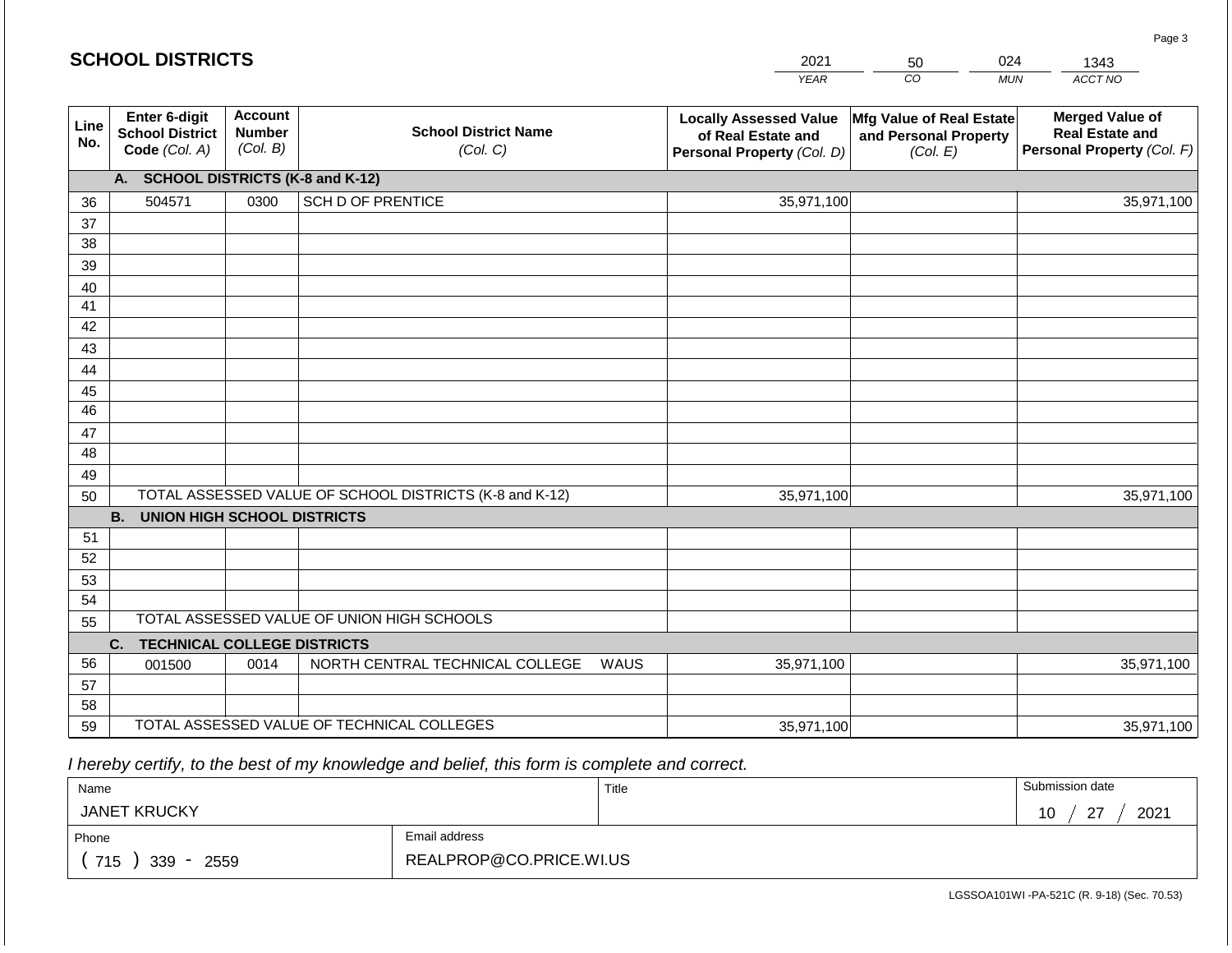- Each municipality's SOA is completed after the Board of Review and includes any changes made to the locally assessed values, under state law (sec. 70.53, Wis. Stats.)
- The Wisconsin Department of Revenue (DOR) merges the locally assessed values with the state assessed manufacturing values
- DOR provides the information regarding district names and codes. If a district is not listed, contact DOR.

Note: If you submit an amended SOA to DOR after your municipality's SOA is equated and posted to our website, we will process the SOA. However, DOR will not recalculate the *aggregate ratio or update the final SOA posted on our website. You should use the corrected values to calculate your tax rates.*

### **Page 1: Real Estate and Personal Property**

- Lines 1-9 assessed real estate values, parcel counts and acres by classification
- Lines 10-15 assessed personal property values and number of accounts by class
- Line 16 aggregate assessed value of all property subject to general property; use to calculate tax rates. Note: This line equals the total assessed value of K-8 and K-12 school districts (Line 50) and total assessed value of technical colleges (Line 59).
- Remarks assessment ratio used to calculate estimated fair market value on property tax bills

### **Page 2: Forest Crop, Other Exempt Land and Special Districts**

- Lines 18-21 private forest crop and managed forest lands assessed values
- Line  $22 -$  tax exempt land acres
- Line 23 prior years assessed value of omitted property under sec. 70.44 and correction of errors under sec. 70.43 shown by locally assessed or manufacturing real estate and personal property. Note: If there is an amount on this line, report the corresponding tax in the Statement of Taxes, Sections J or K.
- Lines 24-35 special district assessed values. These values are used to calculate tax rates for the special districts.

### **Page 3: School Districts**

- Lines 36-50 school districts (K-8 and K-12) assessed values. These values are used to calculate tax rates for school districts.
- Lines 51-55 union high school district assessed values. These values are used to calculate tax rates for union high school districts.
- Lines 56-59 technical college assessed values. These values are used to calculate tax rates for technical colleges.

If you have questions: Email: lgs@wisconsin.gov

 Phone: (608) 266-2569 or (608) 264-6892 Fax: (608) 264-6887

**BRANTWOOD, WI 54513 - 9337** BRANTWOOD, WI 54513 - 9337HARMONY ROAD N4627 HARMONY ROAD JOSEPH KLEPEC<br>TOWN OF KNOX JOSEPH KLEPEC TOWN OF KNOX N4627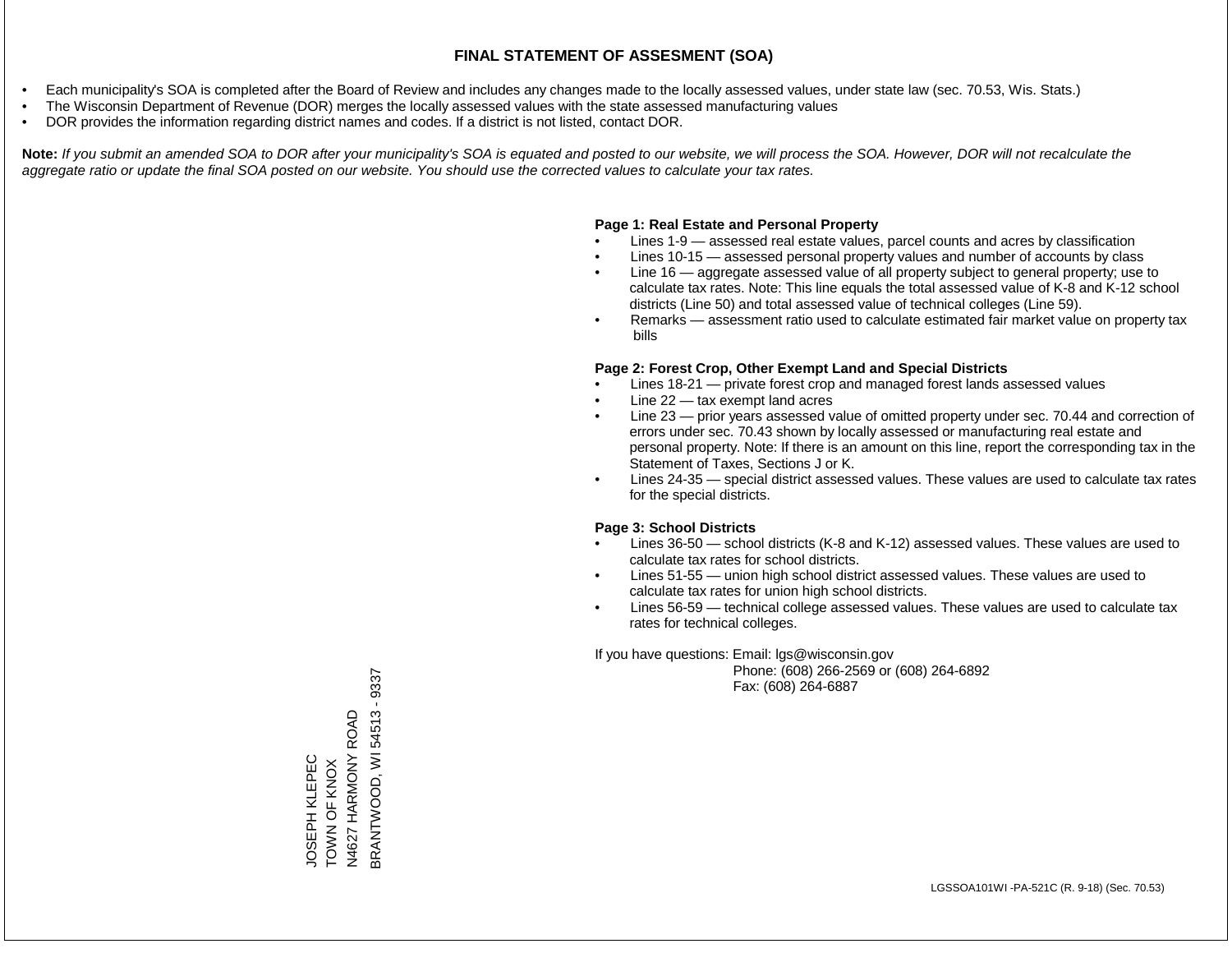|                |                                                     | <b>FINAL - EQUATED</b><br><b>STATEMENT OF ASSESSMENT FOR 2021</b>                                                                                                                            |                          | 50           | 026                                                                      | 1344                    | This is an Amended Return              | Page 1                                  |
|----------------|-----------------------------------------------------|----------------------------------------------------------------------------------------------------------------------------------------------------------------------------------------------|--------------------------|--------------|--------------------------------------------------------------------------|-------------------------|----------------------------------------|-----------------------------------------|
|                |                                                     |                                                                                                                                                                                              |                          | CO           | <b>MUN</b>                                                               | ACCT NO                 |                                        |                                         |
|                | <b>FOR</b>                                          | <b>TOWN OF</b><br>OF.                                                                                                                                                                        | LAKE                     |              | <b>PRICE COUNTY</b>                                                      |                         |                                        |                                         |
|                |                                                     | Town - Village - City                                                                                                                                                                        | <b>Municipality Name</b> |              | <b>County Name</b>                                                       |                         |                                        |                                         |
| Line           |                                                     | <b>REAL ESTATE</b><br>(See Lines 18 - 22 for                                                                                                                                                 |                          | PARCEL COUNT | NO. OF ACRES<br><b>WHOLE</b><br>TOTAL LAND   IMPROVEMENTS   NUMBERS ONLY | <b>VALUE OF</b><br>LAND | <b>VALUE OF</b><br><b>IMPROVEMENTS</b> | TOTAL VALUE OF LAND<br>AND IMPROVEMENTS |
| No.            | other Real Estate)                                  |                                                                                                                                                                                              | (Col. A)                 | (Col. B)     | (Col. C)                                                                 | (Col. D)                | (Col. E)                               | (Col. F)                                |
| $\mathbf{1}$   |                                                     | <b>RESIDENTIAL - Class 1</b>                                                                                                                                                                 | 1,336                    | 1,036        | 2,268                                                                    | 32,064,700              | 95,517,900                             | 127,582,600                             |
| $\overline{2}$ |                                                     | <b>COMMERCIAL - Class 2</b>                                                                                                                                                                  | 35                       | 26           | 101                                                                      | 920,500                 | 3,685,700                              | 4,606,200                               |
| 3              |                                                     | <b>MANUFACTURING - Class 3</b>                                                                                                                                                               | $\Omega$                 | $\Omega$     | $\mathbf 0$                                                              | $\Omega$                | 0                                      | $\Omega$                                |
| $\overline{4}$ |                                                     | <b>AGRICULTURAL - Class 4</b>                                                                                                                                                                | 192                      |              | 3,346                                                                    | 459,500                 |                                        | 459,500                                 |
| 5              |                                                     | <b>UNDEVELOPED - Class 5</b>                                                                                                                                                                 | 430                      |              | 5,074                                                                    | 1,700,900               |                                        | 1,700,900                               |
| 6              |                                                     | <b>AGRICULTURAL FOREST - Class 5m</b>                                                                                                                                                        | 133                      |              | 2,427                                                                    | 1,473,300               |                                        | 1,473,300                               |
| $\overline{7}$ |                                                     | FOREST LANDS - Class 6                                                                                                                                                                       | 755                      |              | 15,618                                                                   | 19,419,100              |                                        | 19,419,100                              |
| 8              |                                                     | OTHER - Class 7                                                                                                                                                                              | 21                       | 21           | 42                                                                       | 186,300                 | 1,781,700                              | 1,968,000                               |
| 9              |                                                     | <b>TOTAL - ALL COLUMNS</b>                                                                                                                                                                   | 2,902                    | 1,083        | 28,876                                                                   | 56,224,300              | 100.985.300                            | 157,209,600                             |
| 10             |                                                     | NUMBER OF PERSONAL PROPERTY ACCOUNTS IN ROLL                                                                                                                                                 |                          |              | 58                                                                       | <b>LOCALLY ASSESSED</b> | <b>MANUFACTURING</b>                   | <b>MERGED</b>                           |
| 11             |                                                     | BOATS AND OTHER WATERCRAFT NOT EXEMPT - Code 1                                                                                                                                               |                          |              |                                                                          | 55,000                  | 0                                      | 55,000                                  |
| 12             |                                                     | MACHINERY, TOOLS AND PATTERNS - Code 2                                                                                                                                                       |                          |              |                                                                          |                         | 12,600                                 | 12,600                                  |
| 13             |                                                     | FURNITURE, FIXTURES AND EQUIPMENT - Code 3                                                                                                                                                   |                          |              |                                                                          | 112,400                 | 0                                      | 112,400                                 |
| 14             |                                                     | ALL OTHER PERSONAL PROPERTY NOT EXEMPT - Codes 4A, 4B, 4C                                                                                                                                    |                          |              |                                                                          | 284,700                 | $\Omega$                               | 284,700                                 |
| 15             |                                                     | TOTAL OF PERSONAL PROPERTY NOT EXEMPT (Total of Lines 11-14)                                                                                                                                 |                          | 452,100      | 12,600                                                                   | 464,700                 |                                        |                                         |
| 16             |                                                     | AGGREGATE ASSESSED VALUE OF ALL PROPERTY SUBJECT TO THE GENERAL PROPERTY TAX (Total of Lines 9F and 15F)<br>MUST EQUAL TOTAL VALUE OF THE SCHOOL DISTRICTS (K-12 PLUS K-8) - Line 50, Col. F |                          |              |                                                                          |                         |                                        | 157,674,300                             |
| 17             | <b>BOARD OF REVIEW</b><br>DATE OF FINAL ADJOURNMENT | Telephone #                                                                                                                                                                                  | (715) 820-0541           |              |                                                                          |                         |                                        |                                         |

The Assessment Ratio to be used in calculating the estimated Fair Market Value on tax bills for this tax district is .960650671

This ratio should be used to convert assessed values to "Calculate Equalized Values" in Step 1 of the Lottery and Gaming Credit Calculations.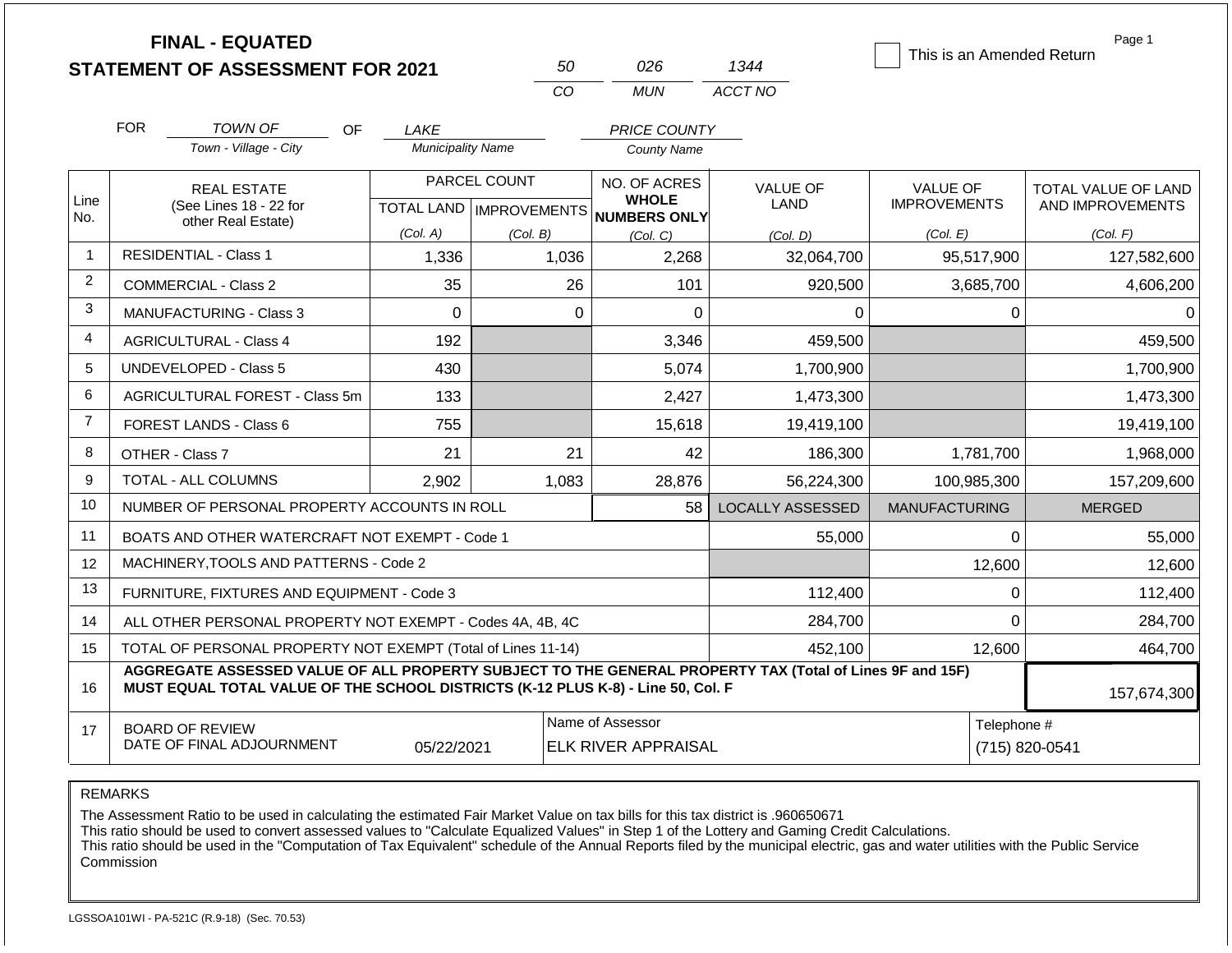FOREST LANDS (Line 7) and FOREST CROPS (in this section) - are NOT the same

| 2021 | 50 | 026        | 1344    | Page 2 |
|------|----|------------|---------|--------|
| YEAR | CО | <b>MUN</b> | ACCT NO |        |

|    |                                                            |                 |                    | Private Forest Crop - Reg Class @ 10¢ per acre                                 |             | Private Forest Crop - Reg Class @ \$2.52 per acre                            |                                                                 |           |                    |                                                                    |  |
|----|------------------------------------------------------------|-----------------|--------------------|--------------------------------------------------------------------------------|-------------|------------------------------------------------------------------------------|-----------------------------------------------------------------|-----------|--------------------|--------------------------------------------------------------------|--|
| 18 | (a) PARCELS                                                | (b) ACRES       |                    | (c) ASSESSED VALUE                                                             |             | (d) PARCELS                                                                  |                                                                 | (e) ACRES |                    | (f) ASSESSED VALUE                                                 |  |
|    |                                                            |                 |                    |                                                                                |             | 8                                                                            |                                                                 | 310.63    |                    | 358,600                                                            |  |
|    |                                                            |                 |                    | Private Forest Crop - Special Class @ 20¢ per acre                             |             | Entered Before 2005 Managed Forest - Ferrous Mining CLOSED @ \$7.87 per acre |                                                                 |           |                    |                                                                    |  |
| 19 | (a) PARCELS                                                | (b) ACRES       |                    | (c) ASSESSED VALUE                                                             |             | (d) PARCELS                                                                  |                                                                 | (e) ACRES |                    | (f) ASSESSED VALUE                                                 |  |
|    |                                                            |                 |                    |                                                                                |             |                                                                              |                                                                 |           |                    |                                                                    |  |
|    |                                                            |                 |                    | Entered Before 2005 Managed Forest - OPEN @ 74 ¢ per acre                      |             |                                                                              | Entered Before 2005 Managed Forest - CLOSED @                   |           |                    | \$1.75 per acre                                                    |  |
| 20 | (a) PARCELS                                                | (b) ACRES       | (c) ASSESSED VALUE |                                                                                | (d) PARCELS |                                                                              | (e) ACRES                                                       |           | (f) ASSESSED VALUE |                                                                    |  |
|    | 154                                                        | 5,927.93        |                    | 8,463,300                                                                      |             | 156                                                                          |                                                                 | 5,768.81  |                    | 7,776,700                                                          |  |
|    | Entered After 2004 Managed Forest - OPEN @ \$2.04 per acre |                 |                    |                                                                                |             |                                                                              | Entered After 2004 Managed Forest - CLOSED @                    |           |                    | \$10.20 per acre                                                   |  |
| 21 | (a) PARCELS                                                | (b) ACRES       |                    | (c) ASSESSED VALUE                                                             |             | (d) PARCELS                                                                  |                                                                 | (e) ACRES |                    | (f) ASSESSED VALUE                                                 |  |
|    |                                                            |                 |                    |                                                                                |             |                                                                              |                                                                 |           |                    |                                                                    |  |
|    | 57                                                         | 2,000.76        |                    | 2,635,600                                                                      |             | 102                                                                          |                                                                 | 3,608.83  | 4,696,700          |                                                                    |  |
| 22 | (a) County Forest Cropland Acres                           |                 |                    | (b) Federal Acres                                                              |             | (d) County (NOT FOREST CROP) Acres<br>(c) State Acres                        |                                                                 |           | (e) Other Acres    |                                                                    |  |
|    | 3,325.69                                                   |                 |                    |                                                                                |             | 7,206.92                                                                     |                                                                 | 42.03     |                    | 328.42                                                             |  |
|    |                                                            |                 |                    | Assessed Value of Omitted Property From Prior Years (Sec. 70.44)               |             |                                                                              | Assessed Value of Sec. 70.43 Corrections of Errors by Assessors |           |                    |                                                                    |  |
|    |                                                            | (a) REAL ESTATE |                    | (b) PERSONAL                                                                   |             |                                                                              | (c1) REAL ESTATE                                                |           | (c2) PERSONAL      |                                                                    |  |
| 23 |                                                            |                 |                    |                                                                                |             |                                                                              |                                                                 |           |                    |                                                                    |  |
|    |                                                            |                 |                    | Manufacturing Equated Value of Omitted Property From Prior Years (Sec. 70.995) |             |                                                                              |                                                                 |           |                    | Mfg. Equated Value of Sec.70.43 Corrections of Errors by Assessors |  |
|    |                                                            | (d) REAL ESTATE |                    | (e) PERSONAL                                                                   |             |                                                                              | (f1) REAL ESTATE                                                |           |                    | (f2) PERSONAL                                                      |  |
|    |                                                            |                 |                    |                                                                                |             |                                                                              |                                                                 |           |                    |                                                                    |  |
|    |                                                            |                 |                    |                                                                                |             |                                                                              |                                                                 |           |                    |                                                                    |  |

## **SPECIAL DISTRICTS**

| Line<br>No. | Enter 6-digit<br>Special District<br>Code (Col. A) | <b>Account</b><br><b>Number</b><br>(Col. B) | <b>Special District Name</b><br>(Col. C) | <b>Locally Assessed Value</b><br>of Real Estate and<br>Personal Property (Col. D) | Mfg Value of Real Estate<br>and Personal Property<br>(Col. E) | <b>Merged Value of</b><br><b>Real Estate and</b><br>Personal Property (Col. F) |
|-------------|----------------------------------------------------|---------------------------------------------|------------------------------------------|-----------------------------------------------------------------------------------|---------------------------------------------------------------|--------------------------------------------------------------------------------|
| 24          | 507040                                             | 0310                                        | LYMANTOWN SANITARY DISTRICT              | 5,655,000                                                                         |                                                               | 5,655,000                                                                      |
| 25          |                                                    |                                             |                                          |                                                                                   |                                                               |                                                                                |
| 26          |                                                    |                                             |                                          |                                                                                   |                                                               |                                                                                |
| 27          |                                                    |                                             |                                          |                                                                                   |                                                               |                                                                                |
| 28          |                                                    |                                             |                                          |                                                                                   |                                                               |                                                                                |
| 29          |                                                    |                                             |                                          |                                                                                   |                                                               |                                                                                |
| 30          |                                                    |                                             |                                          |                                                                                   |                                                               |                                                                                |
| 31          |                                                    |                                             |                                          |                                                                                   |                                                               |                                                                                |
| 32          |                                                    |                                             |                                          |                                                                                   |                                                               |                                                                                |
| 33          |                                                    |                                             |                                          |                                                                                   |                                                               |                                                                                |
| 34          |                                                    |                                             |                                          |                                                                                   |                                                               |                                                                                |
| 35          |                                                    |                                             |                                          |                                                                                   |                                                               |                                                                                |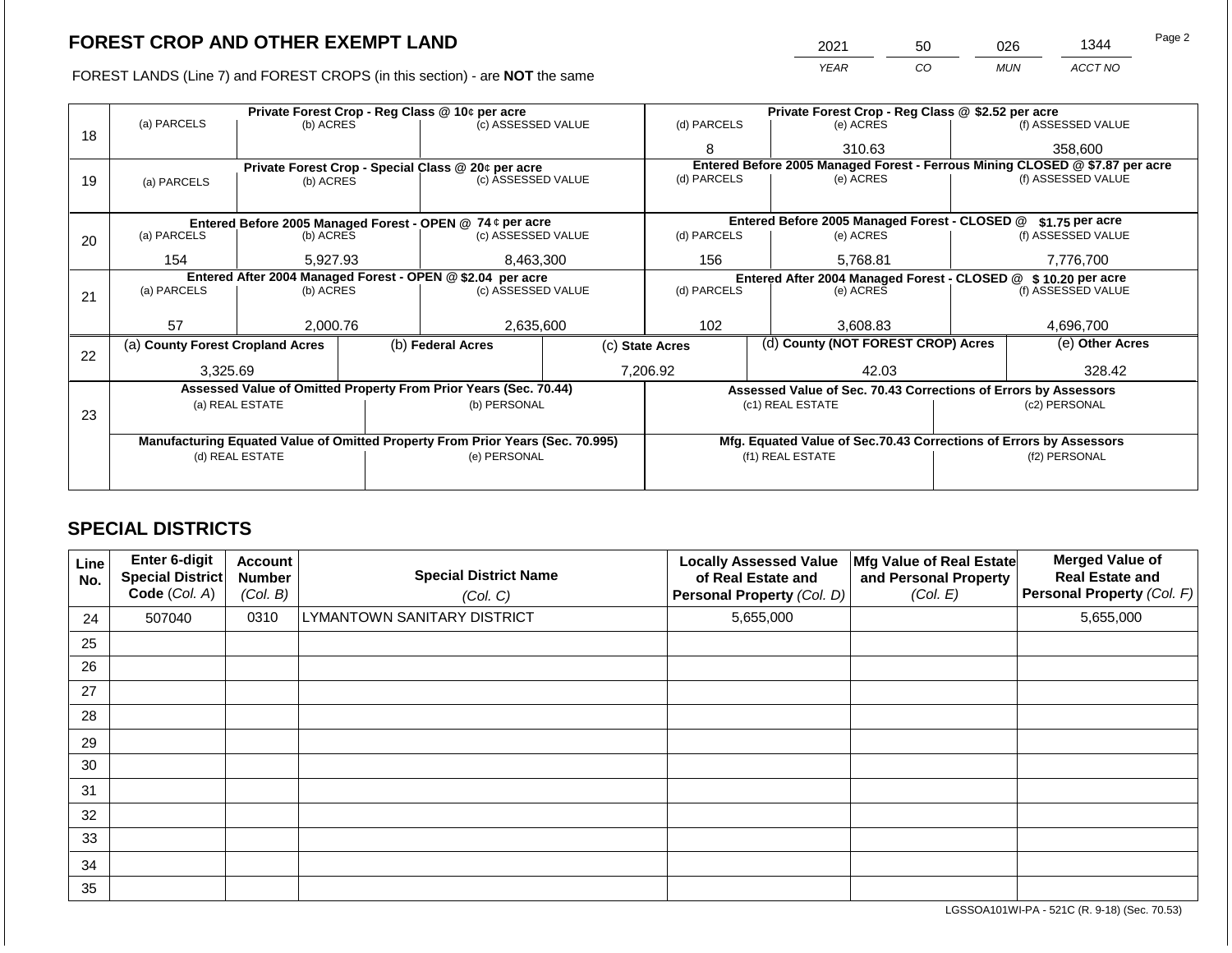|                       | <b>SCHOOL DISTRICTS</b>                                  |                                             |                                                         | 2021                                                                              | 026<br>50<br>1344                                             |                                                                                |  |  |  |
|-----------------------|----------------------------------------------------------|---------------------------------------------|---------------------------------------------------------|-----------------------------------------------------------------------------------|---------------------------------------------------------------|--------------------------------------------------------------------------------|--|--|--|
|                       |                                                          |                                             |                                                         | <b>YEAR</b>                                                                       | CO<br><b>MUN</b>                                              | ACCT NO                                                                        |  |  |  |
| Line<br>No.           | Enter 6-digit<br><b>School District</b><br>Code (Col. A) | <b>Account</b><br><b>Number</b><br>(Col. B) | <b>School District Name</b><br>(Col. C)                 | <b>Locally Assessed Value</b><br>of Real Estate and<br>Personal Property (Col. D) | Mfg Value of Real Estate<br>and Personal Property<br>(Col. E) | <b>Merged Value of</b><br><b>Real Estate and</b><br>Personal Property (Col. F) |  |  |  |
|                       | A. SCHOOL DISTRICTS (K-8 and K-12)                       |                                             |                                                         |                                                                                   |                                                               |                                                                                |  |  |  |
| 36                    | 020840                                                   | 0019                                        | <b>SCH D OF BUTTERNUT</b>                               | 9,650,800                                                                         |                                                               | 9,650,800                                                                      |  |  |  |
| 37                    | 501071                                                   | 0447                                        | SCH D OF CHEQUAMEGON                                    | 148,010,900                                                                       | 12,600                                                        | 148,023,500                                                                    |  |  |  |
| 38                    |                                                          |                                             |                                                         |                                                                                   |                                                               |                                                                                |  |  |  |
| 39                    |                                                          |                                             |                                                         |                                                                                   |                                                               |                                                                                |  |  |  |
| 40                    |                                                          |                                             |                                                         |                                                                                   |                                                               |                                                                                |  |  |  |
| 41                    |                                                          |                                             |                                                         |                                                                                   |                                                               |                                                                                |  |  |  |
| 42                    |                                                          |                                             |                                                         |                                                                                   |                                                               |                                                                                |  |  |  |
| 43                    |                                                          |                                             |                                                         |                                                                                   |                                                               |                                                                                |  |  |  |
| 44                    |                                                          |                                             |                                                         |                                                                                   |                                                               |                                                                                |  |  |  |
| 45<br>$\overline{46}$ |                                                          |                                             |                                                         |                                                                                   |                                                               |                                                                                |  |  |  |
| 47                    |                                                          |                                             |                                                         |                                                                                   |                                                               |                                                                                |  |  |  |
| 48                    |                                                          |                                             |                                                         |                                                                                   |                                                               |                                                                                |  |  |  |
| 49                    |                                                          |                                             |                                                         |                                                                                   |                                                               |                                                                                |  |  |  |
| 50                    |                                                          |                                             | TOTAL ASSESSED VALUE OF SCHOOL DISTRICTS (K-8 and K-12) | 157,661,700                                                                       | 12,600                                                        | 157,674,300                                                                    |  |  |  |
|                       | <b>B.</b><br><b>UNION HIGH SCHOOL DISTRICTS</b>          |                                             |                                                         |                                                                                   |                                                               |                                                                                |  |  |  |
| 51                    |                                                          |                                             |                                                         |                                                                                   |                                                               |                                                                                |  |  |  |
| 52                    |                                                          |                                             |                                                         |                                                                                   |                                                               |                                                                                |  |  |  |
| 53                    |                                                          |                                             |                                                         |                                                                                   |                                                               |                                                                                |  |  |  |
| 54                    |                                                          |                                             |                                                         |                                                                                   |                                                               |                                                                                |  |  |  |
| 55                    |                                                          |                                             | TOTAL ASSESSED VALUE OF UNION HIGH SCHOOLS              |                                                                                   |                                                               |                                                                                |  |  |  |
|                       | C.<br><b>TECHNICAL COLLEGE DISTRICTS</b>                 |                                             |                                                         |                                                                                   |                                                               |                                                                                |  |  |  |
| 56                    | 001500                                                   | 0014                                        | NORTH CENTRAL TECHNICAL COLLEGE                         | WAUS<br>157,661,700                                                               | 12,600                                                        | 157,674,300                                                                    |  |  |  |
| 57                    |                                                          |                                             |                                                         |                                                                                   |                                                               |                                                                                |  |  |  |
| 58                    |                                                          |                                             |                                                         |                                                                                   |                                                               |                                                                                |  |  |  |
| 59                    |                                                          |                                             | TOTAL ASSESSED VALUE OF TECHNICAL COLLEGES              | 157,661,700                                                                       | 12,600                                                        | 157,674,300                                                                    |  |  |  |

 *I hereby certify, to the best of my knowledge and belief, this form is complete and correct.*

**SCHOOL DISTRICTS**

| Name                                           |                         | Title | Submission date        |
|------------------------------------------------|-------------------------|-------|------------------------|
| <b>JANET KRUCKY</b>                            |                         |       | 2021<br>24<br>∩ҕ<br>◡◡ |
| Phone                                          | Email address           |       |                        |
| 715<br>339<br>2559<br>$\overline{\phantom{a}}$ | REALPROP@CO.PRICE.WI.US |       |                        |

Page 3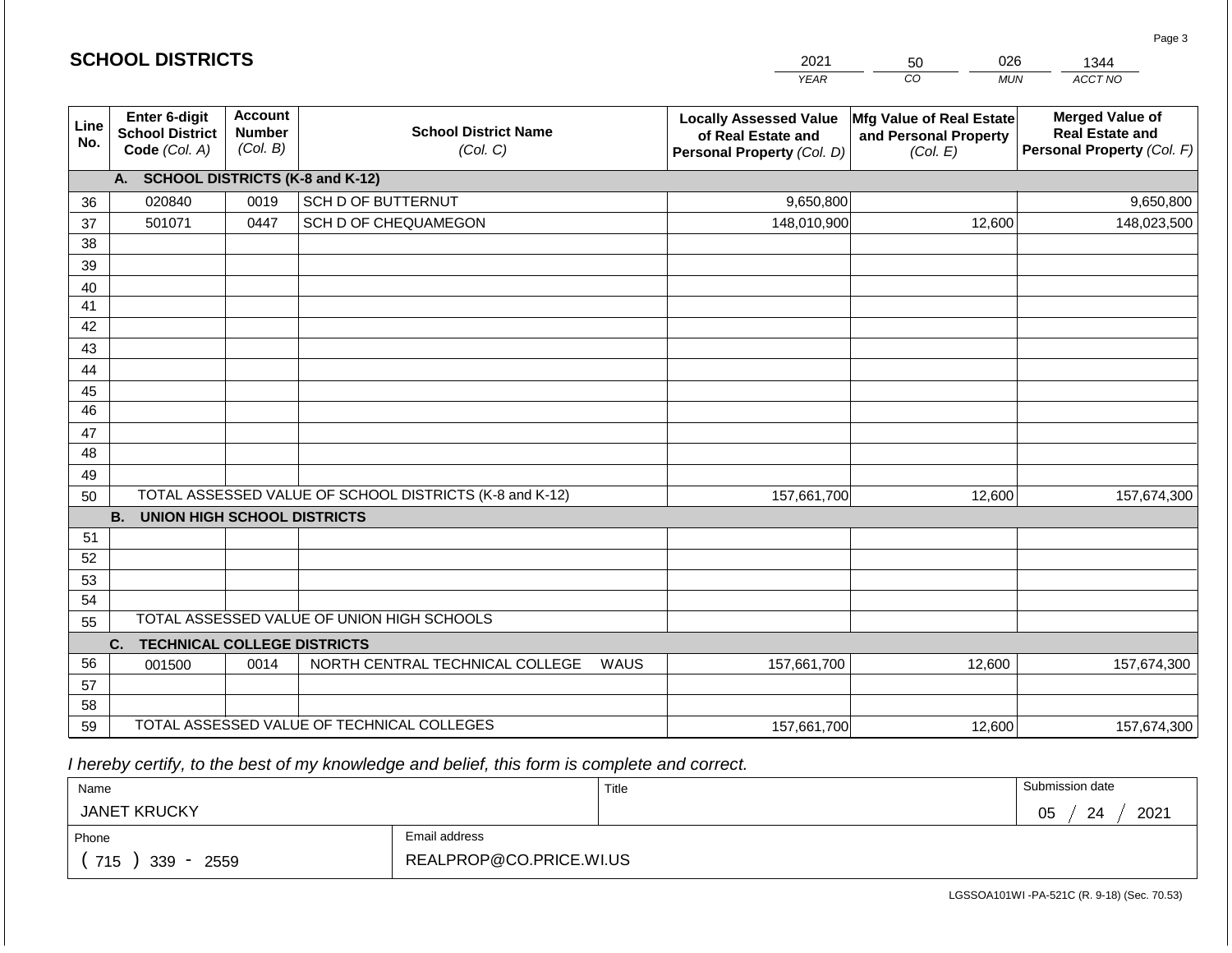- Each municipality's SOA is completed after the Board of Review and includes any changes made to the locally assessed values, under state law (sec. 70.53, Wis. Stats.)
- The Wisconsin Department of Revenue (DOR) merges the locally assessed values with the state assessed manufacturing values
- DOR provides the information regarding district names and codes. If a district is not listed, contact DOR.

Note: If you submit an amended SOA to DOR after your municipality's SOA is equated and posted to our website, we will process the SOA. However, DOR will not recalculate the *aggregate ratio or update the final SOA posted on our website. You should use the corrected values to calculate your tax rates.*

## **Page 1: Real Estate and Personal Property**

- Lines 1-9 assessed real estate values, parcel counts and acres by classification
- Lines 10-15 assessed personal property values and number of accounts by class
- Line 16 aggregate assessed value of all property subject to general property; use to calculate tax rates. Note: This line equals the total assessed value of K-8 and K-12 school districts (Line 50) and total assessed value of technical colleges (Line 59).
- Remarks assessment ratio used to calculate estimated fair market value on property tax bills

### **Page 2: Forest Crop, Other Exempt Land and Special Districts**

- Lines 18-21 private forest crop and managed forest lands assessed values
- Line  $22 -$  tax exempt land acres
- Line 23 prior years assessed value of omitted property under sec. 70.44 and correction of errors under sec. 70.43 shown by locally assessed or manufacturing real estate and personal property. Note: If there is an amount on this line, report the corresponding tax in the Statement of Taxes, Sections J or K.
- Lines 24-35 special district assessed values. These values are used to calculate tax rates for the special districts.

### **Page 3: School Districts**

- Lines 36-50 school districts (K-8 and K-12) assessed values. These values are used to calculate tax rates for school districts.
- Lines 51-55 union high school district assessed values. These values are used to calculate tax rates for union high school districts.
- Lines 56-59 technical college assessed values. These values are used to calculate tax rates for technical colleges.

If you have questions: Email: lgs@wisconsin.gov

 Phone: (608) 266-2569 or (608) 264-6892 Fax: (608) 264-6887

LITA MASON<br>TOWN OF LAKE TOWN OF LAKE PO BOX 228<br>PARK FALLS, WI 54552 - 0228 PARK FALLS, WI 54552 - 0228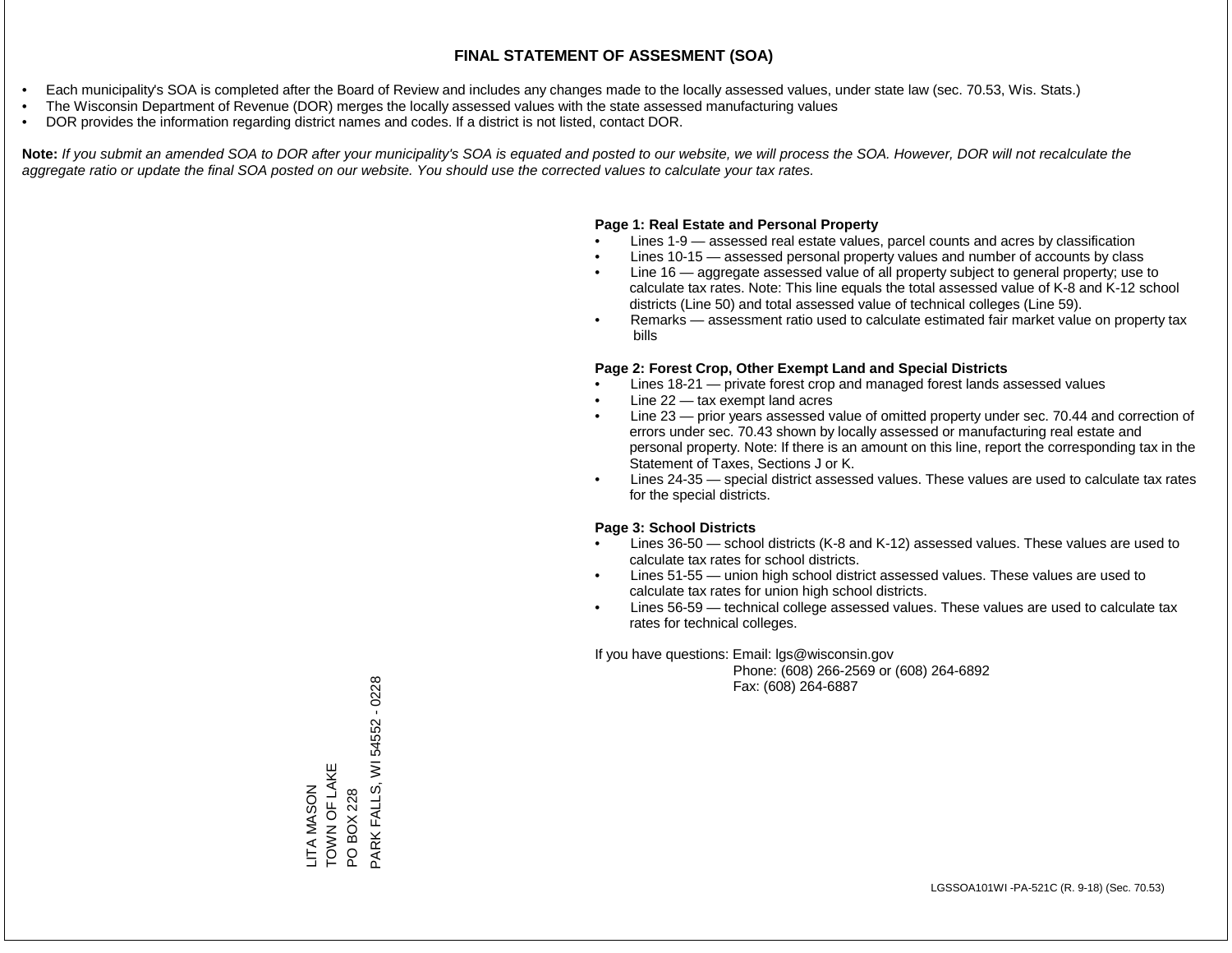|                |            | <b>FINAL - EQUATED</b><br><b>STATEMENT OF ASSESSMENT FOR 2021</b>                                                                                                                            |                                                  | 50       | 028                                                 | 1345    |                         |                                        |                | Page 1<br>This is an Amended Return     |
|----------------|------------|----------------------------------------------------------------------------------------------------------------------------------------------------------------------------------------------|--------------------------------------------------|----------|-----------------------------------------------------|---------|-------------------------|----------------------------------------|----------------|-----------------------------------------|
|                |            |                                                                                                                                                                                              |                                                  | CO       | <b>MUN</b>                                          | ACCT NO |                         |                                        |                |                                         |
|                | <b>FOR</b> | <b>TOWN OF</b><br>OF.                                                                                                                                                                        | <b>OGEMA</b>                                     |          | <b>PRICE COUNTY</b>                                 |         |                         |                                        |                |                                         |
|                |            | Town - Village - City                                                                                                                                                                        | <b>Municipality Name</b>                         |          | <b>County Name</b>                                  |         |                         |                                        |                |                                         |
| Line<br>No.    |            | <b>REAL ESTATE</b><br>(See Lines 18 - 22 for                                                                                                                                                 | PARCEL COUNT<br><b>TOTAL LAND   IMPROVEMENTS</b> |          | NO. OF ACRES<br><b>WHOLE</b><br><b>NUMBERS ONLY</b> |         | <b>VALUE OF</b><br>LAND | <b>VALUE OF</b><br><b>IMPROVEMENTS</b> |                | TOTAL VALUE OF LAND<br>AND IMPROVEMENTS |
|                |            | other Real Estate)                                                                                                                                                                           | (Col. A)                                         | (Col. B) | (Col, C)                                            |         | (Col, D)                | (Col. E)                               |                | (Col. F)                                |
| $\mathbf{1}$   |            | <b>RESIDENTIAL - Class 1</b>                                                                                                                                                                 | 610                                              |          | 529                                                 | 949     | 2,766,200               |                                        | 28,038,800     | 30,805,000                              |
| $\overline{2}$ |            | COMMERCIAL - Class 2                                                                                                                                                                         | 34                                               |          | 28                                                  | 51      | 127,500                 |                                        | 1,320,600      | 1,448,100                               |
| 3              |            | <b>MANUFACTURING - Class 3</b>                                                                                                                                                               | 4                                                |          | 3                                                   | 39      | 94,500                  |                                        | 632,700        | 727,200                                 |
| 4              |            | <b>AGRICULTURAL - Class 4</b>                                                                                                                                                                | 362                                              |          |                                                     | 7,399   | 1,014,300               |                                        |                | 1,014,300                               |
| 5              |            | <b>UNDEVELOPED - Class 5</b>                                                                                                                                                                 | 579                                              |          |                                                     | 6,678   | 1,978,800               |                                        |                | 1,978,800                               |
| 6              |            | AGRICULTURAL FOREST - Class 5m                                                                                                                                                               | 197                                              |          |                                                     | 3,451   | 2,363,700               |                                        |                | 2,363,700                               |
| $\overline{7}$ |            | FOREST LANDS - Class 6                                                                                                                                                                       | 737                                              |          | 17,538                                              |         | 22,216,000              |                                        |                | 22,216,000                              |
| 8              |            | OTHER - Class 7                                                                                                                                                                              | 24                                               |          | 24                                                  | 46      | 114,800                 |                                        | 1,646,500      | 1,761,300                               |
| 9              |            | TOTAL - ALL COLUMNS                                                                                                                                                                          | 2,547                                            |          | 584<br>36,151                                       |         | 30,675,800              |                                        | 31,638,600     | 62,314,400                              |
| 10             |            | NUMBER OF PERSONAL PROPERTY ACCOUNTS IN ROLL                                                                                                                                                 |                                                  |          |                                                     | 51      | <b>LOCALLY ASSESSED</b> | <b>MANUFACTURING</b>                   |                | <b>MERGED</b>                           |
| 11             |            | BOATS AND OTHER WATERCRAFT NOT EXEMPT - Code 1                                                                                                                                               |                                                  |          |                                                     |         | 0                       |                                        | $\Omega$       | $\Omega$                                |
| 12             |            | MACHINERY, TOOLS AND PATTERNS - Code 2                                                                                                                                                       |                                                  |          |                                                     |         |                         |                                        | 11,300         | 11,300                                  |
| 13             |            | FURNITURE, FIXTURES AND EQUIPMENT - Code 3                                                                                                                                                   |                                                  |          |                                                     |         | 43,700                  |                                        | 100            | 43,800                                  |
| 14             |            | ALL OTHER PERSONAL PROPERTY NOT EXEMPT - Codes 4A, 4B, 4C                                                                                                                                    |                                                  |          |                                                     |         | 242,600                 |                                        | 11,800         | 254,400                                 |
| 15             |            | TOTAL OF PERSONAL PROPERTY NOT EXEMPT (Total of Lines 11-14)                                                                                                                                 |                                                  |          |                                                     |         | 286,300                 |                                        | 23,200         | 309,500                                 |
| 16             |            | AGGREGATE ASSESSED VALUE OF ALL PROPERTY SUBJECT TO THE GENERAL PROPERTY TAX (Total of Lines 9F and 15F)<br>MUST EQUAL TOTAL VALUE OF THE SCHOOL DISTRICTS (K-12 PLUS K-8) - Line 50, Col. F |                                                  |          |                                                     |         |                         |                                        |                | 62,623,900                              |
| 17             |            | <b>BOARD OF REVIEW</b><br>DATE OF FINAL ADJOURNMENT                                                                                                                                          | 06/08/2021                                       |          | Name of Assessor<br><b>ELK RIVER APPRAISAL</b>      |         |                         | Telephone #                            | (715) 820-0541 |                                         |

The Assessment Ratio to be used in calculating the estimated Fair Market Value on tax bills for this tax district is .987902196

This ratio should be used to convert assessed values to "Calculate Equalized Values" in Step 1 of the Lottery and Gaming Credit Calculations.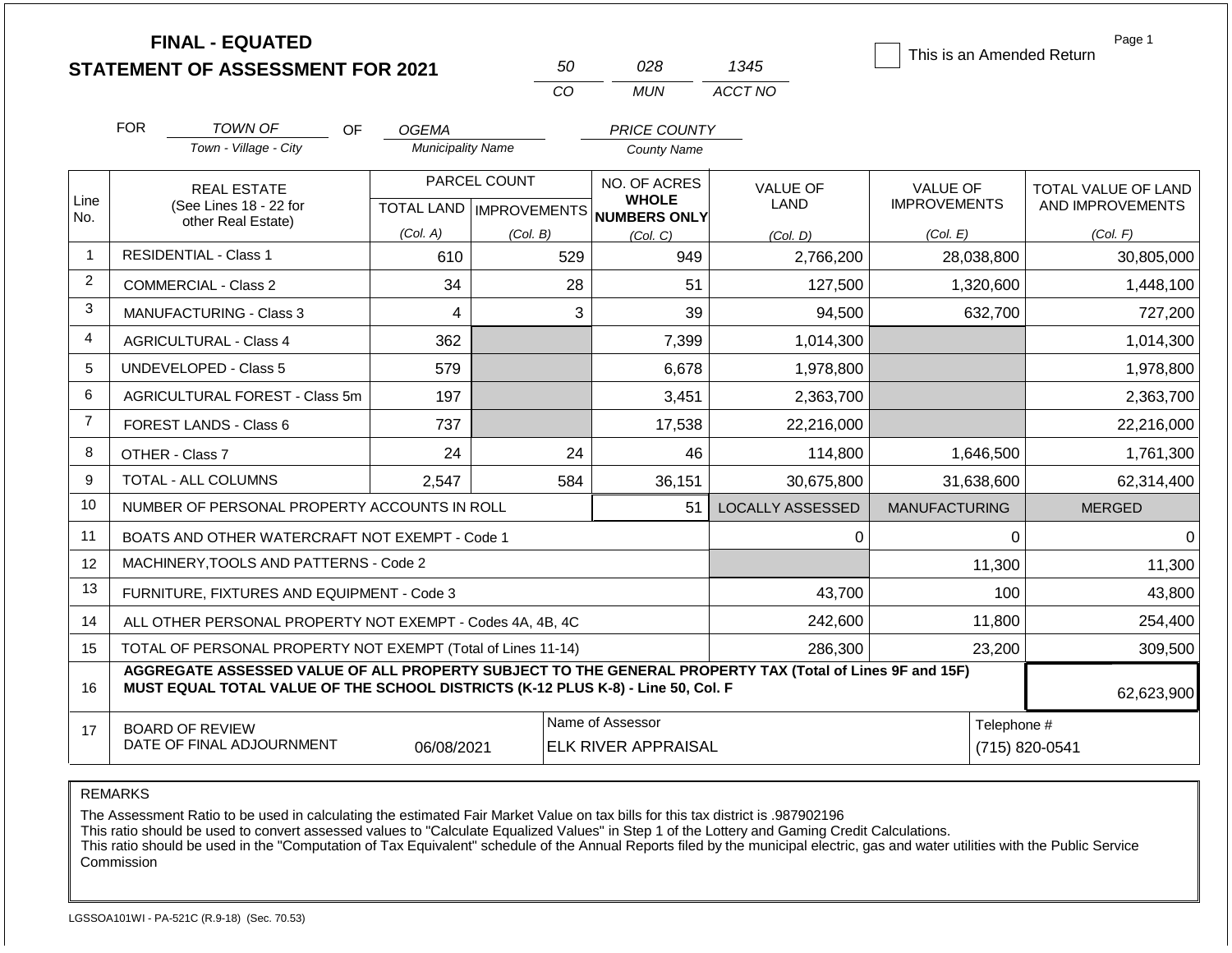2021 50 028 1345

FOREST LANDS (Line 7) and FOREST CROPS (in this section) - are **NOT** the same *YEAR CO MUN ACCT NO*

|    |                                                                                |                 |  | Private Forest Crop - Reg Class @ 10¢ per acre                           |                                                               | Private Forest Crop - Reg Class @ \$2.52 per acre |  |                                                                    |                                                                              |                    |
|----|--------------------------------------------------------------------------------|-----------------|--|--------------------------------------------------------------------------|---------------------------------------------------------------|---------------------------------------------------|--|--------------------------------------------------------------------|------------------------------------------------------------------------------|--------------------|
|    | (a) PARCELS                                                                    | (b) ACRES       |  | (c) ASSESSED VALUE                                                       |                                                               | (d) PARCELS                                       |  | (e) ACRES                                                          |                                                                              | (f) ASSESSED VALUE |
| 18 |                                                                                |                 |  |                                                                          |                                                               |                                                   |  |                                                                    |                                                                              |                    |
|    |                                                                                |                 |  |                                                                          |                                                               |                                                   |  |                                                                    | Entered Before 2005 Managed Forest - Ferrous Mining CLOSED @ \$7.87 per acre |                    |
|    |                                                                                |                 |  | Private Forest Crop - Special Class @ 20¢ per acre<br>(c) ASSESSED VALUE |                                                               | (d) PARCELS                                       |  | (e) ACRES                                                          |                                                                              | (f) ASSESSED VALUE |
| 19 | (a) PARCELS                                                                    | (b) ACRES       |  |                                                                          |                                                               |                                                   |  |                                                                    |                                                                              |                    |
|    |                                                                                |                 |  |                                                                          |                                                               |                                                   |  |                                                                    |                                                                              |                    |
|    |                                                                                |                 |  | Entered Before 2005 Managed Forest - OPEN @ 74 ¢ per acre                |                                                               |                                                   |  | Entered Before 2005 Managed Forest - CLOSED @                      |                                                                              | \$1.75 per acre    |
| 20 | (a) PARCELS<br>(b) ACRES                                                       |                 |  | (c) ASSESSED VALUE                                                       |                                                               | (d) PARCELS                                       |  | (e) ACRES                                                          |                                                                              | (f) ASSESSED VALUE |
|    |                                                                                |                 |  |                                                                          |                                                               |                                                   |  |                                                                    |                                                                              |                    |
|    | 120                                                                            | 4,650.26        |  | 6,679,700                                                                |                                                               | 74                                                |  | 2,406.26                                                           |                                                                              | 3,000,500          |
|    | Entered After 2004 Managed Forest - OPEN @ \$2.04 per acre                     |                 |  |                                                                          | Entered After 2004 Managed Forest - CLOSED @ \$10.20 per acre |                                                   |  |                                                                    |                                                                              |                    |
| 21 | (a) PARCELS                                                                    | (b) ACRES       |  | (c) ASSESSED VALUE                                                       |                                                               | (d) PARCELS                                       |  | (e) ACRES                                                          |                                                                              | (f) ASSESSED VALUE |
|    |                                                                                |                 |  |                                                                          |                                                               |                                                   |  |                                                                    |                                                                              |                    |
|    | 34                                                                             | 1,066.79        |  | 1,439,300                                                                |                                                               | 146                                               |  | 4,897.16                                                           |                                                                              | 6,184,300          |
|    | (a) County Forest Cropland Acres                                               |                 |  | (b) Federal Acres                                                        |                                                               | (c) State Acres                                   |  | (d) County (NOT FOREST CROP) Acres                                 |                                                                              | (e) Other Acres    |
| 22 |                                                                                |                 |  |                                                                          |                                                               |                                                   |  |                                                                    |                                                                              |                    |
|    | 2,761.61                                                                       |                 |  |                                                                          |                                                               | 134.38                                            |  | 257.3                                                              | 150.7                                                                        |                    |
|    |                                                                                |                 |  | Assessed Value of Omitted Property From Prior Years (Sec. 70.44)         |                                                               |                                                   |  | Assessed Value of Sec. 70.43 Corrections of Errors by Assessors    |                                                                              |                    |
|    |                                                                                | (a) REAL ESTATE |  | (b) PERSONAL                                                             |                                                               |                                                   |  | (c1) REAL ESTATE                                                   |                                                                              | (c2) PERSONAL      |
| 23 |                                                                                |                 |  |                                                                          |                                                               |                                                   |  |                                                                    |                                                                              |                    |
|    | Manufacturing Equated Value of Omitted Property From Prior Years (Sec. 70.995) |                 |  |                                                                          |                                                               |                                                   |  | Mfg. Equated Value of Sec.70.43 Corrections of Errors by Assessors |                                                                              |                    |
|    | (d) REAL ESTATE                                                                |                 |  | (e) PERSONAL                                                             |                                                               |                                                   |  | (f1) REAL ESTATE                                                   |                                                                              | (f2) PERSONAL      |
|    |                                                                                |                 |  |                                                                          |                                                               |                                                   |  |                                                                    |                                                                              |                    |
|    |                                                                                |                 |  |                                                                          |                                                               |                                                   |  |                                                                    |                                                                              |                    |

## **SPECIAL DISTRICTS**

| Line<br>No. | Enter 6-digit<br>Special District<br>Code (Col. A) | <b>Account</b><br><b>Number</b><br>(Col. B) | <b>Special District Name</b><br>(Col. C) | <b>Locally Assessed Value</b><br>of Real Estate and<br>Personal Property (Col. D) | Mfg Value of Real Estate<br>and Personal Property<br>(Col. E) | <b>Merged Value of</b><br><b>Real Estate and</b><br>Personal Property (Col. F) |
|-------------|----------------------------------------------------|---------------------------------------------|------------------------------------------|-----------------------------------------------------------------------------------|---------------------------------------------------------------|--------------------------------------------------------------------------------|
| 24          | 507030                                             | 0309                                        | OGEMA SANITARY DISTRICT #1               | 5,911,600                                                                         | 727,600                                                       | 6,639,200                                                                      |
| 25          |                                                    |                                             |                                          |                                                                                   |                                                               |                                                                                |
| 26          |                                                    |                                             |                                          |                                                                                   |                                                               |                                                                                |
| 27          |                                                    |                                             |                                          |                                                                                   |                                                               |                                                                                |
| 28          |                                                    |                                             |                                          |                                                                                   |                                                               |                                                                                |
| 29          |                                                    |                                             |                                          |                                                                                   |                                                               |                                                                                |
| 30          |                                                    |                                             |                                          |                                                                                   |                                                               |                                                                                |
| 31          |                                                    |                                             |                                          |                                                                                   |                                                               |                                                                                |
| 32          |                                                    |                                             |                                          |                                                                                   |                                                               |                                                                                |
| 33          |                                                    |                                             |                                          |                                                                                   |                                                               |                                                                                |
| 34          |                                                    |                                             |                                          |                                                                                   |                                                               |                                                                                |
| 35          |                                                    |                                             |                                          |                                                                                   |                                                               |                                                                                |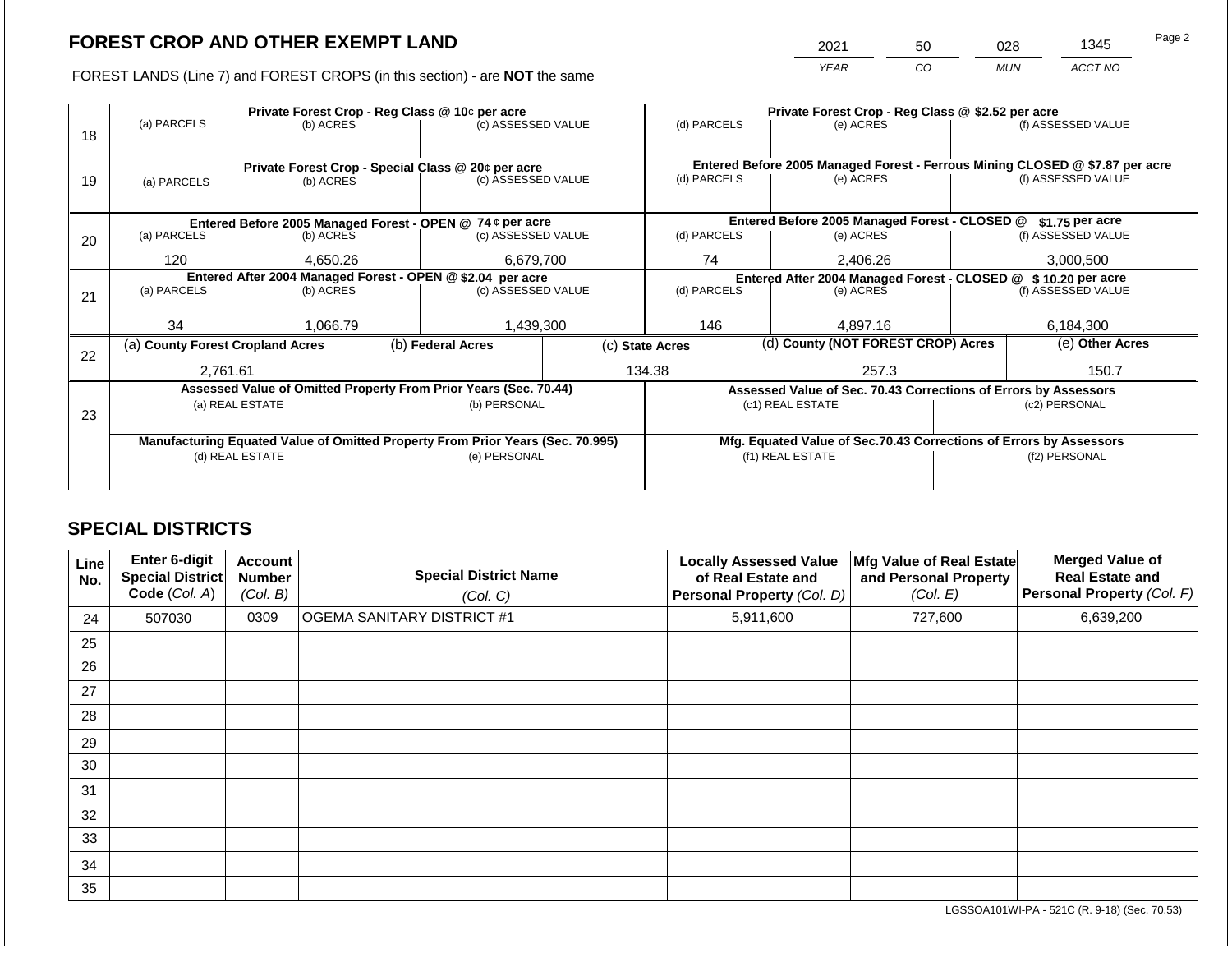|             | <b>SCHOOL DISTRICTS</b>                                  |                                             |                                                         |      | 2021                                                                              | 028<br>50                                                     | 1345                                                                           |  |
|-------------|----------------------------------------------------------|---------------------------------------------|---------------------------------------------------------|------|-----------------------------------------------------------------------------------|---------------------------------------------------------------|--------------------------------------------------------------------------------|--|
|             |                                                          |                                             |                                                         |      | <b>YEAR</b>                                                                       | CO<br><b>MUN</b>                                              | ACCT NO                                                                        |  |
| Line<br>No. | Enter 6-digit<br><b>School District</b><br>Code (Col. A) | <b>Account</b><br><b>Number</b><br>(Col. B) | <b>School District Name</b><br>(Col. C)                 |      | <b>Locally Assessed Value</b><br>of Real Estate and<br>Personal Property (Col. D) | Mfg Value of Real Estate<br>and Personal Property<br>(Col. E) | <b>Merged Value of</b><br><b>Real Estate and</b><br>Personal Property (Col. F) |  |
|             | A. SCHOOL DISTRICTS (K-8 and K-12)                       |                                             |                                                         |      |                                                                                   |                                                               |                                                                                |  |
| 36          | 504571                                                   | 0300                                        | <b>SCH D OF PRENTICE</b>                                |      | 61,873,500                                                                        | 750,400                                                       | 62,623,900                                                                     |  |
| 37          |                                                          |                                             |                                                         |      |                                                                                   |                                                               |                                                                                |  |
| 38          |                                                          |                                             |                                                         |      |                                                                                   |                                                               |                                                                                |  |
| 39          |                                                          |                                             |                                                         |      |                                                                                   |                                                               |                                                                                |  |
| 40          |                                                          |                                             |                                                         |      |                                                                                   |                                                               |                                                                                |  |
| 41<br>42    |                                                          |                                             |                                                         |      |                                                                                   |                                                               |                                                                                |  |
| 43          |                                                          |                                             |                                                         |      |                                                                                   |                                                               |                                                                                |  |
| 44          |                                                          |                                             |                                                         |      |                                                                                   |                                                               |                                                                                |  |
| 45          |                                                          |                                             |                                                         |      |                                                                                   |                                                               |                                                                                |  |
| 46          |                                                          |                                             |                                                         |      |                                                                                   |                                                               |                                                                                |  |
| 47          |                                                          |                                             |                                                         |      |                                                                                   |                                                               |                                                                                |  |
| 48          |                                                          |                                             |                                                         |      |                                                                                   |                                                               |                                                                                |  |
| 49          |                                                          |                                             |                                                         |      |                                                                                   |                                                               |                                                                                |  |
| 50          |                                                          |                                             | TOTAL ASSESSED VALUE OF SCHOOL DISTRICTS (K-8 and K-12) |      | 61,873,500                                                                        | 750,400                                                       | 62,623,900                                                                     |  |
|             | <b>B.</b><br><b>UNION HIGH SCHOOL DISTRICTS</b>          |                                             |                                                         |      |                                                                                   |                                                               |                                                                                |  |
| 51          |                                                          |                                             |                                                         |      |                                                                                   |                                                               |                                                                                |  |
| 52<br>53    |                                                          |                                             |                                                         |      |                                                                                   |                                                               |                                                                                |  |
| 54          |                                                          |                                             |                                                         |      |                                                                                   |                                                               |                                                                                |  |
| 55          |                                                          |                                             | TOTAL ASSESSED VALUE OF UNION HIGH SCHOOLS              |      |                                                                                   |                                                               |                                                                                |  |
|             | <b>TECHNICAL COLLEGE DISTRICTS</b><br>C.                 |                                             |                                                         |      |                                                                                   |                                                               |                                                                                |  |
| 56          | 001500                                                   | 0014                                        | NORTH CENTRAL TECHNICAL COLLEGE                         | WAUS | 61,873,500                                                                        | 750,400                                                       | 62,623,900                                                                     |  |
| 57          |                                                          |                                             |                                                         |      |                                                                                   |                                                               |                                                                                |  |
| 58          |                                                          |                                             |                                                         |      |                                                                                   |                                                               |                                                                                |  |
| 59          |                                                          |                                             | TOTAL ASSESSED VALUE OF TECHNICAL COLLEGES              |      | 61,873,500                                                                        | 750,400                                                       | 62,623,900                                                                     |  |

 *I hereby certify, to the best of my knowledge and belief, this form is complete and correct.*

**SCHOOL DISTRICTS**

| Name                                           |                         | Title | Submission date  |
|------------------------------------------------|-------------------------|-------|------------------|
| <b>JANET KRUCKY</b>                            |                         |       | 20<br>2021<br>07 |
| Phone                                          | Email address           |       |                  |
| 715<br>339<br>2559<br>$\overline{\phantom{0}}$ | REALPROP@CO.PRICE.WI.US |       |                  |

Page 3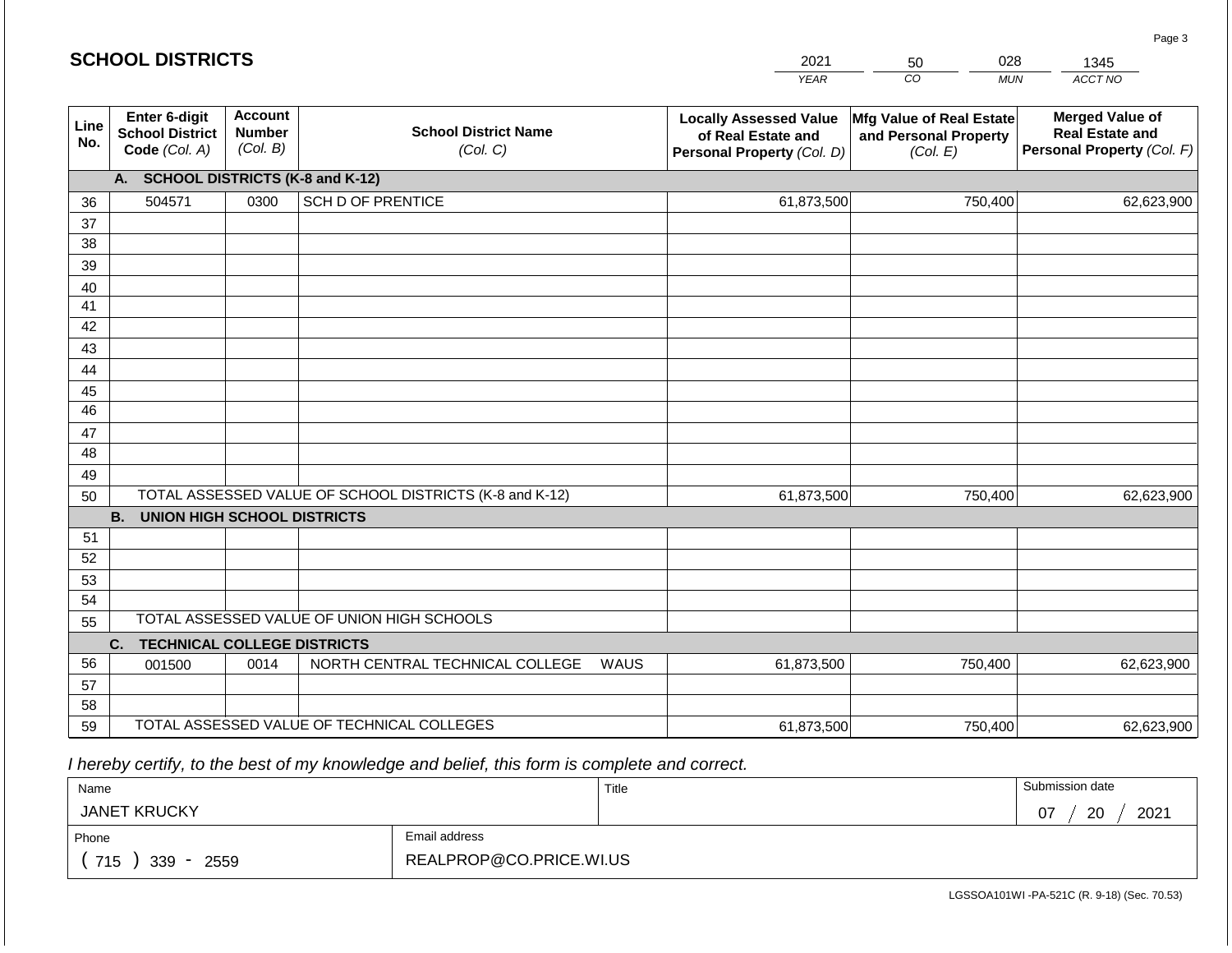- Each municipality's SOA is completed after the Board of Review and includes any changes made to the locally assessed values, under state law (sec. 70.53, Wis. Stats.)
- The Wisconsin Department of Revenue (DOR) merges the locally assessed values with the state assessed manufacturing values
- DOR provides the information regarding district names and codes. If a district is not listed, contact DOR.

Note: If you submit an amended SOA to DOR after your municipality's SOA is equated and posted to our website, we will process the SOA. However, DOR will not recalculate the *aggregate ratio or update the final SOA posted on our website. You should use the corrected values to calculate your tax rates.*

## **Page 1: Real Estate and Personal Property**

- Lines 1-9 assessed real estate values, parcel counts and acres by classification
- Lines 10-15 assessed personal property values and number of accounts by class
- Line 16 aggregate assessed value of all property subject to general property; use to calculate tax rates. Note: This line equals the total assessed value of K-8 and K-12 school districts (Line 50) and total assessed value of technical colleges (Line 59).
- Remarks assessment ratio used to calculate estimated fair market value on property tax bills

### **Page 2: Forest Crop, Other Exempt Land and Special Districts**

- Lines 18-21 private forest crop and managed forest lands assessed values
- Line  $22 -$  tax exempt land acres
- Line 23 prior years assessed value of omitted property under sec. 70.44 and correction of errors under sec. 70.43 shown by locally assessed or manufacturing real estate and personal property. Note: If there is an amount on this line, report the corresponding tax in the Statement of Taxes, Sections J or K.
- Lines 24-35 special district assessed values. These values are used to calculate tax rates for the special districts.

### **Page 3: School Districts**

- Lines 36-50 school districts (K-8 and K-12) assessed values. These values are used to calculate tax rates for school districts.
- Lines 51-55 union high school district assessed values. These values are used to calculate tax rates for union high school districts.
- Lines 56-59 technical college assessed values. These values are used to calculate tax rates for technical colleges.

If you have questions: Email: lgs@wisconsin.gov

 Phone: (608) 266-2569 or (608) 264-6892 Fax: (608) 264-6887

OGEMA, WI 54459 - 8379 OGEMA, WI 54459 - 8379TOWN OF OGEMA<br>N2493 STATE HWY 13 N2493 STATE HWY 13 TOWN OF OGEMA JOLENE BERGER JOLENE BERGER N2493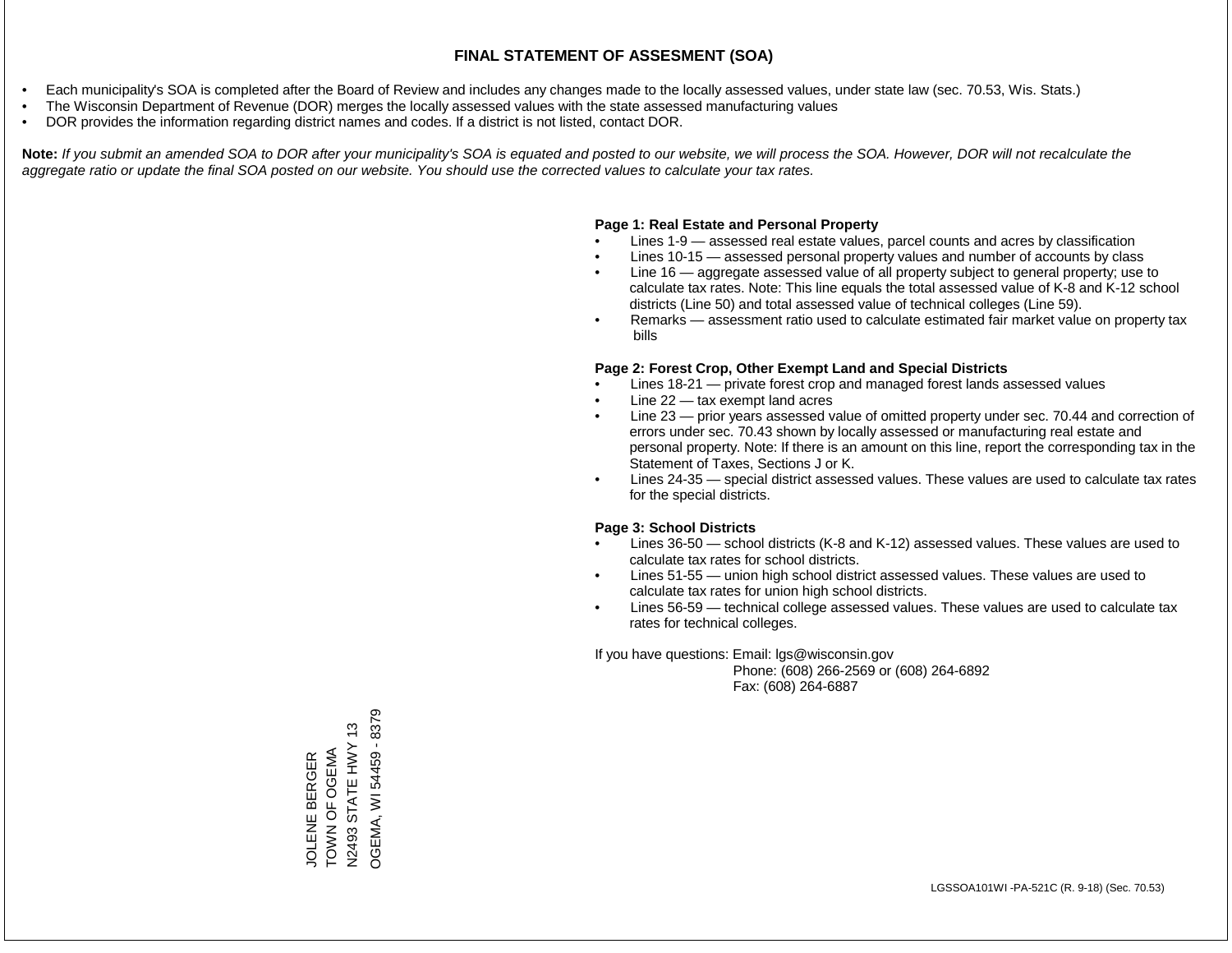|                |            | <b>FINAL - EQUATED</b><br><b>STATEMENT OF ASSESSMENT FOR 2021</b>                                                                                                                            |                          |                                  | 50          | 030                                    | 1346                    |                      |                               | Page 1<br>This is an Amended Return |
|----------------|------------|----------------------------------------------------------------------------------------------------------------------------------------------------------------------------------------------|--------------------------|----------------------------------|-------------|----------------------------------------|-------------------------|----------------------|-------------------------------|-------------------------------------|
|                |            |                                                                                                                                                                                              |                          |                                  | CO          | <b>MUN</b>                             | ACCT NO                 |                      |                               |                                     |
|                | <b>FOR</b> | <b>TOWN OF</b><br>OF.                                                                                                                                                                        | <b>PRENTICE</b>          |                                  |             | <b>PRICE COUNTY</b>                    |                         |                      |                               |                                     |
|                |            | Town - Village - City                                                                                                                                                                        | <b>Municipality Name</b> |                                  |             | <b>County Name</b>                     |                         |                      |                               |                                     |
|                |            | <b>REAL ESTATE</b>                                                                                                                                                                           | PARCEL COUNT             |                                  |             | NO. OF ACRES                           | VALUE OF                | <b>VALUE OF</b>      |                               | TOTAL VALUE OF LAND                 |
| Line<br>No.    |            | (See Lines 18 - 22 for<br>other Real Estate)                                                                                                                                                 |                          | <b>TOTAL LAND   IMPROVEMENTS</b> |             | <b>WHOLE</b><br>NUMBERS ONLY           | <b>LAND</b>             | <b>IMPROVEMENTS</b>  |                               | AND IMPROVEMENTS                    |
|                |            |                                                                                                                                                                                              | (Col. A)                 | (Col. B)                         |             | (Col, C)                               | (Col. D)                | (Col. E)             |                               | (Col. F)                            |
| $\mathbf{1}$   |            | <b>RESIDENTIAL - Class 1</b>                                                                                                                                                                 | 416                      |                                  | 337         | 1,223                                  | 3,293,800               |                      | 17,387,500                    | 20,681,300                          |
| $\overline{2}$ |            | <b>COMMERCIAL - Class 2</b>                                                                                                                                                                  | 25                       |                                  | 15          | 331                                    | 639,700                 |                      | 2,174,500                     | 2,814,200                           |
| 3              |            | MANUFACTURING - Class 3                                                                                                                                                                      | 1                        |                                  | $\mathbf 0$ | 15                                     | 30,700                  |                      | $\mathbf 0$                   | 30,700                              |
| 4              |            | <b>AGRICULTURAL - Class 4</b>                                                                                                                                                                | 155                      |                                  |             | 3,198                                  | 401,700                 |                      |                               | 401,700                             |
| 5              |            | <b>UNDEVELOPED - Class 5</b>                                                                                                                                                                 | 304                      |                                  |             | 4,765                                  | 2,404,800               |                      |                               | 2,404,800                           |
| 6              |            | AGRICULTURAL FOREST - Class 5m                                                                                                                                                               | 53                       |                                  |             | 1,167                                  | 858,000                 |                      |                               | 858,000                             |
| $\overline{7}$ |            | <b>FOREST LANDS - Class 6</b>                                                                                                                                                                | 567                      |                                  |             | 16,042                                 | 19,396,300              |                      |                               | 19,396,300                          |
| 8              |            | OTHER - Class 7                                                                                                                                                                              | 30                       |                                  | 29          | 90                                     | 258,900                 |                      | 1,307,800                     | 1,566,700                           |
| 9              |            | TOTAL - ALL COLUMNS                                                                                                                                                                          | 1,551                    |                                  | 381         | 26,831                                 | 27,283,900              |                      | 20,869,800                    | 48,153,700                          |
| 10             |            | NUMBER OF PERSONAL PROPERTY ACCOUNTS IN ROLL                                                                                                                                                 |                          |                                  |             | 26                                     | <b>LOCALLY ASSESSED</b> | <b>MANUFACTURING</b> |                               | <b>MERGED</b>                       |
| 11             |            | BOATS AND OTHER WATERCRAFT NOT EXEMPT - Code 1                                                                                                                                               |                          |                                  |             |                                        | 0                       |                      | $\pmb{0}$                     | $\Omega$                            |
| 12             |            | MACHINERY, TOOLS AND PATTERNS - Code 2                                                                                                                                                       |                          |                                  |             |                                        |                         |                      | $\mathbf 0$                   | $\Omega$                            |
| 13             |            | FURNITURE, FIXTURES AND EQUIPMENT - Code 3                                                                                                                                                   |                          |                                  |             |                                        | 96,700                  |                      | $\mathbf 0$                   | 96,700                              |
| 14             |            | ALL OTHER PERSONAL PROPERTY NOT EXEMPT - Codes 4A, 4B, 4C                                                                                                                                    |                          |                                  |             |                                        | 343,400                 |                      | 300                           | 343,700                             |
| 15             |            | TOTAL OF PERSONAL PROPERTY NOT EXEMPT (Total of Lines 11-14)                                                                                                                                 |                          |                                  |             |                                        | 440,100                 |                      | 300                           | 440,400                             |
| 16             |            | AGGREGATE ASSESSED VALUE OF ALL PROPERTY SUBJECT TO THE GENERAL PROPERTY TAX (Total of Lines 9F and 15F)<br>MUST EQUAL TOTAL VALUE OF THE SCHOOL DISTRICTS (K-12 PLUS K-8) - Line 50, Col. F |                          |                                  |             |                                        |                         |                      |                               | 48,594,100                          |
| 17             |            | <b>BOARD OF REVIEW</b><br>DATE OF FINAL ADJOURNMENT                                                                                                                                          | 10/27/2021               |                                  |             | Name of Assessor<br>DAN SOINE ASSESSOR |                         |                      | Telephone #<br>(715) 561-2786 |                                     |

The Assessment Ratio to be used in calculating the estimated Fair Market Value on tax bills for this tax district is .985326551

This ratio should be used to convert assessed values to "Calculate Equalized Values" in Step 1 of the Lottery and Gaming Credit Calculations.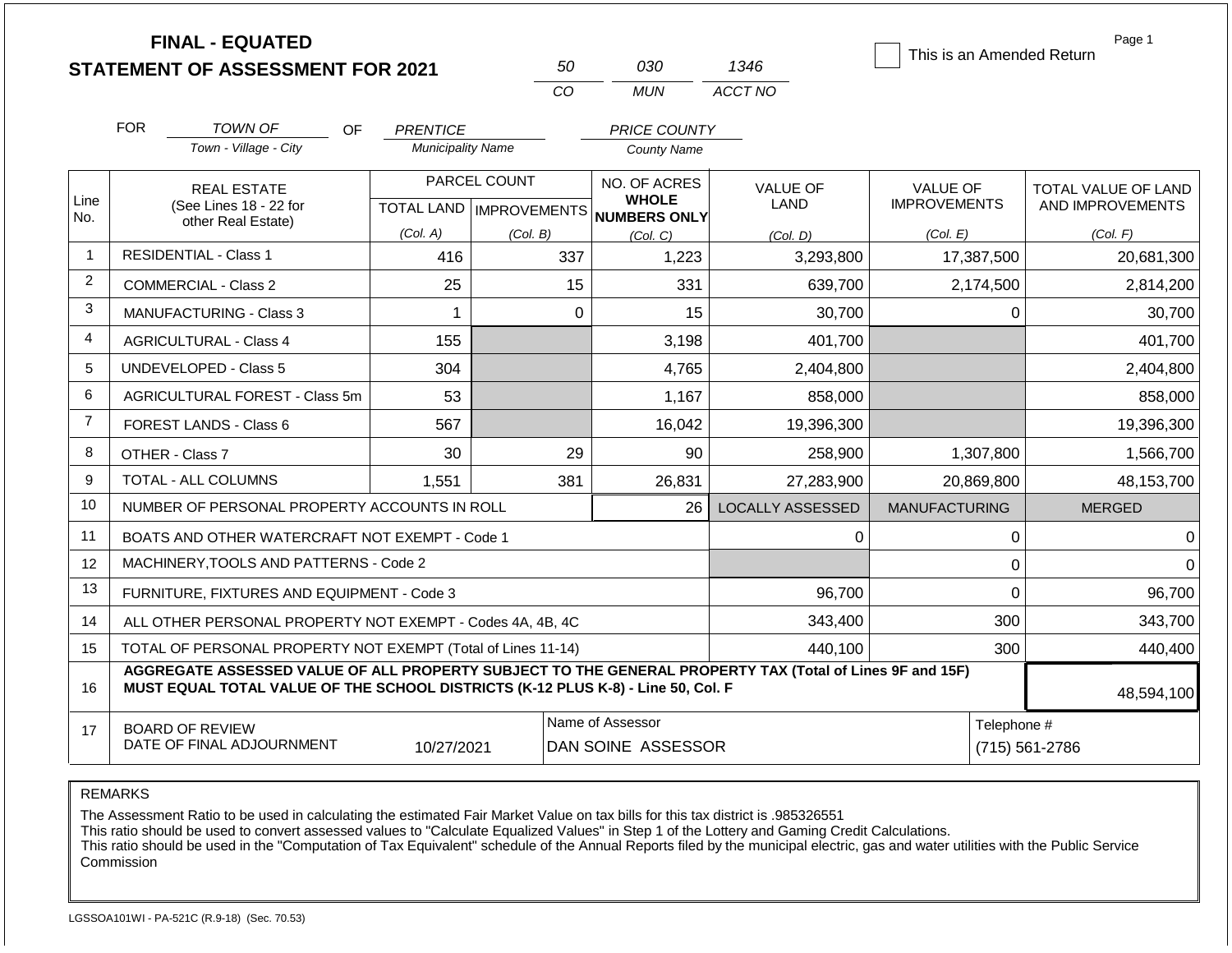FOREST LANDS (Line 7) and FOREST CROPS (in this section) - are NOT the same

| 2021 | 50 | ევი | 1346    | Page 2 |
|------|----|-----|---------|--------|
| YFAR | CO | MUN | ACCT NO |        |

|    |                                                                                                   |                 |  | Private Forest Crop - Reg Class @ 10¢ per acre                   |  |                                                               | Private Forest Crop - Reg Class @ \$2.52 per acre                            |               |                    |  |
|----|---------------------------------------------------------------------------------------------------|-----------------|--|------------------------------------------------------------------|--|---------------------------------------------------------------|------------------------------------------------------------------------------|---------------|--------------------|--|
|    | (a) PARCELS                                                                                       | (b) ACRES       |  | (c) ASSESSED VALUE                                               |  | (d) PARCELS                                                   | (e) ACRES                                                                    |               | (f) ASSESSED VALUE |  |
| 18 |                                                                                                   |                 |  |                                                                  |  |                                                               | 40                                                                           |               | 39,500             |  |
|    |                                                                                                   |                 |  | Private Forest Crop - Special Class @ 20¢ per acre               |  |                                                               | Entered Before 2005 Managed Forest - Ferrous Mining CLOSED @ \$7.87 per acre |               |                    |  |
| 19 | (a) PARCELS                                                                                       | (b) ACRES       |  | (c) ASSESSED VALUE                                               |  | (d) PARCELS                                                   | (e) ACRES                                                                    |               | (f) ASSESSED VALUE |  |
|    |                                                                                                   |                 |  |                                                                  |  |                                                               |                                                                              |               |                    |  |
|    |                                                                                                   |                 |  | Entered Before 2005 Managed Forest - OPEN @ 74 ¢ per acre        |  |                                                               | Entered Before 2005 Managed Forest - CLOSED @                                |               | $$1.75$ per acre   |  |
|    | (a) PARCELS<br>(b) ACRES<br>20                                                                    |                 |  | (c) ASSESSED VALUE                                               |  | (d) PARCELS                                                   | (e) ACRES                                                                    |               | (f) ASSESSED VALUE |  |
|    |                                                                                                   |                 |  |                                                                  |  |                                                               |                                                                              |               | 3,985,300          |  |
|    | 56<br>2,168.63                                                                                    |                 |  | 2,729,700                                                        |  | 93                                                            | 3,159.55                                                                     |               |                    |  |
|    | Entered After 2004 Managed Forest - OPEN @ \$2.04 per acre                                        |                 |  |                                                                  |  | Entered After 2004 Managed Forest - CLOSED @ \$10.20 per acre |                                                                              |               |                    |  |
| 21 | (a) PARCELS<br>(b) ACRES                                                                          |                 |  | (c) ASSESSED VALUE                                               |  | (d) PARCELS                                                   | (e) ACRES                                                                    |               | (f) ASSESSED VALUE |  |
|    |                                                                                                   |                 |  |                                                                  |  |                                                               |                                                                              |               |                    |  |
|    | 50                                                                                                | 1,637.18        |  | 1,847,500                                                        |  | 208                                                           | 7,144.1                                                                      |               | 8,667,200          |  |
|    | (a) County Forest Cropland Acres                                                                  |                 |  | (b) Federal Acres                                                |  | (d) County (NOT FOREST CROP) Acres<br>(c) State Acres         |                                                                              |               | (e) Other Acres    |  |
| 22 |                                                                                                   |                 |  |                                                                  |  |                                                               |                                                                              |               |                    |  |
|    | 3,059.56                                                                                          |                 |  |                                                                  |  | 241.1<br>1.5                                                  |                                                                              |               | 343.57             |  |
|    |                                                                                                   |                 |  | Assessed Value of Omitted Property From Prior Years (Sec. 70.44) |  |                                                               | Assessed Value of Sec. 70.43 Corrections of Errors by Assessors              |               |                    |  |
|    |                                                                                                   | (a) REAL ESTATE |  | (b) PERSONAL                                                     |  |                                                               | (c1) REAL ESTATE                                                             | (c2) PERSONAL |                    |  |
| 23 |                                                                                                   |                 |  |                                                                  |  |                                                               |                                                                              |               |                    |  |
|    |                                                                                                   |                 |  |                                                                  |  |                                                               |                                                                              |               |                    |  |
|    | Manufacturing Equated Value of Omitted Property From Prior Years (Sec. 70.995)<br>(d) REAL ESTATE |                 |  |                                                                  |  |                                                               | Mfg. Equated Value of Sec.70.43 Corrections of Errors by Assessors           |               |                    |  |
|    |                                                                                                   |                 |  | (e) PERSONAL                                                     |  |                                                               | (f1) REAL ESTATE                                                             |               | (f2) PERSONAL      |  |
|    |                                                                                                   |                 |  |                                                                  |  |                                                               |                                                                              |               |                    |  |
|    |                                                                                                   |                 |  |                                                                  |  |                                                               |                                                                              |               |                    |  |

## **SPECIAL DISTRICTS**

| <b>Line</b><br>No. | Enter 6-digit<br>Special District | <b>Account</b><br><b>Number</b> | <b>Special District Name</b> | <b>Locally Assessed Value</b><br>of Real Estate and | Mfg Value of Real Estate<br>and Personal Property | <b>Merged Value of</b><br><b>Real Estate and</b> |
|--------------------|-----------------------------------|---------------------------------|------------------------------|-----------------------------------------------------|---------------------------------------------------|--------------------------------------------------|
|                    | Code (Col. A)                     | (Col. B)                        | (Col. C)                     | Personal Property (Col. D)                          | (Col. E)                                          | Personal Property (Col. F)                       |
| 24                 |                                   |                                 |                              |                                                     |                                                   |                                                  |
| 25                 |                                   |                                 |                              |                                                     |                                                   |                                                  |
| 26                 |                                   |                                 |                              |                                                     |                                                   |                                                  |
| 27                 |                                   |                                 |                              |                                                     |                                                   |                                                  |
| 28                 |                                   |                                 |                              |                                                     |                                                   |                                                  |
| 29                 |                                   |                                 |                              |                                                     |                                                   |                                                  |
| 30                 |                                   |                                 |                              |                                                     |                                                   |                                                  |
| 31                 |                                   |                                 |                              |                                                     |                                                   |                                                  |
| 32                 |                                   |                                 |                              |                                                     |                                                   |                                                  |
| 33                 |                                   |                                 |                              |                                                     |                                                   |                                                  |
| 34                 |                                   |                                 |                              |                                                     |                                                   |                                                  |
| 35                 |                                   |                                 |                              |                                                     |                                                   |                                                  |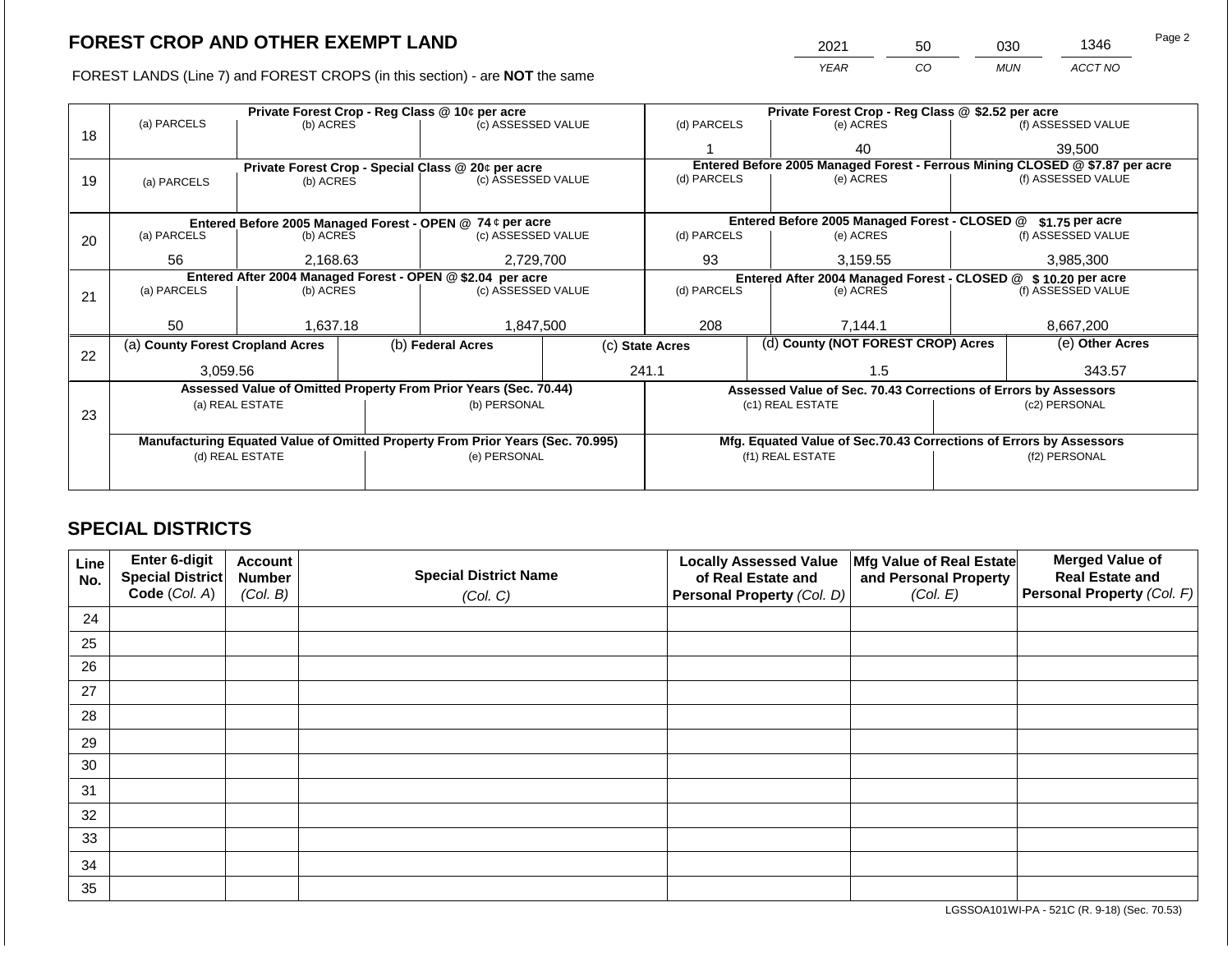|             | <b>SCHOOL DISTRICTS</b>                                  |                                             |                                                         |      | 2021                                                                              | 030<br>50                                                            | 1346                                                                           |  |
|-------------|----------------------------------------------------------|---------------------------------------------|---------------------------------------------------------|------|-----------------------------------------------------------------------------------|----------------------------------------------------------------------|--------------------------------------------------------------------------------|--|
|             |                                                          |                                             |                                                         |      | <b>YEAR</b>                                                                       | $\overline{co}$<br><b>MUN</b>                                        | ACCT NO                                                                        |  |
| Line<br>No. | Enter 6-digit<br><b>School District</b><br>Code (Col. A) | <b>Account</b><br><b>Number</b><br>(Col. B) | <b>School District Name</b><br>(Col. C)                 |      | <b>Locally Assessed Value</b><br>of Real Estate and<br>Personal Property (Col. D) | <b>Mfg Value of Real Estate</b><br>and Personal Property<br>(Col. E) | <b>Merged Value of</b><br><b>Real Estate and</b><br>Personal Property (Col. F) |  |
|             | A.                                                       |                                             | <b>SCHOOL DISTRICTS (K-8 and K-12)</b>                  |      |                                                                                   |                                                                      |                                                                                |  |
| 36          | 504571                                                   | 0300                                        | <b>SCH D OF PRENTICE</b>                                |      | 48,563,100                                                                        | 31,000                                                               | 48,594,100                                                                     |  |
| 37          |                                                          |                                             |                                                         |      |                                                                                   |                                                                      |                                                                                |  |
| 38          |                                                          |                                             |                                                         |      |                                                                                   |                                                                      |                                                                                |  |
| 39          |                                                          |                                             |                                                         |      |                                                                                   |                                                                      |                                                                                |  |
| 40          |                                                          |                                             |                                                         |      |                                                                                   |                                                                      |                                                                                |  |
| 41          |                                                          |                                             |                                                         |      |                                                                                   |                                                                      |                                                                                |  |
| 42          |                                                          |                                             |                                                         |      |                                                                                   |                                                                      |                                                                                |  |
| 43          |                                                          |                                             |                                                         |      |                                                                                   |                                                                      |                                                                                |  |
| 44          |                                                          |                                             |                                                         |      |                                                                                   |                                                                      |                                                                                |  |
| 45<br>46    |                                                          |                                             |                                                         |      |                                                                                   |                                                                      |                                                                                |  |
| 47          |                                                          |                                             |                                                         |      |                                                                                   |                                                                      |                                                                                |  |
| 48          |                                                          |                                             |                                                         |      |                                                                                   |                                                                      |                                                                                |  |
| 49          |                                                          |                                             |                                                         |      |                                                                                   |                                                                      |                                                                                |  |
| 50          |                                                          |                                             | TOTAL ASSESSED VALUE OF SCHOOL DISTRICTS (K-8 and K-12) |      | 48,563,100                                                                        | 31,000                                                               | 48,594,100                                                                     |  |
|             | <b>B.</b><br><b>UNION HIGH SCHOOL DISTRICTS</b>          |                                             |                                                         |      |                                                                                   |                                                                      |                                                                                |  |
| 51          |                                                          |                                             |                                                         |      |                                                                                   |                                                                      |                                                                                |  |
| 52          |                                                          |                                             |                                                         |      |                                                                                   |                                                                      |                                                                                |  |
| 53          |                                                          |                                             |                                                         |      |                                                                                   |                                                                      |                                                                                |  |
| 54          |                                                          |                                             |                                                         |      |                                                                                   |                                                                      |                                                                                |  |
| 55          |                                                          |                                             | TOTAL ASSESSED VALUE OF UNION HIGH SCHOOLS              |      |                                                                                   |                                                                      |                                                                                |  |
|             | <b>TECHNICAL COLLEGE DISTRICTS</b><br>C.                 |                                             |                                                         |      |                                                                                   |                                                                      |                                                                                |  |
| 56          | 001500                                                   | 0014                                        | NORTH CENTRAL TECHNICAL COLLEGE                         | WAUS | 48,563,100                                                                        | 31,000                                                               | 48,594,100                                                                     |  |
| 57          |                                                          |                                             |                                                         |      |                                                                                   |                                                                      |                                                                                |  |
| 58          |                                                          |                                             |                                                         |      |                                                                                   |                                                                      |                                                                                |  |
| 59          |                                                          |                                             | TOTAL ASSESSED VALUE OF TECHNICAL COLLEGES              |      | 48,563,100                                                                        | 31,000                                                               | 48,594,100                                                                     |  |

2021

 *I hereby certify, to the best of my knowledge and belief, this form is complete and correct.*

**SCHOOL DISTRICTS**

| Name                |                         | Title | Submission date |
|---------------------|-------------------------|-------|-----------------|
| <b>JANET KRUCKY</b> |                         |       | 02<br>2021      |
| Phone               | Email address           |       |                 |
| 715<br>339<br>2559  | REALPROP@CO.PRICE.WI.US |       |                 |

Page 3

030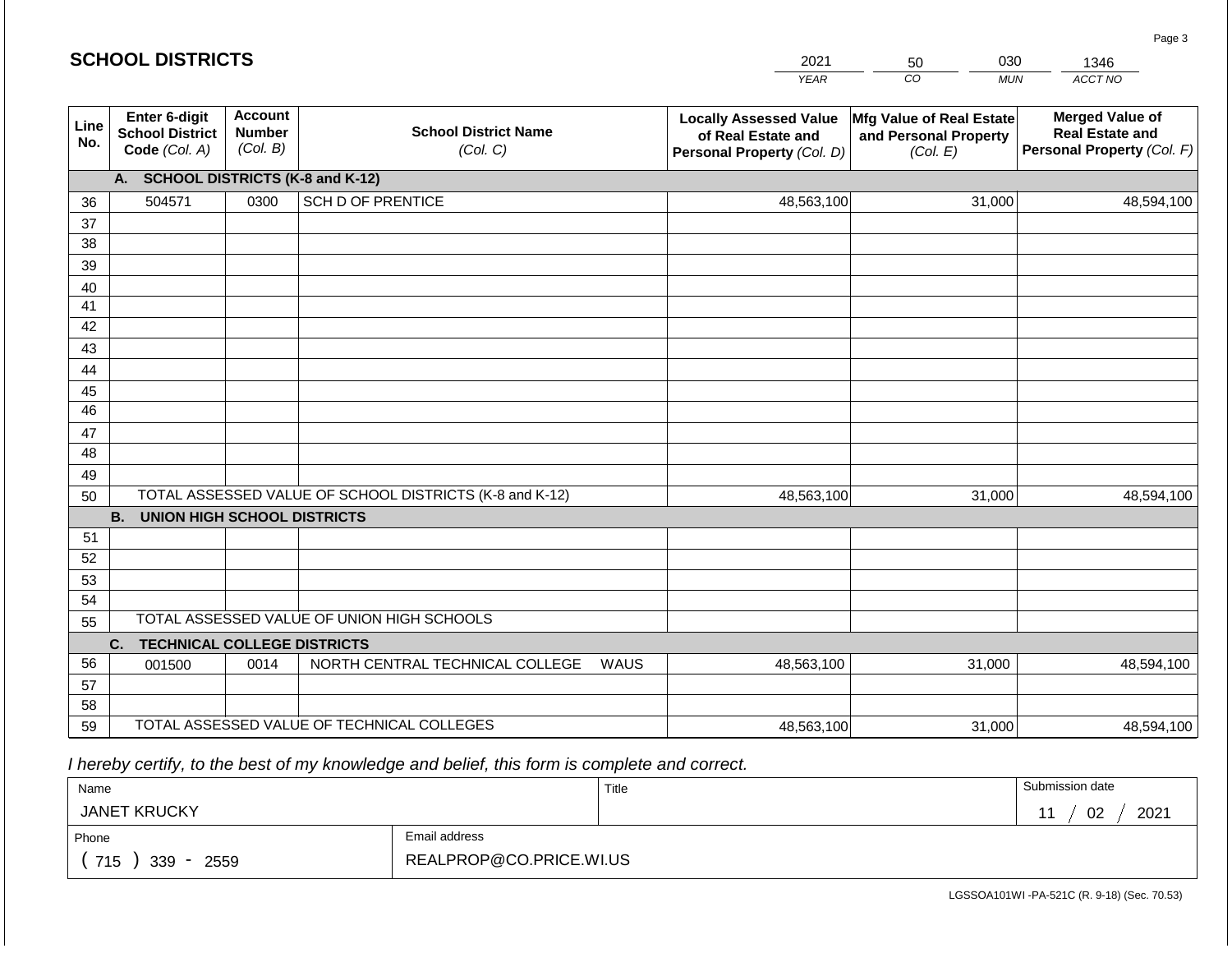- Each municipality's SOA is completed after the Board of Review and includes any changes made to the locally assessed values, under state law (sec. 70.53, Wis. Stats.)
- The Wisconsin Department of Revenue (DOR) merges the locally assessed values with the state assessed manufacturing values
- DOR provides the information regarding district names and codes. If a district is not listed, contact DOR.

Note: If you submit an amended SOA to DOR after your municipality's SOA is equated and posted to our website, we will process the SOA. However, DOR will not recalculate the *aggregate ratio or update the final SOA posted on our website. You should use the corrected values to calculate your tax rates.*

### **Page 1: Real Estate and Personal Property**

- Lines 1-9 assessed real estate values, parcel counts and acres by classification
- Lines 10-15 assessed personal property values and number of accounts by class
- Line 16 aggregate assessed value of all property subject to general property; use to calculate tax rates. Note: This line equals the total assessed value of K-8 and K-12 school districts (Line 50) and total assessed value of technical colleges (Line 59).
- Remarks assessment ratio used to calculate estimated fair market value on property tax bills

### **Page 2: Forest Crop, Other Exempt Land and Special Districts**

- Lines 18-21 private forest crop and managed forest lands assessed values
- Line  $22 -$  tax exempt land acres
- Line 23 prior years assessed value of omitted property under sec. 70.44 and correction of errors under sec. 70.43 shown by locally assessed or manufacturing real estate and personal property. Note: If there is an amount on this line, report the corresponding tax in the Statement of Taxes, Sections J or K.
- Lines 24-35 special district assessed values. These values are used to calculate tax rates for the special districts.

### **Page 3: School Districts**

- Lines 36-50 school districts (K-8 and K-12) assessed values. These values are used to calculate tax rates for school districts.
- Lines 51-55 union high school district assessed values. These values are used to calculate tax rates for union high school districts.
- Lines 56-59 technical college assessed values. These values are used to calculate tax rates for technical colleges.

If you have questions: Email: lgs@wisconsin.gov

 Phone: (608) 266-2569 or (608) 264-6892 Fax: (608) 264-6887

PRENTICE, WI 54556 - 0049 PRENTICE, WI 54556 - 0049ENGLUND ROAD N4361 ENGLUND ROAD AMY ESTERHOLM<br>TOWN OF PRENTICE TOWN OF PRENTICE AMY ESTERHOLM N4361 E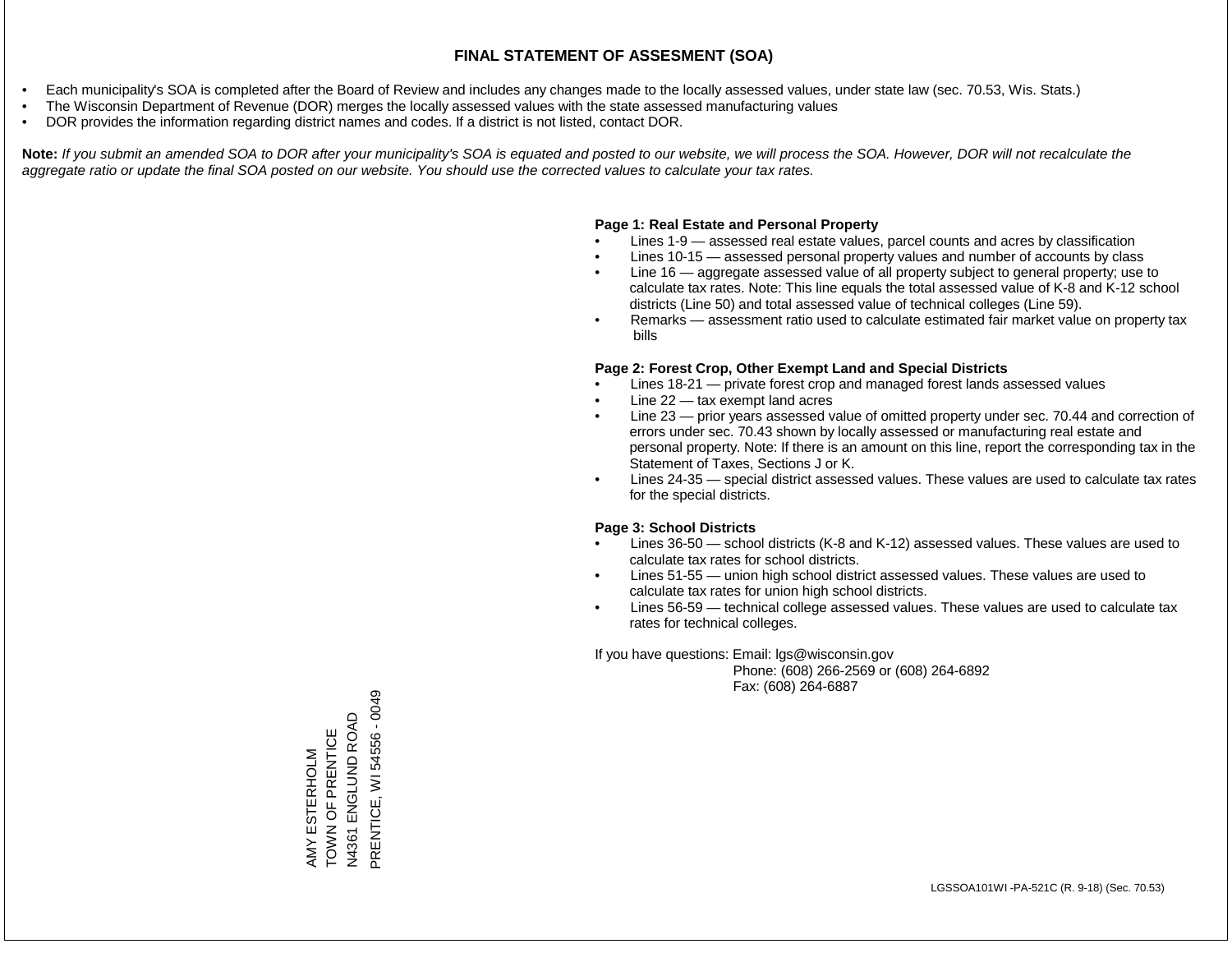|                | <b>FINAL - EQUATED</b><br><b>STATEMENT OF ASSESSMENT FOR 2021</b>                                                                                                                            |                          | 50                                        | 032                                                 | 1347                    | This is an Amended Return       | Page 1                                  |
|----------------|----------------------------------------------------------------------------------------------------------------------------------------------------------------------------------------------|--------------------------|-------------------------------------------|-----------------------------------------------------|-------------------------|---------------------------------|-----------------------------------------|
|                |                                                                                                                                                                                              |                          | CO                                        | <b>MUN</b>                                          | ACCT NO                 |                                 |                                         |
|                | <b>FOR</b><br><b>TOWN OF</b><br>OF.                                                                                                                                                          | <b>SPIRIT</b>            |                                           | <b>PRICE COUNTY</b>                                 |                         |                                 |                                         |
|                | Town - Village - City                                                                                                                                                                        | <b>Municipality Name</b> |                                           | <b>County Name</b>                                  |                         |                                 |                                         |
| Line<br>No.    | <b>REAL ESTATE</b><br>(See Lines 18 - 22 for                                                                                                                                                 |                          | PARCEL COUNT<br>TOTAL LAND   IMPROVEMENTS | NO. OF ACRES<br><b>WHOLE</b><br><b>NUMBERS ONLY</b> | <b>VALUE OF</b><br>LAND | VALUE OF<br><b>IMPROVEMENTS</b> | TOTAL VALUE OF LAND<br>AND IMPROVEMENTS |
|                | other Real Estate)                                                                                                                                                                           | (Col. A)                 | (Col. B)                                  | (Col, C)                                            | (Col. D)                | (Col. E)                        | (Col. F)                                |
| 1              | <b>RESIDENTIAL - Class 1</b>                                                                                                                                                                 | 367                      | 305                                       | 517                                                 | 5,847,100               | 22,601,700                      | 28,448,800                              |
| $\overline{c}$ | <b>COMMERCIAL - Class 2</b>                                                                                                                                                                  | 8                        | 5                                         | 86                                                  | 393,000                 | 384,900                         | 777,900                                 |
| 3              | <b>MANUFACTURING - Class 3</b>                                                                                                                                                               | 0                        | $\mathbf 0$                               | $\mathbf 0$                                         | 0                       | 0                               | 0                                       |
| 4              | <b>AGRICULTURAL - Class 4</b>                                                                                                                                                                | 186                      |                                           | 3,366                                               | 519,500                 |                                 | 519,500                                 |
| 5              | <b>UNDEVELOPED - Class 5</b>                                                                                                                                                                 | 276                      |                                           | 2,741                                               | 1,238,800               |                                 | 1,238,800                               |
| 6              | AGRICULTURAL FOREST - Class 5m                                                                                                                                                               | 138                      |                                           | 2,364                                               | 1,641,000               |                                 | 1,641,000                               |
| $\overline{7}$ | <b>FOREST LANDS - Class 6</b>                                                                                                                                                                | 340                      |                                           | 8,525                                               | 11,555,900              |                                 | 11,555,900                              |
| 8              | OTHER - Class 7                                                                                                                                                                              | 18                       | 18                                        | 31                                                  | 153,000                 | 1,234,800                       | 1,387,800                               |
| 9              | <b>TOTAL - ALL COLUMNS</b>                                                                                                                                                                   | 1,333                    | 328                                       | 17,630                                              | 21,348,300              | 24,221,400                      | 45,569,700                              |
| 10             | NUMBER OF PERSONAL PROPERTY ACCOUNTS IN ROLL                                                                                                                                                 |                          |                                           | 20                                                  | <b>LOCALLY ASSESSED</b> | <b>MANUFACTURING</b>            | <b>MERGED</b>                           |
| 11             | BOATS AND OTHER WATERCRAFT NOT EXEMPT - Code 1                                                                                                                                               |                          |                                           |                                                     | 0                       | 0                               | 0                                       |
| 12             | MACHINERY, TOOLS AND PATTERNS - Code 2                                                                                                                                                       |                          |                                           |                                                     |                         | 0                               | $\Omega$                                |
| 13             | FURNITURE, FIXTURES AND EQUIPMENT - Code 3                                                                                                                                                   |                          |                                           |                                                     | 11,900                  | $\Omega$                        | 11,900                                  |
| 14             | ALL OTHER PERSONAL PROPERTY NOT EXEMPT - Codes 4A, 4B, 4C                                                                                                                                    |                          |                                           |                                                     | 401,400                 | $\boldsymbol{0}$                | 401,400                                 |
| 15             | TOTAL OF PERSONAL PROPERTY NOT EXEMPT (Total of Lines 11-14)                                                                                                                                 |                          |                                           |                                                     | 413,300                 | $\mathbf 0$                     | 413,300                                 |
| 16             | AGGREGATE ASSESSED VALUE OF ALL PROPERTY SUBJECT TO THE GENERAL PROPERTY TAX (Total of Lines 9F and 15F)<br>MUST EQUAL TOTAL VALUE OF THE SCHOOL DISTRICTS (K-12 PLUS K-8) - Line 50, Col. F |                          |                                           |                                                     |                         |                                 | 45,983,000                              |
| 17             | <b>BOARD OF REVIEW</b><br>DATE OF FINAL ADJOURNMENT                                                                                                                                          | 05/15/2021               |                                           | Name of Assessor<br><b>ELK RIVER APPARISAL</b>      |                         | Telephone #<br>(715) 820-0541   |                                         |

The Assessment Ratio to be used in calculating the estimated Fair Market Value on tax bills for this tax district is .916784962

This ratio should be used to convert assessed values to "Calculate Equalized Values" in Step 1 of the Lottery and Gaming Credit Calculations.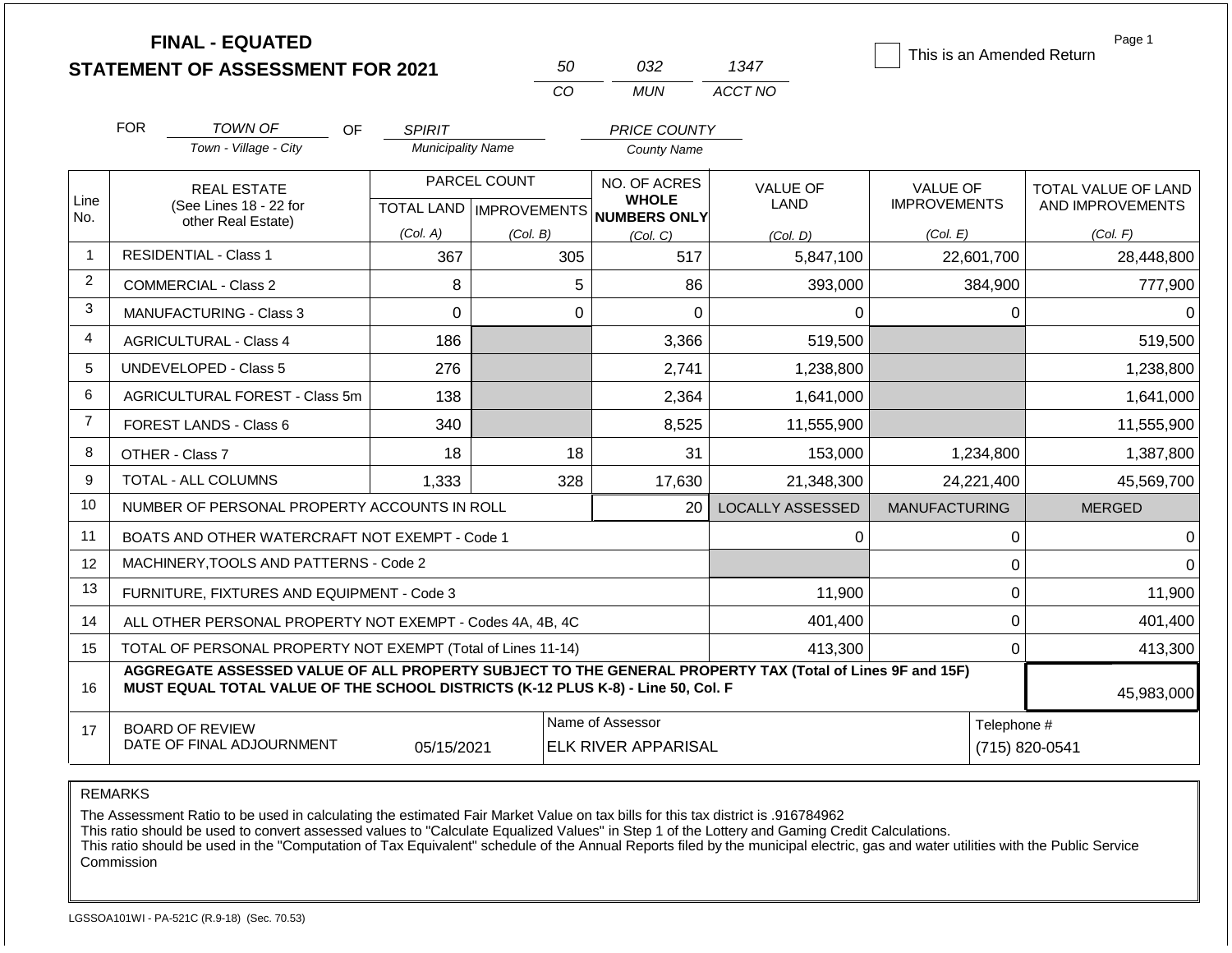2021 50 032 1347

FOREST LANDS (Line 7) and FOREST CROPS (in this section) - are **NOT** the same *YEAR CO MUN ACCT NO*

|    |                                                                                |                 |  | Private Forest Crop - Reg Class @ 10¢ per acre                           |                                               | Private Forest Crop - Reg Class @ \$2.52 per acre                                           |                 |                                                                    |                    |                    |
|----|--------------------------------------------------------------------------------|-----------------|--|--------------------------------------------------------------------------|-----------------------------------------------|---------------------------------------------------------------------------------------------|-----------------|--------------------------------------------------------------------|--------------------|--------------------|
|    | (a) PARCELS                                                                    | (b) ACRES       |  | (c) ASSESSED VALUE                                                       |                                               | (d) PARCELS                                                                                 |                 | (e) ACRES                                                          |                    | (f) ASSESSED VALUE |
| 18 |                                                                                |                 |  |                                                                          |                                               |                                                                                             |                 |                                                                    |                    |                    |
|    |                                                                                |                 |  |                                                                          |                                               |                                                                                             |                 |                                                                    |                    |                    |
|    |                                                                                |                 |  | Private Forest Crop - Special Class @ 20¢ per acre<br>(c) ASSESSED VALUE |                                               | Entered Before 2005 Managed Forest - Ferrous Mining CLOSED @ \$7.87 per acre<br>(d) PARCELS |                 | (e) ACRES                                                          | (f) ASSESSED VALUE |                    |
| 19 | (a) PARCELS                                                                    | (b) ACRES       |  |                                                                          |                                               |                                                                                             |                 |                                                                    |                    |                    |
|    |                                                                                |                 |  |                                                                          |                                               |                                                                                             |                 |                                                                    |                    |                    |
|    | Entered Before 2005 Managed Forest - OPEN @ 74 ¢ per acre                      |                 |  |                                                                          | Entered Before 2005 Managed Forest - CLOSED @ |                                                                                             | \$1.75 per acre |                                                                    |                    |                    |
| 20 | (a) PARCELS<br>(b) ACRES                                                       |                 |  | (c) ASSESSED VALUE                                                       |                                               | (d) PARCELS                                                                                 |                 | (e) ACRES                                                          |                    | (f) ASSESSED VALUE |
|    |                                                                                |                 |  |                                                                          |                                               |                                                                                             |                 |                                                                    |                    |                    |
|    |                                                                                | 88<br>3,428.22  |  | 6,123,400                                                                |                                               | 77                                                                                          |                 | 2,802                                                              |                    | 4,477,200          |
|    | Entered After 2004 Managed Forest - OPEN @ \$2.04 per acre                     |                 |  |                                                                          |                                               | Entered After 2004 Managed Forest - CLOSED @ \$10.20 per acre                               |                 |                                                                    |                    |                    |
| 21 | (a) PARCELS                                                                    | (b) ACRES       |  | (c) ASSESSED VALUE                                                       |                                               | (d) PARCELS                                                                                 |                 | (e) ACRES                                                          |                    | (f) ASSESSED VALUE |
|    |                                                                                |                 |  |                                                                          |                                               |                                                                                             |                 |                                                                    |                    |                    |
|    | 19                                                                             | 662             |  | 952,200                                                                  |                                               | 45                                                                                          |                 | 1.637.6                                                            |                    | 2,680,700          |
|    | (a) County Forest Cropland Acres                                               |                 |  | (b) Federal Acres                                                        |                                               | (c) State Acres                                                                             |                 | (d) County (NOT FOREST CROP) Acres                                 |                    | (e) Other Acres    |
| 22 |                                                                                |                 |  |                                                                          |                                               |                                                                                             |                 |                                                                    |                    |                    |
|    |                                                                                |                 |  |                                                                          |                                               | 78.59                                                                                       |                 | 2.28                                                               | 133.26             |                    |
|    |                                                                                |                 |  | Assessed Value of Omitted Property From Prior Years (Sec. 70.44)         |                                               |                                                                                             |                 | Assessed Value of Sec. 70.43 Corrections of Errors by Assessors    |                    |                    |
|    |                                                                                | (a) REAL ESTATE |  | (b) PERSONAL                                                             |                                               |                                                                                             |                 | (c1) REAL ESTATE                                                   |                    | (c2) PERSONAL      |
| 23 |                                                                                |                 |  |                                                                          |                                               |                                                                                             |                 |                                                                    |                    |                    |
|    | Manufacturing Equated Value of Omitted Property From Prior Years (Sec. 70.995) |                 |  |                                                                          |                                               |                                                                                             |                 | Mfg. Equated Value of Sec.70.43 Corrections of Errors by Assessors |                    |                    |
|    | (d) REAL ESTATE                                                                |                 |  | (e) PERSONAL                                                             |                                               |                                                                                             |                 | (f1) REAL ESTATE                                                   | (f2) PERSONAL      |                    |
|    |                                                                                |                 |  |                                                                          |                                               |                                                                                             |                 |                                                                    |                    |                    |
|    |                                                                                |                 |  |                                                                          |                                               |                                                                                             |                 |                                                                    |                    |                    |

## **SPECIAL DISTRICTS**

| Line<br>No. | Enter 6-digit<br>Special District<br>Code (Col. A) | <b>Account</b><br><b>Number</b><br>(Col. B) | <b>Special District Name</b><br>(Col. C) | <b>Locally Assessed Value</b><br>of Real Estate and<br><b>Personal Property (Col. D)</b> | Mfg Value of Real Estate<br>and Personal Property<br>(Col. E) | <b>Merged Value of</b><br><b>Real Estate and</b><br>Personal Property (Col. F) |
|-------------|----------------------------------------------------|---------------------------------------------|------------------------------------------|------------------------------------------------------------------------------------------|---------------------------------------------------------------|--------------------------------------------------------------------------------|
| 24          |                                                    |                                             |                                          |                                                                                          |                                                               |                                                                                |
| 25          |                                                    |                                             |                                          |                                                                                          |                                                               |                                                                                |
| 26          |                                                    |                                             |                                          |                                                                                          |                                                               |                                                                                |
| 27          |                                                    |                                             |                                          |                                                                                          |                                                               |                                                                                |
| 28          |                                                    |                                             |                                          |                                                                                          |                                                               |                                                                                |
| 29          |                                                    |                                             |                                          |                                                                                          |                                                               |                                                                                |
| 30          |                                                    |                                             |                                          |                                                                                          |                                                               |                                                                                |
| 31          |                                                    |                                             |                                          |                                                                                          |                                                               |                                                                                |
| 32          |                                                    |                                             |                                          |                                                                                          |                                                               |                                                                                |
| 33          |                                                    |                                             |                                          |                                                                                          |                                                               |                                                                                |
| 34          |                                                    |                                             |                                          |                                                                                          |                                                               |                                                                                |
| 35          |                                                    |                                             |                                          |                                                                                          |                                                               |                                                                                |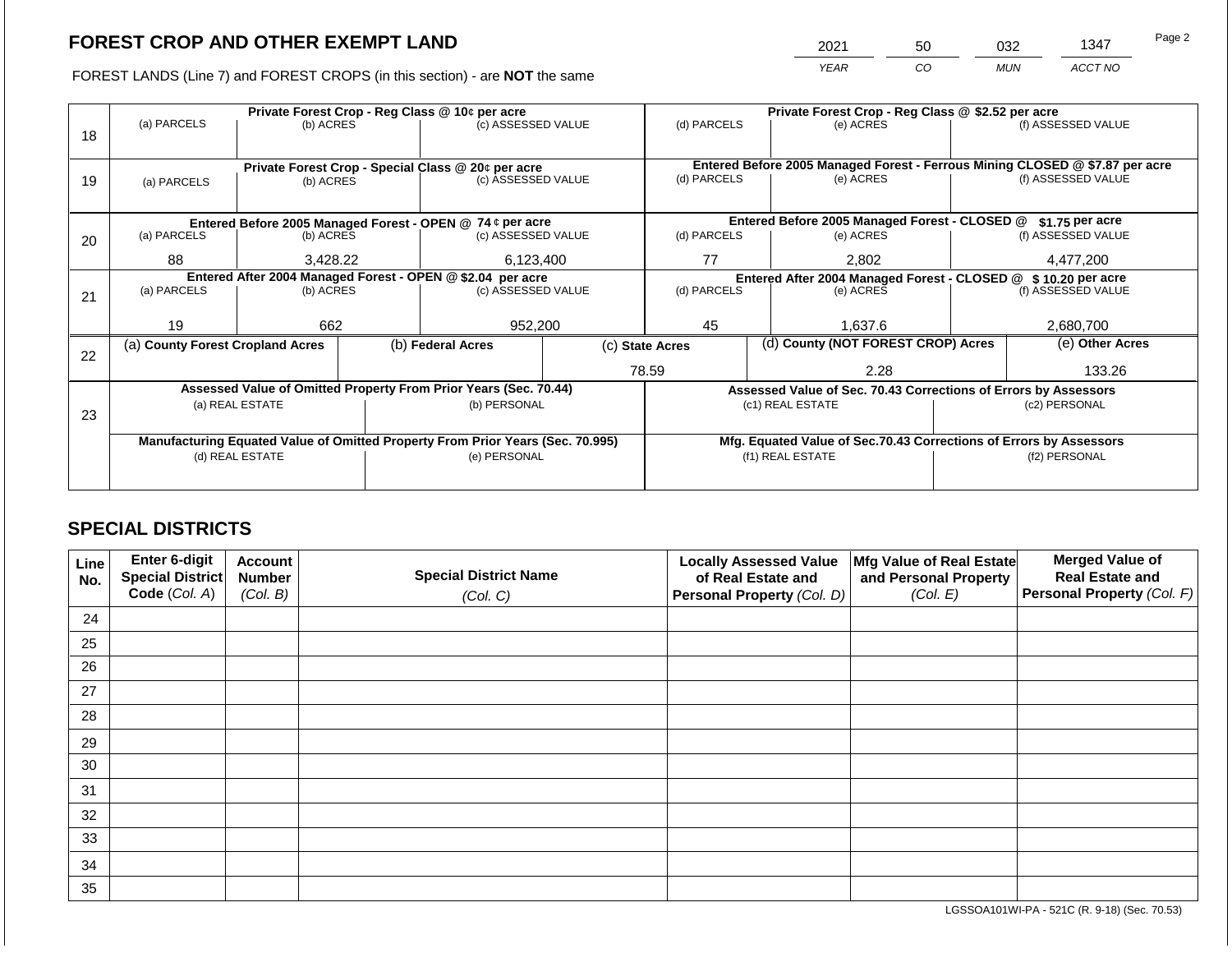|             | <b>SCHOOL DISTRICTS</b>                                  |                                             |                                                         | 2021                                                                              | 50                                                            | 032<br>1347                                                                    |
|-------------|----------------------------------------------------------|---------------------------------------------|---------------------------------------------------------|-----------------------------------------------------------------------------------|---------------------------------------------------------------|--------------------------------------------------------------------------------|
|             |                                                          |                                             |                                                         | <b>YEAR</b>                                                                       | $\overline{co}$                                               | <b>MUN</b><br>ACCT NO                                                          |
| Line<br>No. | Enter 6-digit<br><b>School District</b><br>Code (Col. A) | <b>Account</b><br><b>Number</b><br>(Col. B) | <b>School District Name</b><br>(Col. C)                 | <b>Locally Assessed Value</b><br>of Real Estate and<br>Personal Property (Col. D) | Mfg Value of Real Estate<br>and Personal Property<br>(Col. E) | <b>Merged Value of</b><br><b>Real Estate and</b><br>Personal Property (Col. F) |
|             | A. SCHOOL DISTRICTS (K-8 and K-12)                       |                                             |                                                         |                                                                                   |                                                               |                                                                                |
| 36          | 504571                                                   | 0300                                        | <b>SCH D OF PRENTICE</b>                                | 16,283,700                                                                        |                                                               | 16,283,700                                                                     |
| 37          | 604795                                                   | 0357                                        | SCH D OF RIB LAKE                                       | 29,699,300                                                                        |                                                               | 29,699,300                                                                     |
| 38          |                                                          |                                             |                                                         |                                                                                   |                                                               |                                                                                |
| 39          |                                                          |                                             |                                                         |                                                                                   |                                                               |                                                                                |
| 40          |                                                          |                                             |                                                         |                                                                                   |                                                               |                                                                                |
| 41          |                                                          |                                             |                                                         |                                                                                   |                                                               |                                                                                |
| 42          |                                                          |                                             |                                                         |                                                                                   |                                                               |                                                                                |
| 43          |                                                          |                                             |                                                         |                                                                                   |                                                               |                                                                                |
| 44          |                                                          |                                             |                                                         |                                                                                   |                                                               |                                                                                |
| 45          |                                                          |                                             |                                                         |                                                                                   |                                                               |                                                                                |
| 46          |                                                          |                                             |                                                         |                                                                                   |                                                               |                                                                                |
| 47          |                                                          |                                             |                                                         |                                                                                   |                                                               |                                                                                |
| 48          |                                                          |                                             |                                                         |                                                                                   |                                                               |                                                                                |
| 49<br>50    |                                                          |                                             | TOTAL ASSESSED VALUE OF SCHOOL DISTRICTS (K-8 and K-12) | 45,983,000                                                                        |                                                               | 45,983,000                                                                     |
|             | <b>B.</b><br><b>UNION HIGH SCHOOL DISTRICTS</b>          |                                             |                                                         |                                                                                   |                                                               |                                                                                |
| 51          |                                                          |                                             |                                                         |                                                                                   |                                                               |                                                                                |
| 52          |                                                          |                                             |                                                         |                                                                                   |                                                               |                                                                                |
| 53          |                                                          |                                             |                                                         |                                                                                   |                                                               |                                                                                |
| 54          |                                                          |                                             |                                                         |                                                                                   |                                                               |                                                                                |
| 55          |                                                          |                                             | TOTAL ASSESSED VALUE OF UNION HIGH SCHOOLS              |                                                                                   |                                                               |                                                                                |
|             | <b>TECHNICAL COLLEGE DISTRICTS</b><br>C.                 |                                             |                                                         |                                                                                   |                                                               |                                                                                |
| 56          | 001500                                                   | 0014                                        | NORTH CENTRAL TECHNICAL COLLEGE                         | <b>WAUS</b><br>45,983,000                                                         |                                                               | 45,983,000                                                                     |
| 57          |                                                          |                                             |                                                         |                                                                                   |                                                               |                                                                                |
| 58          |                                                          |                                             |                                                         |                                                                                   |                                                               |                                                                                |
| 59          |                                                          |                                             | TOTAL ASSESSED VALUE OF TECHNICAL COLLEGES              | 45,983,000                                                                        |                                                               | 45,983,000                                                                     |

2021

 *I hereby certify, to the best of my knowledge and belief, this form is complete and correct.*

**SCHOOL DISTRICTS**

| Name                |                         | Title | Submission date  |
|---------------------|-------------------------|-------|------------------|
| <b>JANET KRUCKY</b> |                         |       | 2021<br>16<br>06 |
| Phone               | Email address           |       |                  |
| 715<br>339<br>2559  | REALPROP@CO.PRICE.WI.US |       |                  |

Page 3

032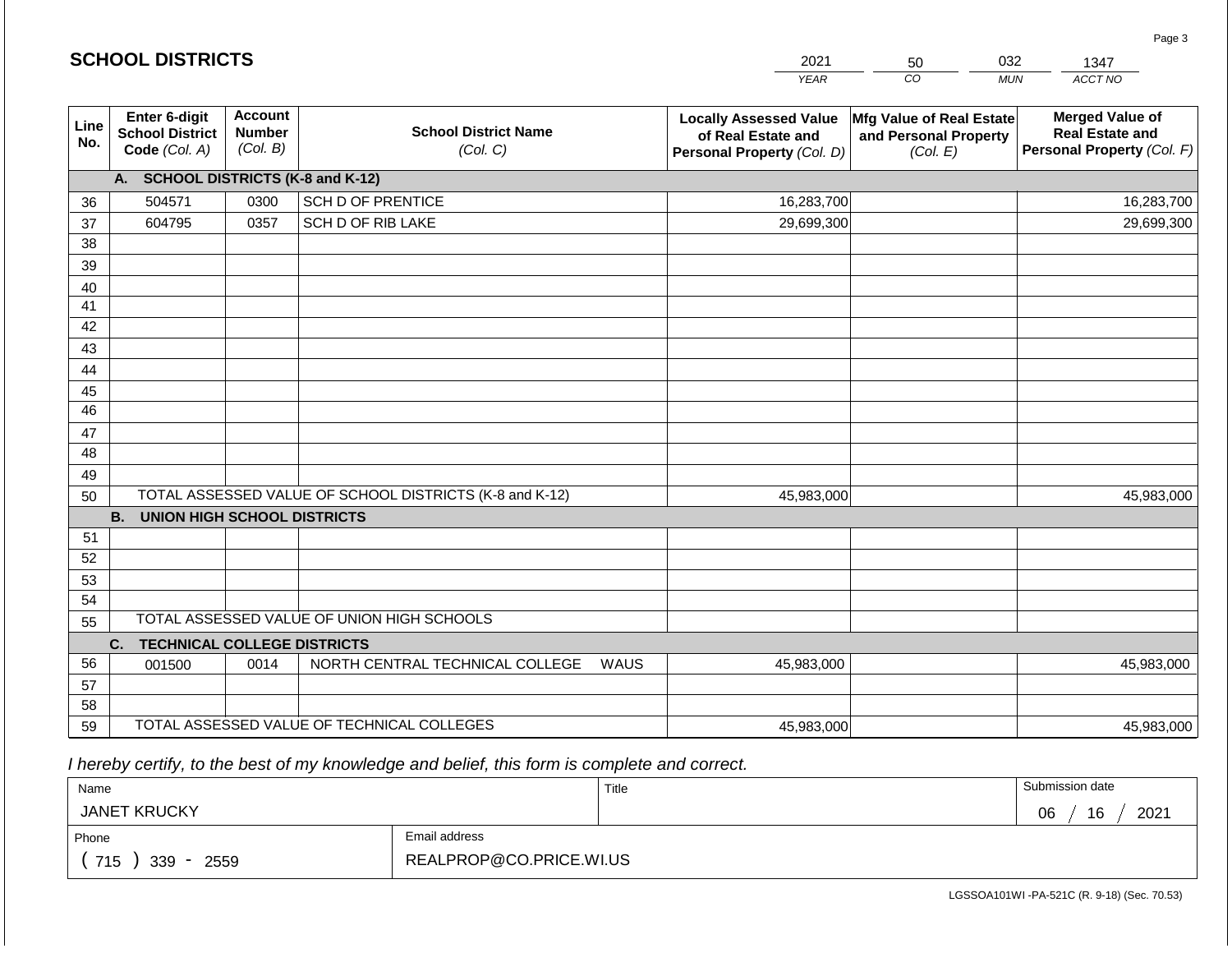- Each municipality's SOA is completed after the Board of Review and includes any changes made to the locally assessed values, under state law (sec. 70.53, Wis. Stats.)
- The Wisconsin Department of Revenue (DOR) merges the locally assessed values with the state assessed manufacturing values
- DOR provides the information regarding district names and codes. If a district is not listed, contact DOR.

Note: If you submit an amended SOA to DOR after your municipality's SOA is equated and posted to our website, we will process the SOA. However, DOR will not recalculate the *aggregate ratio or update the final SOA posted on our website. You should use the corrected values to calculate your tax rates.*

### **Page 1: Real Estate and Personal Property**

- Lines 1-9 assessed real estate values, parcel counts and acres by classification
- Lines 10-15 assessed personal property values and number of accounts by class
- Line 16 aggregate assessed value of all property subject to general property; use to calculate tax rates. Note: This line equals the total assessed value of K-8 and K-12 school districts (Line 50) and total assessed value of technical colleges (Line 59).
- Remarks assessment ratio used to calculate estimated fair market value on property tax bills

### **Page 2: Forest Crop, Other Exempt Land and Special Districts**

- Lines 18-21 private forest crop and managed forest lands assessed values
- Line  $22 -$  tax exempt land acres
- Line 23 prior years assessed value of omitted property under sec. 70.44 and correction of errors under sec. 70.43 shown by locally assessed or manufacturing real estate and personal property. Note: If there is an amount on this line, report the corresponding tax in the Statement of Taxes, Sections J or K.
- Lines 24-35 special district assessed values. These values are used to calculate tax rates for the special districts.

### **Page 3: School Districts**

- Lines 36-50 school districts (K-8 and K-12) assessed values. These values are used to calculate tax rates for school districts.
- Lines 51-55 union high school district assessed values. These values are used to calculate tax rates for union high school districts.
- Lines 56-59 technical college assessed values. These values are used to calculate tax rates for technical colleges.

If you have questions: Email: lgs@wisconsin.gov

 Phone: (608) 266-2569 or (608) 264-6892 Fax: (608) 264-6887

BRANTWOOD, WI 54513 BRANTWOOD, WI 54513W1270 STATE HWY 86 W1270 STATE HWY 86 JANELLE NELSON JANELLE NELSON TOWN OF SPIRIT TOWN OF SPIRIT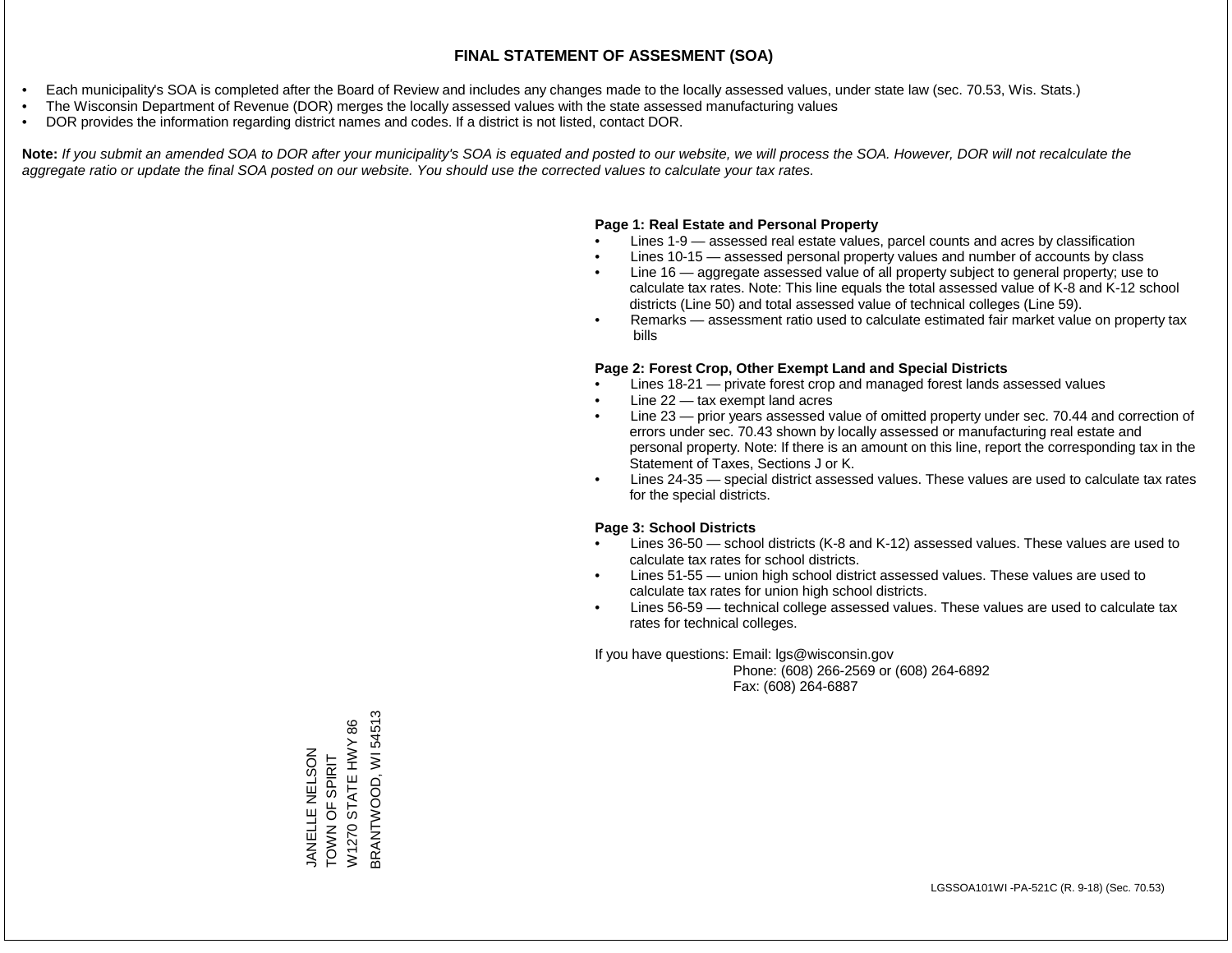|                 |            | <b>FINAL - EQUATED</b><br><b>STATEMENT OF ASSESSMENT FOR 2021</b>                                                                                                                            |                          | 50           | 034                                                  | 1348                    | This is an Amended Return     | Page 1              |
|-----------------|------------|----------------------------------------------------------------------------------------------------------------------------------------------------------------------------------------------|--------------------------|--------------|------------------------------------------------------|-------------------------|-------------------------------|---------------------|
|                 |            |                                                                                                                                                                                              |                          | CO           | <b>MUN</b>                                           | ACCT NO                 |                               |                     |
|                 | <b>FOR</b> | <b>TOWN OF</b><br>OF.                                                                                                                                                                        | <b>WORCESTER</b>         |              | <b>PRICE COUNTY</b>                                  |                         |                               |                     |
|                 |            | Town - Village - City                                                                                                                                                                        | <b>Municipality Name</b> |              | <b>County Name</b>                                   |                         |                               |                     |
|                 |            | <b>REAL ESTATE</b>                                                                                                                                                                           |                          | PARCEL COUNT | NO. OF ACRES                                         | <b>VALUE OF</b>         | VALUE OF                      | TOTAL VALUE OF LAND |
| Line<br>No.     |            | (See Lines 18 - 22 for<br>other Real Estate)                                                                                                                                                 |                          |              | <b>WHOLE</b><br>TOTAL LAND IMPROVEMENTS NUMBERS ONLY | LAND                    | <b>IMPROVEMENTS</b>           | AND IMPROVEMENTS    |
|                 |            |                                                                                                                                                                                              | (Col. A)                 | (Col. B)     | (Col, C)                                             | (Col, D)                | (Col. E)                      | (Col. F)            |
| 1               |            | <b>RESIDENTIAL - Class 1</b>                                                                                                                                                                 | 1,477                    | 1,231        | 2,350                                                | 33,679,200              | 104,853,200                   | 138,532,400         |
| $\overline{2}$  |            | <b>COMMERCIAL - Class 2</b>                                                                                                                                                                  | 52                       |              | 44<br>144                                            | 1,157,600               | 4,315,100                     | 5,472,700           |
| 3               |            | <b>MANUFACTURING - Class 3</b>                                                                                                                                                               | 4                        |              | 3<br>78                                              | 139,200                 | 974,100                       | 1,113,300           |
| $\overline{4}$  |            | <b>AGRICULTURAL - Class 4</b>                                                                                                                                                                | 395                      |              | 5,896                                                | 918,900                 |                               | 918,900             |
| 5               |            | <b>UNDEVELOPED - Class 5</b>                                                                                                                                                                 | 1,027                    |              | 12,781                                               | 3,216,900               |                               | 3,216,900           |
| 6               |            | AGRICULTURAL FOREST - Class 5m                                                                                                                                                               | 251                      |              | 3,710                                                | 2,489,400               |                               | 2,489,400           |
| $\overline{7}$  |            | FOREST LANDS - Class 6                                                                                                                                                                       | 787                      |              | 12,092                                               | 15,834,100              |                               | 15,834,100          |
| 8               |            | OTHER - Class 7                                                                                                                                                                              | 42                       |              | 42<br>80                                             | 344,900                 | 6,251,800                     | 6,596,700           |
| 9               |            | <b>TOTAL - ALL COLUMNS</b>                                                                                                                                                                   | 4,035                    | 1,320        | 37,131                                               | 57,780,200              | 116,394,200                   | 174,174,400         |
| 10              |            | NUMBER OF PERSONAL PROPERTY ACCOUNTS IN ROLL                                                                                                                                                 |                          |              | 95                                                   | <b>LOCALLY ASSESSED</b> | <b>MANUFACTURING</b>          | <b>MERGED</b>       |
| 11              |            | BOATS AND OTHER WATERCRAFT NOT EXEMPT - Code 1                                                                                                                                               |                          |              |                                                      | 8,600                   | $\Omega$                      | 8,600               |
| 12 <sup>2</sup> |            | MACHINERY, TOOLS AND PATTERNS - Code 2                                                                                                                                                       |                          |              |                                                      |                         | 21,600                        | 21,600              |
| 13              |            | FURNITURE, FIXTURES AND EQUIPMENT - Code 3                                                                                                                                                   |                          |              |                                                      | 136,900                 | 27,400                        | 164,300             |
| 14              |            | ALL OTHER PERSONAL PROPERTY NOT EXEMPT - Codes 4A, 4B, 4C                                                                                                                                    |                          |              |                                                      | 709,900                 | 19,900                        | 729,800             |
| 15              |            | TOTAL OF PERSONAL PROPERTY NOT EXEMPT (Total of Lines 11-14)                                                                                                                                 |                          |              |                                                      | 855,400                 | 68,900                        | 924,300             |
| 16              |            | AGGREGATE ASSESSED VALUE OF ALL PROPERTY SUBJECT TO THE GENERAL PROPERTY TAX (Total of Lines 9F and 15F)<br>MUST EQUAL TOTAL VALUE OF THE SCHOOL DISTRICTS (K-12 PLUS K-8) - Line 50, Col. F |                          |              |                                                      |                         |                               | 175,098,700         |
| 17              |            | <b>BOARD OF REVIEW</b><br>DATE OF FINAL ADJOURNMENT                                                                                                                                          | 04/28/2021               |              | Name of Assessor<br>MICHAEL SCHNAUTZ ASSESSOR        |                         | Telephone #<br>(715) 266-2409 |                     |

The Assessment Ratio to be used in calculating the estimated Fair Market Value on tax bills for this tax district is .918917334

This ratio should be used to convert assessed values to "Calculate Equalized Values" in Step 1 of the Lottery and Gaming Credit Calculations.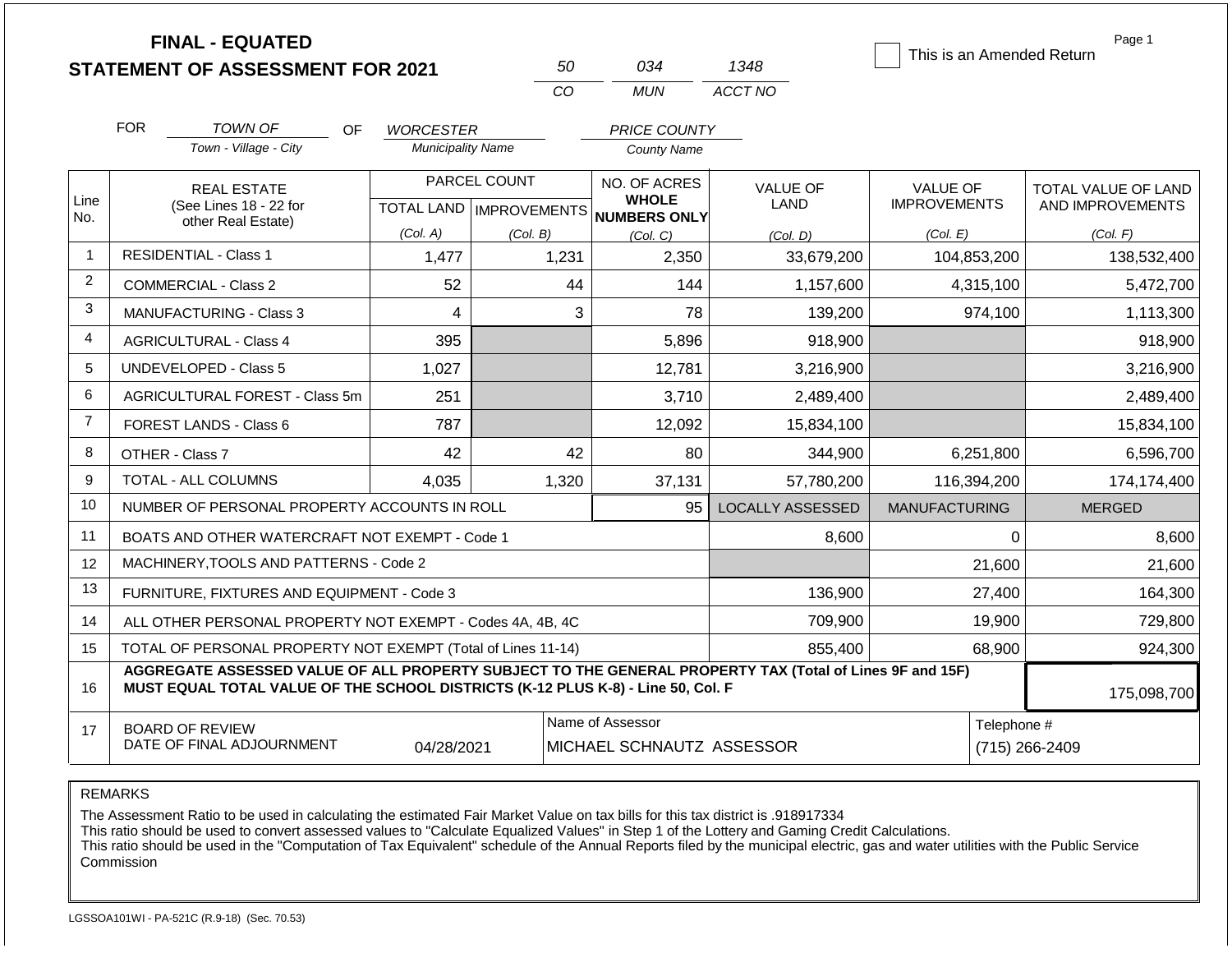2021 50 034 1348

FOREST LANDS (Line 7) and FOREST CROPS (in this section) - are **NOT** the same *YEAR CO MUN ACCT NO*

|    |                                                            |                                                                 |  | Private Forest Crop - Reg Class @ 10¢ per acre                                 |             | Private Forest Crop - Reg Class @ \$2.52 per acre                            |          |                                                                    |                    |                    |
|----|------------------------------------------------------------|-----------------------------------------------------------------|--|--------------------------------------------------------------------------------|-------------|------------------------------------------------------------------------------|----------|--------------------------------------------------------------------|--------------------|--------------------|
| 18 | (a) PARCELS                                                | (b) ACRES                                                       |  | (c) ASSESSED VALUE                                                             |             | (d) PARCELS                                                                  |          | (e) ACRES                                                          |                    | (f) ASSESSED VALUE |
|    |                                                            |                                                                 |  |                                                                                |             |                                                                              |          |                                                                    |                    |                    |
|    |                                                            |                                                                 |  |                                                                                |             | Entered Before 2005 Managed Forest - Ferrous Mining CLOSED @ \$7.87 per acre |          |                                                                    |                    |                    |
| 19 | (a) PARCELS                                                | Private Forest Crop - Special Class @ 20¢ per acre<br>(b) ACRES |  | (c) ASSESSED VALUE                                                             |             | (d) PARCELS                                                                  |          | (e) ACRES                                                          | (f) ASSESSED VALUE |                    |
|    |                                                            |                                                                 |  |                                                                                |             |                                                                              |          |                                                                    |                    |                    |
|    |                                                            |                                                                 |  |                                                                                |             |                                                                              |          |                                                                    |                    |                    |
|    |                                                            |                                                                 |  | Entered Before 2005 Managed Forest - OPEN @ 74 ¢ per acre                      |             |                                                                              |          | Entered Before 2005 Managed Forest - CLOSED @                      |                    | $$1.75$ per acre   |
| 20 | (a) PARCELS                                                | (b) ACRES                                                       |  | (c) ASSESSED VALUE                                                             |             | (d) PARCELS                                                                  |          | (e) ACRES                                                          |                    | (f) ASSESSED VALUE |
|    | 56                                                         | 1,514.55                                                        |  | 1,192,800                                                                      | 54          |                                                                              | 1,679.43 |                                                                    | 1,741,800          |                    |
|    | Entered After 2004 Managed Forest - OPEN @ \$2.04 per acre |                                                                 |  |                                                                                |             |                                                                              |          | Entered After 2004 Managed Forest - CLOSED @ \$ 10.20 per acre     |                    |                    |
| 21 | (a) PARCELS                                                | (b) ACRES                                                       |  | (c) ASSESSED VALUE                                                             | (d) PARCELS |                                                                              |          | (e) ACRES                                                          |                    | (f) ASSESSED VALUE |
|    |                                                            |                                                                 |  |                                                                                |             |                                                                              |          |                                                                    |                    |                    |
|    | 31                                                         | 1,198.18                                                        |  | 1,060,100                                                                      |             | 113                                                                          |          | 3,659.25                                                           |                    | 4,072,600          |
|    | (a) County Forest Cropland Acres                           |                                                                 |  | (b) Federal Acres                                                              |             | (c) State Acres                                                              |          | (d) County (NOT FOREST CROP) Acres                                 | (e) Other Acres    |                    |
| 22 |                                                            |                                                                 |  |                                                                                |             |                                                                              |          |                                                                    |                    |                    |
|    | 6.942.08                                                   |                                                                 |  | 21.850.43                                                                      |             | 671.11                                                                       |          | 477.63                                                             |                    | 410.29             |
|    |                                                            |                                                                 |  | Assessed Value of Omitted Property From Prior Years (Sec. 70.44)               |             |                                                                              |          | Assessed Value of Sec. 70.43 Corrections of Errors by Assessors    |                    |                    |
| 23 |                                                            | (a) REAL ESTATE                                                 |  | (b) PERSONAL                                                                   |             |                                                                              |          | (c1) REAL ESTATE                                                   | (c2) PERSONAL      |                    |
|    |                                                            |                                                                 |  |                                                                                |             |                                                                              |          |                                                                    |                    |                    |
|    |                                                            |                                                                 |  | Manufacturing Equated Value of Omitted Property From Prior Years (Sec. 70.995) |             |                                                                              |          | Mfg. Equated Value of Sec.70.43 Corrections of Errors by Assessors |                    |                    |
|    |                                                            | (d) REAL ESTATE                                                 |  | (e) PERSONAL                                                                   |             | (f1) REAL ESTATE                                                             |          |                                                                    | (f2) PERSONAL      |                    |
|    |                                                            |                                                                 |  |                                                                                |             |                                                                              |          |                                                                    |                    |                    |
|    |                                                            |                                                                 |  |                                                                                |             |                                                                              |          |                                                                    |                    |                    |

## **SPECIAL DISTRICTS**

| Line<br>No. | Enter 6-digit<br>Special District | <b>Account</b><br><b>Number</b> | <b>Special District Name</b> | <b>Locally Assessed Value</b><br>of Real Estate and | Mfg Value of Real Estate<br>and Personal Property | <b>Merged Value of</b><br><b>Real Estate and</b> |
|-------------|-----------------------------------|---------------------------------|------------------------------|-----------------------------------------------------|---------------------------------------------------|--------------------------------------------------|
|             | Code (Col. A)                     | (Col. B)                        | (Col. C)                     | Personal Property (Col. D)                          | (Col. E)                                          | Personal Property (Col. F)                       |
| 24          |                                   |                                 |                              |                                                     |                                                   |                                                  |
| 25          |                                   |                                 |                              |                                                     |                                                   |                                                  |
| 26          |                                   |                                 |                              |                                                     |                                                   |                                                  |
| 27          |                                   |                                 |                              |                                                     |                                                   |                                                  |
| 28          |                                   |                                 |                              |                                                     |                                                   |                                                  |
| 29          |                                   |                                 |                              |                                                     |                                                   |                                                  |
| 30          |                                   |                                 |                              |                                                     |                                                   |                                                  |
| 31          |                                   |                                 |                              |                                                     |                                                   |                                                  |
| 32          |                                   |                                 |                              |                                                     |                                                   |                                                  |
| 33          |                                   |                                 |                              |                                                     |                                                   |                                                  |
| 34          |                                   |                                 |                              |                                                     |                                                   |                                                  |
| 35          |                                   |                                 |                              |                                                     |                                                   |                                                  |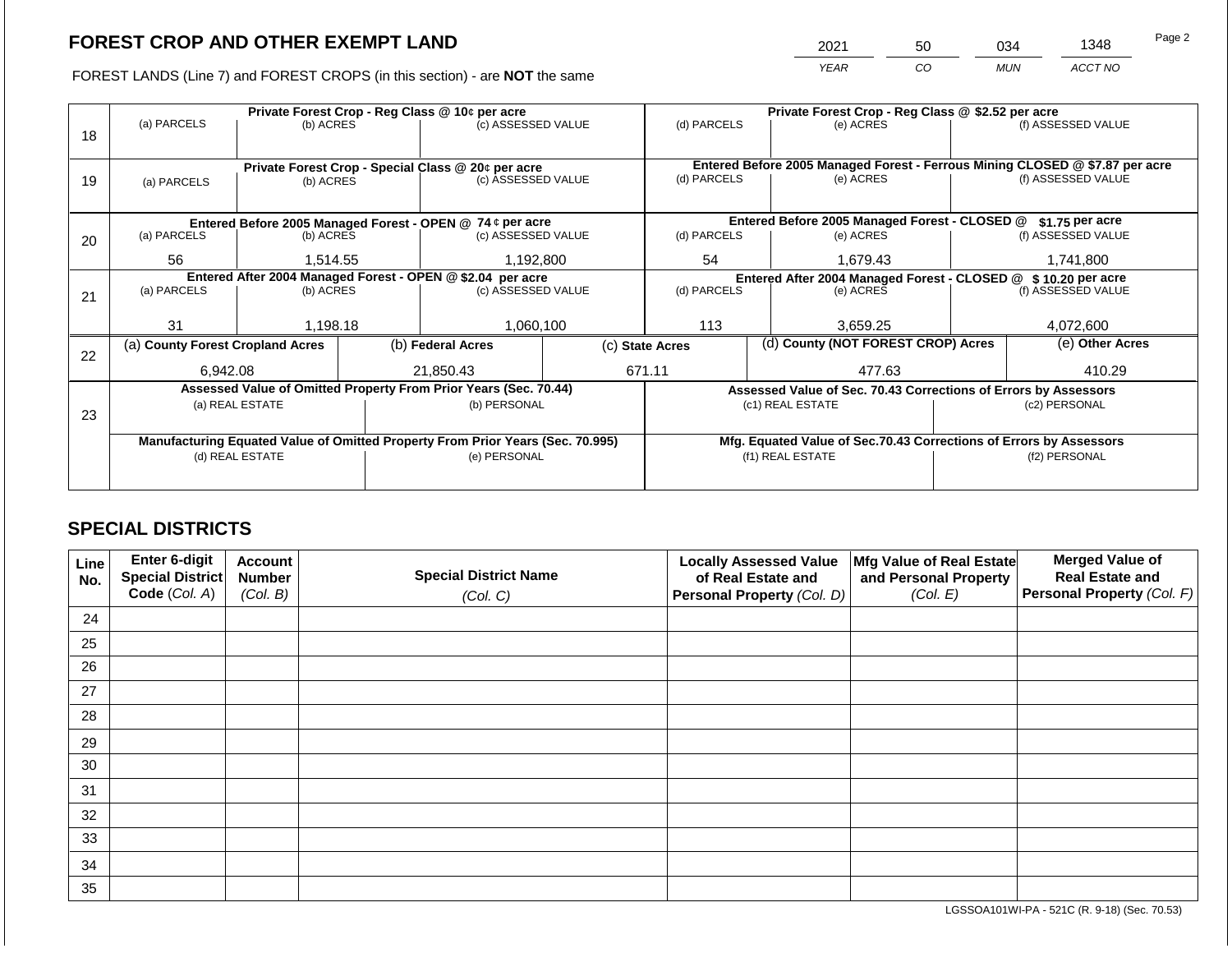|             | <b>SCHOOL DISTRICTS</b>                                  |                                             |                                                         |      | 2021                                                                              | 034<br>50                                                     | 1348                                                                           |  |
|-------------|----------------------------------------------------------|---------------------------------------------|---------------------------------------------------------|------|-----------------------------------------------------------------------------------|---------------------------------------------------------------|--------------------------------------------------------------------------------|--|
|             |                                                          |                                             |                                                         |      | <b>YEAR</b>                                                                       | CO<br><b>MUN</b>                                              | ACCT NO                                                                        |  |
| Line<br>No. | Enter 6-digit<br><b>School District</b><br>Code (Col. A) | <b>Account</b><br><b>Number</b><br>(Col. B) | <b>School District Name</b><br>(Col. C)                 |      | <b>Locally Assessed Value</b><br>of Real Estate and<br>Personal Property (Col. D) | Mfg Value of Real Estate<br>and Personal Property<br>(Col. E) | <b>Merged Value of</b><br><b>Real Estate and</b><br>Personal Property (Col. F) |  |
|             | А.                                                       |                                             | <b>SCHOOL DISTRICTS (K-8 and K-12)</b>                  |      |                                                                                   |                                                               |                                                                                |  |
| 36          | 504347                                                   | 0299                                        | <b>SCH D OF PHILLIPS</b>                                |      | 173,916,500                                                                       | 1,182,200                                                     | 175,098,700                                                                    |  |
| 37          |                                                          |                                             |                                                         |      |                                                                                   |                                                               |                                                                                |  |
| 38          |                                                          |                                             |                                                         |      |                                                                                   |                                                               |                                                                                |  |
| 39          |                                                          |                                             |                                                         |      |                                                                                   |                                                               |                                                                                |  |
| 40          |                                                          |                                             |                                                         |      |                                                                                   |                                                               |                                                                                |  |
| 41          |                                                          |                                             |                                                         |      |                                                                                   |                                                               |                                                                                |  |
| 42<br>43    |                                                          |                                             |                                                         |      |                                                                                   |                                                               |                                                                                |  |
| 44          |                                                          |                                             |                                                         |      |                                                                                   |                                                               |                                                                                |  |
| 45          |                                                          |                                             |                                                         |      |                                                                                   |                                                               |                                                                                |  |
| 46          |                                                          |                                             |                                                         |      |                                                                                   |                                                               |                                                                                |  |
| 47          |                                                          |                                             |                                                         |      |                                                                                   |                                                               |                                                                                |  |
| 48          |                                                          |                                             |                                                         |      |                                                                                   |                                                               |                                                                                |  |
| 49          |                                                          |                                             |                                                         |      |                                                                                   |                                                               |                                                                                |  |
| 50          |                                                          |                                             | TOTAL ASSESSED VALUE OF SCHOOL DISTRICTS (K-8 and K-12) |      | 173,916,500                                                                       | 1,182,200                                                     | 175,098,700                                                                    |  |
|             | <b>B.</b><br><b>UNION HIGH SCHOOL DISTRICTS</b>          |                                             |                                                         |      |                                                                                   |                                                               |                                                                                |  |
| 51          |                                                          |                                             |                                                         |      |                                                                                   |                                                               |                                                                                |  |
| 52          |                                                          |                                             |                                                         |      |                                                                                   |                                                               |                                                                                |  |
| 53          |                                                          |                                             |                                                         |      |                                                                                   |                                                               |                                                                                |  |
| 54          |                                                          |                                             | TOTAL ASSESSED VALUE OF UNION HIGH SCHOOLS              |      |                                                                                   |                                                               |                                                                                |  |
| 55          |                                                          |                                             |                                                         |      |                                                                                   |                                                               |                                                                                |  |
| 56          | <b>TECHNICAL COLLEGE DISTRICTS</b><br>C.                 | 0014                                        | NORTH CENTRAL TECHNICAL COLLEGE                         | WAUS | 173,916,500                                                                       | 1,182,200                                                     | 175,098,700                                                                    |  |
| 57          | 001500                                                   |                                             |                                                         |      |                                                                                   |                                                               |                                                                                |  |
| 58          |                                                          |                                             |                                                         |      |                                                                                   |                                                               |                                                                                |  |
| 59          |                                                          |                                             | TOTAL ASSESSED VALUE OF TECHNICAL COLLEGES              |      | 173,916,500                                                                       | 1,182,200                                                     | 175,098,700                                                                    |  |

 *I hereby certify, to the best of my knowledge and belief, this form is complete and correct.*

| Name                   |                         | Title | Submission date        |
|------------------------|-------------------------|-------|------------------------|
| <b>JANET KRUCKY</b>    |                         |       | 2021<br>∩ҕ<br>04<br>◡◡ |
| Phone                  | Email address           |       |                        |
| 715<br>$339 -$<br>2559 | REALPROP@CO.PRICE.WI.US |       |                        |

LGSSOA101WI -PA-521C (R. 9-18) (Sec. 70.53)

Page 3

| <b>SCHOOL DISTRICTS</b> |
|-------------------------|
|-------------------------|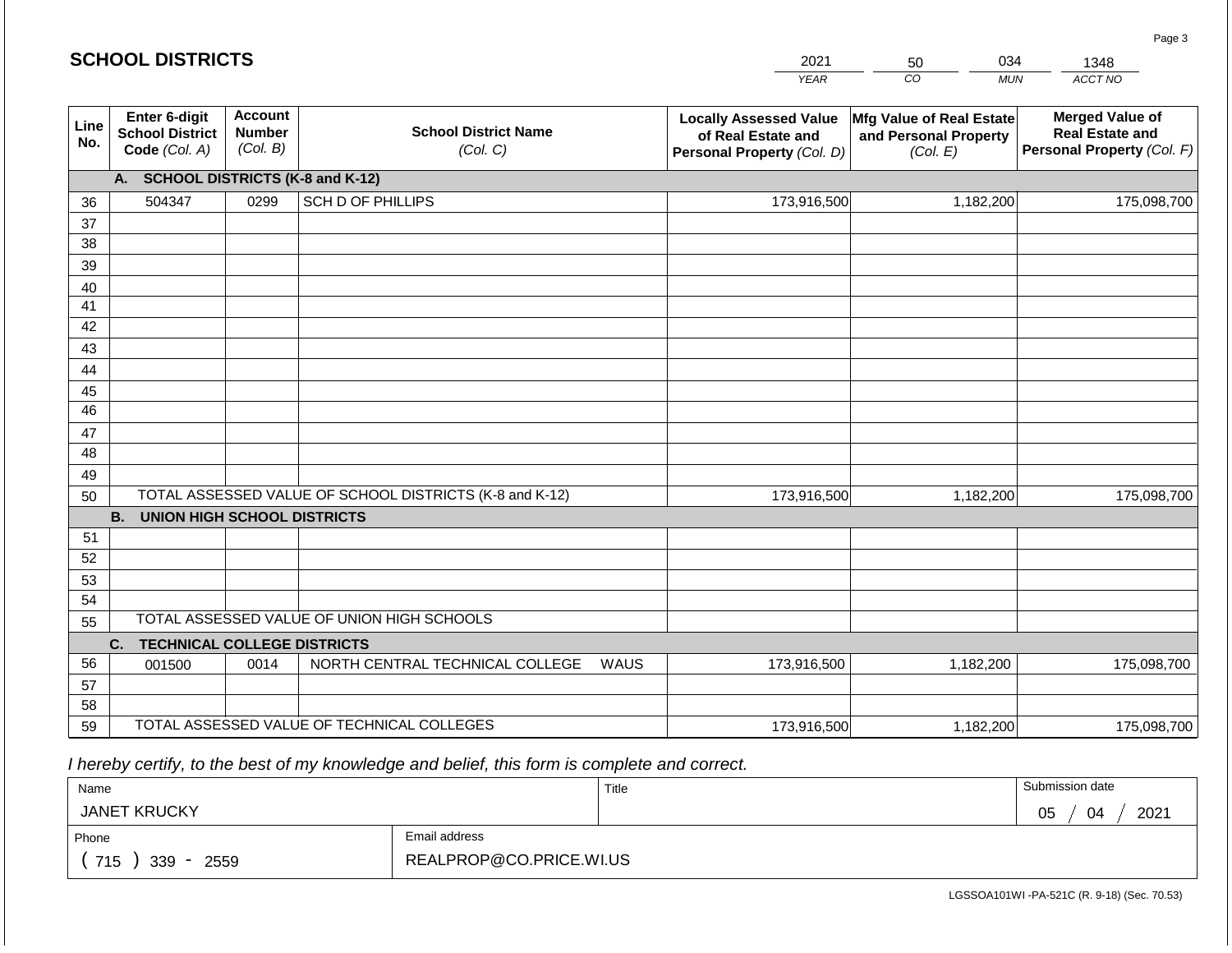- Each municipality's SOA is completed after the Board of Review and includes any changes made to the locally assessed values, under state law (sec. 70.53, Wis. Stats.)
- The Wisconsin Department of Revenue (DOR) merges the locally assessed values with the state assessed manufacturing values
- DOR provides the information regarding district names and codes. If a district is not listed, contact DOR.

Note: If you submit an amended SOA to DOR after your municipality's SOA is equated and posted to our website, we will process the SOA. However, DOR will not recalculate the *aggregate ratio or update the final SOA posted on our website. You should use the corrected values to calculate your tax rates.*

### **Page 1: Real Estate and Personal Property**

- Lines 1-9 assessed real estate values, parcel counts and acres by classification
- Lines 10-15 assessed personal property values and number of accounts by class
- Line 16 aggregate assessed value of all property subject to general property; use to calculate tax rates. Note: This line equals the total assessed value of K-8 and K-12 school districts (Line 50) and total assessed value of technical colleges (Line 59).
- Remarks assessment ratio used to calculate estimated fair market value on property tax bills

### **Page 2: Forest Crop, Other Exempt Land and Special Districts**

- Lines 18-21 private forest crop and managed forest lands assessed values
- Line  $22 -$  tax exempt land acres
- Line 23 prior years assessed value of omitted property under sec. 70.44 and correction of errors under sec. 70.43 shown by locally assessed or manufacturing real estate and personal property. Note: If there is an amount on this line, report the corresponding tax in the Statement of Taxes, Sections J or K.
- Lines 24-35 special district assessed values. These values are used to calculate tax rates for the special districts.

### **Page 3: School Districts**

- Lines 36-50 school districts (K-8 and K-12) assessed values. These values are used to calculate tax rates for school districts.
- Lines 51-55 union high school district assessed values. These values are used to calculate tax rates for union high school districts.
- Lines 56-59 technical college assessed values. These values are used to calculate tax rates for technical colleges.

If you have questions: Email: lgs@wisconsin.gov

 Phone: (608) 266-2569 or (608) 264-6892 Fax: (608) 264-6887

MARCIE BOGDANOVIC<br>TOWN OF WORCESTER<br>W6895 SPRINGS DR PHILLIPS, WI 54555 - 7649 PHILLIPS, WI 54555 - 7649TOWN OF WORCESTER MARCIE BOGDANOVIC W6895 SPRINGS DR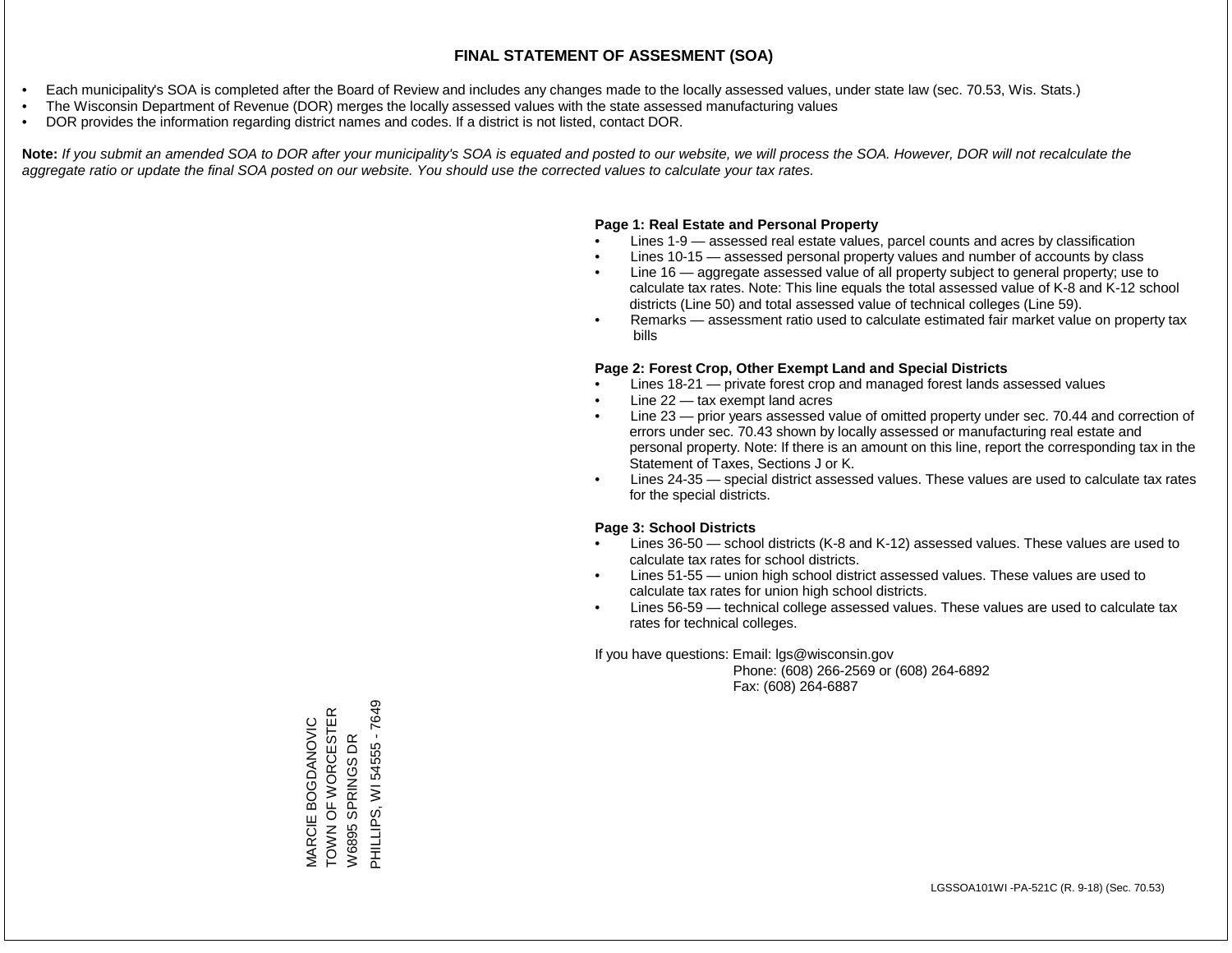|                |                                         | <b>FINAL - EQUATED</b>                                                                                                                                                                       |                          |                           |                              |                         | This is an Amended Return | Page 1              |  |
|----------------|-----------------------------------------|----------------------------------------------------------------------------------------------------------------------------------------------------------------------------------------------|--------------------------|---------------------------|------------------------------|-------------------------|---------------------------|---------------------|--|
|                |                                         | <b>STATEMENT OF ASSESSMENT FOR 2021</b>                                                                                                                                                      |                          | 50<br>CO                  | 111                          | 1349                    |                           |                     |  |
|                |                                         |                                                                                                                                                                                              |                          |                           | <b>MUN</b>                   | ACCT NO                 |                           |                     |  |
|                | <b>FOR</b>                              | <b>VILLAGE OF</b><br>OF                                                                                                                                                                      | <b>CATAWBA</b>           |                           | <b>PRICE COUNTY</b>          |                         |                           |                     |  |
|                |                                         | Town - Village - City                                                                                                                                                                        | <b>Municipality Name</b> |                           | <b>County Name</b>           |                         |                           |                     |  |
|                |                                         | <b>REAL ESTATE</b>                                                                                                                                                                           |                          | PARCEL COUNT              | NO. OF ACRES                 | <b>VALUE OF</b>         | <b>VALUE OF</b>           | TOTAL VALUE OF LAND |  |
| Line<br>No.    |                                         | (See Lines 18 - 22 for                                                                                                                                                                       |                          | TOTAL LAND   IMPROVEMENTS | <b>WHOLE</b><br>NUMBERS ONLY | LAND                    | <b>IMPROVEMENTS</b>       | AND IMPROVEMENTS    |  |
|                |                                         | other Real Estate)                                                                                                                                                                           | (Col. A)                 | (Col. B)                  | (Col. C)                     | (Col. D)                | (Col. E)                  | (Col. F)            |  |
| $\overline{1}$ |                                         | <b>RESIDENTIAL - Class 1</b>                                                                                                                                                                 | 101                      | 77                        | 82                           | 235,200                 | 3,273,400                 | 3,508,600           |  |
| 2              |                                         | <b>COMMERCIAL - Class 2</b>                                                                                                                                                                  | 21                       | 13                        | 25                           | 55,600                  | 696,800                   | 752,400             |  |
| 3              |                                         | <b>MANUFACTURING - Class 3</b>                                                                                                                                                               | $\mathbf 0$              |                           | $\mathbf 0$<br>0             | $\Omega$                | 0                         | $\Omega$            |  |
| 4              |                                         | <b>AGRICULTURAL - Class 4</b>                                                                                                                                                                | 58                       |                           | 1,293                        | 203,600                 |                           | 203,600             |  |
| 5              |                                         | <b>UNDEVELOPED - Class 5</b>                                                                                                                                                                 | 58                       |                           | 506                          | 158,800                 |                           | 158,800             |  |
| 6              |                                         | AGRICULTURAL FOREST - Class 5m                                                                                                                                                               | 22                       |                           | 315                          | 244,100                 |                           | 244,100             |  |
| $\overline{7}$ |                                         | <b>FOREST LANDS - Class 6</b>                                                                                                                                                                | 18                       |                           | 322                          | 469,900                 |                           | 469,900             |  |
| 8              |                                         | OTHER - Class 7                                                                                                                                                                              | 8                        |                           | 8<br>16                      | 71,500                  | 747,900                   | 819,400             |  |
| 9              |                                         | TOTAL - ALL COLUMNS                                                                                                                                                                          | 286                      | 98                        | 2,559                        | 1,438,700               | 4,718,100                 | 6,156,800           |  |
| 10             |                                         | NUMBER OF PERSONAL PROPERTY ACCOUNTS IN ROLL                                                                                                                                                 |                          |                           | 5                            | <b>LOCALLY ASSESSED</b> | <b>MANUFACTURING</b>      | <b>MERGED</b>       |  |
| 11             |                                         | BOATS AND OTHER WATERCRAFT NOT EXEMPT - Code 1                                                                                                                                               |                          |                           |                              | 0                       | 0                         | $\Omega$            |  |
| 12             |                                         | MACHINERY, TOOLS AND PATTERNS - Code 2                                                                                                                                                       |                          |                           |                              |                         | 0                         | $\Omega$            |  |
| 13             |                                         | FURNITURE, FIXTURES AND EQUIPMENT - Code 3                                                                                                                                                   |                          |                           |                              | 5,600                   | 0                         | 5,600               |  |
| 14             |                                         | ALL OTHER PERSONAL PROPERTY NOT EXEMPT - Codes 4A, 4B, 4C                                                                                                                                    |                          |                           |                              | 1,800                   | 0                         | 1,800               |  |
| 15             |                                         | TOTAL OF PERSONAL PROPERTY NOT EXEMPT (Total of Lines 11-14)                                                                                                                                 |                          |                           |                              | 7,400                   | 0                         | 7,400               |  |
| 16             |                                         | AGGREGATE ASSESSED VALUE OF ALL PROPERTY SUBJECT TO THE GENERAL PROPERTY TAX (Total of Lines 9F and 15F)<br>MUST EQUAL TOTAL VALUE OF THE SCHOOL DISTRICTS (K-12 PLUS K-8) - Line 50, Col. F |                          |                           |                              |                         |                           | 6,164,200           |  |
| 17             |                                         | <b>BOARD OF REVIEW</b>                                                                                                                                                                       |                          |                           | Name of Assessor             |                         | Telephone #               |                     |  |
|                | DATE OF FINAL ADJOURNMENT<br>05/10/2021 |                                                                                                                                                                                              |                          |                           | <b>ELK RIVER APPRAISAL</b>   |                         | (715) 820-0541            |                     |  |

The Assessment Ratio to be used in calculating the estimated Fair Market Value on tax bills for this tax district is .997346536

This ratio should be used to convert assessed values to "Calculate Equalized Values" in Step 1 of the Lottery and Gaming Credit Calculations.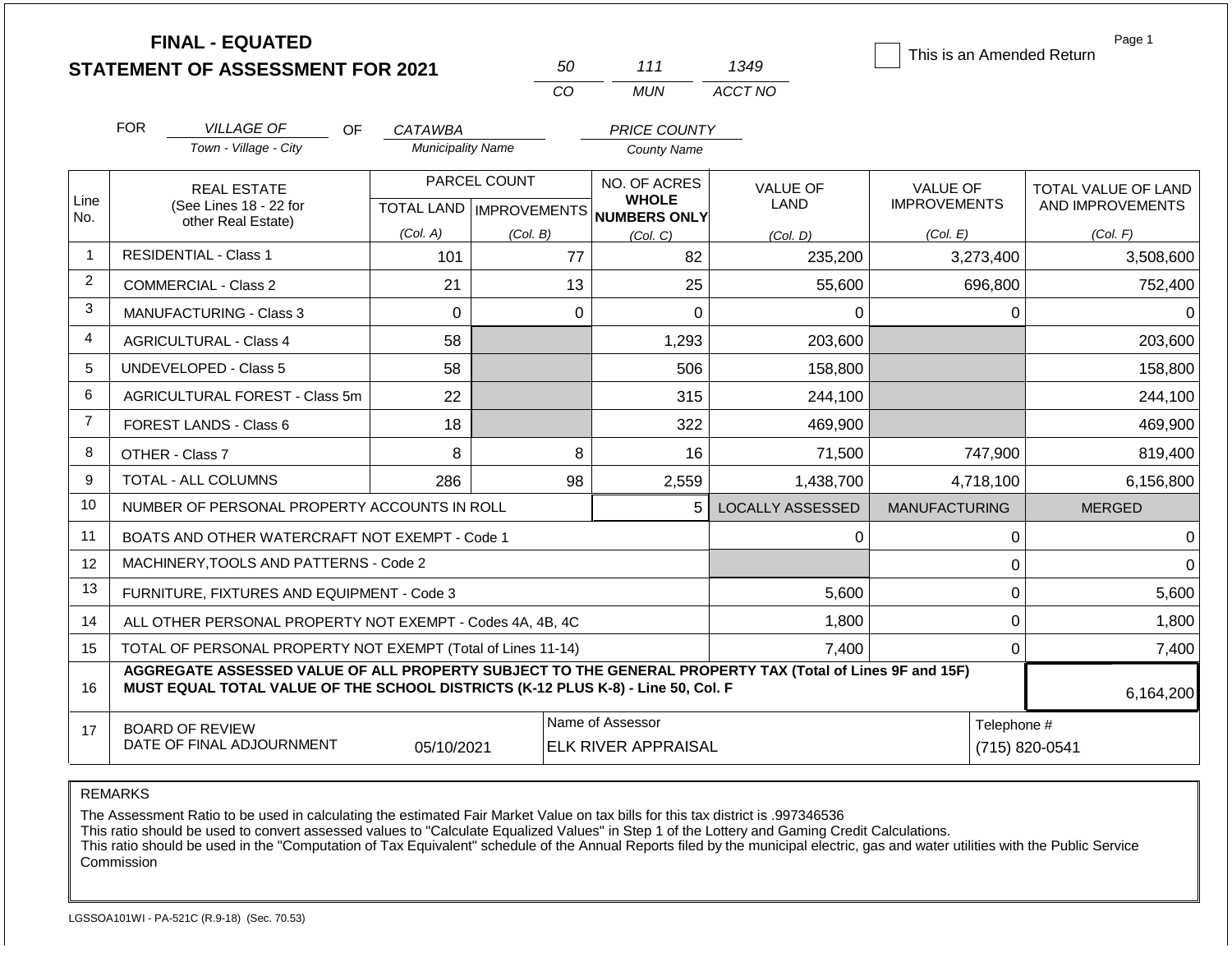2021 50 111 1349

FOREST LANDS (Line 7) and FOREST CROPS (in this section) - are **NOT** the same *YEAR CO MUN ACCT NO*

|    |                                                            |                                 |                                                               | Private Forest Crop - Reg Class @ 10¢ per acre                                 |                                               | Private Forest Crop - Reg Class @ \$2.52 per acre |                                    |                                                                    |                                                                              |                    |
|----|------------------------------------------------------------|---------------------------------|---------------------------------------------------------------|--------------------------------------------------------------------------------|-----------------------------------------------|---------------------------------------------------|------------------------------------|--------------------------------------------------------------------|------------------------------------------------------------------------------|--------------------|
| 18 | (a) PARCELS                                                | (b) ACRES                       |                                                               | (c) ASSESSED VALUE                                                             |                                               | (d) PARCELS                                       |                                    | (e) ACRES                                                          |                                                                              | (f) ASSESSED VALUE |
|    |                                                            |                                 |                                                               |                                                                                |                                               |                                                   |                                    |                                                                    |                                                                              |                    |
|    |                                                            |                                 |                                                               | Private Forest Crop - Special Class @ 20¢ per acre                             |                                               |                                                   |                                    |                                                                    | Entered Before 2005 Managed Forest - Ferrous Mining CLOSED @ \$7.87 per acre |                    |
| 19 | (a) PARCELS                                                | (c) ASSESSED VALUE<br>(b) ACRES |                                                               |                                                                                | (d) PARCELS                                   |                                                   | (e) ACRES                          |                                                                    | (f) ASSESSED VALUE                                                           |                    |
|    |                                                            |                                 |                                                               |                                                                                |                                               |                                                   |                                    |                                                                    |                                                                              |                    |
|    | Entered Before 2005 Managed Forest - OPEN @ 74 ¢ per acre  |                                 |                                                               |                                                                                | Entered Before 2005 Managed Forest - CLOSED @ |                                                   | $$1.75$ per acre                   |                                                                    |                                                                              |                    |
| 20 | (a) PARCELS                                                | (b) ACRES                       |                                                               | (c) ASSESSED VALUE                                                             |                                               | (d) PARCELS                                       |                                    | (e) ACRES                                                          |                                                                              | (f) ASSESSED VALUE |
|    |                                                            |                                 |                                                               |                                                                                |                                               |                                                   |                                    |                                                                    |                                                                              |                    |
|    | Entered After 2004 Managed Forest - OPEN @ \$2.04 per acre |                                 | Entered After 2004 Managed Forest - CLOSED @ \$10.20 per acre |                                                                                |                                               |                                                   |                                    |                                                                    |                                                                              |                    |
| 21 | (a) PARCELS                                                | (b) ACRES                       |                                                               | (c) ASSESSED VALUE                                                             |                                               | (d) PARCELS<br>(e) ACRES                          |                                    | (f) ASSESSED VALUE                                                 |                                                                              |                    |
|    |                                                            |                                 |                                                               |                                                                                |                                               |                                                   |                                    |                                                                    |                                                                              |                    |
|    |                                                            |                                 |                                                               |                                                                                |                                               | 126.5                                             |                                    |                                                                    | 166,600                                                                      |                    |
|    | (a) County Forest Cropland Acres                           |                                 |                                                               | (b) Federal Acres                                                              |                                               | (c) State Acres                                   | (d) County (NOT FOREST CROP) Acres |                                                                    |                                                                              | (e) Other Acres    |
| 22 |                                                            |                                 |                                                               |                                                                                |                                               |                                                   |                                    | 1.08                                                               |                                                                              | 66.52              |
|    |                                                            |                                 |                                                               |                                                                                |                                               |                                                   |                                    |                                                                    |                                                                              |                    |
|    |                                                            |                                 |                                                               | Assessed Value of Omitted Property From Prior Years (Sec. 70.44)               |                                               |                                                   |                                    | Assessed Value of Sec. 70.43 Corrections of Errors by Assessors    |                                                                              |                    |
| 23 |                                                            | (a) REAL ESTATE                 |                                                               | (b) PERSONAL                                                                   |                                               |                                                   |                                    | (c1) REAL ESTATE                                                   |                                                                              | (c2) PERSONAL      |
|    |                                                            |                                 |                                                               |                                                                                |                                               |                                                   |                                    |                                                                    |                                                                              |                    |
|    |                                                            |                                 |                                                               | Manufacturing Equated Value of Omitted Property From Prior Years (Sec. 70.995) |                                               |                                                   |                                    | Mfg. Equated Value of Sec.70.43 Corrections of Errors by Assessors |                                                                              |                    |
|    |                                                            | (d) REAL ESTATE                 |                                                               | (e) PERSONAL                                                                   |                                               | (f1) REAL ESTATE                                  |                                    |                                                                    | (f2) PERSONAL                                                                |                    |
|    |                                                            |                                 |                                                               |                                                                                |                                               |                                                   |                                    |                                                                    |                                                                              |                    |
|    |                                                            |                                 |                                                               |                                                                                |                                               |                                                   |                                    |                                                                    |                                                                              |                    |

## **SPECIAL DISTRICTS**

| Line<br>No. | Enter 6-digit<br>Special District<br>Code (Col. A) | <b>Account</b><br><b>Number</b><br>(Col. B) | <b>Special District Name</b><br>(Col. C) | <b>Locally Assessed Value</b><br>of Real Estate and<br>Personal Property (Col. D) | Mfg Value of Real Estate<br>and Personal Property<br>(Col. E) | <b>Merged Value of</b><br><b>Real Estate and</b><br>Personal Property (Col. F) |
|-------------|----------------------------------------------------|---------------------------------------------|------------------------------------------|-----------------------------------------------------------------------------------|---------------------------------------------------------------|--------------------------------------------------------------------------------|
| 24          |                                                    |                                             |                                          |                                                                                   |                                                               |                                                                                |
| 25          |                                                    |                                             |                                          |                                                                                   |                                                               |                                                                                |
| 26          |                                                    |                                             |                                          |                                                                                   |                                                               |                                                                                |
| 27          |                                                    |                                             |                                          |                                                                                   |                                                               |                                                                                |
| 28          |                                                    |                                             |                                          |                                                                                   |                                                               |                                                                                |
| 29          |                                                    |                                             |                                          |                                                                                   |                                                               |                                                                                |
| 30          |                                                    |                                             |                                          |                                                                                   |                                                               |                                                                                |
| 31          |                                                    |                                             |                                          |                                                                                   |                                                               |                                                                                |
| 32          |                                                    |                                             |                                          |                                                                                   |                                                               |                                                                                |
| 33          |                                                    |                                             |                                          |                                                                                   |                                                               |                                                                                |
| 34          |                                                    |                                             |                                          |                                                                                   |                                                               |                                                                                |
| 35          |                                                    |                                             |                                          |                                                                                   |                                                               |                                                                                |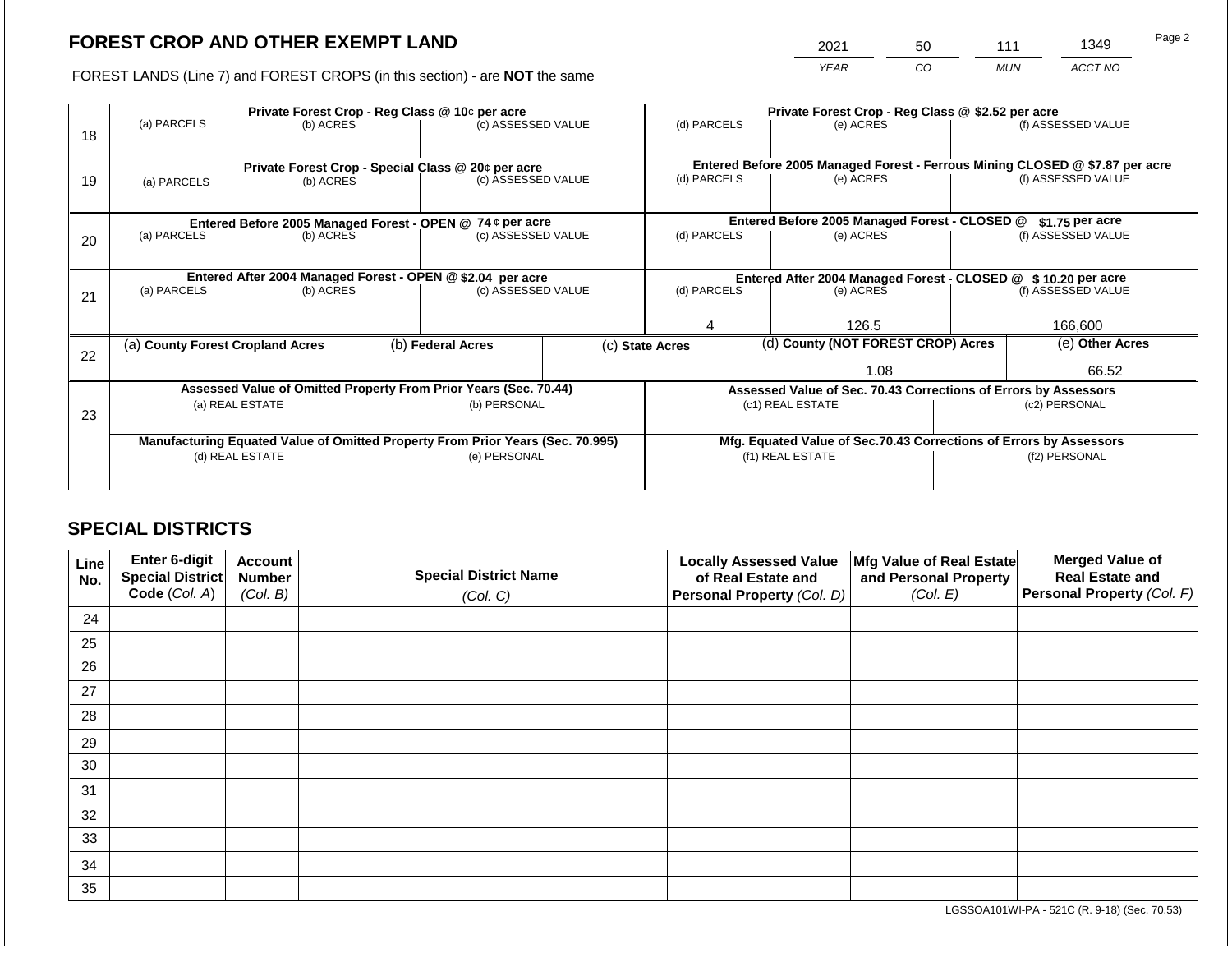|             | <b>SCHOOL DISTRICTS</b>                                                          |                                             |                                         | 2021                                                                              | 50                                                            | 111        | 1349                                                                           |  |  |
|-------------|----------------------------------------------------------------------------------|---------------------------------------------|-----------------------------------------|-----------------------------------------------------------------------------------|---------------------------------------------------------------|------------|--------------------------------------------------------------------------------|--|--|
|             |                                                                                  |                                             |                                         | <b>YEAR</b>                                                                       | CO                                                            | <b>MUN</b> | ACCT NO                                                                        |  |  |
| Line<br>No. | Enter 6-digit<br><b>School District</b><br>Code (Col. A)                         | <b>Account</b><br><b>Number</b><br>(Col. B) | <b>School District Name</b><br>(Col. C) | <b>Locally Assessed Value</b><br>of Real Estate and<br>Personal Property (Col. D) | Mfg Value of Real Estate<br>and Personal Property<br>(Col. E) |            | <b>Merged Value of</b><br><b>Real Estate and</b><br>Personal Property (Col. F) |  |  |
|             | A. SCHOOL DISTRICTS (K-8 and K-12)                                               |                                             |                                         |                                                                                   |                                                               |            |                                                                                |  |  |
| 36          | 504347                                                                           | 0299                                        | SCH D OF PHILLIPS                       | 6,164,200                                                                         |                                                               |            | 6,164,200                                                                      |  |  |
| 37          |                                                                                  |                                             |                                         |                                                                                   |                                                               |            |                                                                                |  |  |
| 38          |                                                                                  |                                             |                                         |                                                                                   |                                                               |            |                                                                                |  |  |
| 39          |                                                                                  |                                             |                                         |                                                                                   |                                                               |            |                                                                                |  |  |
| 40          |                                                                                  |                                             |                                         |                                                                                   |                                                               |            |                                                                                |  |  |
| 41<br>42    |                                                                                  |                                             |                                         |                                                                                   |                                                               |            |                                                                                |  |  |
| 43          |                                                                                  |                                             |                                         |                                                                                   |                                                               |            |                                                                                |  |  |
| 44          |                                                                                  |                                             |                                         |                                                                                   |                                                               |            |                                                                                |  |  |
| 45          |                                                                                  |                                             |                                         |                                                                                   |                                                               |            |                                                                                |  |  |
| 46          |                                                                                  |                                             |                                         |                                                                                   |                                                               |            |                                                                                |  |  |
| 47          |                                                                                  |                                             |                                         |                                                                                   |                                                               |            |                                                                                |  |  |
| 48          |                                                                                  |                                             |                                         |                                                                                   |                                                               |            |                                                                                |  |  |
| 49          |                                                                                  |                                             |                                         |                                                                                   |                                                               |            |                                                                                |  |  |
| 50          | TOTAL ASSESSED VALUE OF SCHOOL DISTRICTS (K-8 and K-12)                          |                                             |                                         | 6,164,200                                                                         |                                                               |            | 6,164,200                                                                      |  |  |
|             | <b>B. UNION HIGH SCHOOL DISTRICTS</b>                                            |                                             |                                         |                                                                                   |                                                               |            |                                                                                |  |  |
| 51          |                                                                                  |                                             |                                         |                                                                                   |                                                               |            |                                                                                |  |  |
| 52          |                                                                                  |                                             |                                         |                                                                                   |                                                               |            |                                                                                |  |  |
| 53          |                                                                                  |                                             |                                         |                                                                                   |                                                               |            |                                                                                |  |  |
| 54          |                                                                                  |                                             |                                         |                                                                                   |                                                               |            |                                                                                |  |  |
| 55          | TOTAL ASSESSED VALUE OF UNION HIGH SCHOOLS<br><b>TECHNICAL COLLEGE DISTRICTS</b> |                                             |                                         |                                                                                   |                                                               |            |                                                                                |  |  |
| 56          | C.                                                                               | 0014                                        | NORTH CENTRAL TECHNICAL COLLEGE         | WAUS                                                                              |                                                               |            |                                                                                |  |  |
| 57          | 001500                                                                           |                                             |                                         | 6,164,200                                                                         |                                                               |            | 6,164,200                                                                      |  |  |
| 58          |                                                                                  |                                             |                                         |                                                                                   |                                                               |            |                                                                                |  |  |
| 59          | TOTAL ASSESSED VALUE OF TECHNICAL COLLEGES                                       |                                             |                                         | 6,164,200                                                                         |                                                               |            | 6,164,200                                                                      |  |  |

 *I hereby certify, to the best of my knowledge and belief, this form is complete and correct.*

| Name                   |  | Title | Submission date                   |
|------------------------|--|-------|-----------------------------------|
| <b>JANET KRUCKY</b>    |  |       | 2021<br>$\overline{A}$<br>∩ҕ<br>◡ |
| Email address<br>Phone |  |       |                                   |
| 715<br>$339 -$<br>2559 |  |       |                                   |

LGSSOA101WI -PA-521C (R. 9-18) (Sec. 70.53)

Page 3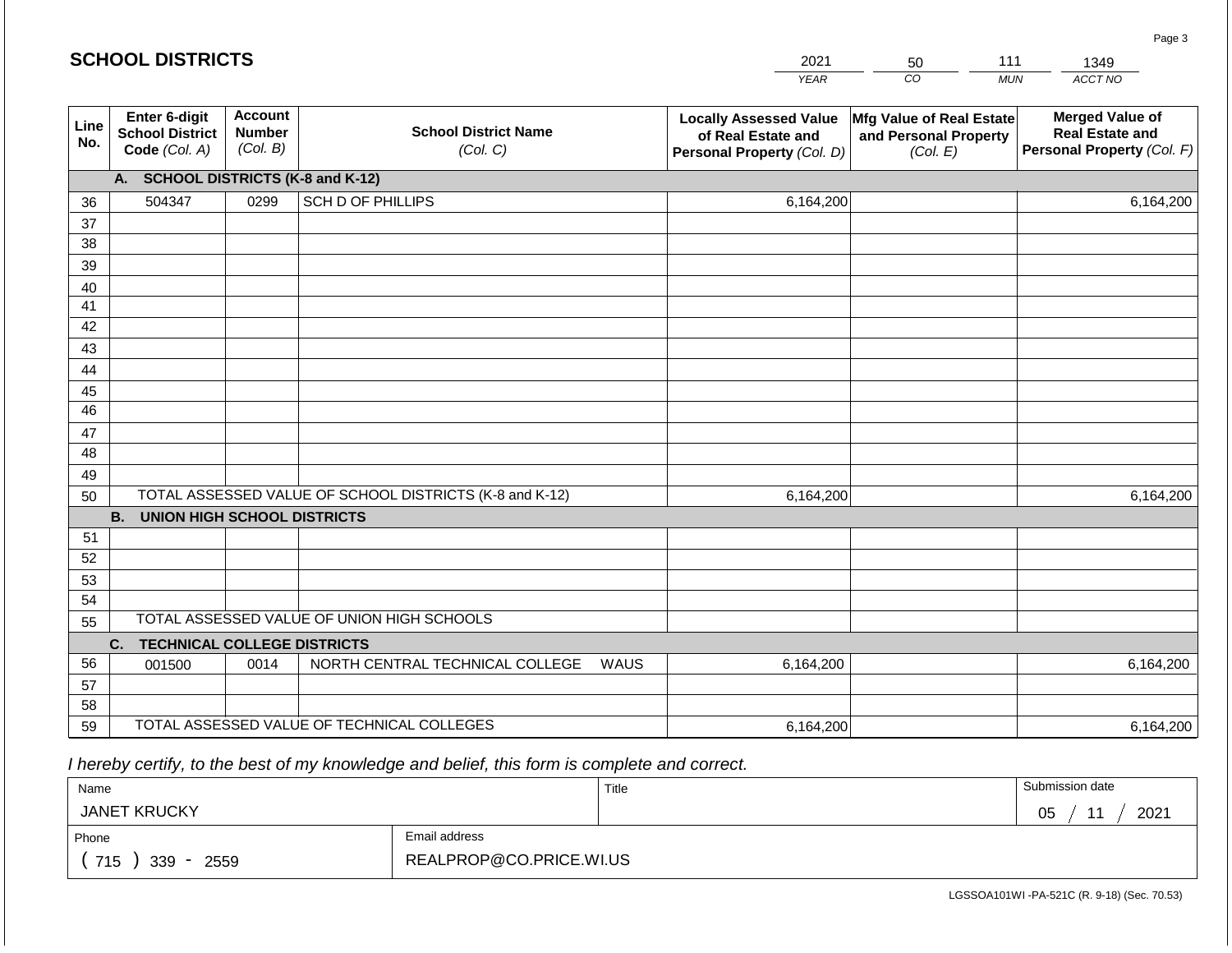- Each municipality's SOA is completed after the Board of Review and includes any changes made to the locally assessed values, under state law (sec. 70.53, Wis. Stats.)
- The Wisconsin Department of Revenue (DOR) merges the locally assessed values with the state assessed manufacturing values
- DOR provides the information regarding district names and codes. If a district is not listed, contact DOR.

Note: If you submit an amended SOA to DOR after your municipality's SOA is equated and posted to our website, we will process the SOA. However, DOR will not recalculate the *aggregate ratio or update the final SOA posted on our website. You should use the corrected values to calculate your tax rates.*

## **Page 1: Real Estate and Personal Property**

- Lines 1-9 assessed real estate values, parcel counts and acres by classification
- Lines 10-15 assessed personal property values and number of accounts by class
- Line 16 aggregate assessed value of all property subject to general property; use to calculate tax rates. Note: This line equals the total assessed value of K-8 and K-12 school districts (Line 50) and total assessed value of technical colleges (Line 59).
- Remarks assessment ratio used to calculate estimated fair market value on property tax bills

### **Page 2: Forest Crop, Other Exempt Land and Special Districts**

- Lines 18-21 private forest crop and managed forest lands assessed values
- Line  $22 -$  tax exempt land acres
- Line 23 prior years assessed value of omitted property under sec. 70.44 and correction of errors under sec. 70.43 shown by locally assessed or manufacturing real estate and personal property. Note: If there is an amount on this line, report the corresponding tax in the Statement of Taxes, Sections J or K.
- Lines 24-35 special district assessed values. These values are used to calculate tax rates for the special districts.

### **Page 3: School Districts**

- Lines 36-50 school districts (K-8 and K-12) assessed values. These values are used to calculate tax rates for school districts.
- Lines 51-55 union high school district assessed values. These values are used to calculate tax rates for union high school districts.
- Lines 56-59 technical college assessed values. These values are used to calculate tax rates for technical colleges.

If you have questions: Email: lgs@wisconsin.gov

 Phone: (608) 266-2569 or (608) 264-6892 Fax: (608) 264-6887

PO BOX 155, W9545 MIDWAY RD PO BOX 155, W9545 MIDWAY RD VILLAGE OF CATAWBA SHIRLEY KEMPEN<br>VILLAGE OF CATAWBA CATAWBA, WI 54515 CATAWBA, WI 54515SHIRLEY KEMPEN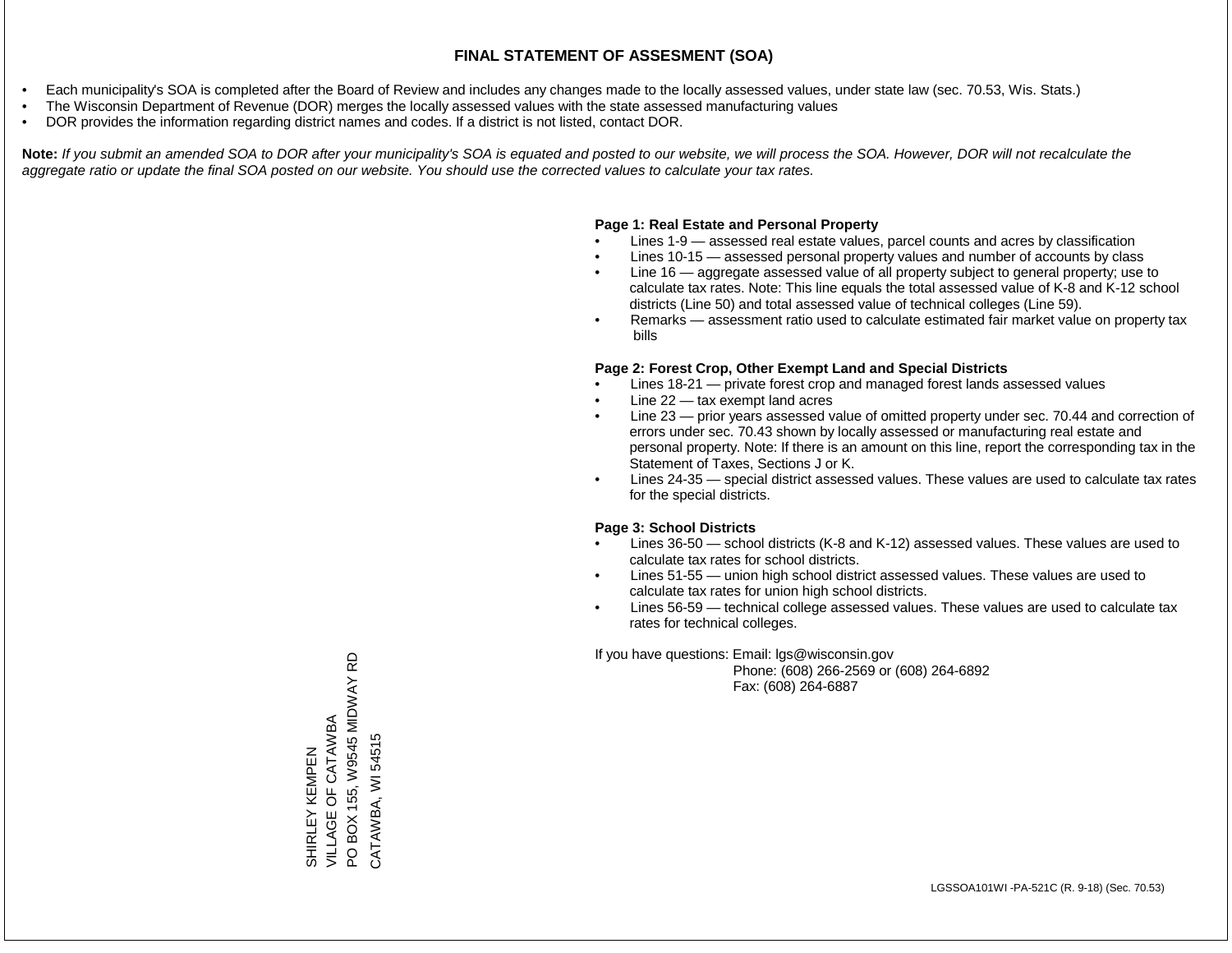|                | <b>FINAL - EQUATED</b><br><b>STATEMENT OF ASSESSMENT FOR 2021</b>                                                                                                                            |                            | 50                                                 | 141                                 | 1350                    | This is an Amended Return | Page 1              |
|----------------|----------------------------------------------------------------------------------------------------------------------------------------------------------------------------------------------|----------------------------|----------------------------------------------------|-------------------------------------|-------------------------|---------------------------|---------------------|
|                |                                                                                                                                                                                              |                            | CO                                                 | <b>MUN</b>                          | ACCT NO                 |                           |                     |
|                | <b>FOR</b><br><b>VILLAGE OF</b>                                                                                                                                                              | <b>OF</b><br><b>KENNAN</b> |                                                    | <b>PRICE COUNTY</b>                 |                         |                           |                     |
|                | Town - Village - City                                                                                                                                                                        | <b>Municipality Name</b>   |                                                    | <b>County Name</b>                  |                         |                           |                     |
|                | <b>REAL ESTATE</b>                                                                                                                                                                           |                            | PARCEL COUNT                                       | NO. OF ACRES                        | <b>VALUE OF</b>         | <b>VALUE OF</b>           | TOTAL VALUE OF LAND |
| Line<br>No.    | (See Lines 18 - 22 for<br>other Real Estate)                                                                                                                                                 | <b>TOTAL LAND</b>          | <b>IMPROVEMENTS</b>                                | <b>WHOLE</b><br><b>NUMBERS ONLY</b> | LAND                    | <b>IMPROVEMENTS</b>       | AND IMPROVEMENTS    |
|                |                                                                                                                                                                                              | (Col. A)                   | (Col. B)                                           | (Col. C)                            | (Col. D)                | (Col. E)                  | (Col. F)            |
| $\overline{1}$ | <b>RESIDENTIAL - Class 1</b>                                                                                                                                                                 | 162                        | 76                                                 | 80                                  | 281,700                 | 3,920,200                 | 4,201,900           |
| 2              | <b>COMMERCIAL - Class 2</b>                                                                                                                                                                  | 24                         | 12                                                 | 6                                   | 23,800                  | 616,600                   | 640,400             |
| 3              | <b>MANUFACTURING - Class 3</b>                                                                                                                                                               | 5                          | 3                                                  | 17                                  | 39,200                  | 179,200                   | 218,400             |
| 4              | <b>AGRICULTURAL - Class 4</b>                                                                                                                                                                | 28                         |                                                    | 447                                 | 75,000                  |                           | 75,000              |
| 5              | <b>UNDEVELOPED - Class 5</b>                                                                                                                                                                 | 41                         |                                                    | 178                                 | 55,700                  |                           | 55,700              |
| 6              | AGRICULTURAL FOREST - Class 5m                                                                                                                                                               | 17                         |                                                    | 229                                 | 146,000                 |                           | 146,000             |
| $\overline{7}$ | FOREST LANDS - Class 6                                                                                                                                                                       | 14                         |                                                    | 170                                 | 245,500                 |                           | 245,500             |
| 8              | OTHER - Class 7                                                                                                                                                                              | $\overline{2}$             | $\overline{2}$                                     | 3                                   | 12,000                  | 127,900                   | 139,900             |
| 9              | TOTAL - ALL COLUMNS                                                                                                                                                                          | 293                        | 93                                                 | 1,130                               | 878,900                 | 4,843,900                 | 5,722,800           |
| 10             | NUMBER OF PERSONAL PROPERTY ACCOUNTS IN ROLL                                                                                                                                                 |                            |                                                    | 16                                  | <b>LOCALLY ASSESSED</b> | <b>MANUFACTURING</b>      | <b>MERGED</b>       |
| 11             | BOATS AND OTHER WATERCRAFT NOT EXEMPT - Code 1                                                                                                                                               |                            |                                                    |                                     | 0                       | 0                         | $\Omega$            |
| 12             | MACHINERY, TOOLS AND PATTERNS - Code 2                                                                                                                                                       |                            |                                                    |                                     |                         | 67,000                    | 67,000              |
| 13             | FURNITURE, FIXTURES AND EQUIPMENT - Code 3                                                                                                                                                   |                            |                                                    |                                     | 8,300                   | 4,100                     | 12,400              |
| 14             | ALL OTHER PERSONAL PROPERTY NOT EXEMPT - Codes 4A, 4B, 4C                                                                                                                                    |                            |                                                    |                                     | 37,500                  | 900                       | 38,400              |
| 15             | TOTAL OF PERSONAL PROPERTY NOT EXEMPT (Total of Lines 11-14)                                                                                                                                 |                            |                                                    |                                     | 45,800                  | 72,000                    | 117,800             |
| 16             | AGGREGATE ASSESSED VALUE OF ALL PROPERTY SUBJECT TO THE GENERAL PROPERTY TAX (Total of Lines 9F and 15F)<br>MUST EQUAL TOTAL VALUE OF THE SCHOOL DISTRICTS (K-12 PLUS K-8) - Line 50, Col. F |                            |                                                    |                                     |                         |                           | 5,840,600           |
| 17             | <b>BOARD OF REVIEW</b>                                                                                                                                                                       |                            |                                                    | Name of Assessor                    |                         | Telephone #               |                     |
|                | DATE OF FINAL ADJOURNMENT                                                                                                                                                                    | 05/25/2021                 | <b>BRIDGET JESKE ASSESSMENTS</b><br>(715) 762-1816 |                                     |                         |                           |                     |

#### REMARKS

The Assessment Ratio to be used in calculating the estimated Fair Market Value on tax bills for this tax district is .886698406

This ratio should be used to convert assessed values to "Calculate Equalized Values" in Step 1 of the Lottery and Gaming Credit Calculations.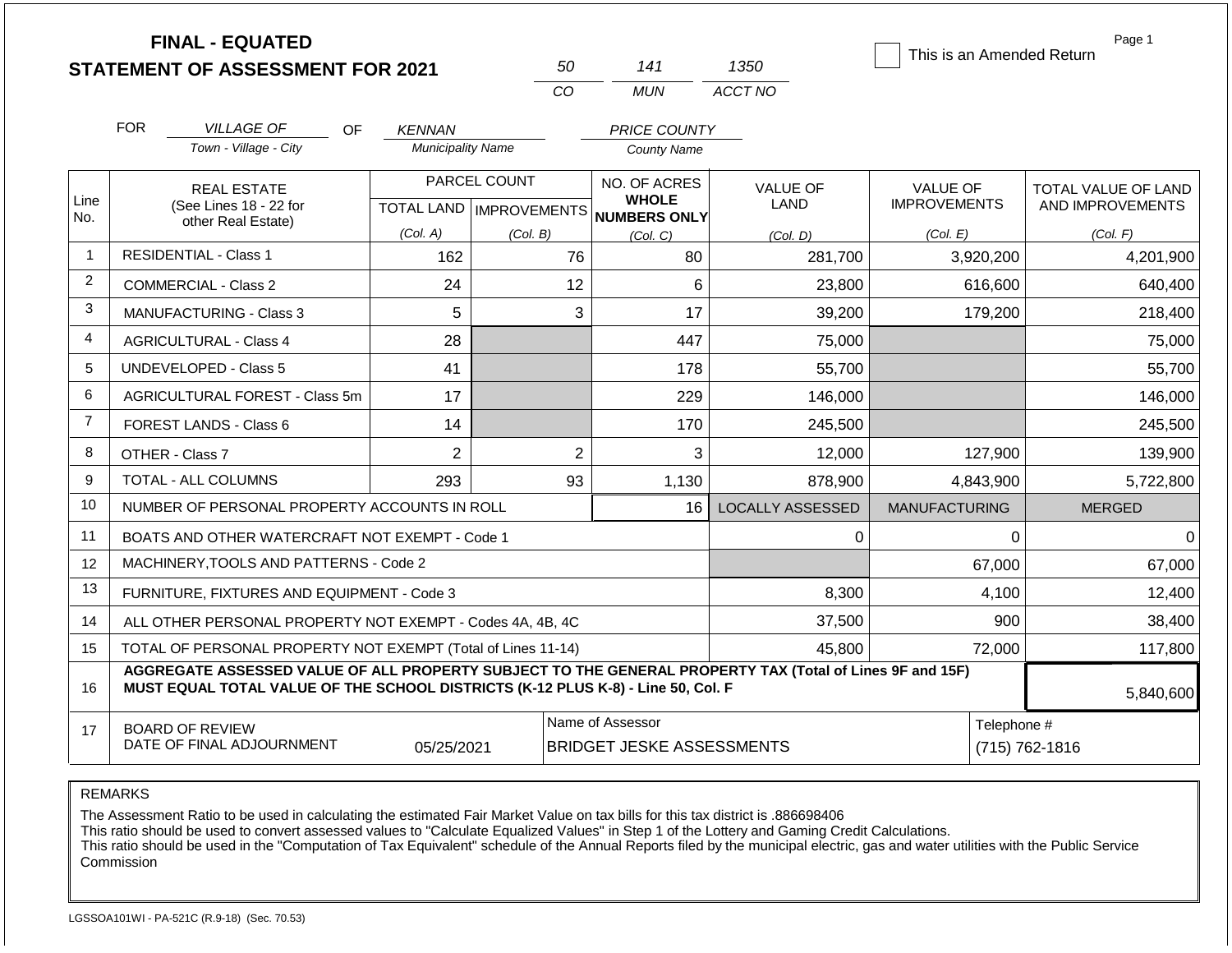2021 50 141 1350

FOREST LANDS (Line 7) and FOREST CROPS (in this section) - are **NOT** the same *YEAR CO MUN ACCT NO*

|    |                                                            | Private Forest Crop - Reg Class @ 10¢ per acre |  |                                                                                |                          | Private Forest Crop - Reg Class @ \$2.52 per acre                                           |  |                                                                    |                    |                    |
|----|------------------------------------------------------------|------------------------------------------------|--|--------------------------------------------------------------------------------|--------------------------|---------------------------------------------------------------------------------------------|--|--------------------------------------------------------------------|--------------------|--------------------|
| 18 | (a) PARCELS                                                | (b) ACRES                                      |  | (c) ASSESSED VALUE                                                             |                          | (d) PARCELS                                                                                 |  | (e) ACRES                                                          |                    | (f) ASSESSED VALUE |
|    |                                                            |                                                |  |                                                                                |                          |                                                                                             |  |                                                                    |                    |                    |
|    |                                                            |                                                |  | Private Forest Crop - Special Class @ 20¢ per acre                             |                          | Entered Before 2005 Managed Forest - Ferrous Mining CLOSED @ \$7.87 per acre<br>(d) PARCELS |  |                                                                    | (f) ASSESSED VALUE |                    |
| 19 | (a) PARCELS                                                | (b) ACRES                                      |  | (c) ASSESSED VALUE                                                             |                          | (e) ACRES                                                                                   |  |                                                                    |                    |                    |
|    |                                                            |                                                |  |                                                                                |                          |                                                                                             |  |                                                                    |                    |                    |
|    |                                                            |                                                |  | Entered Before 2005 Managed Forest - OPEN @ 74 ¢ per acre                      |                          |                                                                                             |  | Entered Before 2005 Managed Forest - CLOSED @                      |                    | $$1.75$ per acre   |
| 20 | (a) PARCELS<br>(b) ACRES                                   |                                                |  | (c) ASSESSED VALUE                                                             |                          | (d) PARCELS                                                                                 |  | (e) ACRES                                                          |                    | (f) ASSESSED VALUE |
|    |                                                            |                                                |  |                                                                                |                          |                                                                                             |  |                                                                    |                    |                    |
|    | Entered After 2004 Managed Forest - OPEN @ \$2.04 per acre |                                                |  | Entered After 2004 Managed Forest - CLOSED @ \$10.20 per acre                  |                          |                                                                                             |  |                                                                    |                    |                    |
| 21 | (a) PARCELS                                                | (c) ASSESSED VALUE<br>(b) ACRES                |  |                                                                                | (d) PARCELS<br>(e) ACRES |                                                                                             |  | (f) ASSESSED VALUE                                                 |                    |                    |
|    |                                                            |                                                |  |                                                                                |                          |                                                                                             |  |                                                                    |                    |                    |
|    |                                                            |                                                |  |                                                                                |                          |                                                                                             |  |                                                                    |                    |                    |
| 22 | (a) County Forest Cropland Acres                           |                                                |  | (b) Federal Acres                                                              |                          | (d) County (NOT FOREST CROP) Acres<br>(c) State Acres                                       |  |                                                                    | (e) Other Acres    |                    |
|    |                                                            |                                                |  | 1.08                                                                           |                          |                                                                                             |  |                                                                    |                    | 104.56             |
|    |                                                            |                                                |  | Assessed Value of Omitted Property From Prior Years (Sec. 70.44)               |                          | Assessed Value of Sec. 70.43 Corrections of Errors by Assessors                             |  |                                                                    |                    |                    |
|    |                                                            | (a) REAL ESTATE                                |  | (b) PERSONAL                                                                   |                          |                                                                                             |  | (c1) REAL ESTATE                                                   |                    | (c2) PERSONAL      |
| 23 |                                                            |                                                |  |                                                                                |                          |                                                                                             |  |                                                                    |                    |                    |
|    |                                                            |                                                |  | Manufacturing Equated Value of Omitted Property From Prior Years (Sec. 70.995) |                          |                                                                                             |  | Mfg. Equated Value of Sec.70.43 Corrections of Errors by Assessors |                    |                    |
|    |                                                            | (d) REAL ESTATE                                |  | (e) PERSONAL                                                                   |                          |                                                                                             |  | (f1) REAL ESTATE                                                   |                    | (f2) PERSONAL      |
|    |                                                            |                                                |  |                                                                                |                          |                                                                                             |  |                                                                    |                    |                    |
|    |                                                            |                                                |  |                                                                                |                          |                                                                                             |  |                                                                    |                    |                    |

# **SPECIAL DISTRICTS**

| Line<br>No. | <b>Enter 6-digit</b><br>Special District | <b>Account</b><br><b>Number</b> | <b>Special District Name</b> | <b>Locally Assessed Value</b><br>of Real Estate and | Mfg Value of Real Estate<br>and Personal Property | <b>Merged Value of</b><br><b>Real Estate and</b> |
|-------------|------------------------------------------|---------------------------------|------------------------------|-----------------------------------------------------|---------------------------------------------------|--------------------------------------------------|
|             | Code (Col. A)                            | (Col. B)                        | (Col. C)                     | Personal Property (Col. D)                          | (Col. E)                                          | <b>Personal Property (Col. F)</b>                |
| 24          |                                          |                                 |                              |                                                     |                                                   |                                                  |
| 25          |                                          |                                 |                              |                                                     |                                                   |                                                  |
| 26          |                                          |                                 |                              |                                                     |                                                   |                                                  |
| 27          |                                          |                                 |                              |                                                     |                                                   |                                                  |
| 28          |                                          |                                 |                              |                                                     |                                                   |                                                  |
| 29          |                                          |                                 |                              |                                                     |                                                   |                                                  |
| 30          |                                          |                                 |                              |                                                     |                                                   |                                                  |
| 31          |                                          |                                 |                              |                                                     |                                                   |                                                  |
| 32          |                                          |                                 |                              |                                                     |                                                   |                                                  |
| 33          |                                          |                                 |                              |                                                     |                                                   |                                                  |
| 34          |                                          |                                 |                              |                                                     |                                                   |                                                  |
| 35          |                                          |                                 |                              |                                                     |                                                   |                                                  |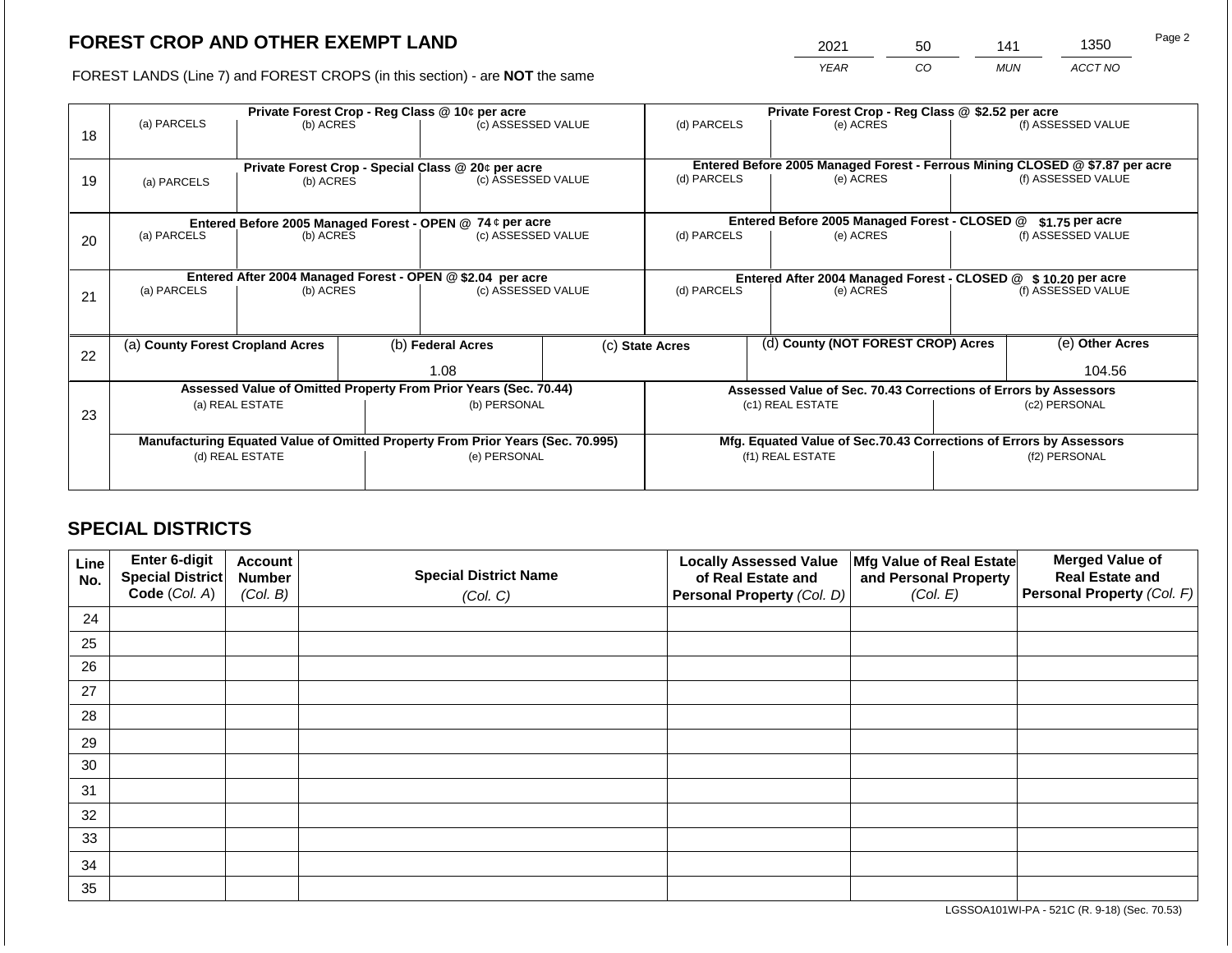| CO<br>ACCT NO<br><b>YEAR</b><br><b>MUN</b><br><b>Account</b><br>Enter 6-digit<br><b>Merged Value of</b><br><b>Locally Assessed Value</b><br>Mfg Value of Real Estate<br>Line<br><b>School District Name</b><br><b>Number</b><br><b>School District</b><br><b>Real Estate and</b><br>and Personal Property<br>of Real Estate and<br>No.<br>(Col. B)<br>Code (Col. A)<br>(Col. C)<br>Personal Property (Col. F)<br>Personal Property (Col. D)<br>(Col. E)<br><b>SCHOOL DISTRICTS (K-8 and K-12)</b><br>A.<br><b>SCH D OF PHILLIPS</b><br>504347<br>0299<br>5,550,200<br>290,400<br>5,840,600<br>36<br>37<br>38<br>39<br>40<br>41<br>42<br>43<br>44<br>45<br>46<br>47<br>48<br>49<br>TOTAL ASSESSED VALUE OF SCHOOL DISTRICTS (K-8 and K-12)<br>5,550,200<br>290,400<br>5,840,600<br>50<br><b>B.</b><br><b>UNION HIGH SCHOOL DISTRICTS</b> |
|-----------------------------------------------------------------------------------------------------------------------------------------------------------------------------------------------------------------------------------------------------------------------------------------------------------------------------------------------------------------------------------------------------------------------------------------------------------------------------------------------------------------------------------------------------------------------------------------------------------------------------------------------------------------------------------------------------------------------------------------------------------------------------------------------------------------------------------------|
|                                                                                                                                                                                                                                                                                                                                                                                                                                                                                                                                                                                                                                                                                                                                                                                                                                         |
|                                                                                                                                                                                                                                                                                                                                                                                                                                                                                                                                                                                                                                                                                                                                                                                                                                         |
|                                                                                                                                                                                                                                                                                                                                                                                                                                                                                                                                                                                                                                                                                                                                                                                                                                         |
|                                                                                                                                                                                                                                                                                                                                                                                                                                                                                                                                                                                                                                                                                                                                                                                                                                         |
|                                                                                                                                                                                                                                                                                                                                                                                                                                                                                                                                                                                                                                                                                                                                                                                                                                         |
|                                                                                                                                                                                                                                                                                                                                                                                                                                                                                                                                                                                                                                                                                                                                                                                                                                         |
|                                                                                                                                                                                                                                                                                                                                                                                                                                                                                                                                                                                                                                                                                                                                                                                                                                         |
|                                                                                                                                                                                                                                                                                                                                                                                                                                                                                                                                                                                                                                                                                                                                                                                                                                         |
|                                                                                                                                                                                                                                                                                                                                                                                                                                                                                                                                                                                                                                                                                                                                                                                                                                         |
|                                                                                                                                                                                                                                                                                                                                                                                                                                                                                                                                                                                                                                                                                                                                                                                                                                         |
|                                                                                                                                                                                                                                                                                                                                                                                                                                                                                                                                                                                                                                                                                                                                                                                                                                         |
|                                                                                                                                                                                                                                                                                                                                                                                                                                                                                                                                                                                                                                                                                                                                                                                                                                         |
|                                                                                                                                                                                                                                                                                                                                                                                                                                                                                                                                                                                                                                                                                                                                                                                                                                         |
|                                                                                                                                                                                                                                                                                                                                                                                                                                                                                                                                                                                                                                                                                                                                                                                                                                         |
|                                                                                                                                                                                                                                                                                                                                                                                                                                                                                                                                                                                                                                                                                                                                                                                                                                         |
|                                                                                                                                                                                                                                                                                                                                                                                                                                                                                                                                                                                                                                                                                                                                                                                                                                         |
|                                                                                                                                                                                                                                                                                                                                                                                                                                                                                                                                                                                                                                                                                                                                                                                                                                         |
|                                                                                                                                                                                                                                                                                                                                                                                                                                                                                                                                                                                                                                                                                                                                                                                                                                         |
| 51                                                                                                                                                                                                                                                                                                                                                                                                                                                                                                                                                                                                                                                                                                                                                                                                                                      |
| 52                                                                                                                                                                                                                                                                                                                                                                                                                                                                                                                                                                                                                                                                                                                                                                                                                                      |
| 53                                                                                                                                                                                                                                                                                                                                                                                                                                                                                                                                                                                                                                                                                                                                                                                                                                      |
| 54<br>TOTAL ASSESSED VALUE OF UNION HIGH SCHOOLS                                                                                                                                                                                                                                                                                                                                                                                                                                                                                                                                                                                                                                                                                                                                                                                        |
| 55                                                                                                                                                                                                                                                                                                                                                                                                                                                                                                                                                                                                                                                                                                                                                                                                                                      |
| <b>TECHNICAL COLLEGE DISTRICTS</b><br>C.                                                                                                                                                                                                                                                                                                                                                                                                                                                                                                                                                                                                                                                                                                                                                                                                |
| 56<br>NORTH CENTRAL TECHNICAL COLLEGE<br>0014<br>WAUS<br>5,550,200<br>290,400<br>5,840,600<br>001500                                                                                                                                                                                                                                                                                                                                                                                                                                                                                                                                                                                                                                                                                                                                    |
| 57<br>58                                                                                                                                                                                                                                                                                                                                                                                                                                                                                                                                                                                                                                                                                                                                                                                                                                |
| TOTAL ASSESSED VALUE OF TECHNICAL COLLEGES<br>59<br>5,550,200<br>5,840,600<br>290,400                                                                                                                                                                                                                                                                                                                                                                                                                                                                                                                                                                                                                                                                                                                                                   |

 *I hereby certify, to the best of my knowledge and belief, this form is complete and correct.*

| Name                |                         | Title | Submission date  |  |  |
|---------------------|-------------------------|-------|------------------|--|--|
| <b>JANET KRUCKY</b> |                         |       | 2021<br>20<br>10 |  |  |
| Phone               | Email address           |       |                  |  |  |
| 715<br>339<br>2559  | REALPROP@CO.PRICE.WI.US |       |                  |  |  |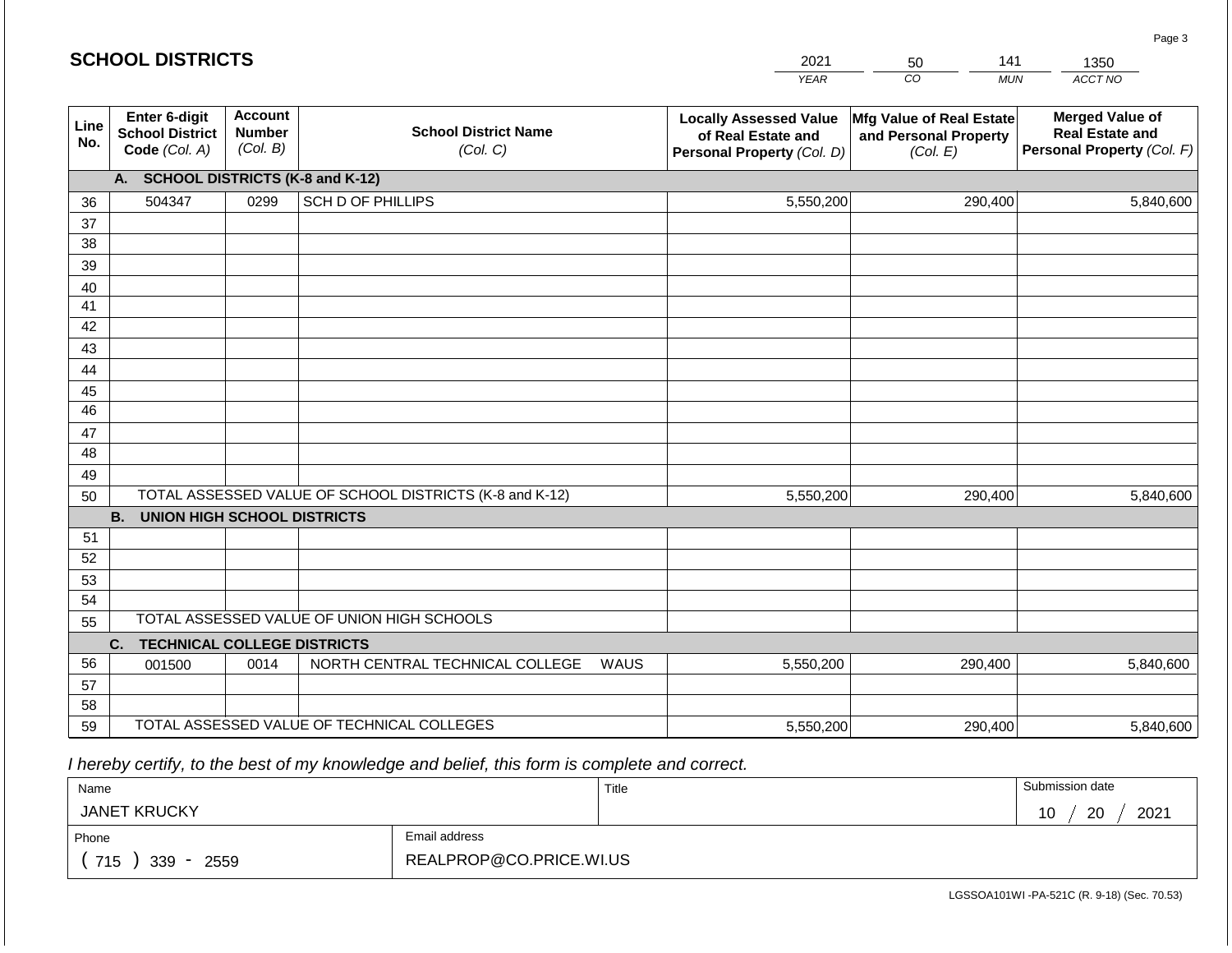- Each municipality's SOA is completed after the Board of Review and includes any changes made to the locally assessed values, under state law (sec. 70.53, Wis. Stats.)
- The Wisconsin Department of Revenue (DOR) merges the locally assessed values with the state assessed manufacturing values
- DOR provides the information regarding district names and codes. If a district is not listed, contact DOR.

Note: If you submit an amended SOA to DOR after your municipality's SOA is equated and posted to our website, we will process the SOA. However, DOR will not recalculate the *aggregate ratio or update the final SOA posted on our website. You should use the corrected values to calculate your tax rates.*

#### **Page 1: Real Estate and Personal Property**

- Lines 1-9 assessed real estate values, parcel counts and acres by classification
- Lines 10-15 assessed personal property values and number of accounts by class
- Line 16 aggregate assessed value of all property subject to general property; use to calculate tax rates. Note: This line equals the total assessed value of K-8 and K-12 school districts (Line 50) and total assessed value of technical colleges (Line 59).
- Remarks assessment ratio used to calculate estimated fair market value on property tax bills

#### **Page 2: Forest Crop, Other Exempt Land and Special Districts**

- Lines 18-21 private forest crop and managed forest lands assessed values
- Line  $22 -$  tax exempt land acres
- Line 23 prior years assessed value of omitted property under sec. 70.44 and correction of errors under sec. 70.43 shown by locally assessed or manufacturing real estate and personal property. Note: If there is an amount on this line, report the corresponding tax in the Statement of Taxes, Sections J or K.
- Lines 24-35 special district assessed values. These values are used to calculate tax rates for the special districts.

#### **Page 3: School Districts**

- Lines 36-50 school districts (K-8 and K-12) assessed values. These values are used to calculate tax rates for school districts.
- Lines 51-55 union high school district assessed values. These values are used to calculate tax rates for union high school districts.
- Lines 56-59 technical college assessed values. These values are used to calculate tax rates for technical colleges.

If you have questions: Email: lgs@wisconsin.gov

 Phone: (608) 266-2569 or (608) 264-6892 Fax: (608) 264-6887

BRENDA JONES VILLAGE OF KENNAN BRENDA JONES<br>VILLAGE OF KENNAN<br>PO BOX 192<br>KENNAN, WI 54537 KENNAN, WI 54537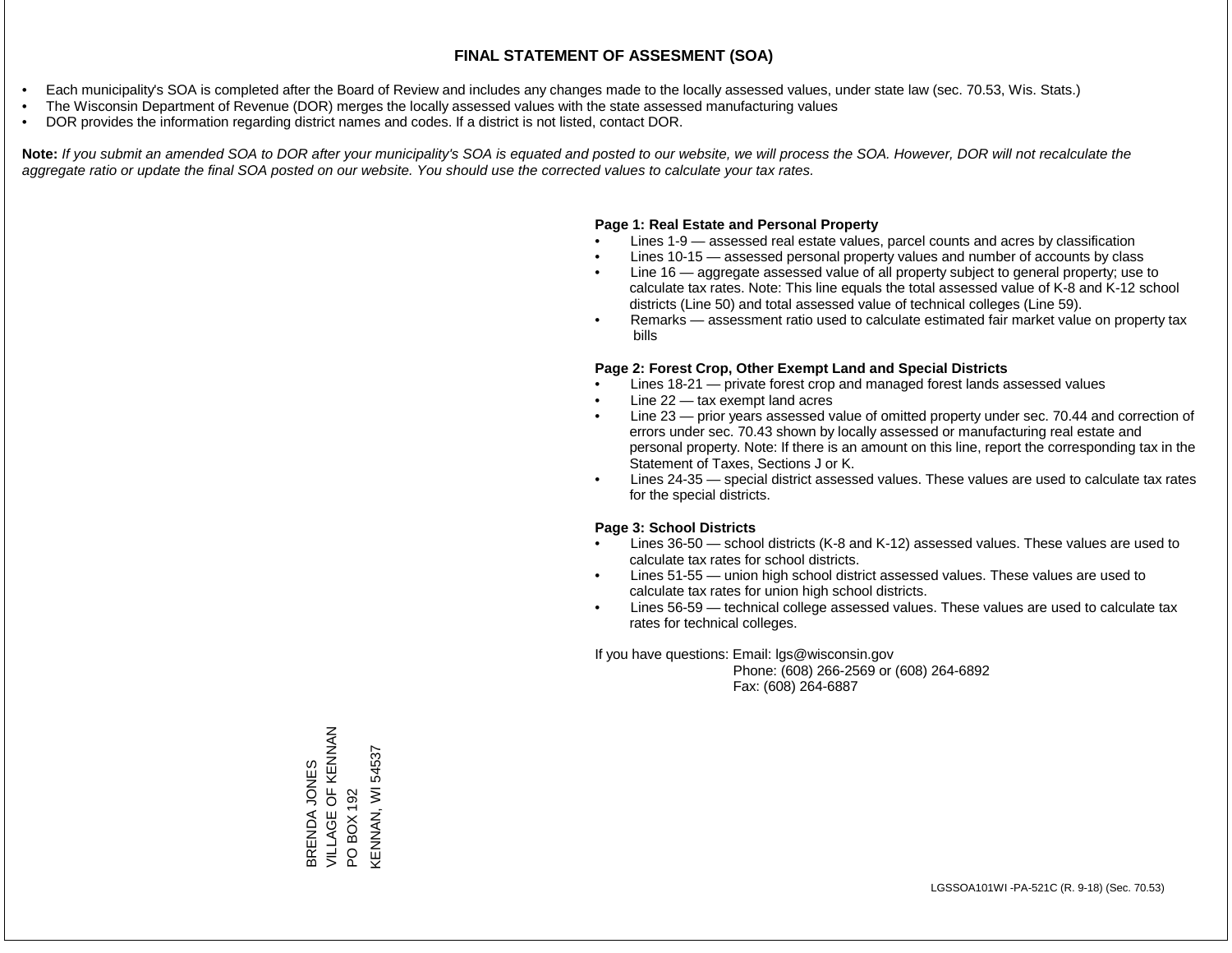**STATEMENT OF ASSESSMENT FOR 2021**

| 50         | 171   | 1351    |
|------------|-------|---------|
| $\sqrt{ }$ | MI IN | ACCT NO |

**FINAL - EQUATED**<br>  $\overline{X}$  This is an Amended Return

Page 1

|                | <b>FOR</b>                          | <b>VILLAGE OF</b><br><b>OF</b>                                                                                                                                                               | <b>PRENTICE</b>          |                           | <b>PRICE COUNTY</b>          |                                             |                                        |                     |
|----------------|-------------------------------------|----------------------------------------------------------------------------------------------------------------------------------------------------------------------------------------------|--------------------------|---------------------------|------------------------------|---------------------------------------------|----------------------------------------|---------------------|
|                |                                     | Town - Village - City                                                                                                                                                                        | <b>Municipality Name</b> |                           | <b>County Name</b>           |                                             |                                        |                     |
| Line           |                                     | <b>REAL ESTATE</b>                                                                                                                                                                           |                          | PARCEL COUNT              | NO. OF ACRES<br><b>WHOLE</b> | <b>VALUE OF</b><br><b>LAND</b>              | <b>VALUE OF</b><br><b>IMPROVEMENTS</b> | TOTAL VALUE OF LAND |
| No.            |                                     | (See Lines 18 - 22 for<br>other Real Estate)                                                                                                                                                 |                          | TOTAL LAND   IMPROVEMENTS | <b>NUMBERS ONLY</b>          |                                             |                                        | AND IMPROVEMENTS    |
|                |                                     |                                                                                                                                                                                              | (Col. A)                 | (Col. B)                  | (Col. C)                     | (Col, D)                                    | (Col. E)                               | (Col. F)            |
| $\mathbf{1}$   |                                     | <b>RESIDENTIAL - Class 1</b>                                                                                                                                                                 | 307                      | 227                       | 249                          | 1,657,500                                   | 13,909,700                             | 15,567,200          |
| $\overline{2}$ |                                     | <b>COMMERCIAL - Class 2</b>                                                                                                                                                                  | 77                       | 51                        | 94                           | 606,500                                     | 4,439,000                              | 5,045,500           |
| 3              |                                     | <b>MANUFACTURING - Class 3</b>                                                                                                                                                               | 15                       | 11                        | 117                          | 304,800                                     | 6,073,700                              | 6,378,500           |
| 4              | 3<br><b>AGRICULTURAL - Class 4</b>  |                                                                                                                                                                                              |                          |                           | 43                           | 7,000                                       |                                        | 7,000               |
| 5              | <b>UNDEVELOPED - Class 5</b><br>8   |                                                                                                                                                                                              |                          | 79                        | 30,700                       |                                             | 30,700                                 |                     |
| 6              | AGRICULTURAL FOREST - Class 5m<br>3 |                                                                                                                                                                                              |                          | 57                        | 32,800                       |                                             | 32,800                                 |                     |
| $\overline{7}$ |                                     | FOREST LANDS - Class 6                                                                                                                                                                       | 5                        |                           | 174                          | 256,000                                     |                                        | 256,000             |
| 8              |                                     | OTHER - Class 7                                                                                                                                                                              | 1                        |                           | 1                            | 3,800                                       | 7,200                                  | 11,000              |
| 9              |                                     | TOTAL - ALL COLUMNS                                                                                                                                                                          | 419                      | 290                       | 814                          | 2,899,100                                   | 24,429,600                             | 27,328,700          |
| 10             |                                     | NUMBER OF PERSONAL PROPERTY ACCOUNTS IN ROLL                                                                                                                                                 |                          |                           | 37                           | <b>LOCALLY ASSESSED</b>                     | <b>MANUFACTURING</b>                   | <b>MERGED</b>       |
| 11             |                                     | BOATS AND OTHER WATERCRAFT NOT EXEMPT - Code 1                                                                                                                                               |                          |                           |                              | 0                                           | 0                                      | 0                   |
| 12             |                                     | MACHINERY, TOOLS AND PATTERNS - Code 2                                                                                                                                                       |                          |                           |                              |                                             | 78,800                                 | 78,800              |
| 13             |                                     | FURNITURE, FIXTURES AND EQUIPMENT - Code 3                                                                                                                                                   |                          |                           |                              | 108,500                                     | 194,300                                | 302,800             |
| 14             |                                     | ALL OTHER PERSONAL PROPERTY NOT EXEMPT - Codes 4A, 4B, 4C                                                                                                                                    |                          |                           |                              | 11,900                                      | 466,900                                | 478,800             |
| 15             |                                     | TOTAL OF PERSONAL PROPERTY NOT EXEMPT (Total of Lines 11-14)                                                                                                                                 |                          |                           |                              | 120,400                                     | 740,000                                | 860,400             |
| 16             |                                     | AGGREGATE ASSESSED VALUE OF ALL PROPERTY SUBJECT TO THE GENERAL PROPERTY TAX (Total of Lines 9F and 15F)<br>MUST EQUAL TOTAL VALUE OF THE SCHOOL DISTRICTS (K-12 PLUS K-8) - Line 50, Col. F |                          |                           |                              |                                             |                                        | 28,189,100          |
| 17             |                                     | <b>BOARD OF REVIEW</b><br>DATE OF FINAL ADJOURNMENT                                                                                                                                          | 06/02/2021               |                           | Name of Assessor             | ASSOCIATED APPRAISAL CONSULTANTS, INC, ASSE | Telephone #                            | (920) 749-1995      |

REMARKS

The Assessment Ratio to be used in calculating the estimated Fair Market Value on tax bills for this tax district is .925322009

This ratio should be used to convert assessed values to "Calculate Equalized Values" in Step 1 of the Lottery and Gaming Credit Calculations.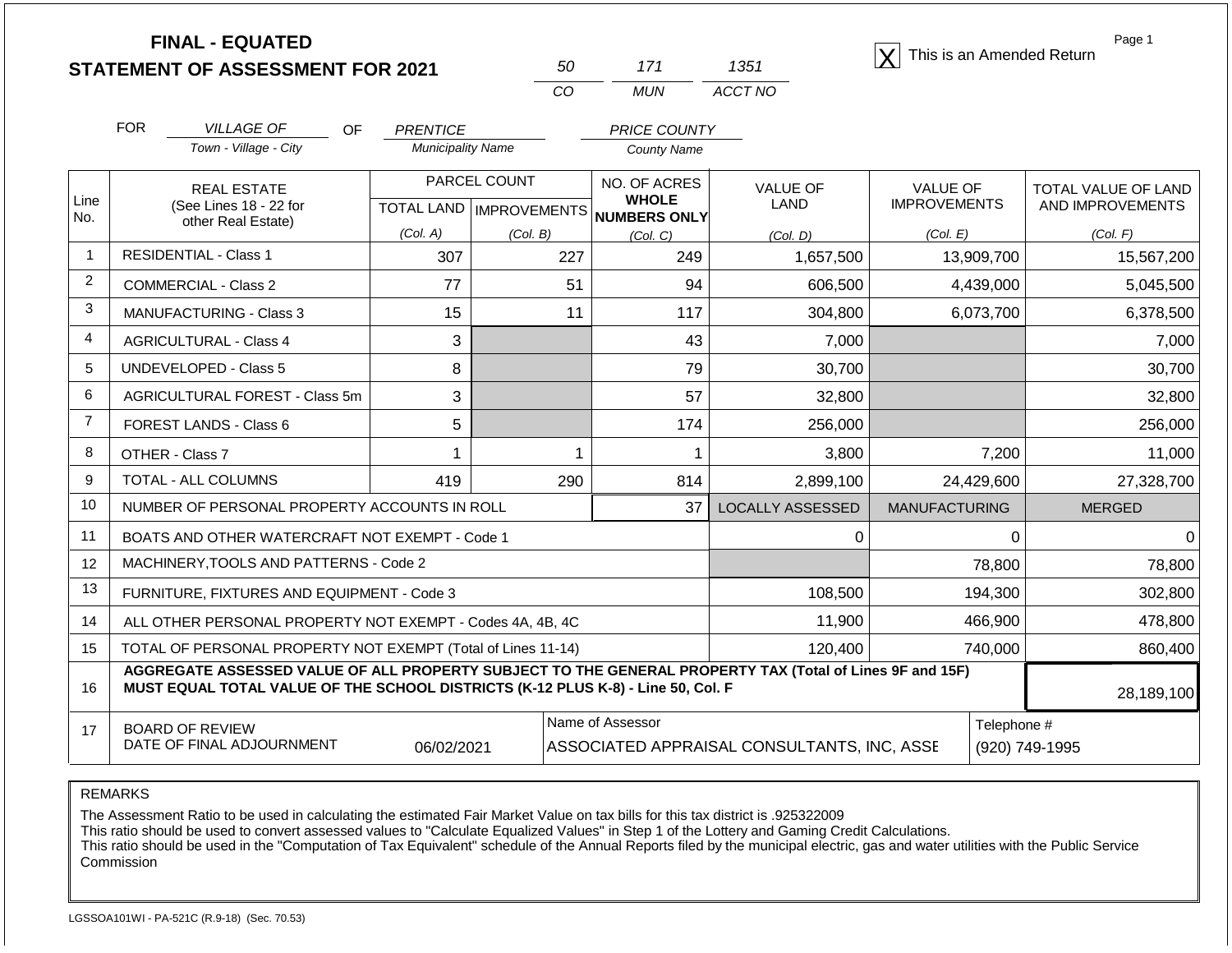2021 50 171 1351

FOREST LANDS (Line 7) and FOREST CROPS (in this section) - are **NOT** the same *YEAR CO MUN ACCT NO*

|    |                                  |                                                                                | Private Forest Crop - Reg Class @ \$2.52 per acre |                                                    |                                                                                        |                                                                  |      |                                                                              |               |                    |
|----|----------------------------------|--------------------------------------------------------------------------------|---------------------------------------------------|----------------------------------------------------|----------------------------------------------------------------------------------------|------------------------------------------------------------------|------|------------------------------------------------------------------------------|---------------|--------------------|
| 18 | (a) PARCELS                      | (b) ACRES                                                                      |                                                   | (c) ASSESSED VALUE                                 |                                                                                        | (d) PARCELS                                                      |      | (e) ACRES                                                                    |               | (f) ASSESSED VALUE |
|    |                                  |                                                                                |                                                   |                                                    |                                                                                        |                                                                  |      |                                                                              |               |                    |
|    |                                  |                                                                                |                                                   | Private Forest Crop - Special Class @ 20¢ per acre |                                                                                        |                                                                  |      | Entered Before 2005 Managed Forest - Ferrous Mining CLOSED @ \$7.87 per acre |               |                    |
| 19 | (a) PARCELS                      | (b) ACRES                                                                      |                                                   | (c) ASSESSED VALUE                                 |                                                                                        | (d) PARCELS                                                      |      | (e) ACRES                                                                    |               | (f) ASSESSED VALUE |
|    |                                  |                                                                                |                                                   |                                                    |                                                                                        |                                                                  |      |                                                                              |               |                    |
|    |                                  | Entered Before 2005 Managed Forest - OPEN @ 74 ¢ per acre                      |                                                   |                                                    |                                                                                        | Entered Before 2005 Managed Forest - CLOSED @<br>\$1.75 per acre |      |                                                                              |               |                    |
| 20 | (a) PARCELS<br>(b) ACRES         |                                                                                |                                                   | (c) ASSESSED VALUE                                 |                                                                                        | (d) PARCELS                                                      |      | (e) ACRES                                                                    |               | (f) ASSESSED VALUE |
|    |                                  |                                                                                |                                                   |                                                    |                                                                                        | $\overline{2}$<br>66                                             |      |                                                                              | 41,600        |                    |
|    |                                  | Entered After 2004 Managed Forest - OPEN @ \$2.04 per acre                     |                                                   |                                                    | Entered After 2004 Managed Forest - CLOSED @ \$10.20 per acre                          |                                                                  |      |                                                                              |               |                    |
| 21 |                                  | (a) PARCELS<br>(b) ACRES                                                       |                                                   | (c) ASSESSED VALUE                                 |                                                                                        | (d) PARCELS                                                      |      | (e) ACRES                                                                    |               | (f) ASSESSED VALUE |
|    |                                  |                                                                                |                                                   |                                                    |                                                                                        |                                                                  |      |                                                                              |               |                    |
|    |                                  |                                                                                |                                                   |                                                    |                                                                                        |                                                                  |      |                                                                              |               |                    |
| 22 | (a) County Forest Cropland Acres |                                                                                |                                                   | (b) Federal Acres                                  |                                                                                        | (d) County (NOT FOREST CROP) Acres<br>(c) State Acres            |      |                                                                              |               | (e) Other Acres    |
|    |                                  |                                                                                |                                                   |                                                    |                                                                                        |                                                                  | 2.29 |                                                                              |               | 231.45             |
|    |                                  | Assessed Value of Omitted Property From Prior Years (Sec. 70.44)               |                                                   |                                                    |                                                                                        |                                                                  |      | Assessed Value of Sec. 70.43 Corrections of Errors by Assessors              |               |                    |
|    |                                  | (a) REAL ESTATE                                                                |                                                   | (b) PERSONAL                                       |                                                                                        |                                                                  |      | (c1) REAL ESTATE                                                             | (c2) PERSONAL |                    |
|    |                                  |                                                                                |                                                   |                                                    |                                                                                        |                                                                  |      |                                                                              |               |                    |
|    |                                  | Manufacturing Equated Value of Omitted Property From Prior Years (Sec. 70.995) |                                                   |                                                    |                                                                                        |                                                                  |      |                                                                              |               |                    |
|    |                                  | (d) REAL ESTATE                                                                |                                                   | (e) PERSONAL                                       |                                                                                        |                                                                  |      |                                                                              |               | (f2) PERSONAL      |
|    |                                  |                                                                                |                                                   |                                                    |                                                                                        |                                                                  |      |                                                                              |               |                    |
| 23 |                                  |                                                                                |                                                   |                                                    | Mfg. Equated Value of Sec.70.43 Corrections of Errors by Assessors<br>(f1) REAL ESTATE |                                                                  |      |                                                                              |               |                    |

# **SPECIAL DISTRICTS**

| Line<br>No. | Enter 6-digit<br>Special District<br>Code (Col. A) | <b>Account</b><br><b>Number</b><br>(Col. B) | <b>Special District Name</b><br>(Col. C) | <b>Locally Assessed Value</b><br>of Real Estate and<br><b>Personal Property (Col. D)</b> | Mfg Value of Real Estate<br>and Personal Property<br>(Col. E) | <b>Merged Value of</b><br><b>Real Estate and</b><br>Personal Property (Col. F) |
|-------------|----------------------------------------------------|---------------------------------------------|------------------------------------------|------------------------------------------------------------------------------------------|---------------------------------------------------------------|--------------------------------------------------------------------------------|
| 24          |                                                    |                                             |                                          |                                                                                          |                                                               |                                                                                |
| 25          |                                                    |                                             |                                          |                                                                                          |                                                               |                                                                                |
| 26          |                                                    |                                             |                                          |                                                                                          |                                                               |                                                                                |
| 27          |                                                    |                                             |                                          |                                                                                          |                                                               |                                                                                |
| 28          |                                                    |                                             |                                          |                                                                                          |                                                               |                                                                                |
| 29          |                                                    |                                             |                                          |                                                                                          |                                                               |                                                                                |
| 30          |                                                    |                                             |                                          |                                                                                          |                                                               |                                                                                |
| 31          |                                                    |                                             |                                          |                                                                                          |                                                               |                                                                                |
| 32          |                                                    |                                             |                                          |                                                                                          |                                                               |                                                                                |
| 33          |                                                    |                                             |                                          |                                                                                          |                                                               |                                                                                |
| 34          |                                                    |                                             |                                          |                                                                                          |                                                               |                                                                                |
| 35          |                                                    |                                             |                                          |                                                                                          |                                                               |                                                                                |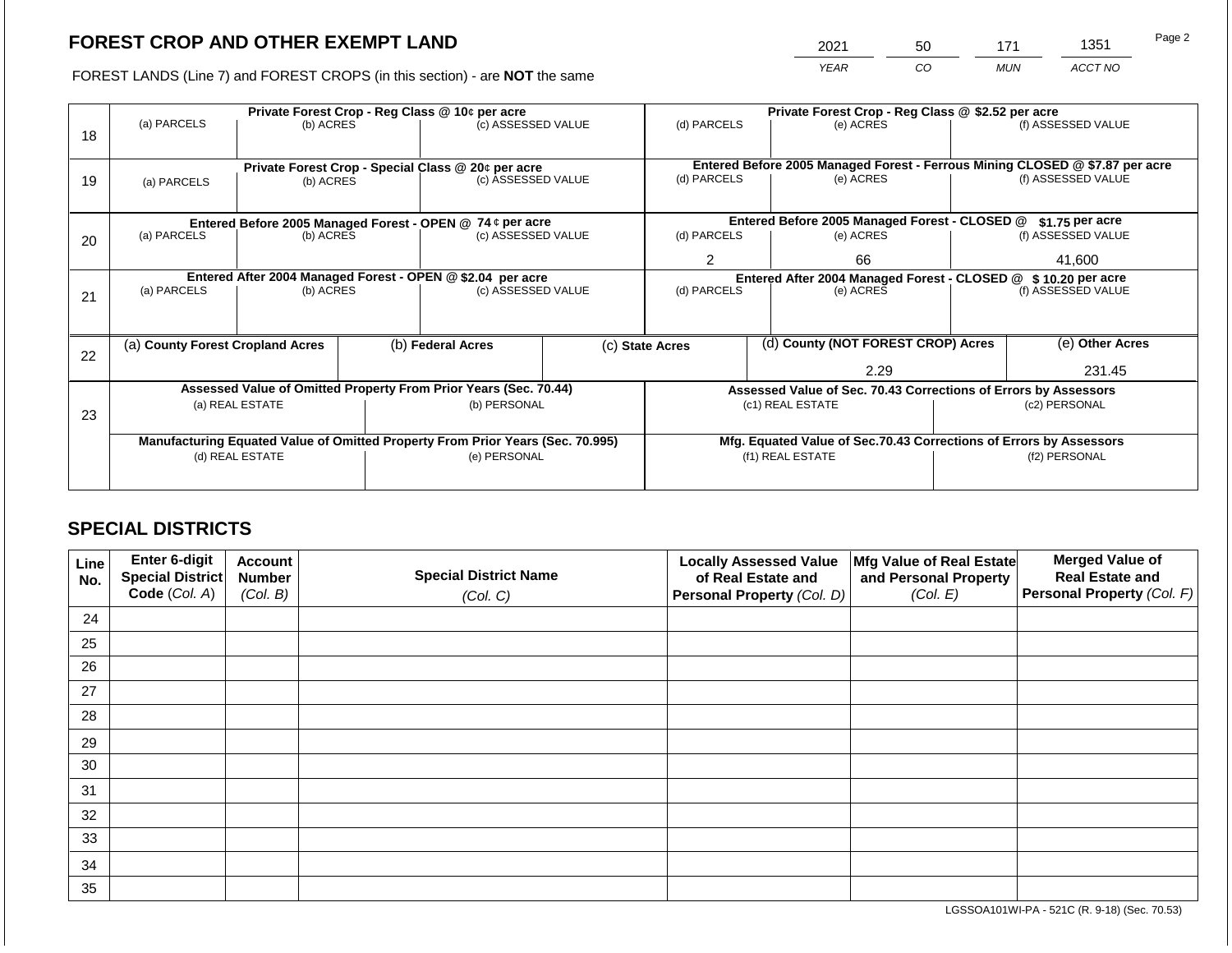|             | <b>SCHOOL DISTRICTS</b>                                  |                                             |                                                         |      | 2021                                                                              | 171<br>50                                                     | 1351                                                                           |
|-------------|----------------------------------------------------------|---------------------------------------------|---------------------------------------------------------|------|-----------------------------------------------------------------------------------|---------------------------------------------------------------|--------------------------------------------------------------------------------|
|             |                                                          |                                             |                                                         |      | <b>YEAR</b>                                                                       | CO <sub>.</sub><br><b>MUN</b>                                 | ACCT NO                                                                        |
| Line<br>No. | Enter 6-digit<br><b>School District</b><br>Code (Col. A) | <b>Account</b><br><b>Number</b><br>(Col. B) | <b>School District Name</b><br>(Col. C)                 |      | <b>Locally Assessed Value</b><br>of Real Estate and<br>Personal Property (Col. D) | Mfg Value of Real Estate<br>and Personal Property<br>(Col. E) | <b>Merged Value of</b><br><b>Real Estate and</b><br>Personal Property (Col. F) |
|             | A. SCHOOL DISTRICTS (K-8 and K-12)                       |                                             |                                                         |      |                                                                                   |                                                               |                                                                                |
| 36          | 504571                                                   | 0300                                        | <b>SCH D OF PRENTICE</b>                                |      | 21,070,600                                                                        | 7,118,500                                                     | 28,189,100                                                                     |
| 37          |                                                          |                                             |                                                         |      |                                                                                   |                                                               |                                                                                |
| 38          |                                                          |                                             |                                                         |      |                                                                                   |                                                               |                                                                                |
| 39          |                                                          |                                             |                                                         |      |                                                                                   |                                                               |                                                                                |
| 40<br>41    |                                                          |                                             |                                                         |      |                                                                                   |                                                               |                                                                                |
| 42          |                                                          |                                             |                                                         |      |                                                                                   |                                                               |                                                                                |
| 43          |                                                          |                                             |                                                         |      |                                                                                   |                                                               |                                                                                |
| 44          |                                                          |                                             |                                                         |      |                                                                                   |                                                               |                                                                                |
| 45          |                                                          |                                             |                                                         |      |                                                                                   |                                                               |                                                                                |
| 46          |                                                          |                                             |                                                         |      |                                                                                   |                                                               |                                                                                |
| 47          |                                                          |                                             |                                                         |      |                                                                                   |                                                               |                                                                                |
| 48          |                                                          |                                             |                                                         |      |                                                                                   |                                                               |                                                                                |
| 49          |                                                          |                                             |                                                         |      |                                                                                   |                                                               |                                                                                |
| 50          |                                                          |                                             | TOTAL ASSESSED VALUE OF SCHOOL DISTRICTS (K-8 and K-12) |      | 21,070,600                                                                        | 7,118,500                                                     | 28,189,100                                                                     |
|             | <b>B. UNION HIGH SCHOOL DISTRICTS</b>                    |                                             |                                                         |      |                                                                                   |                                                               |                                                                                |
| 51<br>52    |                                                          |                                             |                                                         |      |                                                                                   |                                                               |                                                                                |
| 53          |                                                          |                                             |                                                         |      |                                                                                   |                                                               |                                                                                |
| 54          |                                                          |                                             |                                                         |      |                                                                                   |                                                               |                                                                                |
| 55          |                                                          |                                             | TOTAL ASSESSED VALUE OF UNION HIGH SCHOOLS              |      |                                                                                   |                                                               |                                                                                |
|             | <b>TECHNICAL COLLEGE DISTRICTS</b><br>C.                 |                                             |                                                         |      |                                                                                   |                                                               |                                                                                |
| 56          | 001500                                                   | 0014                                        | NORTH CENTRAL TECHNICAL COLLEGE                         | WAUS | 21,070,600                                                                        | 7,118,500                                                     | 28,189,100                                                                     |
| 57          |                                                          |                                             |                                                         |      |                                                                                   |                                                               |                                                                                |
| 58          |                                                          |                                             |                                                         |      |                                                                                   |                                                               |                                                                                |
| 59          |                                                          |                                             | TOTAL ASSESSED VALUE OF TECHNICAL COLLEGES              |      | 21,070,600                                                                        | 7,118,500                                                     | 28,189,100                                                                     |

 *I hereby certify, to the best of my knowledge and belief, this form is complete and correct.*

| Name                |                         | Title | Submission date  |
|---------------------|-------------------------|-------|------------------|
| <b>JANET KRUCKY</b> |                         |       | 2021<br>15<br>07 |
| Phone               | Email address           |       |                  |
| 715<br>339<br>2559  | REALPROP@CO.PRICE.WI.US |       |                  |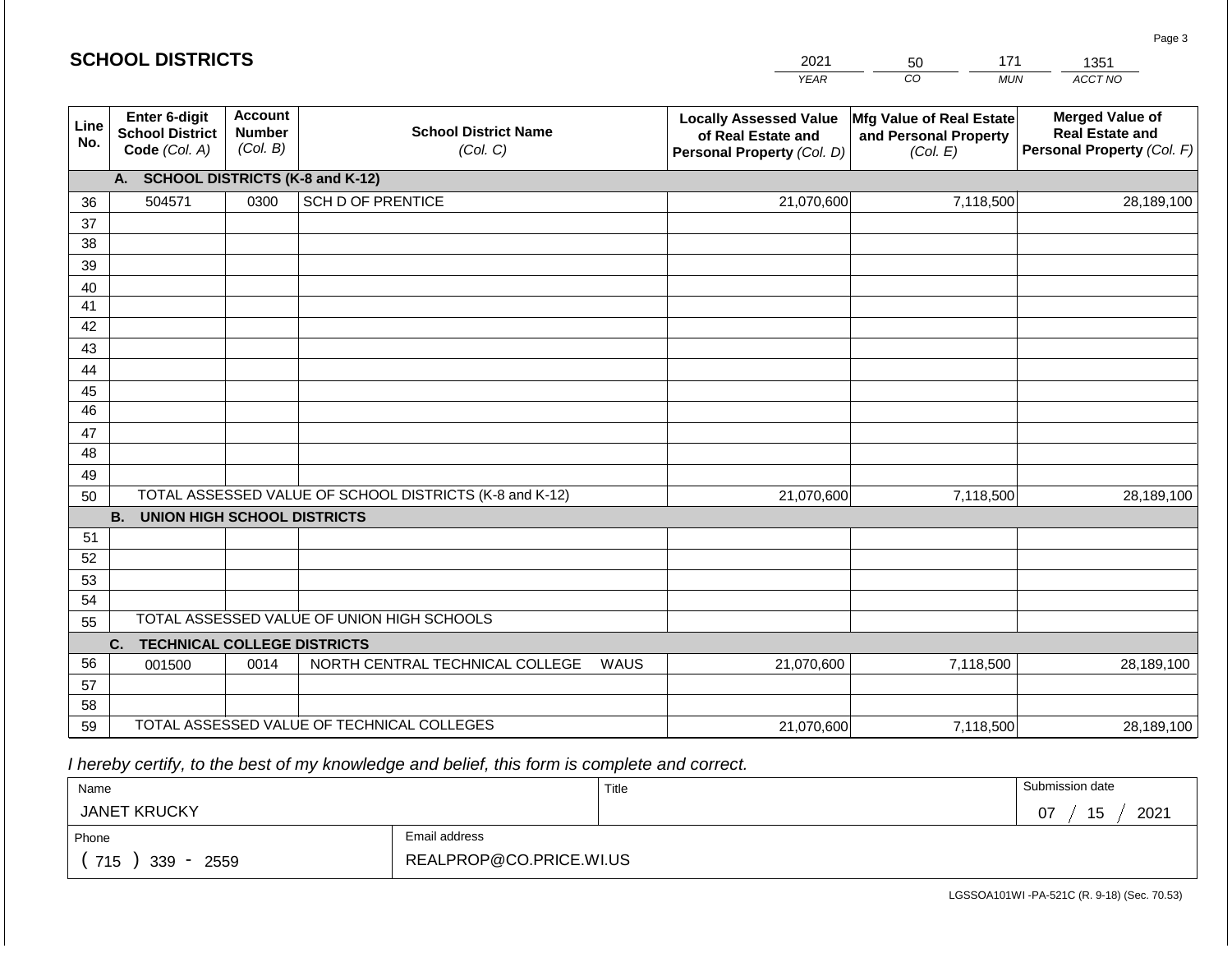- Each municipality's SOA is completed after the Board of Review and includes any changes made to the locally assessed values, under state law (sec. 70.53, Wis. Stats.)
- The Wisconsin Department of Revenue (DOR) merges the locally assessed values with the state assessed manufacturing values
- DOR provides the information regarding district names and codes. If a district is not listed, contact DOR.

Note: If you submit an amended SOA to DOR after your municipality's SOA is equated and posted to our website, we will process the SOA. However, DOR will not recalculate the *aggregate ratio or update the final SOA posted on our website. You should use the corrected values to calculate your tax rates.*

### **Page 1: Real Estate and Personal Property**

- Lines 1-9 assessed real estate values, parcel counts and acres by classification
- Lines 10-15 assessed personal property values and number of accounts by class
- Line 16 aggregate assessed value of all property subject to general property; use to calculate tax rates. Note: This line equals the total assessed value of K-8 and K-12 school districts (Line 50) and total assessed value of technical colleges (Line 59).
- Remarks assessment ratio used to calculate estimated fair market value on property tax bills

### **Page 2: Forest Crop, Other Exempt Land and Special Districts**

- Lines 18-21 private forest crop and managed forest lands assessed values
- Line  $22 -$  tax exempt land acres
- Line 23 prior years assessed value of omitted property under sec. 70.44 and correction of errors under sec. 70.43 shown by locally assessed or manufacturing real estate and personal property. Note: If there is an amount on this line, report the corresponding tax in the Statement of Taxes, Sections J or K.
- Lines 24-35 special district assessed values. These values are used to calculate tax rates for the special districts.

### **Page 3: School Districts**

- Lines 36-50 school districts (K-8 and K-12) assessed values. These values are used to calculate tax rates for school districts.
- Lines 51-55 union high school district assessed values. These values are used to calculate tax rates for union high school districts.
- Lines 56-59 technical college assessed values. These values are used to calculate tax rates for technical colleges.

If you have questions: Email: lgs@wisconsin.gov

 Phone: (608) 266-2569 or (608) 264-6892 Fax: (608) 264-6887

LAURIE ANDREAE VILLAGE OF PRENTICE LAURIE ANDREAE<br>VILLAGE OF PRENTICE<br>P.O. BOX 78<br>PRENTICE, WI 54556 - 0078 PRENTICE, WI 54556 - 0078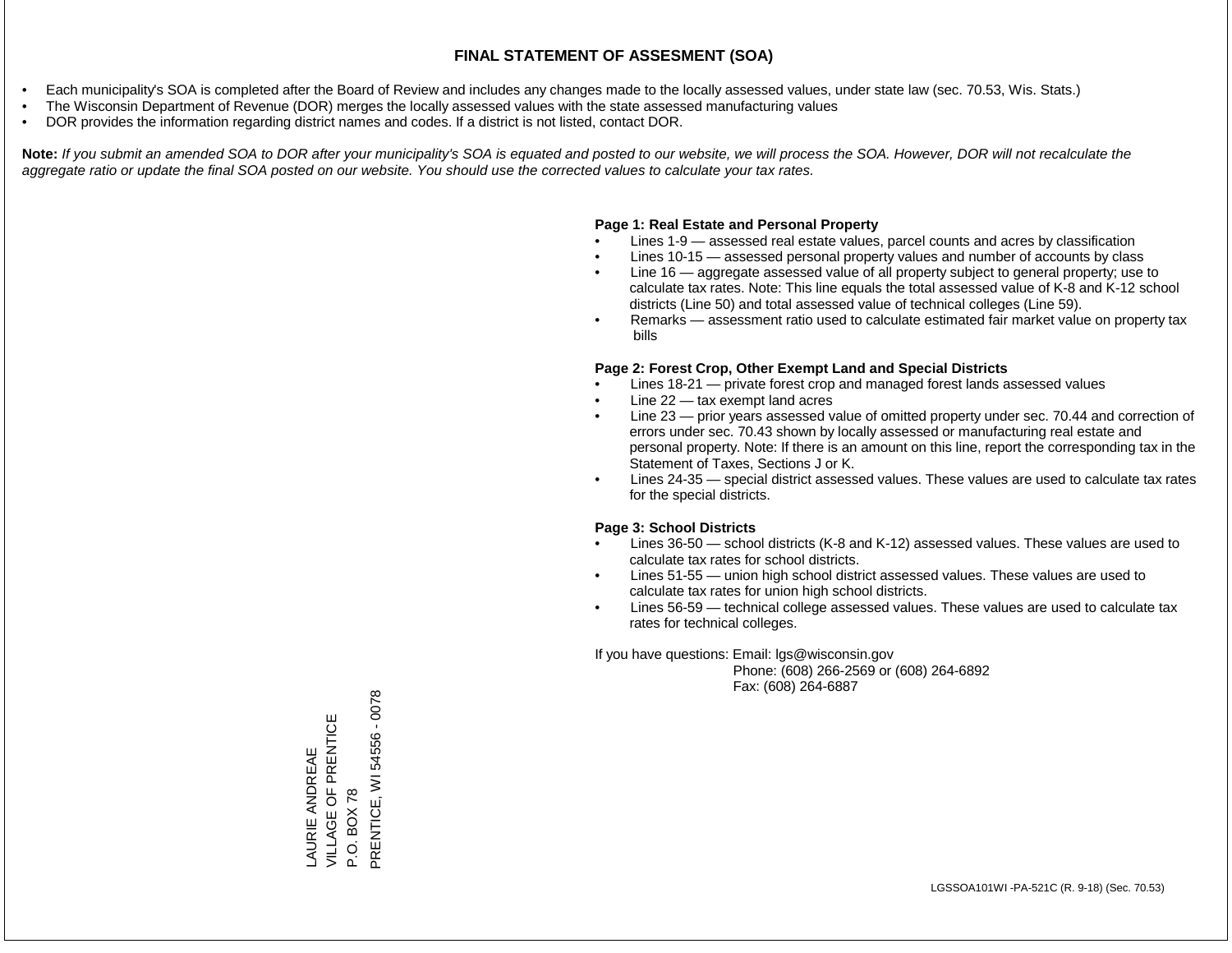|                |                                    | <b>FINAL - EQUATED</b><br><b>STATEMENT OF ASSESSMENT FOR 2021</b>                                                                                                                            |                                               | 50           | 271                                                                 | 1352    |                         | This is an Amended Return       | Page 1                                         |
|----------------|------------------------------------|----------------------------------------------------------------------------------------------------------------------------------------------------------------------------------------------|-----------------------------------------------|--------------|---------------------------------------------------------------------|---------|-------------------------|---------------------------------|------------------------------------------------|
|                |                                    |                                                                                                                                                                                              |                                               | CO           | <b>MUN</b>                                                          | ACCT NO |                         |                                 |                                                |
|                | <b>FOR</b>                         | CITY OF                                                                                                                                                                                      |                                               |              |                                                                     |         |                         |                                 |                                                |
|                |                                    | <b>OF</b><br>Town - Village - City                                                                                                                                                           | <b>PARK FALLS</b><br><b>Municipality Name</b> |              | PRICE COUNTY<br><b>County Name</b>                                  |         |                         |                                 |                                                |
| Line<br>No.    |                                    | <b>REAL ESTATE</b><br>(See Lines 18 - 22 for                                                                                                                                                 |                                               | PARCEL COUNT | NO. OF ACRES<br><b>WHOLE</b><br>TOTAL LAND MPROVEMENTS NUMBERS ONLY |         | <b>VALUE OF</b><br>LAND | VALUE OF<br><b>IMPROVEMENTS</b> | <b>TOTAL VALUE OF LAND</b><br>AND IMPROVEMENTS |
|                |                                    | other Real Estate)                                                                                                                                                                           | (Col. A)                                      | (Col. B)     | (Col, C)                                                            |         | (Col. D)                | (Col. E)                        | (Col. F)                                       |
| $\mathbf{1}$   |                                    | <b>RESIDENTIAL - Class 1</b>                                                                                                                                                                 | 1,114                                         | 987          |                                                                     | 788     | 9,474,200               | 53,195,900                      | 62,670,100                                     |
| $\overline{2}$ | <b>COMMERCIAL - Class 2</b>        |                                                                                                                                                                                              | 209                                           | 158          |                                                                     | 369     | 5.462.900               | 36,993,200                      | 42,456,100                                     |
| 3              | 16<br>MANUFACTURING - Class 3      |                                                                                                                                                                                              |                                               | 13           | 164                                                                 | 689,200 | 7,465,100               | 8,154,300                       |                                                |
| $\overline{4}$ | 5<br><b>AGRICULTURAL - Class 4</b> |                                                                                                                                                                                              |                                               |              | 69                                                                  | 11,300  |                         | 11,300                          |                                                |
| 5              |                                    | <b>UNDEVELOPED - Class 5</b>                                                                                                                                                                 | 0                                             |              |                                                                     | 0       | $\Omega$                |                                 | $\Omega$                                       |
| 6              |                                    | AGRICULTURAL FOREST - Class 5m                                                                                                                                                               | 3                                             |              |                                                                     | 51      | 27,000                  |                                 | 27,000                                         |
| $\overline{7}$ |                                    | FOREST LANDS - Class 6                                                                                                                                                                       | $\Omega$                                      |              |                                                                     | 0       | 0                       |                                 | $\Omega$                                       |
| 8              |                                    | OTHER - Class 7                                                                                                                                                                              | 0                                             |              | $\Omega$                                                            | 0       | 0                       | $\mathbf 0$                     | $\Omega$                                       |
| 9              |                                    | <b>TOTAL - ALL COLUMNS</b>                                                                                                                                                                   | 1,347                                         | 1,158        | 1,441                                                               |         | 15,664,600              | 97,654,200                      | 113,318,800                                    |
| 10             |                                    | NUMBER OF PERSONAL PROPERTY ACCOUNTS IN ROLL                                                                                                                                                 |                                               |              |                                                                     | 155     | <b>LOCALLY ASSESSED</b> | <b>MANUFACTURING</b>            | <b>MERGED</b>                                  |
| 11             |                                    | BOATS AND OTHER WATERCRAFT NOT EXEMPT - Code 1                                                                                                                                               |                                               |              |                                                                     |         | 0                       | 36,200                          | 36,200                                         |
| 12             |                                    | MACHINERY, TOOLS AND PATTERNS - Code 2                                                                                                                                                       |                                               |              |                                                                     |         |                         | 582,900                         | 582,900                                        |
| 13             |                                    | FURNITURE, FIXTURES AND EQUIPMENT - Code 3                                                                                                                                                   |                                               |              |                                                                     |         | 2,824,300               | 181,400                         | 3,005,700                                      |
| 14             |                                    | ALL OTHER PERSONAL PROPERTY NOT EXEMPT - Codes 4A, 4B, 4C                                                                                                                                    |                                               |              |                                                                     |         | 761,100                 | 176,200                         | 937,300                                        |
| 15             |                                    | TOTAL OF PERSONAL PROPERTY NOT EXEMPT (Total of Lines 11-14)                                                                                                                                 |                                               |              |                                                                     |         | 3,585,400<br>976,700    |                                 | 4,562,100                                      |
| 16             |                                    | AGGREGATE ASSESSED VALUE OF ALL PROPERTY SUBJECT TO THE GENERAL PROPERTY TAX (Total of Lines 9F and 15F)<br>MUST EQUAL TOTAL VALUE OF THE SCHOOL DISTRICTS (K-12 PLUS K-8) - Line 50, Col. F |                                               |              |                                                                     |         |                         |                                 | 117,880,900                                    |
| 17             |                                    | <b>BOARD OF REVIEW</b><br>DATE OF FINAL ADJOURNMENT                                                                                                                                          | 05/17/2021                                    |              | Name of Assessor<br><b>BOWMAR APPRAISAL</b>                         |         |                         | Telephone #                     | $(715)$ 577-1875                               |

REMARKS

The Assessment Ratio to be used in calculating the estimated Fair Market Value on tax bills for this tax district is 1.014305687

This ratio should be used to convert assessed values to "Calculate Equalized Values" in Step 1 of the Lottery and Gaming Credit Calculations.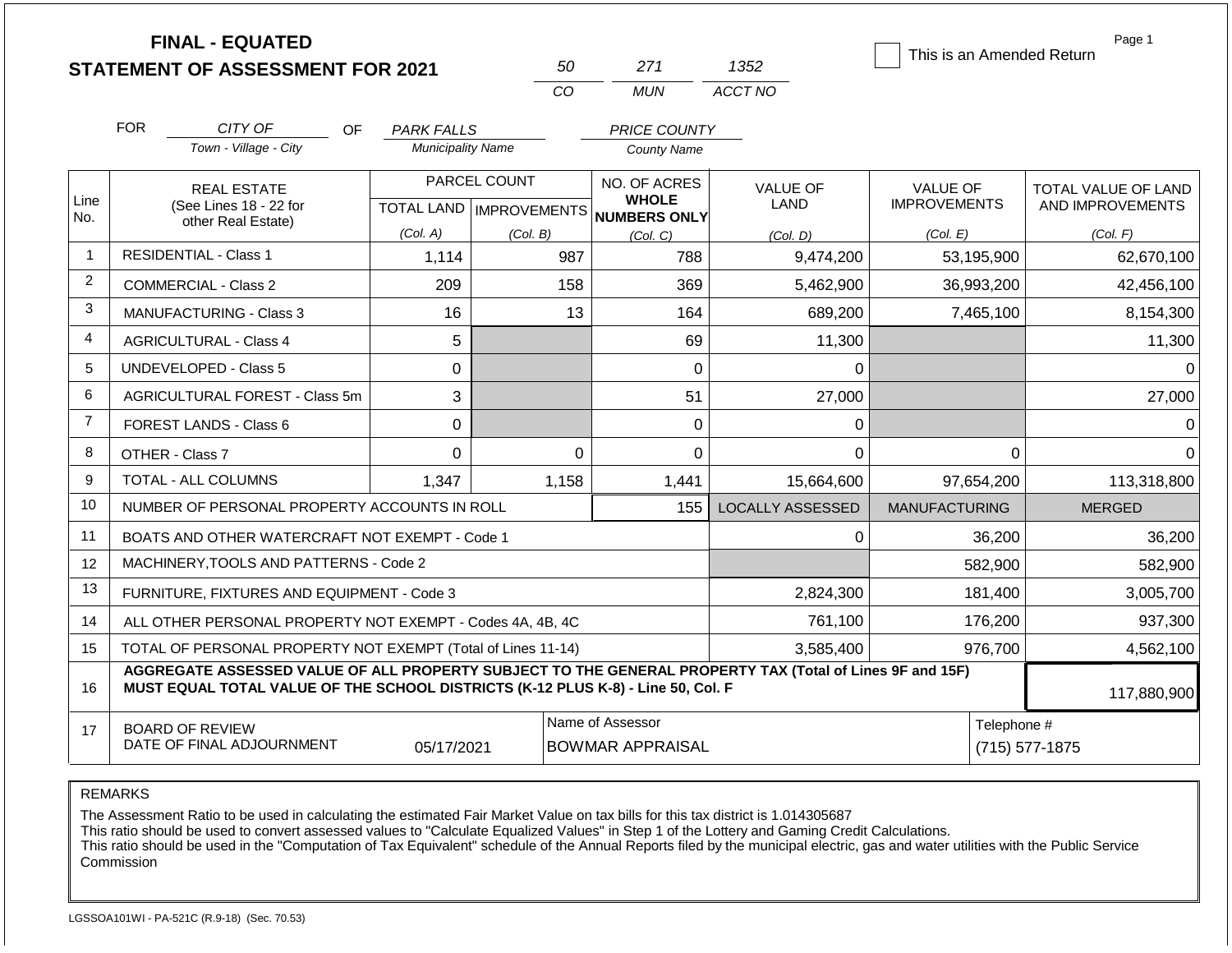2021 50 271 1352

FOREST LANDS (Line 7) and FOREST CROPS (in this section) - are **NOT** the same *YEAR CO MUN ACCT NO*

| 18 | Private Forest Crop - Reg Class @ 10¢ per acre<br>(a) PARCELS<br>(b) ACRES     |           |                                                                    | (c) ASSESSED VALUE                                                       |                  | (d) PARCELS                                                     |               | Private Forest Crop - Reg Class @ \$2.52 per acre<br>(e) ACRES |               | (f) ASSESSED VALUE                                                                                 |
|----|--------------------------------------------------------------------------------|-----------|--------------------------------------------------------------------|--------------------------------------------------------------------------|------------------|-----------------------------------------------------------------|---------------|----------------------------------------------------------------|---------------|----------------------------------------------------------------------------------------------------|
| 19 | (a) PARCELS                                                                    | (b) ACRES |                                                                    | Private Forest Crop - Special Class @ 20¢ per acre<br>(c) ASSESSED VALUE |                  | (d) PARCELS                                                     |               | (e) ACRES                                                      |               | Entered Before 2005 Managed Forest - Ferrous Mining CLOSED @ \$7.87 per acre<br>(f) ASSESSED VALUE |
|    |                                                                                |           |                                                                    | Entered Before 2005 Managed Forest - OPEN @ 74 ¢ per acre                |                  |                                                                 |               | Entered Before 2005 Managed Forest - CLOSED @                  |               | $$1.75$ per acre                                                                                   |
| 20 | (a) PARCELS<br>(b) ACRES                                                       |           |                                                                    | (c) ASSESSED VALUE                                                       |                  | (d) PARCELS                                                     |               | (e) ACRES                                                      |               | (f) ASSESSED VALUE                                                                                 |
|    | Entered After 2004 Managed Forest - OPEN @ \$2.04 per acre                     |           | Entered After 2004 Managed Forest - CLOSED @ \$10.20 per acre      |                                                                          |                  |                                                                 |               |                                                                |               |                                                                                                    |
| 21 | (a) PARCELS                                                                    | (b) ACRES |                                                                    | (c) ASSESSED VALUE                                                       |                  | (d) PARCELS                                                     |               | (e) ACRES                                                      |               | (f) ASSESSED VALUE                                                                                 |
|    |                                                                                |           |                                                                    |                                                                          |                  |                                                                 |               |                                                                |               |                                                                                                    |
| 22 | (a) County Forest Cropland Acres                                               |           |                                                                    | (b) Federal Acres                                                        |                  | (d) County (NOT FOREST CROP) Acres<br>(c) State Acres           |               |                                                                |               | (e) Other Acres                                                                                    |
|    |                                                                                |           |                                                                    | 6.7                                                                      |                  | 6.67                                                            |               |                                                                |               | 568.08                                                                                             |
|    |                                                                                |           |                                                                    | Assessed Value of Omitted Property From Prior Years (Sec. 70.44)         |                  | Assessed Value of Sec. 70.43 Corrections of Errors by Assessors |               |                                                                |               |                                                                                                    |
| 23 | (a) REAL ESTATE                                                                |           |                                                                    | (b) PERSONAL                                                             |                  |                                                                 |               | (c1) REAL ESTATE                                               | (c2) PERSONAL |                                                                                                    |
|    |                                                                                |           |                                                                    |                                                                          |                  |                                                                 |               |                                                                |               |                                                                                                    |
|    | Manufacturing Equated Value of Omitted Property From Prior Years (Sec. 70.995) |           | Mfg. Equated Value of Sec.70.43 Corrections of Errors by Assessors |                                                                          |                  |                                                                 |               |                                                                |               |                                                                                                    |
|    | (d) REAL ESTATE                                                                |           | (e) PERSONAL                                                       |                                                                          | (f1) REAL ESTATE |                                                                 | (f2) PERSONAL |                                                                |               |                                                                                                    |
|    |                                                                                |           |                                                                    |                                                                          |                  |                                                                 |               |                                                                |               |                                                                                                    |

# **SPECIAL DISTRICTS**

| Line<br>No. | <b>Enter 6-digit</b><br>Special District | <b>Account</b><br><b>Number</b> | <b>Special District Name</b> | <b>Locally Assessed Value</b><br>of Real Estate and | Mfg Value of Real Estate<br>and Personal Property | <b>Merged Value of</b><br><b>Real Estate and</b> |
|-------------|------------------------------------------|---------------------------------|------------------------------|-----------------------------------------------------|---------------------------------------------------|--------------------------------------------------|
|             | Code (Col. A)                            | (Col. B)                        | (Col. C)                     | Personal Property (Col. D)                          | (Col. E)                                          | <b>Personal Property (Col. F)</b>                |
| 24          |                                          |                                 |                              |                                                     |                                                   |                                                  |
| 25          |                                          |                                 |                              |                                                     |                                                   |                                                  |
| 26          |                                          |                                 |                              |                                                     |                                                   |                                                  |
| 27          |                                          |                                 |                              |                                                     |                                                   |                                                  |
| 28          |                                          |                                 |                              |                                                     |                                                   |                                                  |
| 29          |                                          |                                 |                              |                                                     |                                                   |                                                  |
| 30          |                                          |                                 |                              |                                                     |                                                   |                                                  |
| 31          |                                          |                                 |                              |                                                     |                                                   |                                                  |
| 32          |                                          |                                 |                              |                                                     |                                                   |                                                  |
| 33          |                                          |                                 |                              |                                                     |                                                   |                                                  |
| 34          |                                          |                                 |                              |                                                     |                                                   |                                                  |
| 35          |                                          |                                 |                              |                                                     |                                                   |                                                  |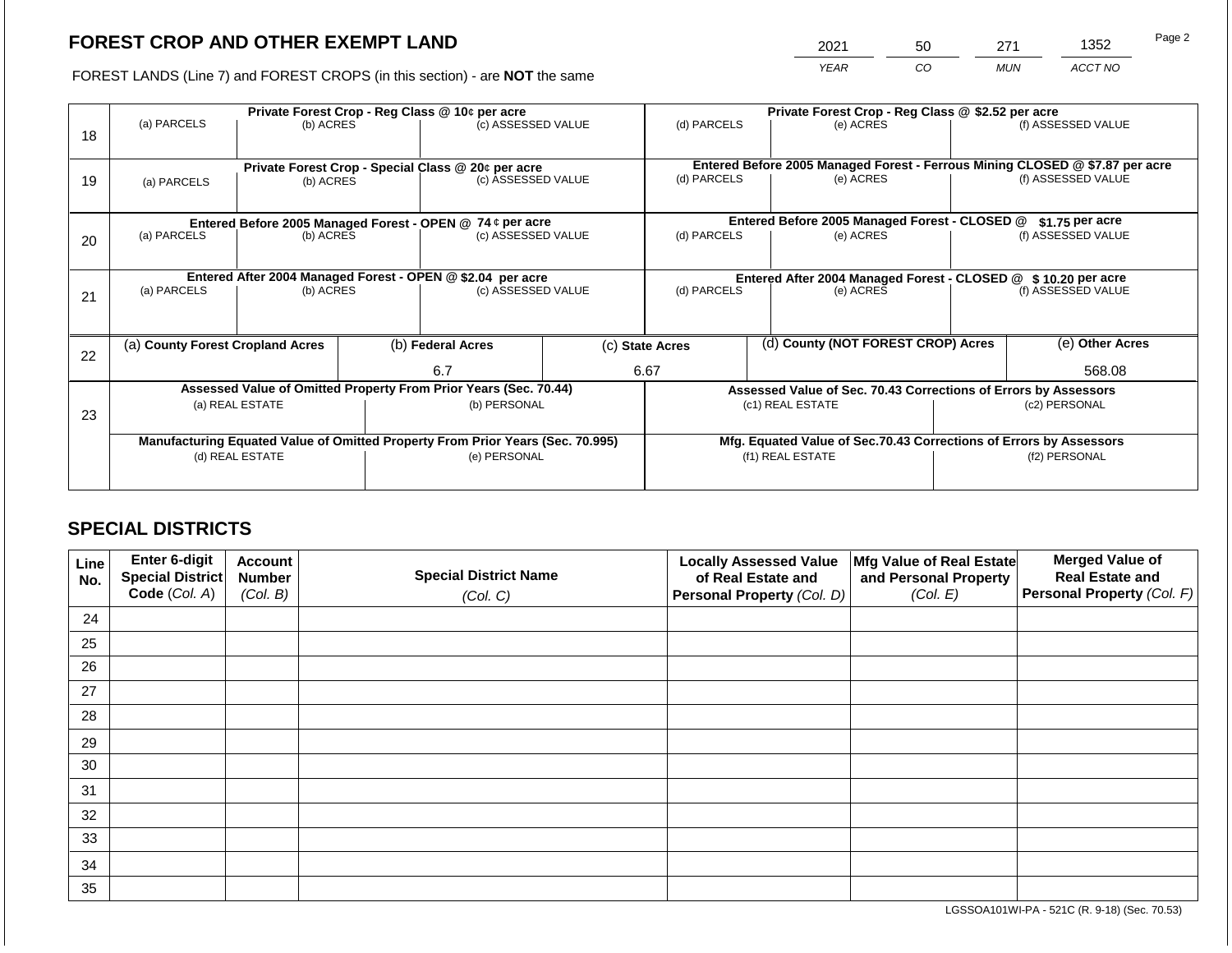#### *YEAR*  2021 *CO*  50 *MUN*  271 *ACCT NO*  1352 **SCHOOL DISTRICTS Line No. Enter 6-digit School District Code** *(Col. A)* **Account Number** *(Col. B)* **School District Name** *(Col. C)* **Locally Assessed Value of Real Estate and Personal Property** *(Col. D)* **Mfg Value of Real Estate and Personal Property** *(Col. E)* **Merged Value of Real Estate and Personal Property** *(Col. F)* **A. SCHOOL DISTRICTS (K-8 and K-12)** 36 37 38 39 40 41 42 43 44 45 46 47 48 49 50 TOTAL ASSESSED VALUE OF SCHOOL DISTRICTS (K-8 and K-12) **B. UNION HIGH SCHOOL DISTRICTS** 51 52 53 54 55 TOTAL ASSESSED VALUE OF UNION HIGH SCHOOLS 501071 0447 SCH D OF CHEQUAMEGON 108,749,900 108,749,900 9,131,000 117,880,900 9,131,000 117,880,900

| 55 |                                |      | TOTAL ASSESSED VALUE OF UNION HIGH SCHOOLS. |             |           |             |  |  |  |  |
|----|--------------------------------|------|---------------------------------------------|-------------|-----------|-------------|--|--|--|--|
|    | C. TECHNICAL COLLEGE DISTRICTS |      |                                             |             |           |             |  |  |  |  |
| 56 | 001500                         | 0014 | NORTH CENTRAL TECHNICAL COLLEGE<br>WAUS     | 108,749,900 | 9.131.000 | 117,880,900 |  |  |  |  |
| 57 |                                |      |                                             |             |           |             |  |  |  |  |
| 58 |                                |      |                                             |             |           |             |  |  |  |  |
| 59 |                                |      | TOTAL ASSESSED VALUE OF TECHNICAL COLLEGES  | 108.749.900 | 9,131,000 | 117.880.900 |  |  |  |  |

 *I hereby certify, to the best of my knowledge and belief, this form is complete and correct.*

| Name                   |                         | Title | Submission date  |  |  |  |
|------------------------|-------------------------|-------|------------------|--|--|--|
| <b>JANET KRUCKY</b>    |                         |       | 2021<br>18<br>05 |  |  |  |
| Phone                  | Email address           |       |                  |  |  |  |
| 715<br>$339 -$<br>2559 | REALPROP@CO.PRICE.WI.US |       |                  |  |  |  |

LGSSOA101WI -PA-521C (R. 9-18) (Sec. 70.53)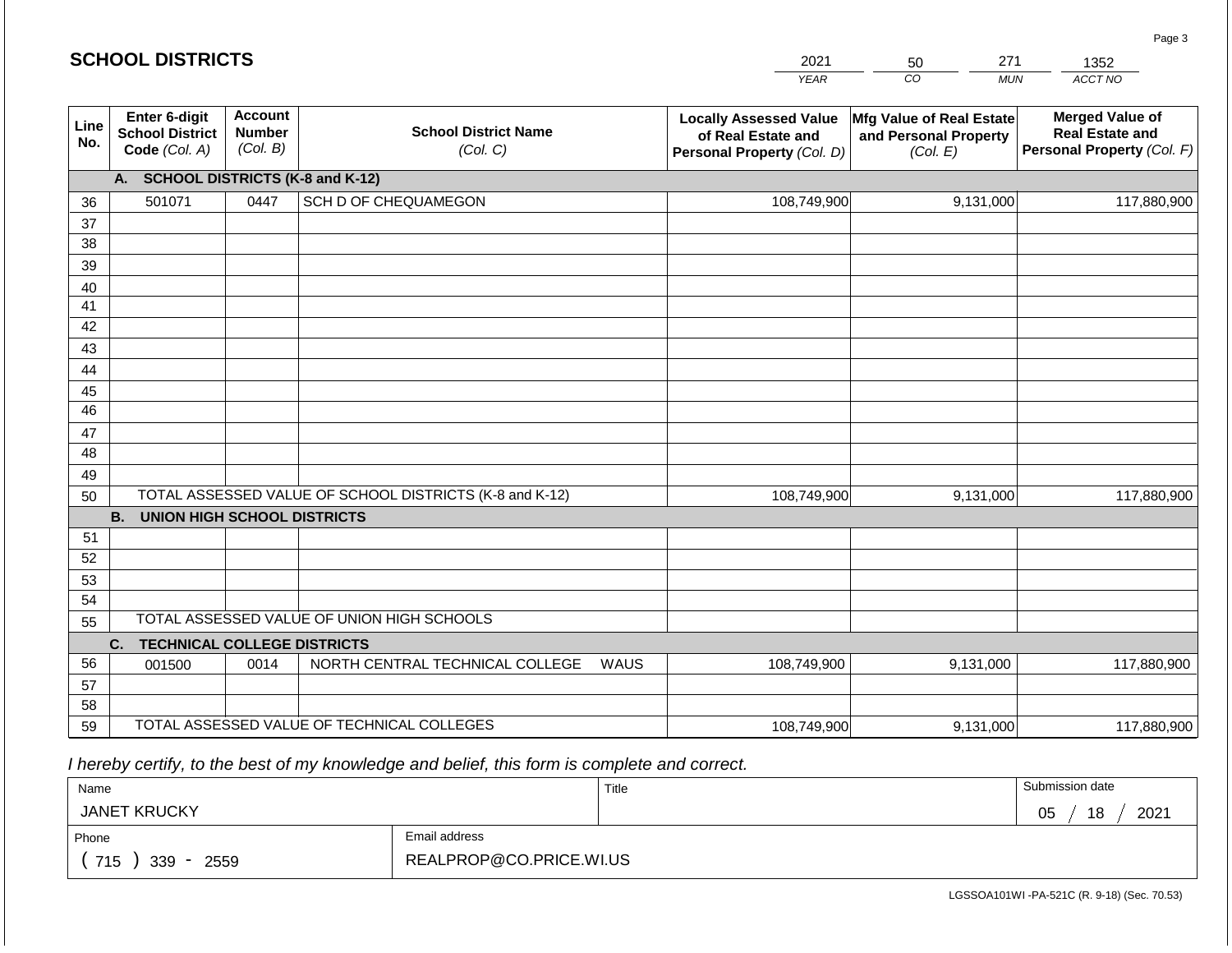- Each municipality's SOA is completed after the Board of Review and includes any changes made to the locally assessed values, under state law (sec. 70.53, Wis. Stats.)
- The Wisconsin Department of Revenue (DOR) merges the locally assessed values with the state assessed manufacturing values
- DOR provides the information regarding district names and codes. If a district is not listed, contact DOR.

Note: If you submit an amended SOA to DOR after your municipality's SOA is equated and posted to our website, we will process the SOA. However, DOR will not recalculate the *aggregate ratio or update the final SOA posted on our website. You should use the corrected values to calculate your tax rates.*

### **Page 1: Real Estate and Personal Property**

- Lines 1-9 assessed real estate values, parcel counts and acres by classification
- Lines 10-15 assessed personal property values and number of accounts by class
- Line 16 aggregate assessed value of all property subject to general property; use to calculate tax rates. Note: This line equals the total assessed value of K-8 and K-12 school districts (Line 50) and total assessed value of technical colleges (Line 59).
- Remarks assessment ratio used to calculate estimated fair market value on property tax bills

### **Page 2: Forest Crop, Other Exempt Land and Special Districts**

- Lines 18-21 private forest crop and managed forest lands assessed values
- Line  $22 -$  tax exempt land acres
- Line 23 prior years assessed value of omitted property under sec. 70.44 and correction of errors under sec. 70.43 shown by locally assessed or manufacturing real estate and personal property. Note: If there is an amount on this line, report the corresponding tax in the Statement of Taxes, Sections J or K.
- Lines 24-35 special district assessed values. These values are used to calculate tax rates for the special districts.

### **Page 3: School Districts**

- Lines 36-50 school districts (K-8 and K-12) assessed values. These values are used to calculate tax rates for school districts.
- Lines 51-55 union high school district assessed values. These values are used to calculate tax rates for union high school districts.
- Lines 56-59 technical college assessed values. These values are used to calculate tax rates for technical colleges.

If you have questions: Email: lgs@wisconsin.gov

 Phone: (608) 266-2569 or (608) 264-6892 Fax: (608) 264-6887

PO BOX 146, 400 4TH AVE. SOUTH PO BOX 146, 400 4TH AVE. SOUTH PARK FALLS, WI 54552 PARK FALLS, WI 54552CITY OF PARK FALLS MICHELLE SMITH<br>CITY OF PARK FALLS MICHELLE SMITH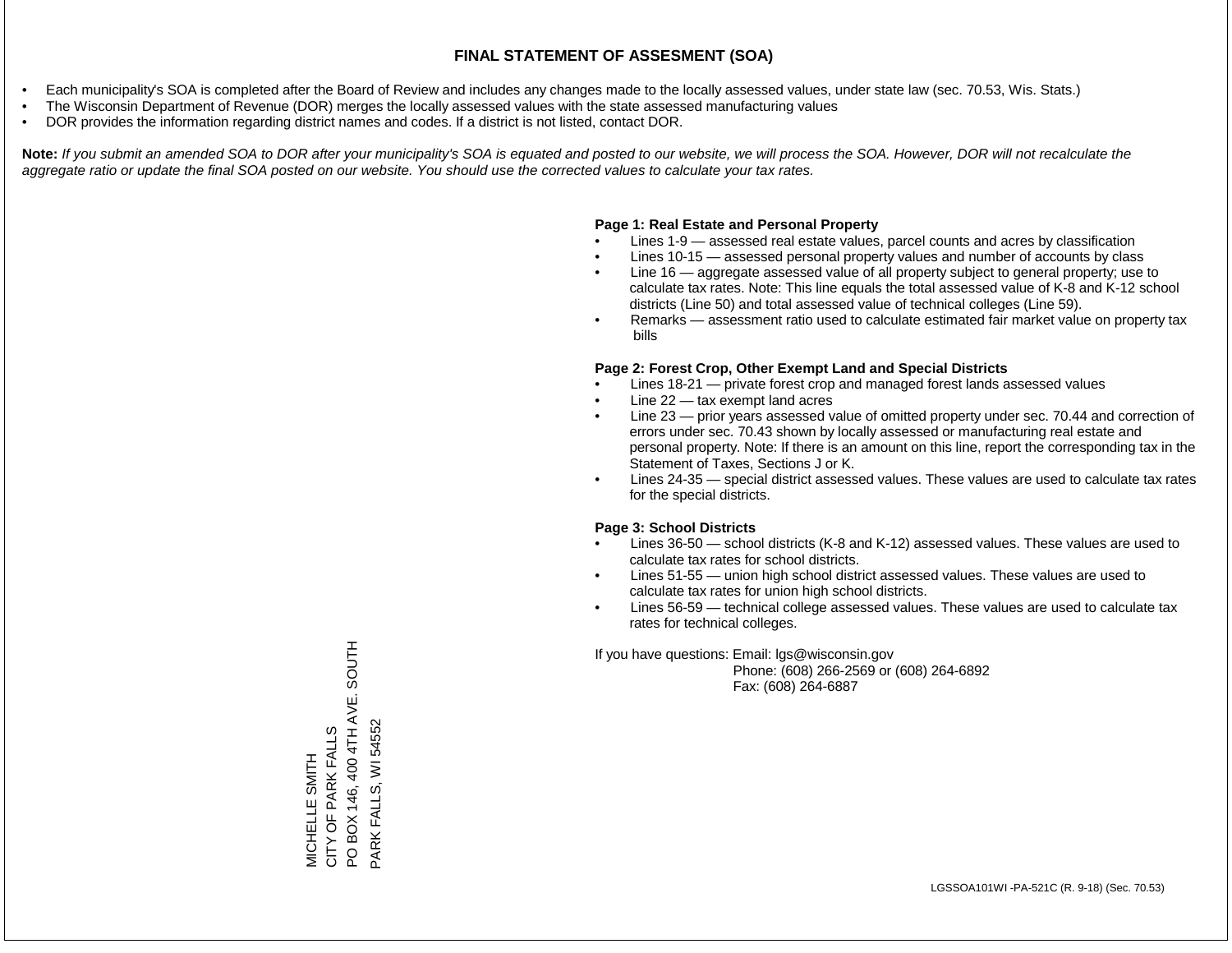|                |                                                              | <b>FINAL - EQUATED</b><br><b>STATEMENT OF ASSESSMENT FOR 2021</b>                                                                                                                            |                          |                                           | 50                                                  | 272                                             | 1353                    | This is an Amended Return              | Page 1                                  |
|----------------|--------------------------------------------------------------|----------------------------------------------------------------------------------------------------------------------------------------------------------------------------------------------|--------------------------|-------------------------------------------|-----------------------------------------------------|-------------------------------------------------|-------------------------|----------------------------------------|-----------------------------------------|
|                |                                                              |                                                                                                                                                                                              |                          |                                           | CO                                                  | <b>MUN</b>                                      | ACCT NO                 |                                        |                                         |
|                | <b>FOR</b>                                                   | CITY OF<br>OF.                                                                                                                                                                               | <b>PHILLIPS</b>          |                                           |                                                     | <b>PRICE COUNTY</b>                             |                         |                                        |                                         |
|                |                                                              | Town - Village - City                                                                                                                                                                        | <b>Municipality Name</b> |                                           |                                                     | <b>County Name</b>                              |                         |                                        |                                         |
| Line<br>No.    |                                                              | <b>REAL ESTATE</b><br>(See Lines 18 - 22 for                                                                                                                                                 |                          | PARCEL COUNT<br>TOTAL LAND   IMPROVEMENTS | NO. OF ACRES<br><b>WHOLE</b><br><b>NUMBERS ONLY</b> |                                                 | <b>VALUE OF</b><br>LAND | <b>VALUE OF</b><br><b>IMPROVEMENTS</b> | TOTAL VALUE OF LAND<br>AND IMPROVEMENTS |
|                |                                                              | other Real Estate)                                                                                                                                                                           | (Col. A)                 | (Col. B)                                  |                                                     | (Col. C)                                        | (Col, D)                | (Col. E)                               | (Col. F)                                |
| $\mathbf{1}$   |                                                              | <b>RESIDENTIAL - Class 1</b>                                                                                                                                                                 | 769                      |                                           | 574                                                 | 402                                             | 11,706,100              | 34,238,900                             | 45,945,000                              |
| 2              |                                                              | COMMERCIAL - Class 2                                                                                                                                                                         | 208                      |                                           | 150                                                 | 158                                             | 4,083,800               | 23,090,500                             | 27,174,300                              |
| 3              |                                                              | MANUFACTURING - Class 3                                                                                                                                                                      | 14                       |                                           | 13                                                  | 70                                              | 728,800                 | 15,183,600                             | 15,912,400                              |
| 4              |                                                              | <b>AGRICULTURAL - Class 4</b>                                                                                                                                                                | $\overline{0}$           |                                           |                                                     | 0                                               | 0                       |                                        | $\Omega$                                |
| 5              |                                                              | <b>UNDEVELOPED - Class 5</b>                                                                                                                                                                 | 23                       |                                           |                                                     | 279                                             | 159,100                 |                                        | 159,100                                 |
| 6              |                                                              | AGRICULTURAL FOREST - Class 5m                                                                                                                                                               | $\Omega$                 |                                           |                                                     | 0                                               | 0                       |                                        | $\Omega$                                |
| $\overline{7}$ |                                                              | <b>FOREST LANDS - Class 6</b>                                                                                                                                                                | 3                        |                                           |                                                     | 52                                              | 78,000                  |                                        | 78,000                                  |
| 8              |                                                              | OTHER - Class 7                                                                                                                                                                              | $\mathbf 0$              |                                           | $\mathbf 0$                                         | $\mathbf 0$                                     | $\Omega$                |                                        | $\Omega$<br>$\Omega$                    |
| 9              |                                                              | TOTAL - ALL COLUMNS                                                                                                                                                                          | 1,017                    |                                           | 737                                                 | 961                                             | 16,755,800              | 72,513,000                             | 89,268,800                              |
| 10             |                                                              | NUMBER OF PERSONAL PROPERTY ACCOUNTS IN ROLL                                                                                                                                                 |                          |                                           |                                                     | 152                                             | <b>LOCALLY ASSESSED</b> | <b>MANUFACTURING</b>                   | <b>MERGED</b>                           |
| 11             |                                                              | BOATS AND OTHER WATERCRAFT NOT EXEMPT - Code 1                                                                                                                                               |                          |                                           |                                                     |                                                 | 1,800                   |                                        | 1,800<br>$\Omega$                       |
| 12             |                                                              | MACHINERY, TOOLS AND PATTERNS - Code 2                                                                                                                                                       |                          |                                           |                                                     |                                                 |                         | 556,000                                | 556,000                                 |
| 13             |                                                              | FURNITURE, FIXTURES AND EQUIPMENT - Code 3                                                                                                                                                   |                          |                                           |                                                     |                                                 | 1,244,500               | 998,300                                | 2,242,800                               |
| 14             | ALL OTHER PERSONAL PROPERTY NOT EXEMPT - Codes 4A, 4B, 4C    |                                                                                                                                                                                              |                          |                                           |                                                     |                                                 | 1,467,000               | 165,500                                | 1,632,500                               |
| 15             | TOTAL OF PERSONAL PROPERTY NOT EXEMPT (Total of Lines 11-14) |                                                                                                                                                                                              |                          |                                           |                                                     |                                                 | 2,713,300               | 1,719,800                              | 4,433,100                               |
| 16             |                                                              | AGGREGATE ASSESSED VALUE OF ALL PROPERTY SUBJECT TO THE GENERAL PROPERTY TAX (Total of Lines 9F and 15F)<br>MUST EQUAL TOTAL VALUE OF THE SCHOOL DISTRICTS (K-12 PLUS K-8) - Line 50, Col. F |                          |                                           |                                                     |                                                 |                         |                                        | 93,701,900                              |
| 17             |                                                              | <b>BOARD OF REVIEW</b><br>DATE OF FINAL ADJOURNMENT                                                                                                                                          | 05/20/2021               |                                           |                                                     | Name of Assessor<br><b>ASSOCIATED APPRAISAL</b> |                         |                                        | Telephone #<br>(920) 749-1995           |

REMARKS

The Assessment Ratio to be used in calculating the estimated Fair Market Value on tax bills for this tax district is .952004135

This ratio should be used to convert assessed values to "Calculate Equalized Values" in Step 1 of the Lottery and Gaming Credit Calculations.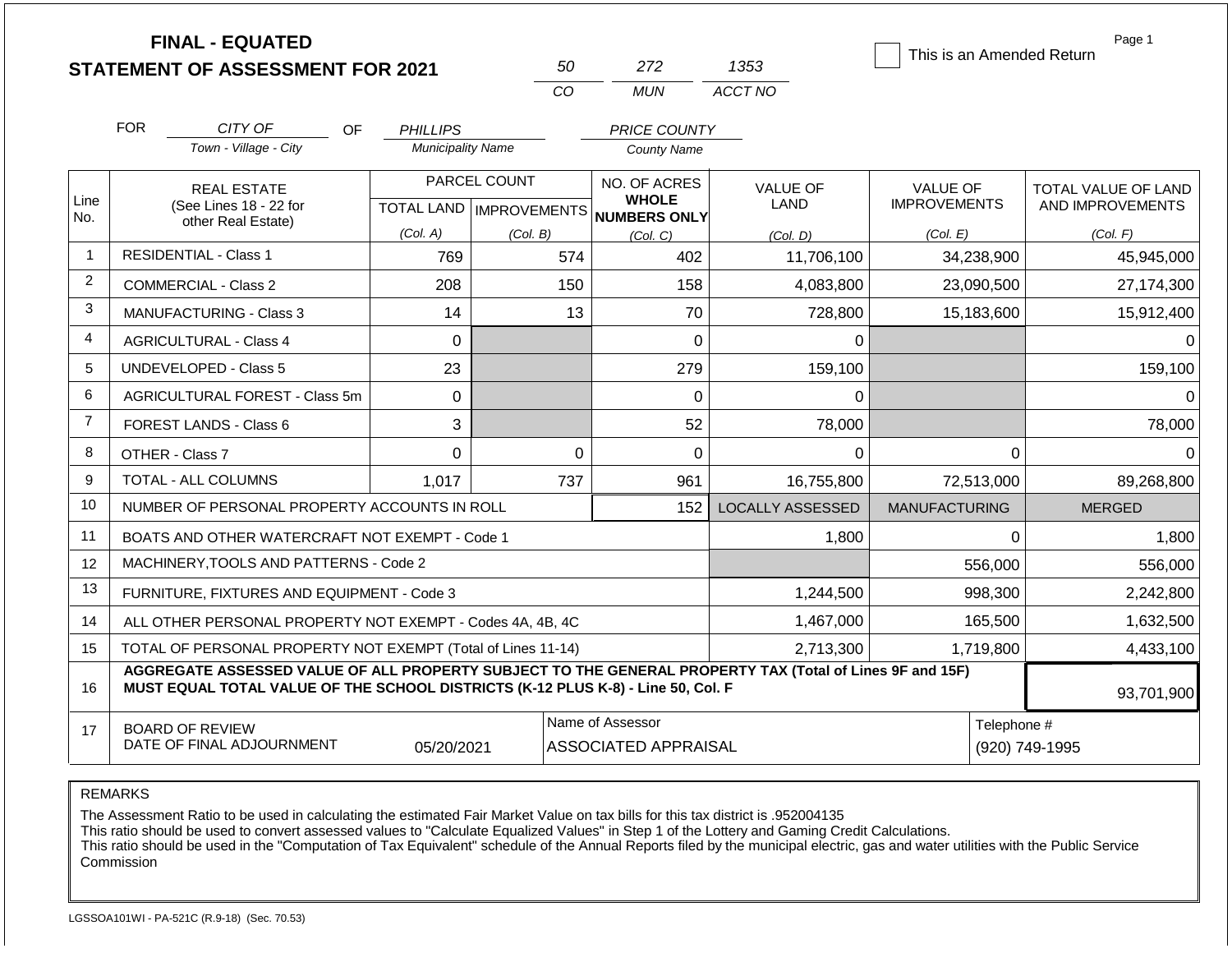2021 50 272 1353

FOREST LANDS (Line 7) and FOREST CROPS (in this section) - are **NOT** the same *YEAR CO MUN ACCT NO*

|    |                                                                                                      | Private Forest Crop - Reg Class @ 10¢ per acre                   |                                                                    |                    |  | Private Forest Crop - Reg Class @ \$2.52 per acre             |  |                                                                 |               |                                                                              |  |
|----|------------------------------------------------------------------------------------------------------|------------------------------------------------------------------|--------------------------------------------------------------------|--------------------|--|---------------------------------------------------------------|--|-----------------------------------------------------------------|---------------|------------------------------------------------------------------------------|--|
| 18 | (a) PARCELS                                                                                          | (b) ACRES                                                        |                                                                    | (c) ASSESSED VALUE |  | (d) PARCELS                                                   |  | (e) ACRES                                                       |               | (f) ASSESSED VALUE                                                           |  |
|    |                                                                                                      |                                                                  |                                                                    |                    |  |                                                               |  |                                                                 |               | Entered Before 2005 Managed Forest - Ferrous Mining CLOSED @ \$7.87 per acre |  |
| 19 | Private Forest Crop - Special Class @ 20¢ per acre<br>(c) ASSESSED VALUE<br>(b) ACRES<br>(a) PARCELS |                                                                  |                                                                    | (d) PARCELS        |  | (e) ACRES                                                     |  | (f) ASSESSED VALUE                                              |               |                                                                              |  |
|    |                                                                                                      |                                                                  |                                                                    |                    |  |                                                               |  |                                                                 |               |                                                                              |  |
|    |                                                                                                      | Entered Before 2005 Managed Forest - OPEN @ 74 ¢ per acre        |                                                                    |                    |  |                                                               |  | Entered Before 2005 Managed Forest - CLOSED @                   |               | $$1.75$ per acre                                                             |  |
| 20 | (a) PARCELS                                                                                          | (b) ACRES                                                        |                                                                    | (c) ASSESSED VALUE |  | (d) PARCELS                                                   |  | (e) ACRES                                                       |               | (f) ASSESSED VALUE                                                           |  |
|    |                                                                                                      |                                                                  |                                                                    |                    |  |                                                               |  |                                                                 |               |                                                                              |  |
|    | Entered After 2004 Managed Forest - OPEN @ \$2.04 per acre                                           |                                                                  |                                                                    |                    |  | Entered After 2004 Managed Forest - CLOSED @ \$10.20 per acre |  |                                                                 |               |                                                                              |  |
| 21 | (a) PARCELS                                                                                          | (b) ACRES                                                        |                                                                    | (c) ASSESSED VALUE |  | (d) PARCELS                                                   |  | (e) ACRES                                                       |               | (f) ASSESSED VALUE                                                           |  |
|    |                                                                                                      |                                                                  |                                                                    |                    |  |                                                               |  |                                                                 |               |                                                                              |  |
|    | (a) County Forest Cropland Acres                                                                     |                                                                  |                                                                    | (b) Federal Acres  |  | (c) State Acres                                               |  | (d) County (NOT FOREST CROP) Acres                              |               | (e) Other Acres                                                              |  |
| 22 |                                                                                                      |                                                                  |                                                                    | .34                |  | 243.69                                                        |  |                                                                 | 404.48        |                                                                              |  |
|    |                                                                                                      | Assessed Value of Omitted Property From Prior Years (Sec. 70.44) |                                                                    |                    |  |                                                               |  | Assessed Value of Sec. 70.43 Corrections of Errors by Assessors |               |                                                                              |  |
|    | (a) REAL ESTATE                                                                                      |                                                                  |                                                                    | (b) PERSONAL       |  | (c1) REAL ESTATE                                              |  |                                                                 | (c2) PERSONAL |                                                                              |  |
| 23 |                                                                                                      |                                                                  |                                                                    |                    |  |                                                               |  |                                                                 |               |                                                                              |  |
|    | Manufacturing Equated Value of Omitted Property From Prior Years (Sec. 70.995)                       |                                                                  | Mfg. Equated Value of Sec.70.43 Corrections of Errors by Assessors |                    |  |                                                               |  |                                                                 |               |                                                                              |  |
|    | (d) REAL ESTATE                                                                                      |                                                                  |                                                                    | (e) PERSONAL       |  | (f1) REAL ESTATE                                              |  | (f2) PERSONAL                                                   |               |                                                                              |  |
|    |                                                                                                      |                                                                  |                                                                    |                    |  |                                                               |  |                                                                 |               |                                                                              |  |
|    |                                                                                                      |                                                                  |                                                                    |                    |  |                                                               |  |                                                                 |               |                                                                              |  |

# **SPECIAL DISTRICTS**

| Line<br>No. | <b>Enter 6-digit</b><br>Special District | <b>Account</b><br><b>Number</b> | <b>Special District Name</b> | <b>Locally Assessed Value</b><br>of Real Estate and | Mfg Value of Real Estate<br>and Personal Property | <b>Merged Value of</b><br><b>Real Estate and</b> |
|-------------|------------------------------------------|---------------------------------|------------------------------|-----------------------------------------------------|---------------------------------------------------|--------------------------------------------------|
|             | Code (Col. A)                            | (Col. B)                        | (Col. C)                     | Personal Property (Col. D)                          | (Col. E)                                          | <b>Personal Property (Col. F)</b>                |
| 24          |                                          |                                 |                              |                                                     |                                                   |                                                  |
| 25          |                                          |                                 |                              |                                                     |                                                   |                                                  |
| 26          |                                          |                                 |                              |                                                     |                                                   |                                                  |
| 27          |                                          |                                 |                              |                                                     |                                                   |                                                  |
| 28          |                                          |                                 |                              |                                                     |                                                   |                                                  |
| 29          |                                          |                                 |                              |                                                     |                                                   |                                                  |
| 30          |                                          |                                 |                              |                                                     |                                                   |                                                  |
| 31          |                                          |                                 |                              |                                                     |                                                   |                                                  |
| 32          |                                          |                                 |                              |                                                     |                                                   |                                                  |
| 33          |                                          |                                 |                              |                                                     |                                                   |                                                  |
| 34          |                                          |                                 |                              |                                                     |                                                   |                                                  |
| 35          |                                          |                                 |                              |                                                     |                                                   |                                                  |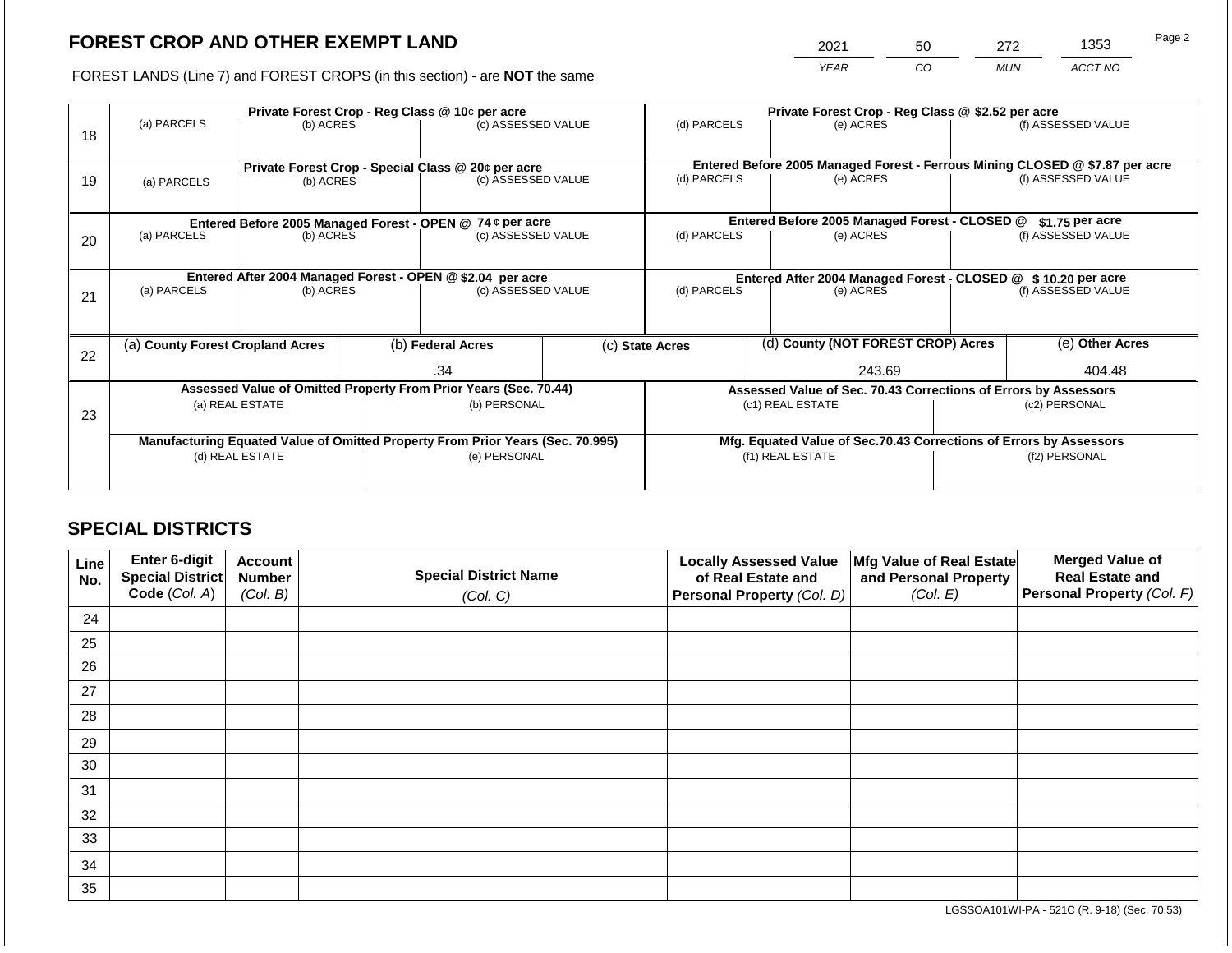|             | <b>SCHOOL DISTRICTS</b>                                  |                                             |                                                         |            | 2021                                                                              | 272<br>50                                                            | 1353                                                                           |
|-------------|----------------------------------------------------------|---------------------------------------------|---------------------------------------------------------|------------|-----------------------------------------------------------------------------------|----------------------------------------------------------------------|--------------------------------------------------------------------------------|
|             |                                                          |                                             |                                                         |            | <b>YEAR</b>                                                                       | CO<br><b>MUN</b>                                                     | ACCT NO                                                                        |
| Line<br>No. | Enter 6-digit<br><b>School District</b><br>Code (Col. A) | <b>Account</b><br><b>Number</b><br>(Col. B) | <b>School District Name</b><br>(Col. C)                 |            | <b>Locally Assessed Value</b><br>of Real Estate and<br>Personal Property (Col. D) | <b>Mfg Value of Real Estate</b><br>and Personal Property<br>(Col. E) | <b>Merged Value of</b><br><b>Real Estate and</b><br>Personal Property (Col. F) |
|             | <b>SCHOOL DISTRICTS (K-8 and K-12)</b><br>A.             |                                             |                                                         |            |                                                                                   |                                                                      |                                                                                |
| 36          | 504347                                                   | 0299                                        | SCH D OF PHILLIPS                                       |            | 76,069,700                                                                        | 17,632,200                                                           | 93,701,900                                                                     |
| 37          |                                                          |                                             |                                                         |            |                                                                                   |                                                                      |                                                                                |
| 38          |                                                          |                                             |                                                         |            |                                                                                   |                                                                      |                                                                                |
| 39          |                                                          |                                             |                                                         |            |                                                                                   |                                                                      |                                                                                |
| 40          |                                                          |                                             |                                                         |            |                                                                                   |                                                                      |                                                                                |
| 41          |                                                          |                                             |                                                         |            |                                                                                   |                                                                      |                                                                                |
| 42<br>43    |                                                          |                                             |                                                         |            |                                                                                   |                                                                      |                                                                                |
| 44          |                                                          |                                             |                                                         |            |                                                                                   |                                                                      |                                                                                |
| 45          |                                                          |                                             |                                                         |            |                                                                                   |                                                                      |                                                                                |
| 46          |                                                          |                                             |                                                         |            |                                                                                   |                                                                      |                                                                                |
| 47          |                                                          |                                             |                                                         |            |                                                                                   |                                                                      |                                                                                |
| 48          |                                                          |                                             |                                                         |            |                                                                                   |                                                                      |                                                                                |
| 49          |                                                          |                                             |                                                         |            |                                                                                   |                                                                      |                                                                                |
| 50          |                                                          |                                             | TOTAL ASSESSED VALUE OF SCHOOL DISTRICTS (K-8 and K-12) | 76,069,700 | 17,632,200                                                                        | 93,701,900                                                           |                                                                                |
|             | <b>B.</b><br><b>UNION HIGH SCHOOL DISTRICTS</b>          |                                             |                                                         |            |                                                                                   |                                                                      |                                                                                |
| 51          |                                                          |                                             |                                                         |            |                                                                                   |                                                                      |                                                                                |
| 52          |                                                          |                                             |                                                         |            |                                                                                   |                                                                      |                                                                                |
| 53          |                                                          |                                             |                                                         |            |                                                                                   |                                                                      |                                                                                |
| 54          |                                                          |                                             |                                                         |            |                                                                                   |                                                                      |                                                                                |
| 55          |                                                          |                                             | TOTAL ASSESSED VALUE OF UNION HIGH SCHOOLS              |            |                                                                                   |                                                                      |                                                                                |
|             | <b>TECHNICAL COLLEGE DISTRICTS</b><br>C.                 |                                             |                                                         |            |                                                                                   |                                                                      |                                                                                |
| 56          | 001500                                                   | 0014                                        | NORTH CENTRAL TECHNICAL COLLEGE                         | WAUS       | 76,069,700                                                                        | 17,632,200                                                           | 93,701,900                                                                     |
| 57<br>58    |                                                          |                                             |                                                         |            |                                                                                   |                                                                      |                                                                                |
| 59          |                                                          |                                             | TOTAL ASSESSED VALUE OF TECHNICAL COLLEGES              |            | 76,069,700                                                                        | 17,632,200                                                           | 93,701,900                                                                     |
|             |                                                          |                                             |                                                         |            |                                                                                   |                                                                      |                                                                                |

 *I hereby certify, to the best of my knowledge and belief, this form is complete and correct.*

| Name                   |                         | Title | Submission date  |  |  |  |
|------------------------|-------------------------|-------|------------------|--|--|--|
| <b>JANET KRUCKY</b>    |                         |       | 2021<br>08<br>06 |  |  |  |
| Phone                  | Email address           |       |                  |  |  |  |
| 715<br>$339 -$<br>2559 | REALPROP@CO.PRICE.WI.US |       |                  |  |  |  |

LGSSOA101WI -PA-521C (R. 9-18) (Sec. 70.53)